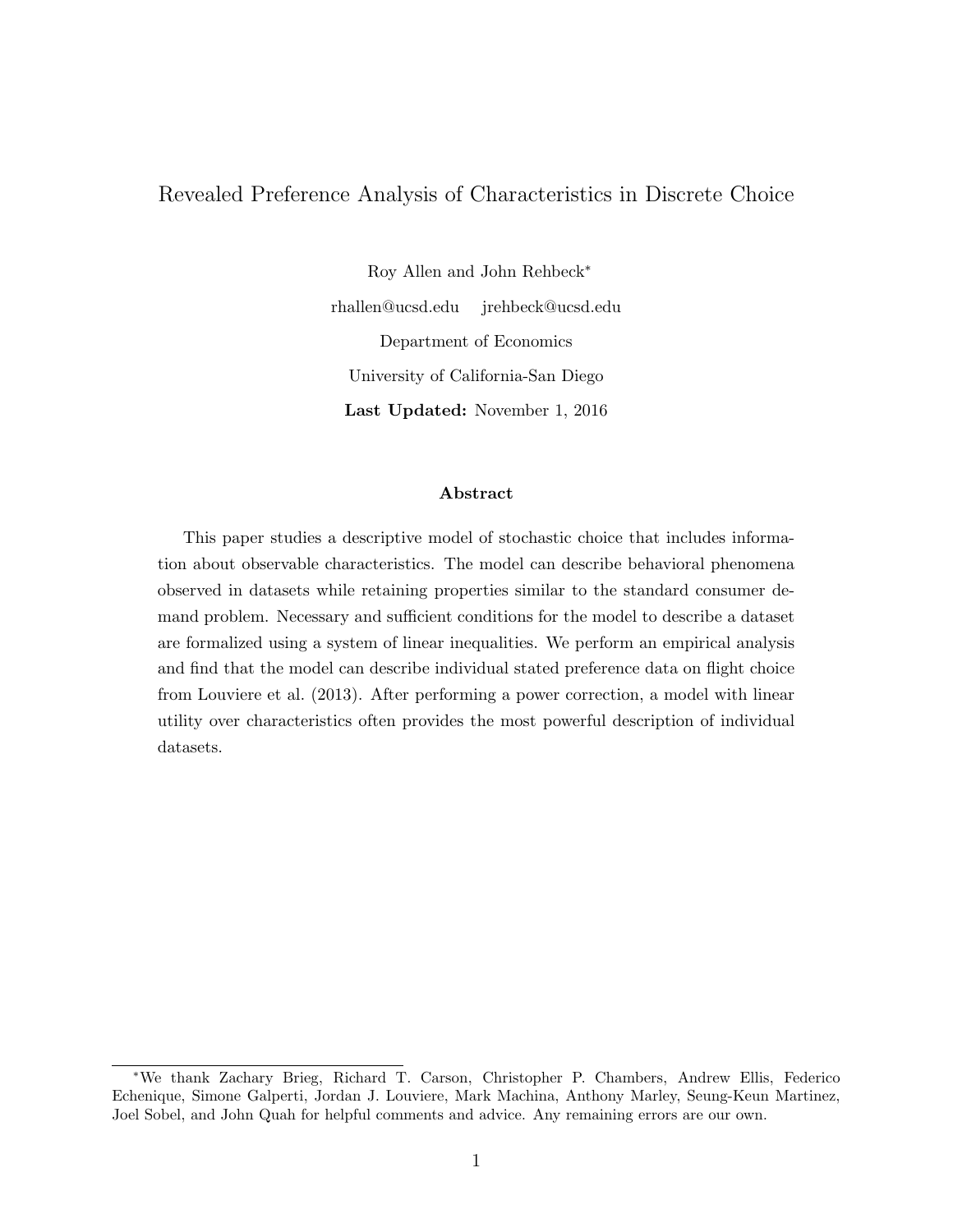# 1 Introduction

Individuals often confront discrete choice problems. For example, an individual may choose a health care provider offered by an employer, a lottery offered by an experimenter, or a flight to take a vacation. For these examples, the (indexed) alternatives generally differ along observable dimensions. Health care providers differ in number of specialists, number of locations, and copays. Lotteries differ in probabilities and prizes. Flights differ in travel times, prices, and airlines. A *characteristic* is an observable dimension along which an indexed alternative may vary. In this paper, we develop a model of stochastic choice that explicitly incorporates information from characteristics. This approach allows us to perform an empirical analysis on existing individual discrete choice datasets.

We model discrete choice as stochastic since individuals often make different choices when they face the same decision problem.<sup>1</sup> To understand why individual choice appears stochastic, a large theoretical literature has emerged.<sup>2</sup> Much of this literature takes an axiomatic approach to formalize models of stochastic choice, but the axioms are often tenuous or refuted by data. Rather than explain why choice is stochastic, we aim to describe choices individuals make. To accomplish this goal, we present an "as if" model of stochastic choice from costly attention that nests existing models. The model nests approaches accounting for rational inattention (Caplin and Dean, 2015), agents uncertain of their utility (Fudenberg et al., 2015), and unobservable characteristics (Manski, 1977). Moreover, the model can describe behavioral effects seen in data.

Since we take a descriptive approach, we use characteristics recorded in discrete choice datasets. This differs from many theoretical models that are silent about characteristics. This approach is valuable since characteristics are often used in laboratory and thought experiments to generate counterexamples to stochastic choice models. By explicitly incorporating characteristics, the model clarifies often implicit similarity assumptions on indexed alternatives, produces predictions when characteristics vary, and ensures researchers are using the same observables. The model also allows us to examine the descriptive power of different model specifications.

<sup>&</sup>lt;sup>1</sup>Individuals are robustly shown to choose different lotteries from the same decision problem experimentally. For example, the works of Mosteller and Nogee (1951), Tversky (1969), and Agranov and Ortoleva (Forthcoming) have documented this behavior. In fact, Agranov and Ortoleva (Forthcoming) observes some individuals pay to randomize their choices.

<sup>2</sup>Classical examples include Thurstone (1927), Luce (1959), Block and Marschak (1960), and Machina (1985). Recent work includes Gul et al. (2014), Manzini and Mariotti (2014), Fudenberg et al. (2015), and Brady and Rehbeck (2016) among many others.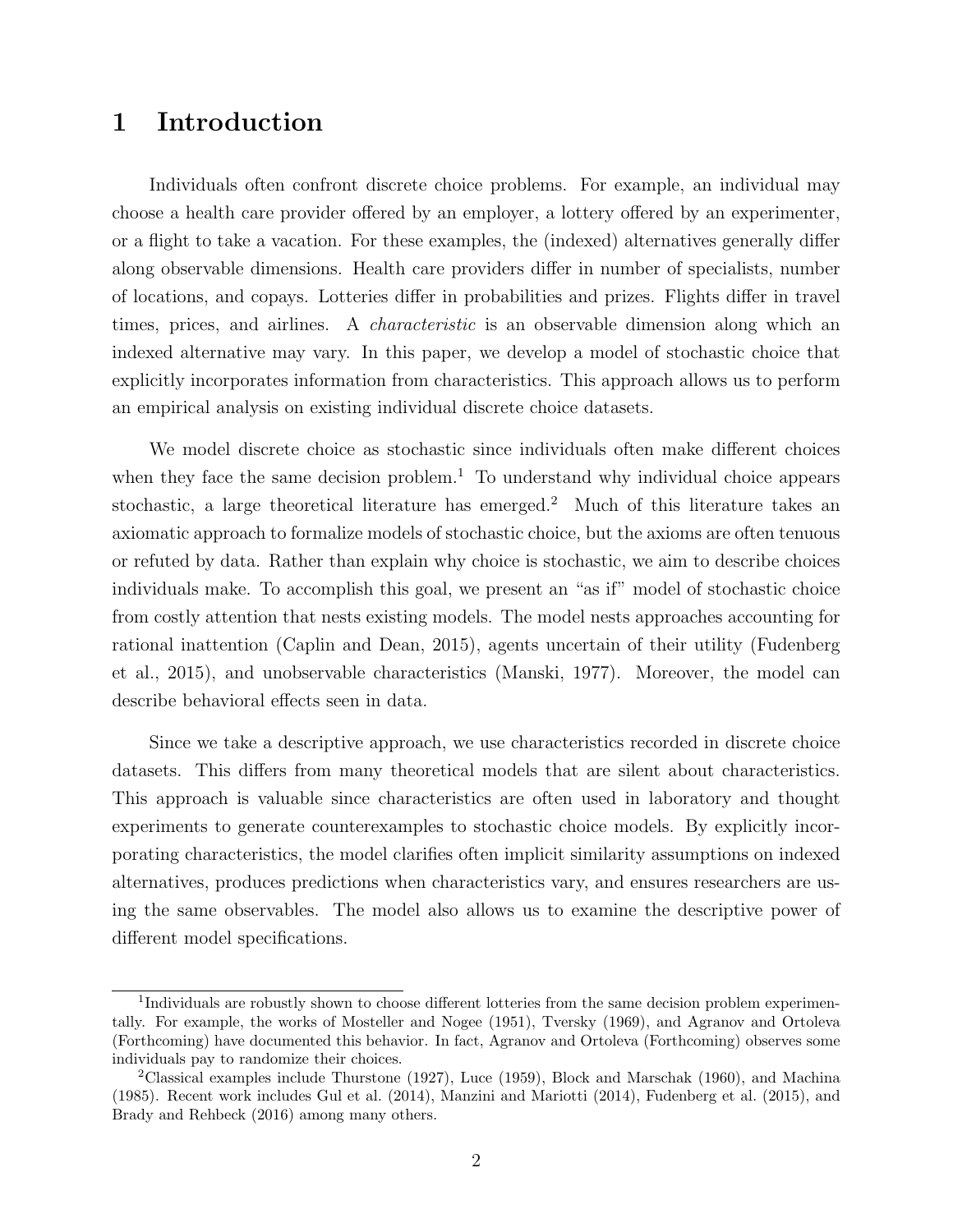This paper proposes and empirically examines a model of stochastic choice generated by costly attention that explicitly incorporates characteristics. Choice probabilities from the model are interpreted "as if" the individual is maximizing a non-expected utility function. In particular, choice probabilities are the unique maximizers of a utility function with an expected utility component that depends on characteristics less a costly attention function that is independent of characteristics. When the costly attention function is strictly convex, we refer to the model as a strict perturbed utility model of stochastic discrete choice or strict PUM. The model is formalized by a system of linear inequalities whose feasibility is necessary and sufficient for a strict PUM to describe a set of observed choice probabilities (Theorem 1). The inequalities prevent the existence of "utility pumps". We use these inequalities to examine when individual choice data is described by different specifications of strict PUMs.

For a descriptive model of stochastic choice, it is advantageous that the model nests approaches already deemed useful in applications. Additive random utility models are a common class of models used in applications.<sup>3</sup> We show that perturbed utility models nest additive random utility models (Section 2.1).<sup>4</sup> Thus, if the data are inconsistent with a perturbed utility model, then an additive random utility model with characteristics is also inconsistent.

Strict PUMs can also describe behavior often seen in data but ruled out in many models. For example, behavior consistent with an attraction effect can be generated by strict PUMs. The attraction effect is often documented adding an alternative to a binary choice set. Attraction effects state that if the added alternative is intuitively dominated by exactly one alternative from the binary choice set, then the probability of choosing the dominating alternative increases. Intuitively, adding a dominated alternative draws attention to the dominating alternative, which can cause the dominating alternative to be chosen more often. The attraction effect violates a regularity condition that is imposed by all random utility models.<sup>5</sup> Huber et al. (1982) first documented the attraction effect, while other studies clarify conditions when the effect occurs and document robustness of the effect (Doyle et al., 1999; Ratneshwar et al., 1987; Heath and Chatterjee, 1995). Additional behavioral effects are discussed in Section 2.3.

<sup>3</sup>Additive random utility models include the logit model. See McFadden (1974), Boskin (1974), and Radner and Miller (1970) for early applications of additive random utility models for commute choice, labor decisions, and college choice.

<sup>4</sup>We do not impose strict convexity for this result for technical reasons described in Section 2.1.

<sup>&</sup>lt;sup>5</sup>Regularity states that the probability an alternative is chosen weakly decreases as additional alternatives are added to a choice set.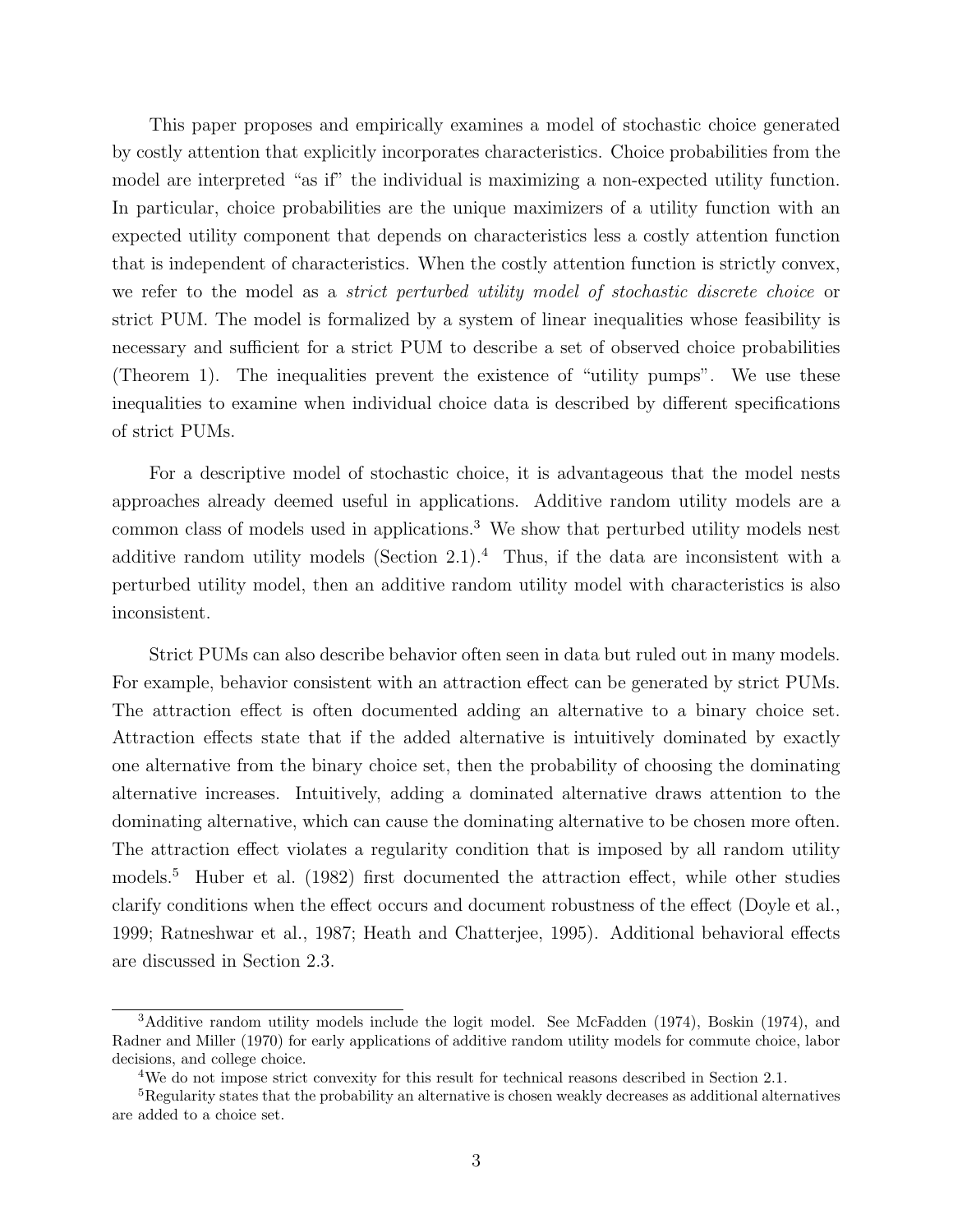In addition to examining strict PUMs theoretically, we perform an empirical analysis to examine when a strict PUM can generate observed individual choice datasets. The empirical analysis uses individual stated preference data on flight choice from Louviere et al. (2013). The analysis provides answers to the following questions: "Can strict PUMs describe individual choice datasets?", "Are there common properties of specifications that best describe the data?", "Which characteristics best describe individual datasets?". For data from Louviere et al. (2013), we find: (1) Strict PUMs often can describe individual choices, (2) Strict PUMs with linear utility over characteristics often provide the most powerful description of datasets, (3) Price of flight is an important characteristic, but descriptive power often improves by explicitly modeling additional characteristics.

Since strict PUMs with linear utility over characteristics often provide powerful descriptions of datasets, we check if there are utility parameters with intuitive monotonicity properties that can describe individual choice datasets. When imposing monotonicity constraints, we find that strict PUMs are still able to describe many individual choice datasets. Lastly, the descriptive power of a strict PUM with linear utility over price relatively improves as the number of alternatives increases. This provides some evidence that individuals may pay attention to fewer characteristics when making decisions from discrete choice problems with more alternatives.

#### 1.1 Relation to Literature

Thus far, we have not discussed how this paper is related to work on revealed preference. We use a revealed preference approach to formalize the refutable aspects of the model using a system of linear inequalities. These inequalities are similar to those used by Afriat (1967) and Varian (1983) for studying the standard consumer demand problem. There has recently been a renewed interest in using a revealed preference approach to formalize models and analyze datasets. For example, the work of Cherchye et al. (2007) gives refutable conditions for when a household's aggregate demand is observed but individual demand is unobserved. Polisson et al. (2015) provide a test of rational behavior on contingent consumption from risky states and provide an empirical analysis using experimental data on portfolio choice.

While there is a large literature on stochastic choice, the interpretation of stochastic choice generated "as if" it were generated from deterministic choice of lotteries is gaining renewed interest. Recall that a strict PUM models an individual with preferences over lotteries represented by an expected utility component less a costly attention function. We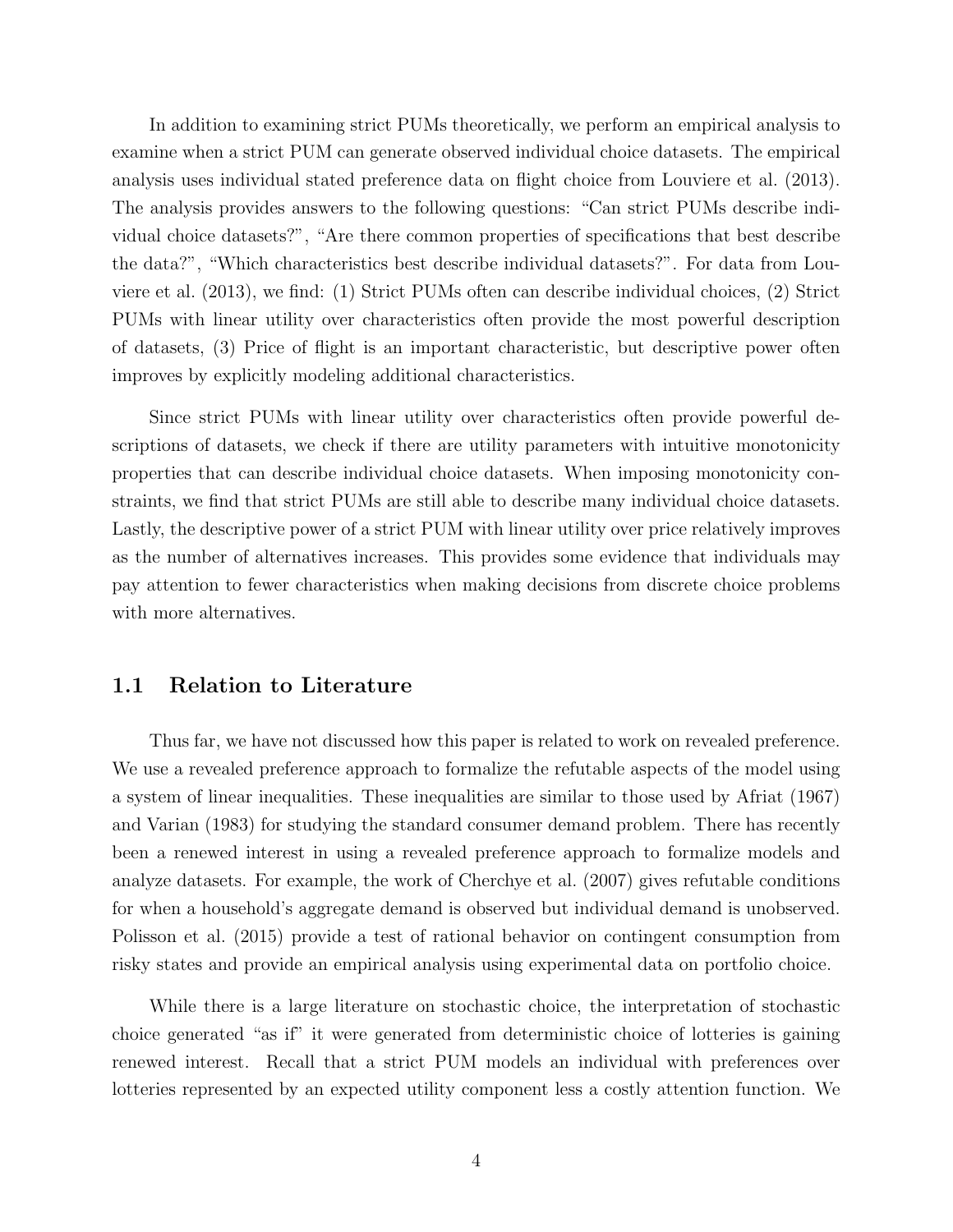show in Section 2.2 this approach is essentially a first order approximation of utility including observables. Machina (1985) is one of the earliest to consider stochastic choice generated from deterministic preferences over lotteries. Recent work that examines stochastic choice using this framework is Swait and Marley (2013), Fudenberg et al. (2015), and Cerreia-Vioglio et al. (2015). This interpretation is desirable since it allows stochastic choice problems to be treated as standard maximization problems. Moreover, choice probabilities behave like demand functions from the standard consumer problem.

A convenient functional form of preferences over lotteries considers a utility function with an expected utility component less a costly attention function. In the setting of preferences over lotteries, the costly attention function can be interpreted as a cost to ensure a desired object is chosen. The idea of using costly attention functions has seen widespread use in information processing environments. For example, Sims (2003) uses the Shannon entropy function to model limited information flows for consumption-labor decisions over time. More recently, Matejka and McKay (2014) study optimal information acquisition when an individual has a prior distribution and entropy costs of information acquisition. Caplin and Dean (2015) suggest the cost function may be of unknown structure and provide revealed preference conditions for choosing information structures without specifying structure on the cost function. Similar to Caplin and Dean (2015) we study general costly attention functions, but abstract from the information acquisition process. This allows us to take these ideas to datasets in which their observables are unavailable.

While we interpret the separable nonlinear utility component as costly attention, it has been interpreted many ways. Similar to our interpretation, Mattsson and Weibull (2002) interpret the nonlinear component as costly effort is necessary to ensure an outcome occurs. Fudenberg et al. (2015) interpret the nonlinear component as preference to avoid regret. This interpretation is similar to individuals choosing risky portfolios with mean-variance preferences studied in Markowitz (1952). Alternatively, Swait and Marley (2013) interpret the nonlinear component as a preference for exploration. While there is some disagreement about what the non-expected utility component represents, there is agreement that it encodes behavioral properties.

Our study of strict perturbed utility models in stochastic choice is related to a more general study of perturbation functions. Hofbauer and Sandholm (2002) helped bring attention to nonlinear perturbation functions in their study of potential games. McFadden and Fosgerau (2012) consider a "perturbed consumer" and provide a study of demand systems with different assumptions. In addition, McFadden and Fosgerau (2012) interpret the expected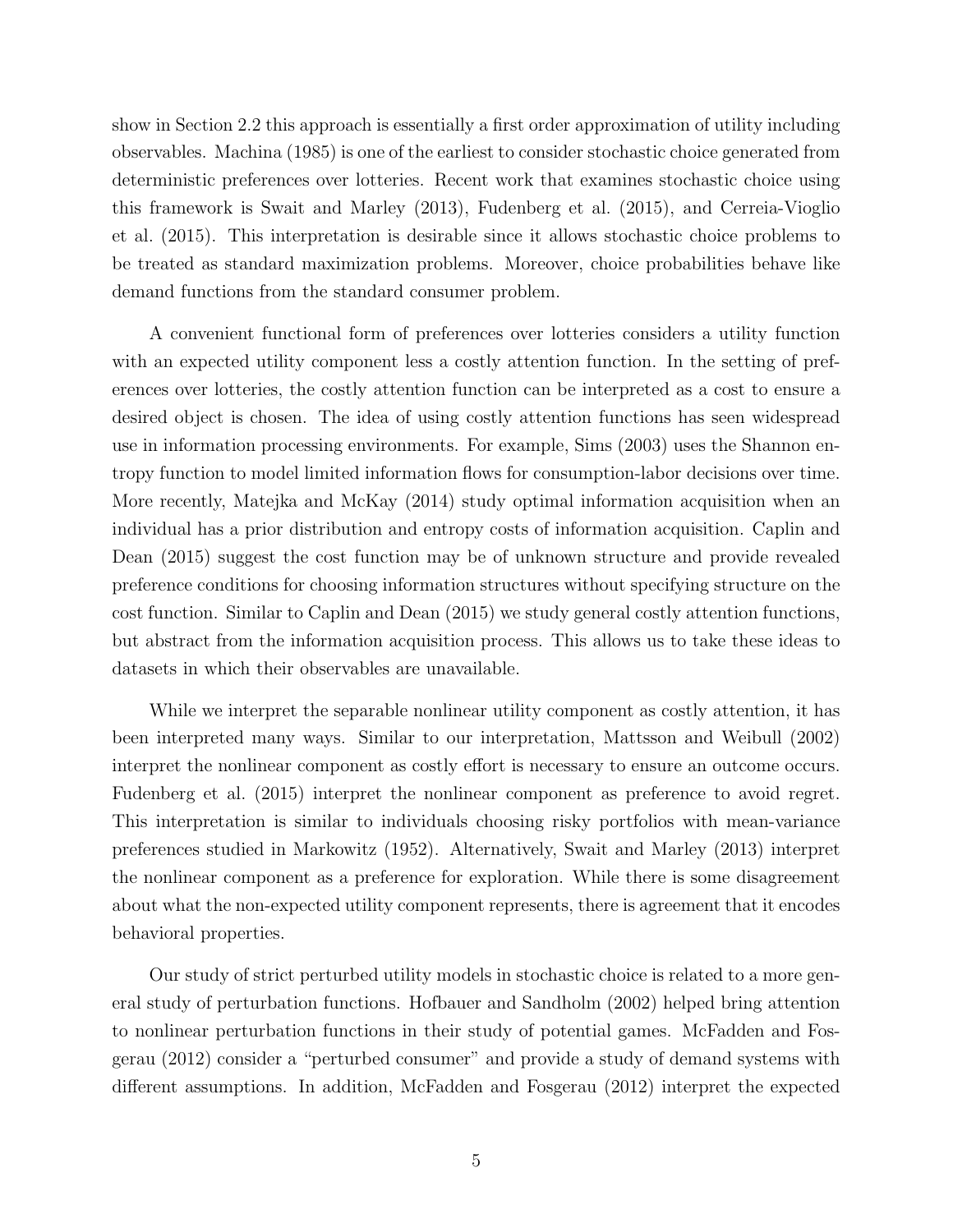utility component as a perturbation, while the object of welfare interest is the nonlinear component. In contrast, we follow Hofbauer and Sandholm (2002) and Fudenberg et al. (2015) in interpreting the expected utility component as the object of interest for welfare on the margin. Perturbed utility models also appear in a study of demand systems generated from general entropy functions in Fosgerau and de Palma (2015).

This paper is also related to the literature including additional observable information into microeconomic models. Recently, Rubinstein and Salant (2008) argue to include additional observables in revealed preference studies. However, the idea of including additional observables into models has been considered since at least the work of Lancaster (1966). Lancaster (1966) considers an agent choosing consumption bundles where commodities only enter the utility function through the value of characteristics when commodities have fixed conversion rates to characteristics. Blow et al. (2008) use a revealed preference approach to study the model from Lancaster (1966) and find individuals can be described by the model in an empirical analysis. An alternative approach by Gul et al. (2014) considers subjective descriptors of indexed alternatives in a model of stochastic choice. This approach is elegant and provides insight on when alternatives may be considered similar. However, the approach fails to speak about what should be done with observed characteristics in discrete choice models.

Rather than using a strict PUM, one could consider introducing characteristics in a random utility model. For example, McFadden and Richter (1990) and McFadden (2005) provide general revealed preference analyses of stochastic choice data generated by random utility models. A natural way to include characteristics in random utility models is to treat each unique set of characteristics as a distinct alternative and perform the tests developed in these papers. Kitamura and Stoye (2013) follow this approach to develop statistical test of random utility models and find limited statistical evidence against random utility behavior. However, modifying the approach in these papers to test different model specifications seems challenging and is an open question. In contrast, the formalization of strict PUMs provides a simple way to examine different model specifications (see Section 3).

One could alternatively study strict PUMs using a statistical approach. Allen and Rehbeck (2016b) examine identifying perturbed utility models using symmetry properties and test a structured perturbed utility model against a null hypothesis that parameters are consistent with additive random utility. The test rejects the null hypothesis of additive random utility parameters. This provides some evidence for perturbed utility models using the statistical approach. One may also consider adapting results from additive random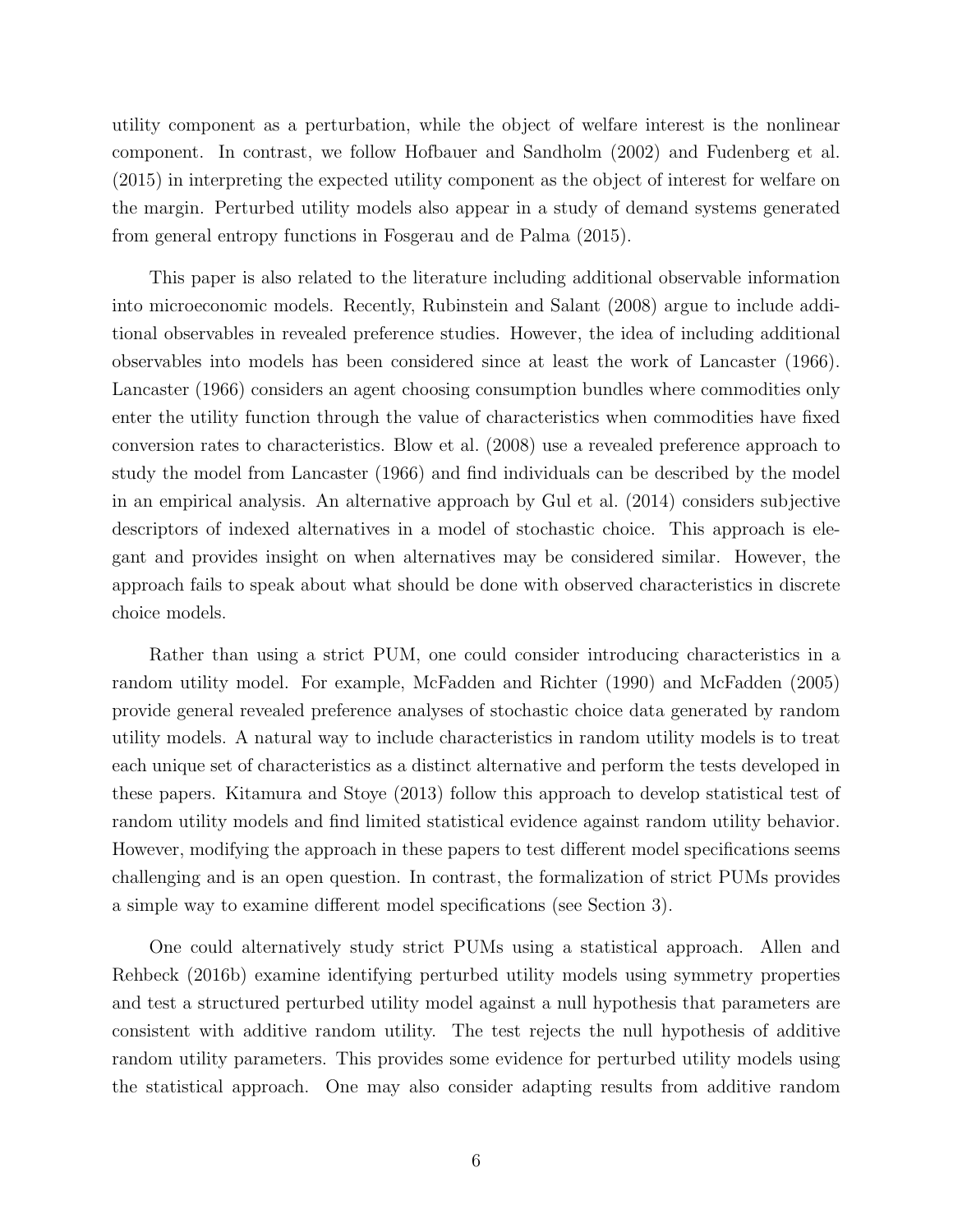utility models to strict PUMs. We note that Shi et al. (2015) study the identifying power of cyclic monotonicity as an implication of additive random utility models. For a strict PUM, strict cyclic monotonicity is a necessary and sufficient condition for the model. Because we use similar implications as Shi et al. (2015), one could consider estimating linear utility parameters over characteristics for a strict PUM following their procedure.

The remainder of the paper proceeds as follows. Section 2 defines the individual choice datasets, defines the model, and provides examples. Section 3 provides theoretical results. Section 4 performs an empirical analysis of strict PUMs using data from Louviere et al. (2013). Section 5 contains our concluding remarks.

### 2 Definitions and Model

We present a model of stochastic choice that arises from an individual choosing an optimal lottery. To operationalize this idea, it is necessary to choose an indexing of alternatives. In general, individual choice datasets are collections of observables and choices. It is up to the researcher to specify what an individual is choosing when performing an economic analysis. The choice of an index will not be innocuous in the model we present. The index specifies the dimension along which costly attention affects the individual. Later in an application, we choose list position as the index of alternatives to captures the intuition that list position imposes costs that lead to stochastic choice. We denote the indexed alternatives by  $a = 1, \ldots, A$ . For simplicity, we refer to these as alternatives.

Each indexed alternative has additional structure from observables called characteristics.<sup>6</sup> Characteristics can take many forms. For example, characteristics can be numeric such as price or time. A characteristic could be ordered numeric such as safety rating or quantity. Alternatively, a characteristic could be categorical such as brand or color. We assume each alternative a has  $d_a$  (finite) characteristics. The set  $X_{a,j}$  contains values that the  $j$ -th characteristic of alternative  $a$  can take. The characteristic values an alternative can take are encoded to lie in a vector space.<sup>7</sup> Vector notation is suppressed and inner products

<sup>&</sup>lt;sup>6</sup>This is similar to the standard consumer problem where one chooses an index of commodities that are the same regardless of price. One could instead consider a model of consumer behavior where individuals have preferences over the index and price. However, this approach removes the similarity inherent in a commodity. We feel the same logic holds in discrete choice environments with characteristics and that one should be explicit when indexing alternatives.

We think of  $\mathcal{X}_a \subseteq \mathbb{R}^{d_a}$ . In this case, quantitative variables have a relevant domain and categorical variables can be defined using indicators.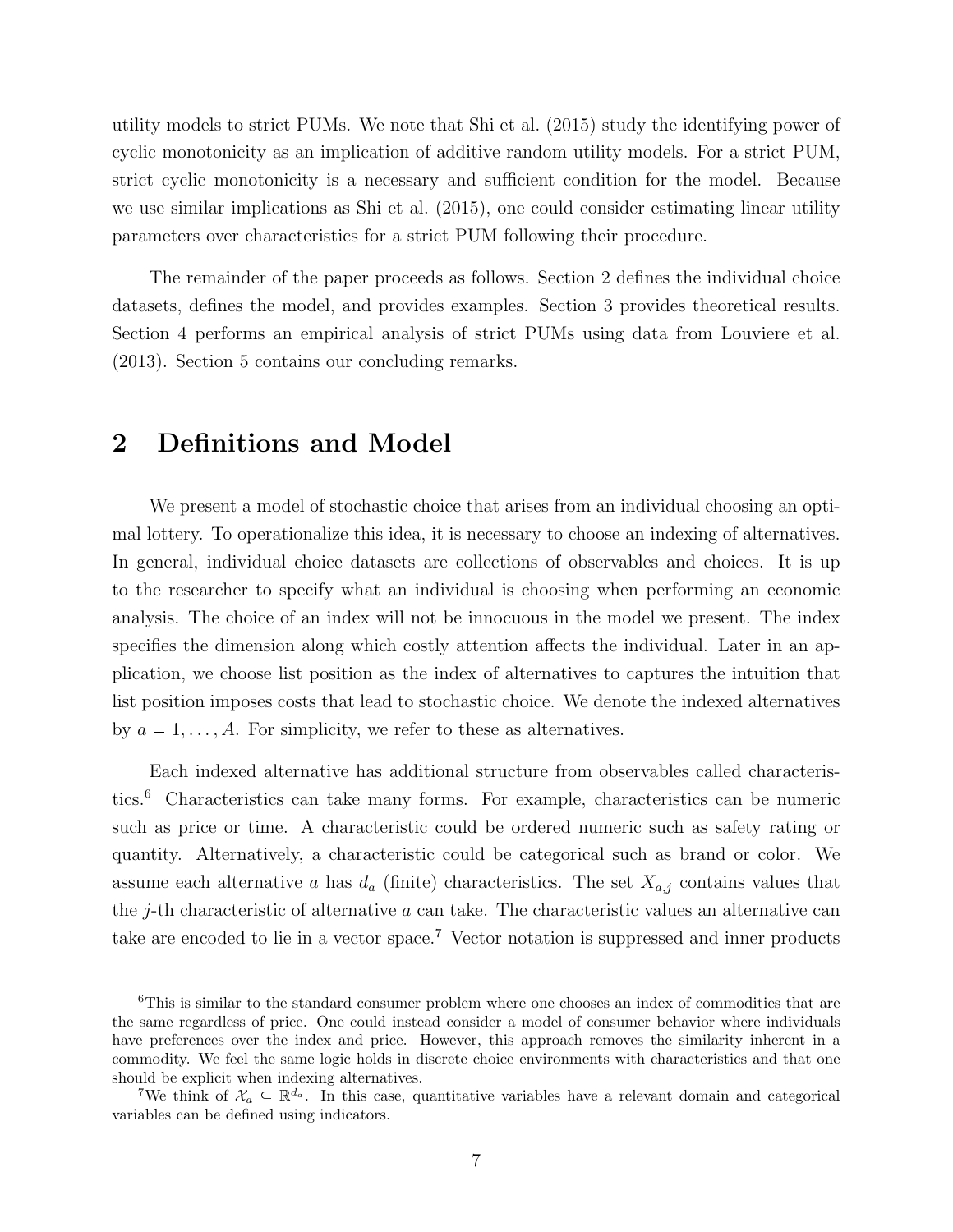are represented using dot product notation. Thus,  $x_a = (x_{a,1}, \ldots, x_{a,d_a}) \in \mathcal{X}_a = \prod_{j=1}^{d_a} X_{a,j}$  is a vector of characteristic values taken by alternative a.

We call a *menu* a collection of characteristic values for each alternative.<sup>8</sup> We denote a menu  $x = (x_1, \ldots, x_A) \in \mathcal{X} = \prod_{a=1}^A \mathcal{X}_a$ . We denote the probability simplex over indexed alternatives as  $\Delta = \{p \in \mathbb{R}^A \mid \sum_{a=1}^A p_a = 1 \text{ and } p_a \geq 0 \text{ for all } a\}$ . We consider datasets of observed menus and choice probabilities from the observed menus denoted  $\{(x^n, p(x^n))\}_{n=1}^N$ . For a dataset, menus are distinct, but it is possible for  $p(x^r) = p(x^s)$  for  $r \neq s$  and  $r, s \in \mathbb{R}$  $\{1, \ldots, N\}$ .

We now define a *strict perturbed utility model of discrete choice* (strict PUM). A strict PUM is represented by

$$
p^*(x) = (p_1^*(x), \ldots, p_A^*(x)) = \underset{p \in \Delta}{\text{argmax}} \left( \sum_{a=1}^A p_a u_a(x_a) - C(p) \right),
$$

where  $p^*(x)$  is the optimal distribution of choices when the menu is x, the function  $u_a$ :  $\mathcal{X}_a \to \mathbb{R}$  gives the utility of characteristic values for alternative a, and  $C : \Delta \to \mathbb{R}$  is a strictly convex function which perturbs the expected utility. This model differs from that of Fudenberg et al. (2015) by allowing interactions of choice probabilities in the cost function and explicitly modeling characteristics.<sup>9</sup> The  $u_a(x_a)$  term can be interpreted as part of the local utility for an alternative with characteristic values  $x_a$ . We discuss this interpretation more in Section 2.2.

We interpret the strictly convex function  $C$  as costly attention required to ensure an alternative is chosen. For example, an individual may want to choose an alternative that has the highest utility from observables, but has behavioral biases about the alternatives that generates a distribution of choices. In line with this interpretation, the costly attention function only depends on the indexing of alternatives. The nonseparability of costly attention allows choice probabilities to interact. For example, consider when the indexing of alternatives denotes the position in a list. It may be costly to consider a position in the middle of the list, but once the position is considered the nearby objects are considered more often. Nonseparable cost functions allow this behavior, while separable cost functions rule this behavior out. The costly attention function also encodes substitutability and comple-

<sup>8</sup>This definition will agree with the standard definition of a menu if only availability variation is used. See Appendix I.

<sup>&</sup>lt;sup>9</sup>The formulation of the cost function in Fudenberg et al. (2015) studies when  $C(p) = \sum_{a=1}^{A} c(p_a)$  for a fixed  $c(\cdot)$  function that is continuously differentiable. See Appendix C for discussion of a model with symmetric and separable costs. See Appendix D for a discussion about imposing differentiability.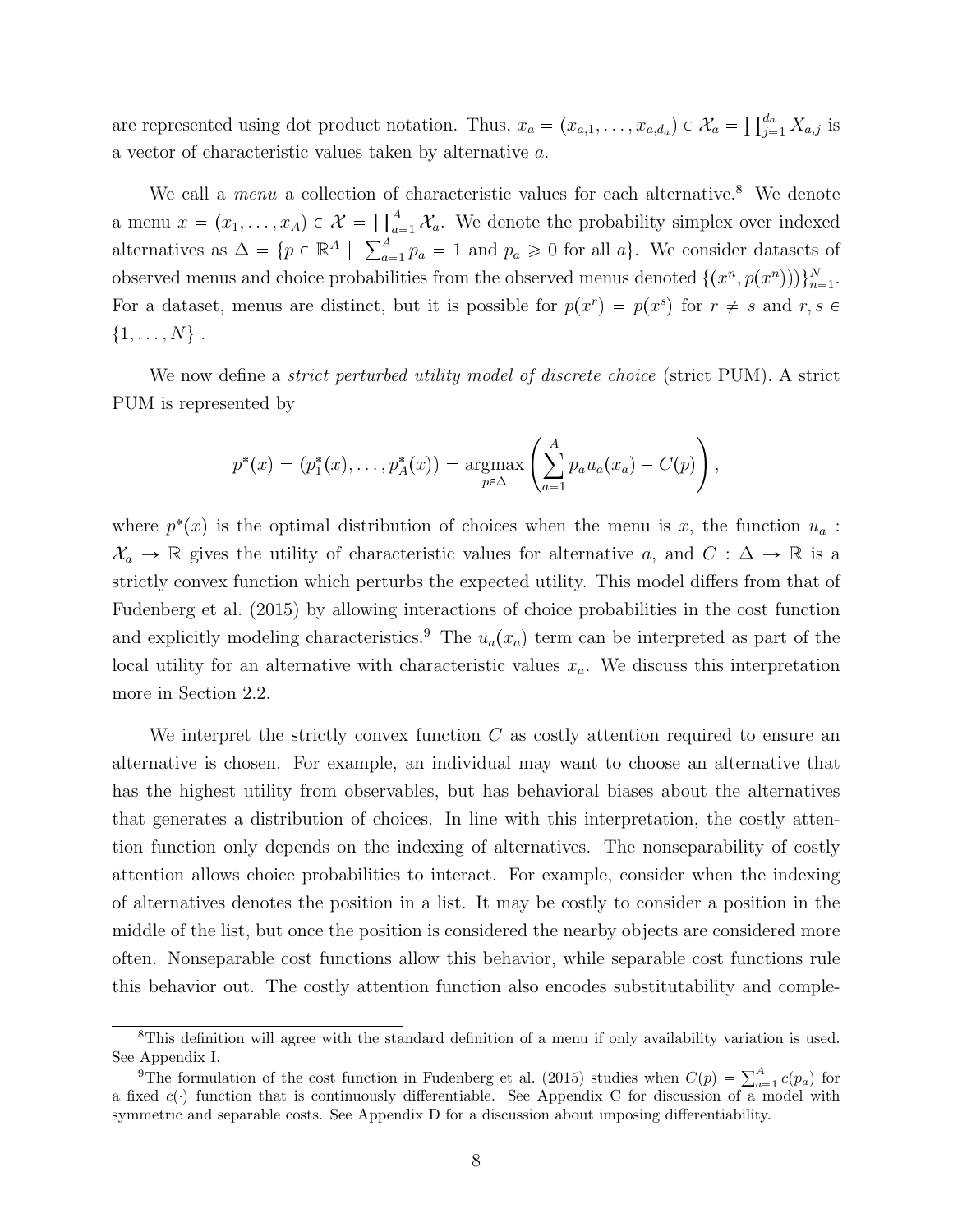mentarity analogous to standard consumer demand. Other interpretations are provided in Section 1.1.

We briefly describe how this approach relates to theoretical models of stochastic choice that use alternative availability. Alternative availability can be accommodated using characteristics. Assign each alternative that can be chosen a single characteristic which takes the values "available" and "unavailable".<sup>10</sup> Using this mapping, we see that our definition of a menu agrees with the standard terminology using only availability. Any dataset that satisfies positivity with only alternative availability is rationalized by a strict PUM as noted in Machina (1985) (see Appendix I for details and a simple proof).

### 2.1 Connection to Additive Random Utility Models

We desire strict PUMs to nest approaches already found useful describing data. Additive random utility models are often used in prediction exercises and contain the tractable logit model. Therefore, we consider how strict PUMs are related to additive random utility models. The following discussion considers perturbed utility models with costs not necessarily strictly convex since general additive random utility models can have positive probability of utility ties. In this case, optimal choice distributions need not be unique.

Consider an alternative a with latent utility given by  $v_a(x_a) = u_a(x_a) + \varepsilon_a$ , where  $\varepsilon = (\varepsilon_1, \ldots, \varepsilon_A)$  is unobservable to the researcher and does not depend on the menu. In an additive random utility model, the individual observes  $\varepsilon$  and chooses the object with the largest latent utility. This can be written as

$$
p^*(x,\varepsilon) \in \underset{p\in\Delta}{\operatorname{argmax}} \left( \sum_{a=1}^A p_a u_a(x_a) - C(p,\varepsilon) \right),\tag{1}
$$

where  $C(p, \varepsilon) = -\sum_{a=1}^{A} p_a \varepsilon_a$  and  $p^*(x, \varepsilon)$  denotes that the choice depends on the realization of ε.

Allen and Rehbeck (2016a) show under weak regularity conditions that

$$
p^*(x) = \mathbb{E}[p^*(x,\varepsilon)] \in \underset{p \in \Delta}{\operatorname{argmax}} \left( \sum_{a=1}^A p_a u_a(x_a) - C(p) \right), \tag{2}
$$

<sup>&</sup>lt;sup>10</sup>When C is a bounded function, if  $u_a(\omega)$ <sup>u</sup>unavailable") = -K for K large, then alternative a is never be chosen when unavailable. The domain of  $\mathcal X$  excludes the case that all alternatives are unavailable.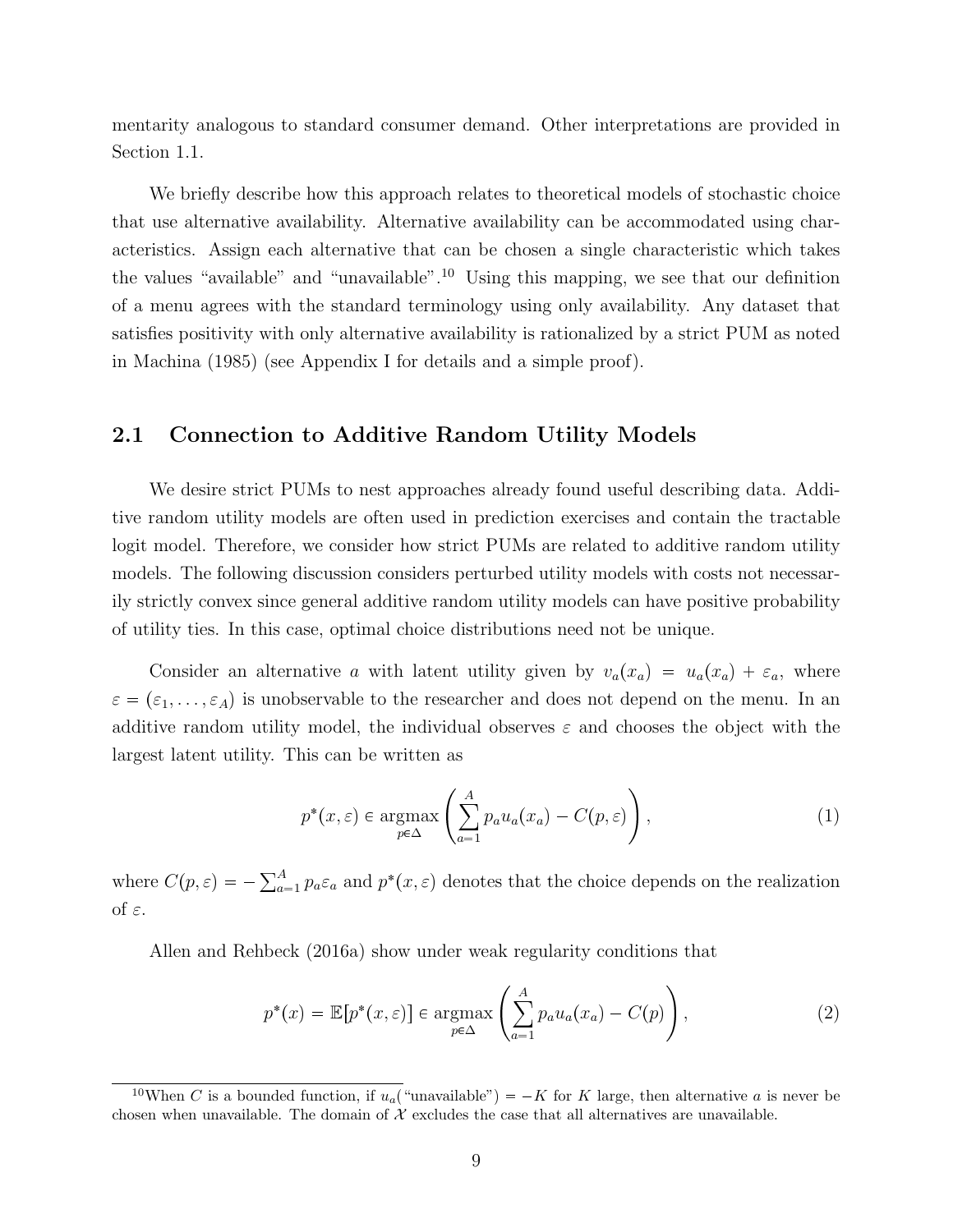where expectations are over  $\varepsilon$ ,  $C(p) = \max_{\pi \in \Pi : \mathbb{E}[\pi] = p} \mathbb{E} \left[ - \sum_{a=1}^{A} \pi_a(\varepsilon) \varepsilon_a \right]$  where  $\Pi$  is the set of all measurable functions from the support of  $\varepsilon$  to  $\Delta$ . This shows that PUMs nest behavior generated by additive random utility models.

The aggregation result in fact applies to *all* random utility models when the only characteristics are alternative availability. To show this result, we require  $u_a(\cdot)$  terms to take value  $-\infty$ . The result now follows letting  $u_a("available") = 0$  and  $u_a("unavailable") = -\infty$ . The distribution of  $\varepsilon$  induces a distribution over linear orders of the alternatives  $\{1, \ldots, A\}$ . Since  $\varepsilon$  does not depend on the menu (which only includes variation in availability), this coincides with random utility models from Block and Marschak (1960). However, there are perturbed utility models that are not additive random utility models.<sup>11</sup> Example 2 gives behavior that is inconsistent with additive random utility models.

#### 2.2 Motivation of Separability and Local Approach

Strict PUMs can also be interpreted as a first order approximation to describing behavior. First, consider a general non-expected utility function as in Machina (1985) given by

$$
p^*(x) = \operatorname*{argmax}_{p \in \Delta} V(x, p)
$$

where  $V(x, p)$  is a continuously differentiable function in p. Similar to the analysis of Machina (1982), we take a first order Taylor expansion around the optimal choice distribution and find that

$$
V(x,p) - V(x,p^*(x)) = \sum_{a=1}^{A} V_a(x,p^*(x)) [p_a - p_a^*(x)] + o(||p - p^*(x)||) < 0^{12}
$$

Examining the comparison near the optimum, the  $o(||p - p^*(x)||)$  term is small so

$$
\sum_{a=1}^{A} V_a(x, p^*(x)) p_a < \sum_{a=1}^{A} V_a(x, p^*(x)) p_a^*(x).
$$

Therefore,  $V_a(x, p^*(x))$  represents the local utility of alternative a. However, if values recorded in menu x are informative about the true utility value of an alternative, then

<sup>&</sup>lt;sup>11</sup>Hofbauer and Sandholm (2002) show under a stronger set of regularity conditions that the additive random utility model of (1) implies a perturbed utility representation. They also provide an example of a perturbed utility model which cannot be represented by an additive random utility model.

<sup>&</sup>lt;sup>12</sup>The term  $|| \cdot ||$  is the standard Euclidean norm.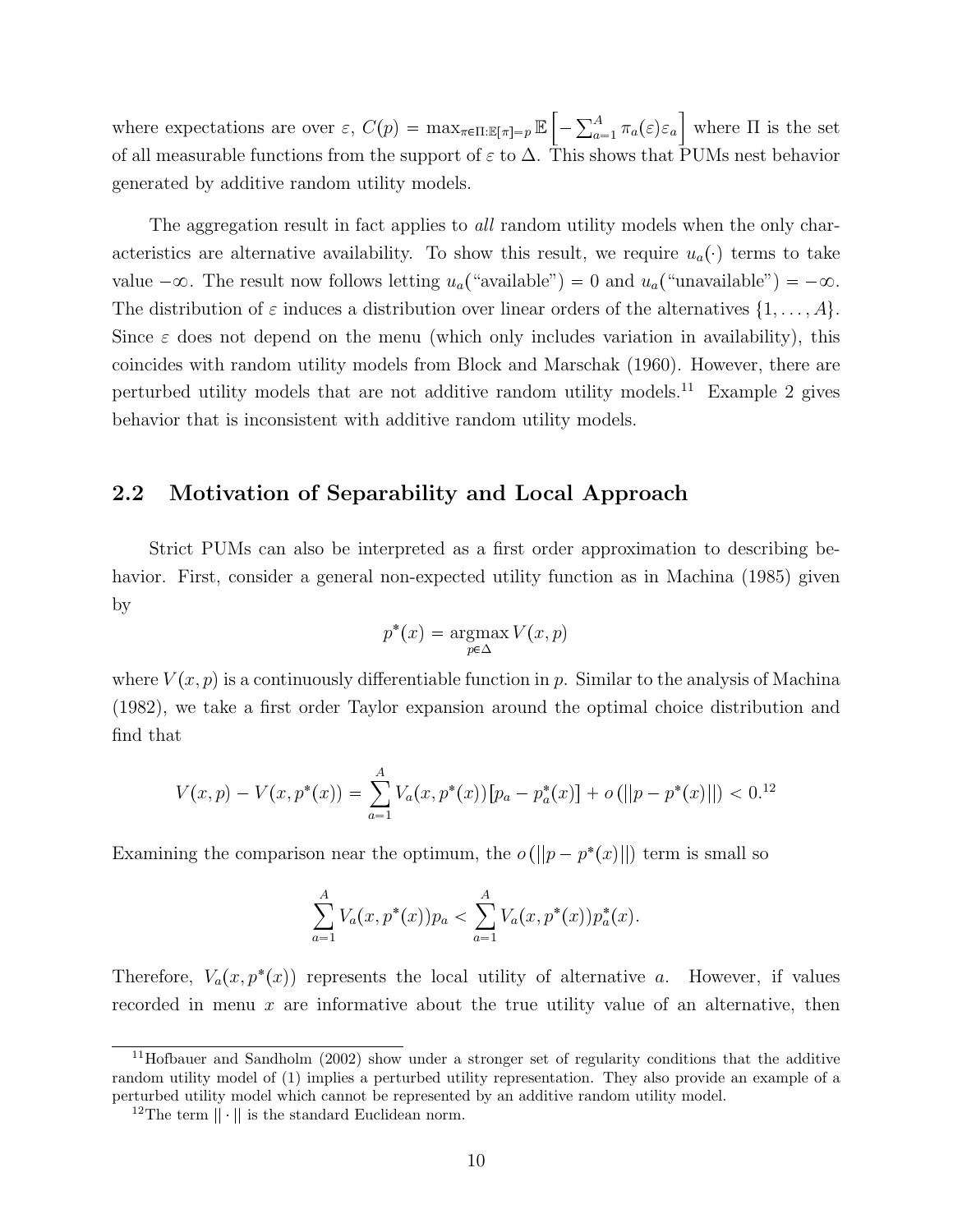it is natural to make additional assumptions. First, it is natural to assume that  $x_a$  only provides information about the local utility of alternative a. In this case, local utility is represented by

$$
V_a(x, p^*(x)) = V_a(x_a, p^*(x)).
$$

A second natural assumption imposes that characteristic values impact local utility independently of choice distributions. This assumption says if observables  $x_a$  occur in another problem, then the local utility is the same. Now we can decompose the local utility into a component that depends on the observables  $x_a$  and a component that depends on the lottery choice, so

$$
V_a(x, p^*(x)) = u_a(x_a) + V_a(p^*(x)).
$$

Since other terms are of smaller order locally, a first order approach suggests that characteristic values only effect local utility. However, these assumptions bring us to a utility function

$$
V(x,p) = \sum_{a=1}^{A} u_a(x_a) p_a + \tilde{V}(p).
$$

A sufficient condition for  $p^*(x)$  to be a unique maximizer of  $V(x, p)$  is that  $\tilde{V}(p)$  is strictly concave. This final assumption yields a strict PUM by setting  $C(p) = -\tilde{V}(p)$ . From this procedure, it is clear that C captures behavioral properties associated with the indexing of alternatives.

Note that  $u_a(x_a)$  is only part of the local utility for an alternative. Therefore,  $u_a(x_a)$ does not give information about absolute welfare for alternative a with characteristics  $x_a$ . However,  $u_a(x_a)$  provides information about marginal welfare and may be of policy interest. For example, an individual may have a predisposition to avoid buses when traveling that is encoded through the costly attention function. However, a policy maker could consider changing the attractiveness of buses through observables to change individual behavior at the margin.

#### 2.3 Behavioral Effects

This section details behavior potentially seen in data that can be described by the model. Two common behavioral effects seen in data are the attraction and compromise effect. Details of the attraction effect are provided in the introduction. The commonly observed compromise effect states that if an alternative is added to a binary choice set and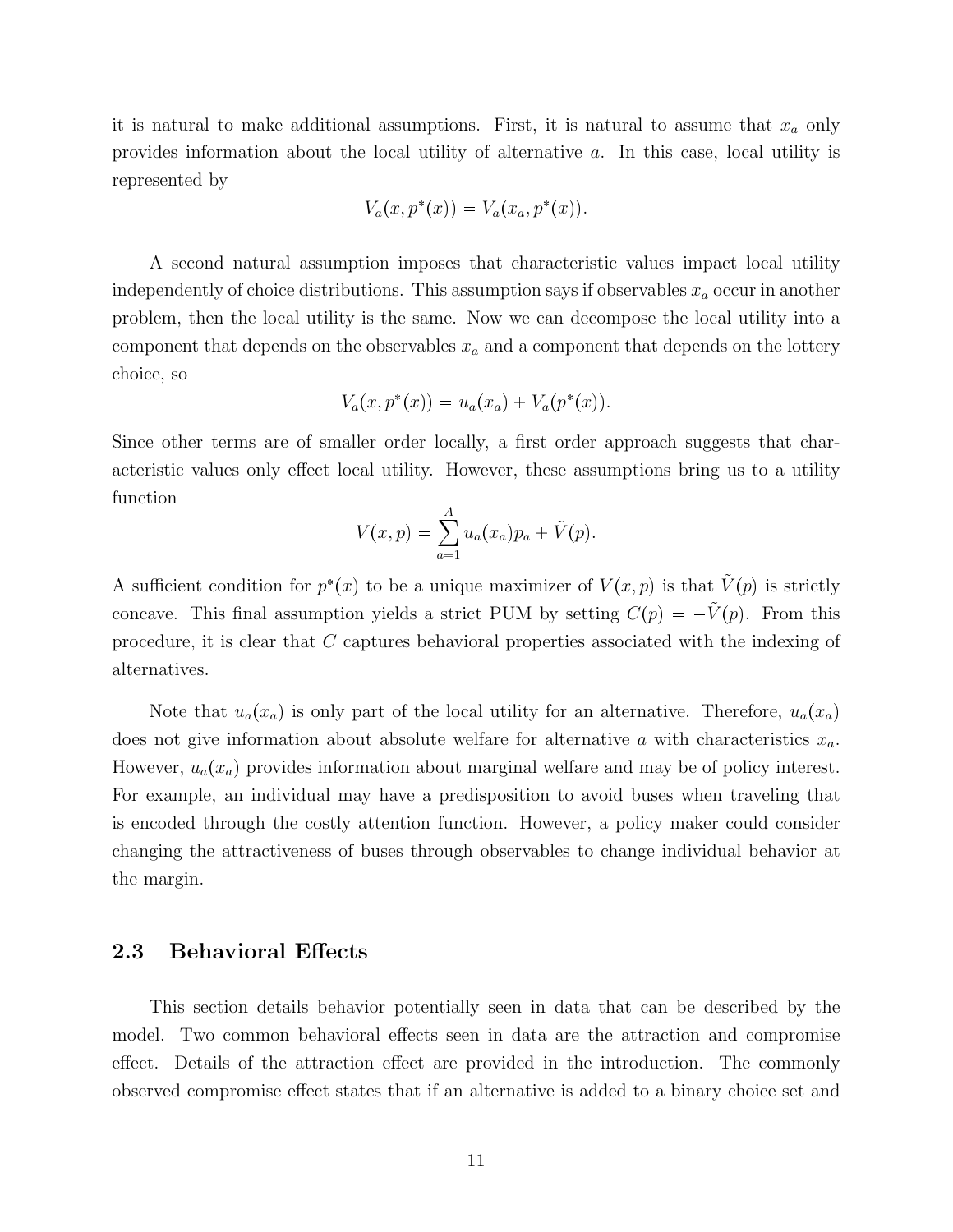is "between" the two alternatives, then it is chosen more often. For more details about the attraction and compromise effect, we refer the reader to Simonson (1989). While these are robustly documented effects, they need not always occur. Thus, a descriptive model of stochastic choice should allow either type of behavior. We provide an example decision problem below where either type of behavior could occur.

Consider an employee choosing between health care provider A, B, and C offered by their employer. Health care providers only differ in the number of locations and specialists. In this example, alternatives are indexed by health care providers A, B, and C. The characteristics for each alternative are the number of locations and specialists. From this description, the indexing of alternatives specifies a priori what is chosen by the individual and supposes similarity for different values of characteristics. The costly attention function only depends on the health care provider. Costly attention may capture prior information that is unobserved such as reputation, advertising effects, and word of mouth. An individual chooses between providers A, B, and C, but an employer may consider changing the coverage at the same cost to the individual. Let  $C_{\ell}, C_m$ , and  $C_h$  be different potential coverages offered by provider C with low, medium, and high numbers of specialists respectively. The different coverages are pictured in Figure 1. Rather than adding alternatives to a choice set, we consider attraction and compromise effects using continuous changes in characteristic values.



Figure 1: Insurance Provider Decision Problems

If the coverage of provider C changes from  $C_\ell$  to  $C_m$  or  $C_m$  to  $C_h$ , there are plausible reasons to expect the choice probability of provider A to increase or decrease. The direction depends on which behavioral effect dominates. First, consider the choice of provider when the coverages are given by A,B,  $C_{\ell}$  in Figure 1. Since  $C_{\ell}$  is strictly dominated by both providers in characteristics, we may expect that provider C is chosen with low or zero probability. If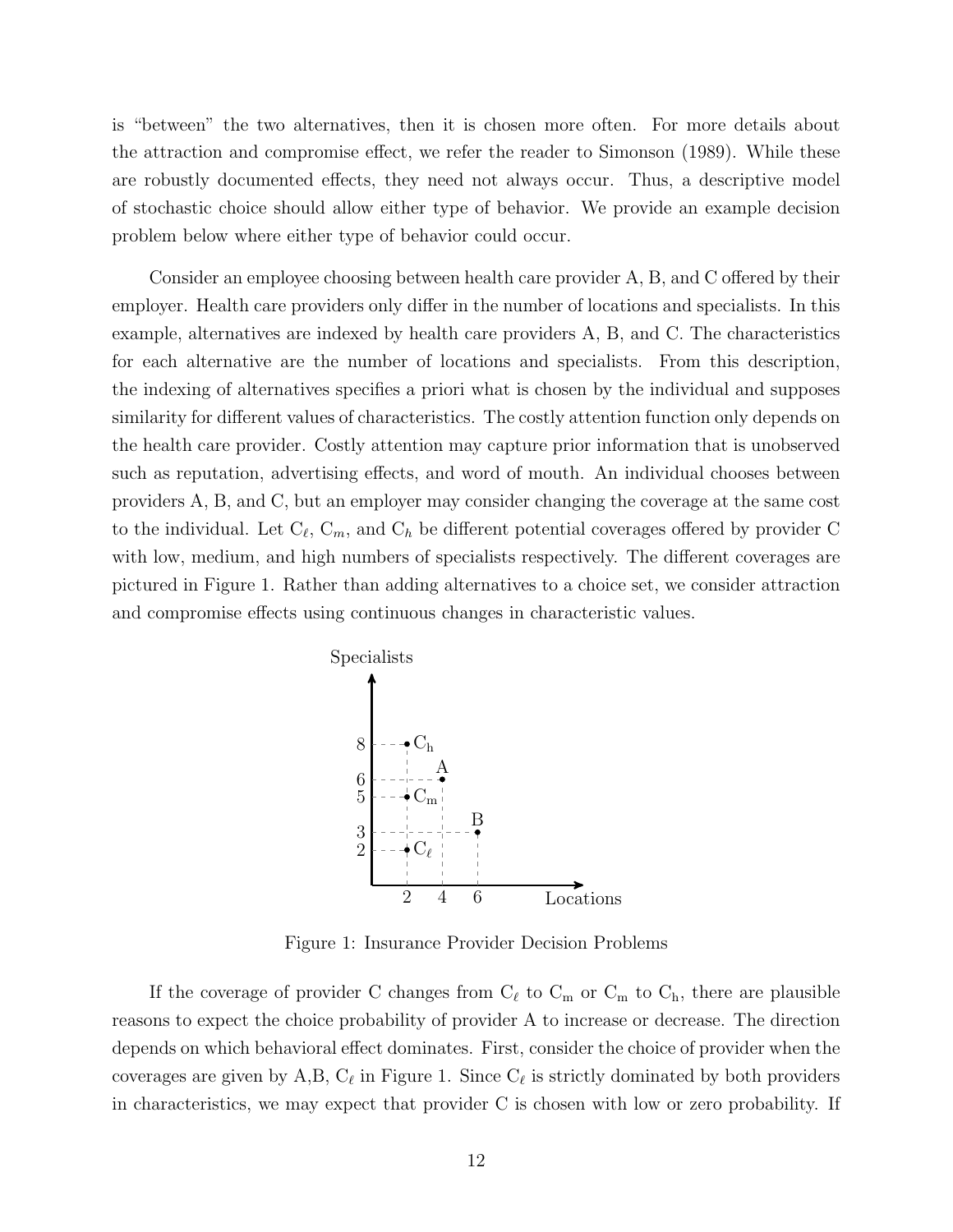coverage  $C_{\ell}$  is replaced with the coverage  $C_m$ , provider C may become more attractive and be chosen more often. In addition, provider A dominates  $C_m$  so A may be chosen more often, in line with an attraction effect. However, provider A may be chosen less since provider C is a better competitor. If the number of specialists for provider C increases further to coverage  $C<sub>h</sub>$ , then we again expect provider C to be chosen more often. Provider A could be chosen less often if provider C is viewed as a competitor. However, provider A could be viewed as a compromise and chosen more often. Using conditions from Section 3, Example 4 shows that as long as there is a direct effect on the choice probability of the alternative with varying characteristic values, either type of behavior can be described.

#### 2.4 Examples

Although this paper focuses on a revealed preference analysis of the model, we provide some examples of cost functions that highlight the versatility of the model. These examples place a parametric structure on the cost function that allows for analysis of comparative statics and prediction.

Example 1 (Choice from Lists). Let a be the order of results displayed in a list which has A options. Let  $\eta > 0$  and consider the perturbation function

$$
C(p) = \eta \sum_{a=1}^{A} p_a \ln(p_a) - \sum_{a=1}^{A} \gamma_a p_a,
$$

where  $\gamma_a \in \mathbb{R}$ . Assume that each position has the same set of characteristics and  $u_a(x_a)$  $u(x_a)$  for each a. This implies that utility received from characteristic values does not depend on list position. Using the above assumptions,

$$
p_a^*(x) = \frac{e^{(u(x_a) + \gamma_a)/\eta}}{\sum_{b=1}^A e^{(u(x_b) + \gamma_b)/\eta}}.
$$

A high value of  $\gamma_a$  acts as a "boost" to choosing position a. When  $\gamma_a = 0$  for each a, this is the logit formula. The modified logit formula is due to Mattsson and Weibull (2002).<sup>13</sup> Following the interpretation of Matejka and McKay (2014),  $\gamma_a$  may be non-zero to reflect prior beliefs about quality of items in position a.

Example 2 (Choice from Lists with Linked Position Effects). Consider choice from an

<sup>&</sup>lt;sup>13</sup>Mattsson and Weibull (2002) consider the relative entropy cost  $C(p) = \eta \sum_{a=1}^{A} p_a \ln(p_a/q_a)$ , where  $q = (q_1, \ldots, q_A)$  is a reference measure. This formulation is made equivalent to the above cost function by rewriting  $\gamma_a = \eta \ln(q_a)$ .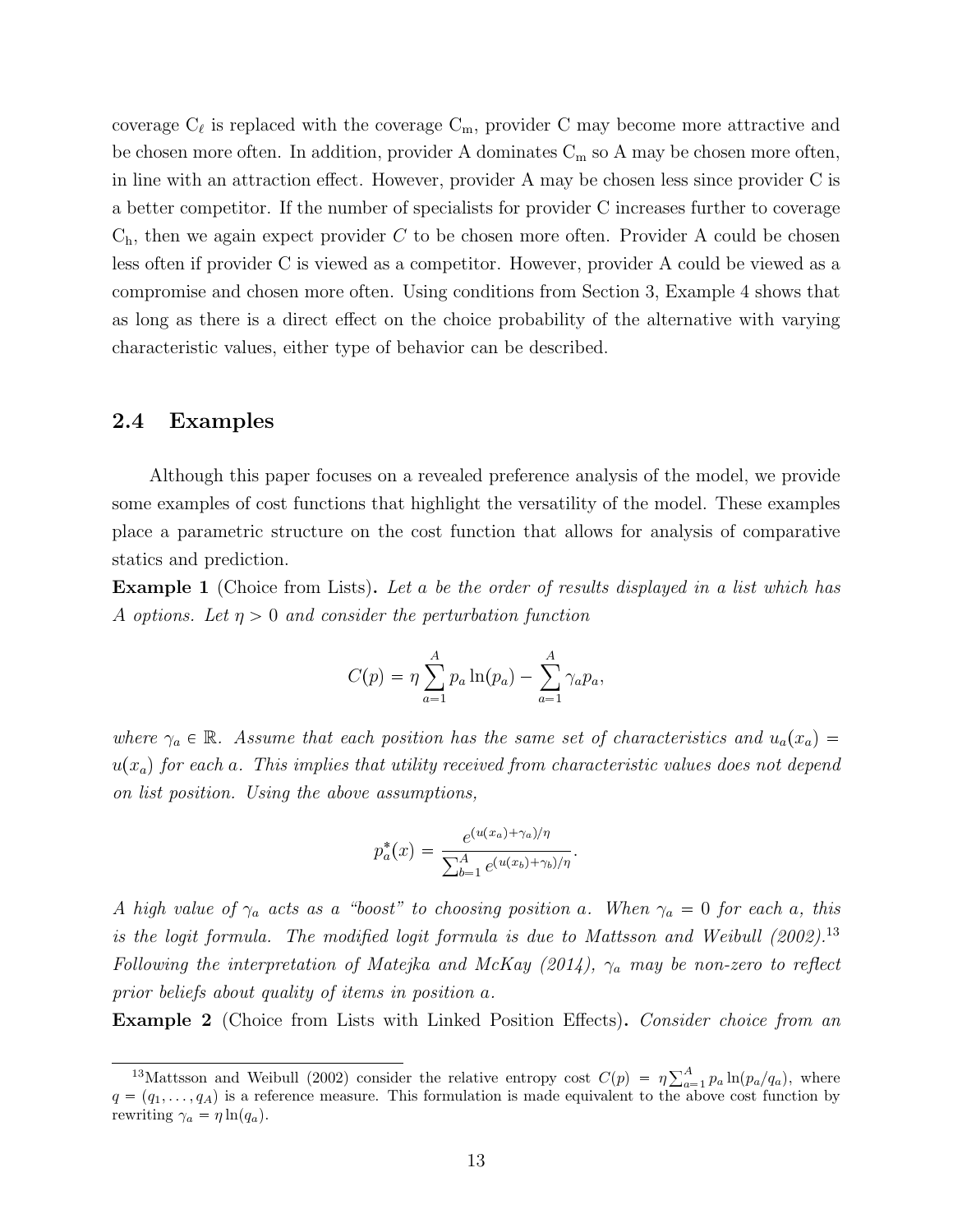ordered list as in Example 1. Assume  $A > 2$ . Now suppose that if the last position (A) is chosen with high probability, then position  $A - 1$  is also chosen with high probability. One perturbation function consistent with this behavior is (with  $\eta, \gamma > 0$ )

$$
C(p) = \eta \sum_{a=1}^{A} p_a \ln(p_a) + \gamma \max\{p_A - p_{A-1}, 0\}.
$$

Suppose at menu  $x = (x_1, \ldots, x_A), U(x) = (u(x_1), \ldots, u(x_A))$  equals the zero vector. Since  $\gamma > 0$  we obtain  $p_a^*(x) = 1/A$  for each a. Suppose characteristic values change only for position A so  $\tilde{x} = (x_1, \ldots, x_{A-1}, \tilde{x}_A)$  with  $u(\tilde{x}_A) > 0$ . For fixed  $\eta$ , there exists  $\gamma$  sufficiently large such that  $p_A^*(\tilde{x}) > p_A^*(x)$  and  $p_{A-1}^*(\tilde{x}) > p_{A-1}^*(x)$ .<sup>14</sup> Thus, there can be position effects that are linked.

Example 3 (Sparse Stochastic Choice). In data, one often finds only a few alternatives chosen with positive probability. However, many models of stochastic choice including the logit model assume each alternative is chosen with positive probability. The following perturbed utility function incorporates a penalty so only a few alternatives have positive probabilities. For  $\eta > 0$  the function

$$
C(p) = p_1^2 + \sum_{a=2}^{A} (p_a^2 + \eta p_a)
$$

will induce a subset of alternatives to be chosen with zero probability when η is large enough.

# 3 Revealed Preference Analysis

We take a revealed preference approach to check when a dataset  $\{(x^n, p(x^n))\}_{n=1}^N$  can be described by a strict PUM.<sup>15</sup> Conditions developed in this section allow us to give example datasets that cannot be described by a strict PUM. Any proofs not in the main text are in Appendix A.

**Definition 1** (Rationalization of Strict PUM). The dataset  $\{(x^n, p(x^n))\}_{n=1}^N$  is rationalized by a strict perturbed utility model if there exist  $u_a : \mathcal{X}_a \to \mathbb{R}$  for all  $a \in \{1, \ldots, A\}$  and a

<sup>&</sup>lt;sup>14</sup>This is an example of stochastic complementarity between objects in positions A and  $A - 1$  using the definition from Allen and Rehbeck (2016a).

<sup>&</sup>lt;sup>15</sup>A perturbed utility model with a weakly convex perturbation can rationalize any dataset. Details are in Appendix A.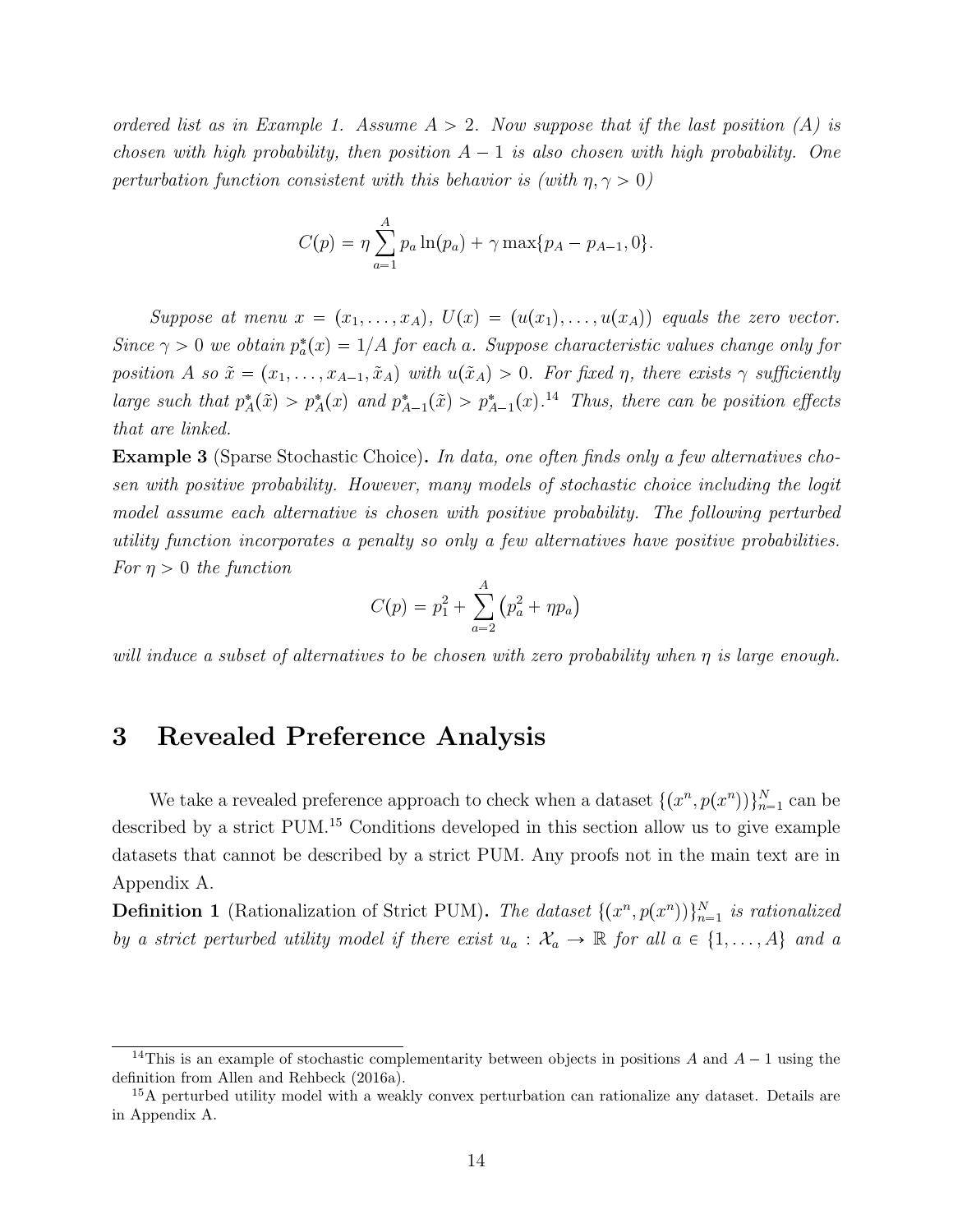strictly convex  $C : \Delta \to \mathbb{R}$  such that

$$
p(x^n) = \underset{p \in \Delta}{\operatorname{argmax}} \sum_{a=1}^{A} p_a u_a(x_a^n) - C(p)
$$

for all  $n \in \{1, \ldots, N\}$ .

First, we present a lemma on properties of optimizers from perturbed utility models. The result implies that utilities are monotone in probabilities and only relies on the existence of a unique maximizer. Let  $U(x) = (u_1(x_1), \ldots, u_A(x_A))$  be the vector of utilities generated by menu x. Let  $g : \Delta \to \mathbb{R}$  be a function on the simplex.

**Lemma 1.** Consider the dataset  $\{(x^n, p(x^n))\}_{n=1}^N$  and suppose that  $p(x^n)$  $\equiv$  $\arg\max_{p\in\Delta} \left( \sum_{a=1}^A p_a u_a(x_a^n) - g(p) \right)$  is a singleton. Then for any  $x, \tilde{x} \in \{x^n\}_{n=1}^N$  such that  $p(x) \neq p(\tilde{x}),$ 

$$
(p(x) - p(\tilde{x})) \cdot U(\tilde{x}) < g(p(x)) - g(p(\tilde{x})) < (p(x) - p(\tilde{x})) \cdot U(x)
$$

Proof. Uniqueness of the argmax set requires that

$$
p(\tilde{x}) \cdot U(x) - g(p(\tilde{x})) < p(x) \cdot U(x) - g(p(x))
$$
\n
$$
p(x) \cdot U(\tilde{x}) - g(p(x)) < p(\tilde{x}) \cdot U(\tilde{x}) - g(p(\tilde{x})).
$$

The result follows by rearrangement.

Next, consider taking a sequence of probabilities chosen from different menus. Let  $x[m] = (x_1[m], \ldots, x_A[m]) \in \{x^n\}_{n=1}^N$  for  $m \in \{1, \ldots, M\}$  be an element in a sequence of observed menus. Let  $U(x[m]) = (u_1(x_1[m]), \ldots, u_A(x_A[m])$ . Assume at least one pair of choice distributions chosen is not equal and let  $x[M + 1] = x[1]$ . Summing inequalities from Lemma 1 yields

$$
\sum_{m=1}^{M} (p(x[m+1]) - p(x[m])) \cdot U(x[m]) < \sum_{m=1}^{M} g(p(x[m+1])) - g(p(x[m])) = 0.
$$

If all choice distributions from a sequence are equal, then the above sums both equal zero and provide no restriction on utilities. Rearranging the probabilities and still assuming  $x[M+1] = x[1]$ , we find that

$$
\sum_{m=1}^{M} p(x[m+1]) \cdot U(x[m]) < \sum_{m=1}^{M} p(x[m]) \cdot U(x[m]).
$$

 $\Box$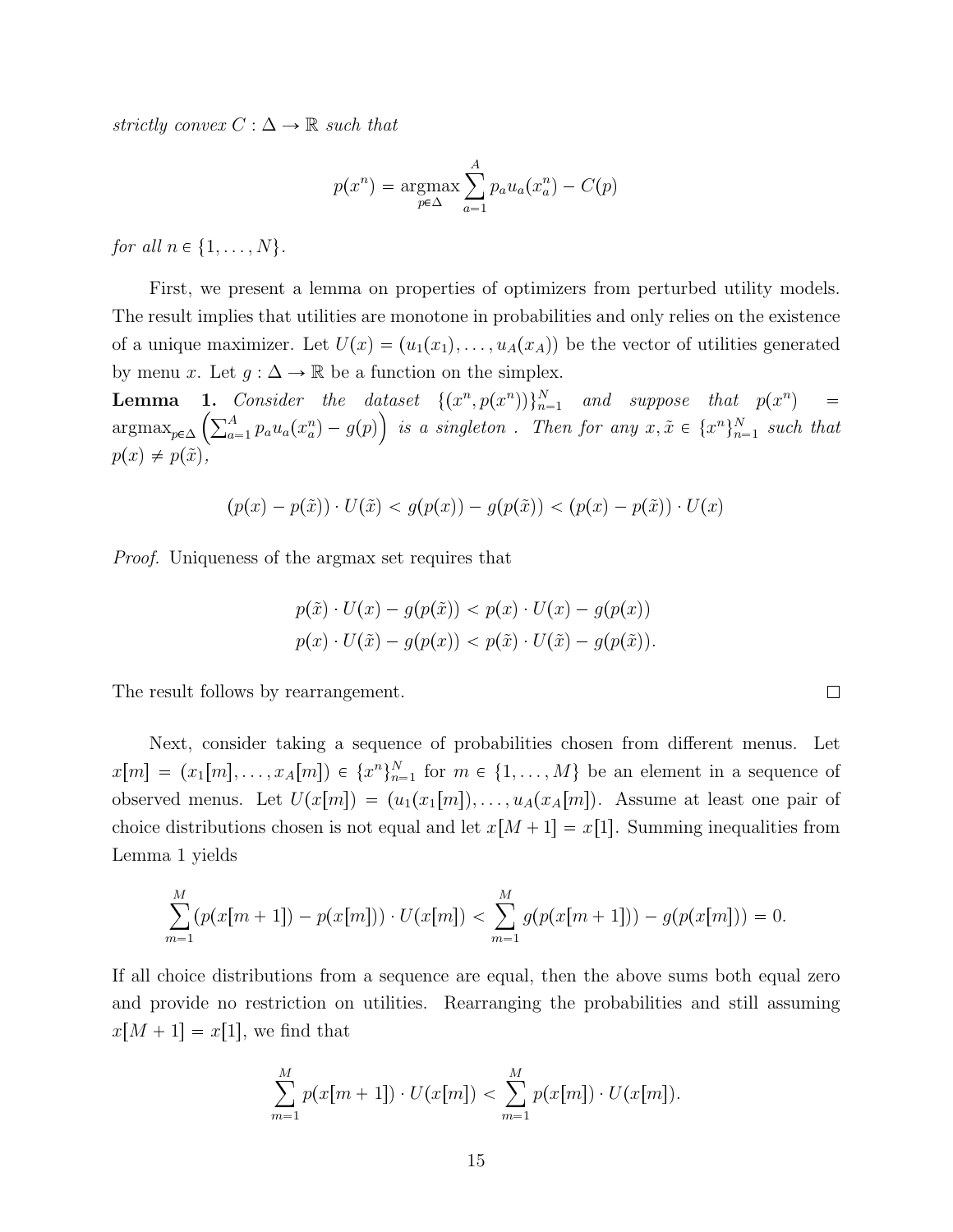This condition states that there does not exist a strict utility pump when comparing the probabilities chosen from a menu to other observed probabilities. In light of the discussion in Section 2.2, we interpret this as being able to find no local utility improvements from a cycle.<sup>16</sup> We show that the no strict utility pump condition is necessary and sufficient for a dataset to be rationalized by a strict PUM.

**Theorem 1.** Consider the dataset  $\{(x^n, p(x^n))\}_{n=1}^N$ . The following are equivalent:

- (i)  $\{(x^n, p(x^n))\}_{n=1}^N$  is rationalized by a strict PUM.
- (ii) There exist utility functions  $u_a : \mathcal{X}_a \to \mathbb{R}$  for all  $a \in \{1, \ldots, A\}$  and a function  $g : \Delta \to \mathbb{R}$ R such that for all  $n \in \{1, ..., N\}$ ,  $p(x^n) = \operatorname{argmax}_{p \in \Delta} \sum_{a=1}^A p_a u_a(x_a^n) - g(p)$ .
- (iii) There exist numbers  $\{u_n^n\}_{n=1}^N$  for all  $a \in \{1, ..., A\}$  and  $\{g^n\}_{n=1}^N$ , such that for all  $(s, r) \in$  $\{1,\ldots,N\}\times\{1,\ldots,N\}$  with  $p(x^s) \neq p(x^r)$  then

$$
\sum_{a=1}^{A} p_a(x^s) u_a^r - g^s < \sum_{a=1}^{A} p_a(x^r) u_a^r - g^r,
$$

and for all  $r, s \in \{1, \ldots, N\}$ 

$$
u_a^r = u_a^s \quad \text{if} \quad x_a^r = x_a^s
$$

$$
g^r = g^s \quad \text{if} \quad p(x^r) = p(x^s)
$$

(iv) There exist numbers  $\{u_n^n\}_{n=1}^N$  for all  $a \in \{1, \ldots, A\}$  such that for all finite sequences  ${x[m]}_{m=1}^M$  where all  $x[m] \in {x^n}_{n=1}^N$  and  $p(x[m]) \neq p(x[m+1])$  for some m

$$
\sum_{m=1}^{M} p(x[m+1]) \cdot U[m] < \sum_{m=1}^{M} p(x[m]) \cdot U[m]
$$

where  $x[M + 1] = x[1]$  and  $U[m] = (u_1[m], \ldots, u_A[m])$  where  $u_a[m]$  is the  $u_a^r$  term associated to  $x_a[m] = x_a^r;$ and for all  $r, s \in \{1, ..., N\}$  and for all  $a \in \{1, ..., A\}$ 

$$
u_a^r = u_a^s \quad \text{if} \quad x_a^r = x_a^s
$$

(v) Let  $S = \{(\tilde{x}, x) \in \{x^n\}_{n=1}^N \times \{x^n\}_{n=1}^N \mid p(\tilde{x}) \neq p(x)\}\$ . There is no  $\{\pi_{(\tilde{x},x)}\}_{(\tilde{x},x)\in S}$  with

<sup>&</sup>lt;sup>16</sup>This above inequality is a version of strict cyclic monotonicity as developed in Rockafellar (1970).One early application of cyclic monotonicity is the development of necessary and sufficient conditions to implement action profiles in a quasi-linear environment by Rochet (1987).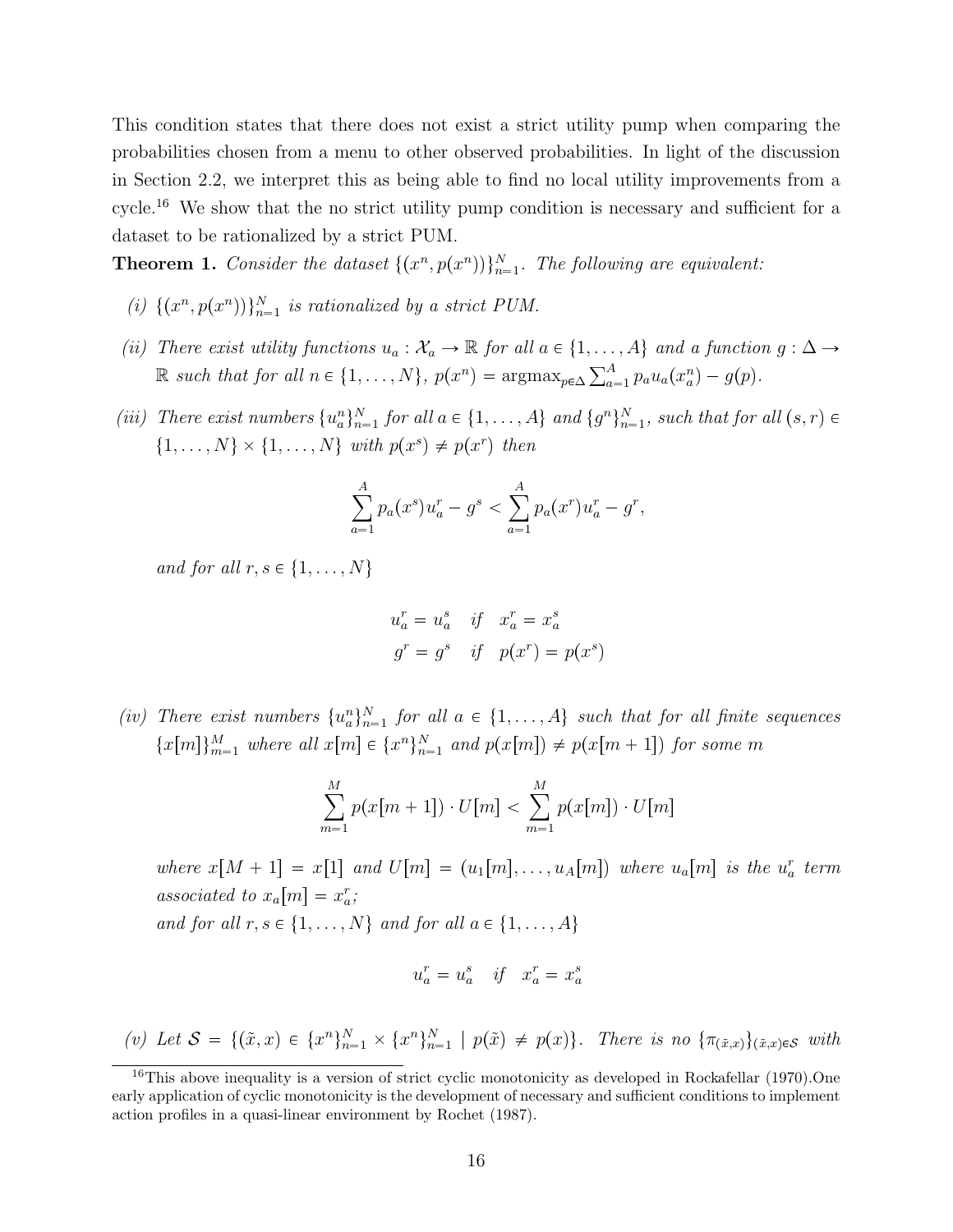$\pi_{(\tilde{x},x)} \geq 0$  and  $\sum_{(\tilde{x},x)\in\mathcal{S}} \pi_{(\tilde{x},x)} = 1$  such that for all  $\hat{x}_a \in \{\{x_a^n\}_{a=1}^A\}_{n=1}^N$ 

$$
\sum_{\{(\tilde{x},x)\in\mathcal{S}|x_a=\hat{x}_a\}} \pi_{(\tilde{x},x)} p_a(\tilde{x}) = \sum_{\{(\tilde{x},x)\in\mathcal{S}|x_a=\hat{x}_a\}} \pi_{(\tilde{x},x)} p_a(x)
$$

and for all  $\hat{x} \in \{x^n\}_{n=1}^N$ 

$$
\sum_{\{(\tilde{x},x)\in S|p(\tilde{x})=p(\hat{x})\}} \pi_{(\tilde{x},x)} = \sum_{\{(\tilde{x},x)\in S|p(x)=p(\hat{x})\}} \pi_{(\tilde{x},x)}
$$

That (i) implies (ii) is clear since a strictly convex perturbation function yields argmax sets that are singletons. That (ii) implies (iii) is an implication of Lemma 1. That (iii) implies  $(iv)$  is immediate from the discussion preceeding the theorem.<sup>17</sup> We provide a constructive proof that (iv) implies (i). Condition (iii) is equivalent to (v) by a theorem of the alternative.

We briefly mention some highlights of these conditions. Condition (ii) states that one cannot differentiate strict PUMs from a more general class of PUMs with unique maximizers. The inequalities in (iii) are similar to those from Afriat (1967) to test standard consumer demand where the utility numbers  $u_a^r$  play a role similar to prices. The inequalities in (iv) are similar to the no attention improving cycles condition in Caplin and Dean (2015) and the revealed preference test for utility maximization in incomplete markets provided by Green and Srivastava (1986). Condition (v) provides a set of universal conditions that can refute strict PUMs.<sup>18</sup> Moreover, condition (v) has a connection to second stage expected utility maximization that we discuss in Appendix B. We now state a simple corollary of the above result.

**Corollary 1.** Consider the dataset  $\{(x^n, p(x^n))\}_{n=1}^N$ . If  $p(x^n) = \hat{p}$  for all  $n \in \{1, ..., N\}$ , then the dataset is rationalized by a strict perturbed utility model.

The corollary states that at least one pair of distinct choice distributions are needed to refute a strict PUM. The result follows from Theorem 1 since there are no comparisons of different probabilities. A simple rationalization of the dataset is generated by setting  $U(x) = 0$  for all  $x \in \mathcal{X}$  and letting  $C(p) = \sum_{a=1}^{A} (p_a - \hat{p}_a)^2$ . This rationalization predicts choice probabilities that never change for any set of characteristic values.

Theorem 1(i)-(iv) can be used to state additional theorems to rationalize strict PUMs

<sup>&</sup>lt;sup>17</sup>(iii) implies (iv) even if  $g^n \neq g^{\tilde{n}}$  when  $p(x^n) = p(x^{\tilde{n}})$  so that this holds under slightly weaker assumptions. We prefer the above representation for transparency and since it will eliminate variables in the application.

<sup>&</sup>lt;sup>18</sup>Condition (v) for strict PUMs is also UNCAF as defined in Chambers et al. (2014).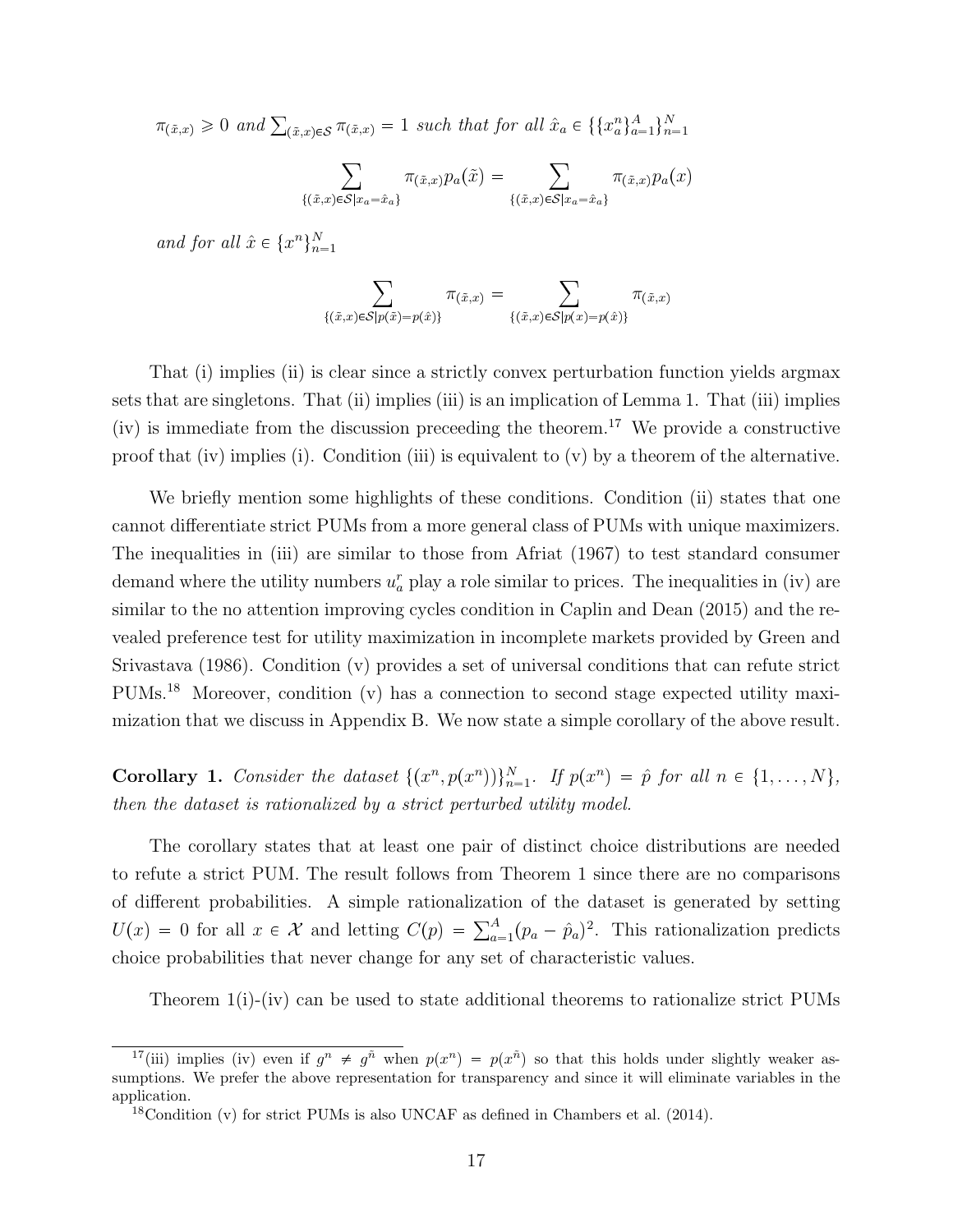with various utility functions over characteristics. For example, looking for rationalizations with  $u_a(x_a) = \sum_{j=1}^{d_a} u_{a,j}(x_{a,j})$  or  $u_a(x_a) = \beta_a \cdot x_a$  both yield systems of linear inequalities on  $u_{a,j}(x_{a,j}^n)$  or  $\beta_a$ , respectively.<sup>19</sup> If characteristics are the same for all alternatives, the a subscript can be dropped to examine utility over characteristics that is independent of the indexing of alternatives. For the linear model, one can test strict monotonicity of characteristics by imposing additional inequalities on the  $\beta_a$  terms. See Appendix A for a statement of these results.

We now provide an example illustrating some restrictions imposed by strict PUMs.

**Example 4.** [Monotonicity Violation] Let  $A = 3$  and suppose menus  $x = (x_1, x_2, x_3)$  and  $\tilde{x} = (x_1, x_2, \tilde{x}_3)$  are observed with  $p_1(x) > p_1(\tilde{x}), p_2(x) < p_2(\tilde{x}),$  and  $p_3(x) = p_3(\tilde{x}).$  This is inconsistent with a strict PUM. To be consistent, there must exist values  $u_3(x_3), u_3(\tilde{x}_3)$  such that,

$$
(p_3(\tilde{x}) - p_3(x))(u_3(x_3) - u_3(\tilde{x}_3)) < 0,
$$

which is impossible. This restriction says if a change of characteristic values for alternative three changes the choice probability of a different alternative, then the choice probability of alternative three must also change.

If instead  $p_3(x) \neq p_3(\tilde{x})$ , then the equation imposes ordinal information on  $u_3(\cdot)$ . For example, if  $p_3(x) < p_3(\tilde{x})$ , then  $u_3(x_3) < u_3(\tilde{x}_3)$ . Now, consider characteristic movements as in Figure 1. This says that behavior consistent with the attraction and compromise effect are rationalized by a strict PUM only if the alternative whose characteristic value changes also experiences a change in choice probability.

Example 4 suggests a strict PUM may always rationalize data when there is no overlap of characteristic values. This intuition is formalized below.

**Proposition 1.** If  $\{x^n\}_{n=1}^N$  are menus such that  $x_a^r \neq x_a^s$  for all  $a \in \{1, ..., A\}$  and for all  $r, s \in \{1, \ldots, N\}$  such that  $r \neq s$ , then  $\{(x^n, p(x^n))\}_{n=1}^N$  can always be rationalized by a strict PUM.

Thus, there must be some alternatives with the same characteristic values in multiple menus to refute a strict PUM. However, the choice of characteristics to include in the model is at the discretion of the researcher. A common characteristic that is dropped from many revealed preference analysis is time for exactly this reason. Thus, when choosing an indexing of alternatives or which characteristics to explicitly model, one must be wary of the "garbagein, garbage-out" concerns of Myerson (1981). If many characteristics are modeled, then it

<sup>&</sup>lt;sup>19</sup>Other revealed preference tests of separable models often generate nonlinear restrictions. See for example Varian (1983) and Cherchye et al. (2015).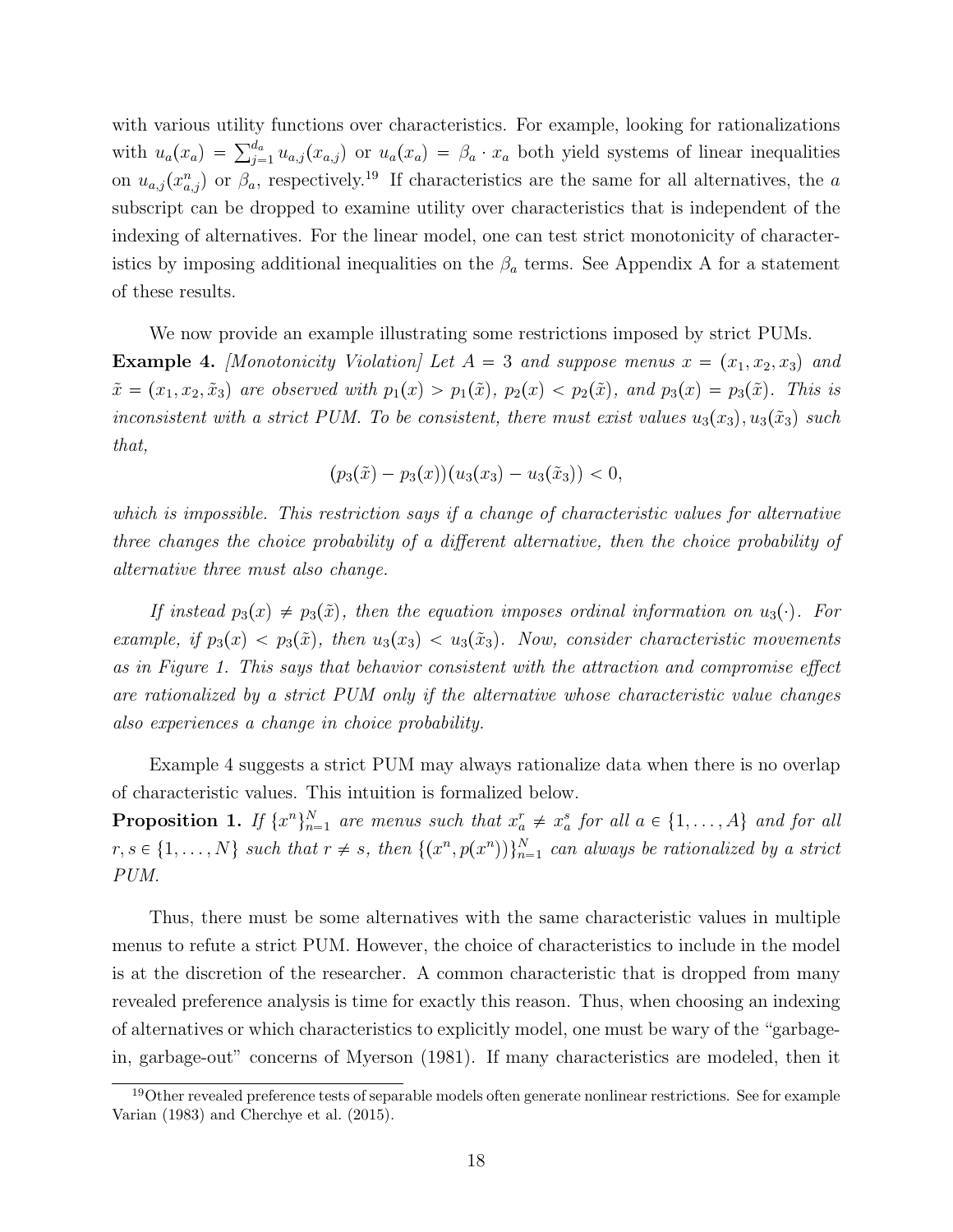is more likely to be in the case of Proposition 1 where any dataset of choice probabilities can be generated from a strict PUM. Therefore, one needs to be judicious when choosing observables to explicitly model. However, the ability to refute strict PUMs is regained by imposing additional structure. Below is an example dataset which refutes linear utility over characteristics for a strict PUM, but trivially satisfies a fully nonparametric model.

Example 5 (Refutation of Strict Linear Perturbed Models). Consider the stochastic choice dataset in Table 1.

Table 1: Refutation of a Strict Linear Perturbed Model

| $x_1$ | $x_2$             | $p_1$   | $p_2$ |
|-------|-------------------|---------|-------|
| 0     | $\mathbf{\Omega}$ | $2\!/3$ | 1/3   |
| L     | L                 | 1/3     | 2/3   |
| 2     | $\mathcal{D}$     | 2/3     | 1/3   |

Using Theorem  $\mathcal{A}(iv)$  in Appendix A for linear utility over characteristics, consider the restriction involving the first two rows so

$$
(2/3 - 1/3)\beta_1 + (1/3 - 2/3)\beta_2 < 0,
$$

and hence  $\beta_1 < \beta_2$ . The restriction of the second and third rows imposes  $\beta_2 < \beta_1$ . Therefore, this dataset is inconsistent with a strict PUM with linear utility over characteristics. Since all characteristics are distinct for an alternative, a strict PUM rationalizes the dataset from Proposition 1.

### 4 Application: Stated Preference Data

In this section, we test different specifications of strict PUMs using individual choice data from Louviere et al. (2013). A specification of a strict PUM includes a functional form of utility over characteristics and a set of relevant characteristics. A relevant characteristic is a characteristic that is explicitly modeled. We examine different specifications to address the questions mentioned earlier:"Can strict PUMs describe individual choice datasets?", "Are there common properties of specifications that best describe the data?", "Which characteristics best describe individual datasets?".

The data from Louviere et al. (2013) was collected from an opt-in web survey asking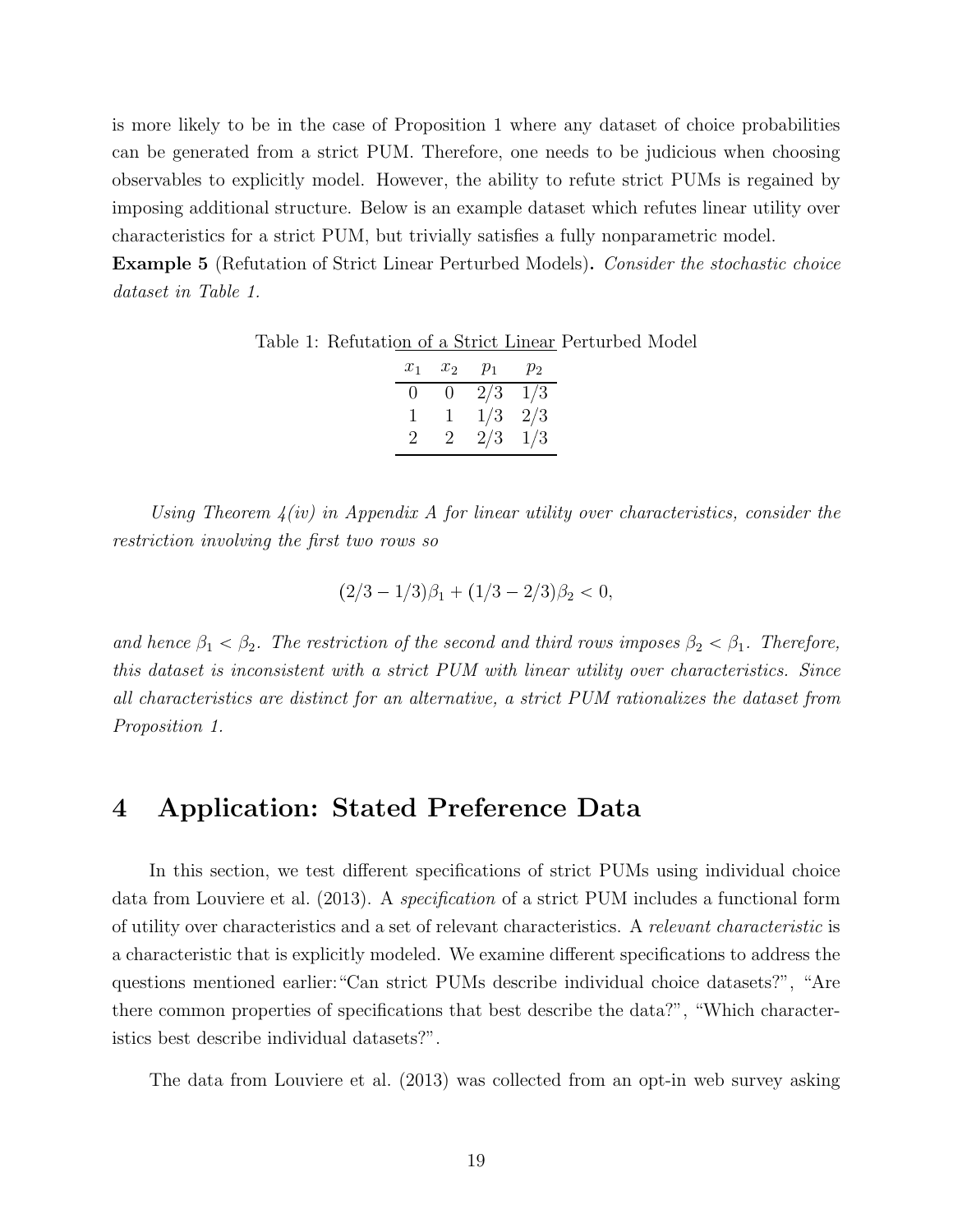questions about flight choice.<sup>20</sup> We describe the structure of the survey from Louviere et al. (2013). Each question asked the individual to choose their most-preferred flight from a list of flights named "Flight A", "Flight B", etc. ordered left to right. The list is of fixed size for each individual. The characteristics used for individual questions are fixed, while characteristic values vary for each question. After an individual chooses their most-preferred flight, they are asked whether they would purchase any flight. Given the variety of data, we focus on one subset of data in the main text. Specifically, we examine individual choices from survey questions with lists of size four and restrict the analysis to flights the individual would actually purchase. Results for lists of size three and five, as well as results for data that includes choices individuals would not purchase are in Appendix H.

We provide details to map datasets into a strict PUM framework. We index alternatives by "Flight A", "Flight B", etc. used in the survey. This also coincides with list position from left to right. The leftmost object is denoted  $a = 1$ . This choice of indexing can be interpreted as costly attention acting through the list position.<sup>21</sup> This index captures how costly it is to pay attention to different sections of the list. Since the analysis is at the individual level, each individual is allowed to process the list in a potentially different way.

Next, we select relevant characteristics. We focus on five characteristics that are included in all survey questions.<sup>22</sup> These characteristics are price, time, brand, stops, and beverage. The values the characteristics can take are given in Table 2. We test the following sets of relevant characteristics: All combinations of price, time, and brand, as well as all five characteristics. We say the set of relevant characteristics is "Full" when all five characteristics are treated as relevant.

| Characteristic Description |                                             |                 | Values          |                  |        |
|----------------------------|---------------------------------------------|-----------------|-----------------|------------------|--------|
| Price                      | Round trip airfare*                         | \$350           | \$450           | \$550            | \$650  |
| Time                       | Total travel time                           | 4 <sup>hr</sup> | 5 <sub>hr</sub> | 6 <sup>h</sup> r | 7 hr   |
| <b>Brand</b>               | Airline                                     | Qantas          | Virgin Blue     | Jetstar          | Oz Jet |
| <b>Stops</b>               | Number of stops                             |                 |                 |                  |        |
| Beverage                   | Juice/water/soft drinks Not available $(0)$ |                 | All free $(1)$  |                  |        |

Table 2: Values of Flight Characteristics

Round trip airfare excludes taxes

We also need to specify a functional form of the utility function over characteristics. We

<sup>&</sup>lt;sup>20</sup>Each individual was asked 16 or 32 discrete choice questions. Louviere et al.  $(2013)$  reports that the number of discrete choice survey questions normally ranges from 4-8.

 $21$ There are other ways to choose an index. We discuss some of these in Appendix J.

<sup>22</sup>The number of characteristics for an alternative varies from six to twelve.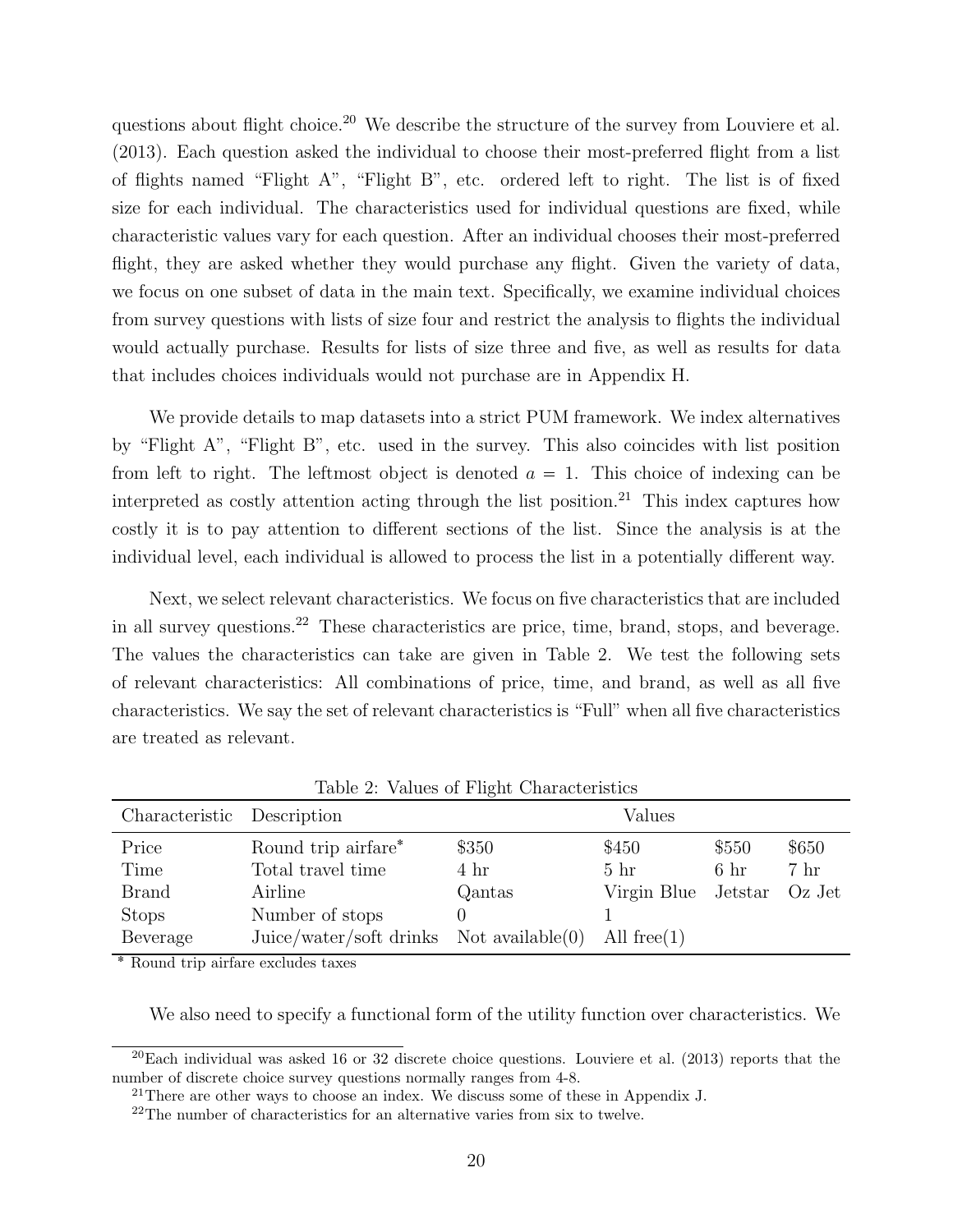focus on five utility functions over characteristics. These utility functions are fully nonparametric  $u_a(x_a)$ , additively separable  $\sum_{j=1}^d u_{a,j}(x_{a,j})$ , additively separable and independent of list position  $\sum_{j=1}^d u_j(x_{a,j})$ , linear  $\beta_a \cdot x_a$ , and linear and independent of position  $\beta \cdot x_a$ .<sup>23</sup>

Lastly, we discuss how to generate the choice probabilities  $p(x^n)$  for observed menus. Once we choose a set of relevant characteristics, we average an individual's choices across menus with the same characteristic values. Thus,  $p(x^n)$  is a vector of sample averages.<sup>24</sup> Using averages highlights data trade-offs when designing a test. For example, treating an additional characteristic (that takes on at least two values) as relevant reduces the number of choices to average over when generating choice probabilities. We show in Appendix E that when data is deterministic, testing a strict PUM is equivalent to looking for a strict ordering over the chosen alternatives. This result is analogous to a result for the model in Fudenberg et al. (2015).

We provide some basic descriptive statistics for the four alternative dataset of focus. The average age of individuals is 40.6 years old. The population of individuals tested is 54.7 % female. In the population, 86.9% of individuals have an annual income less than 104,000 Australian Dollars. Descriptive statistics for all datasets are in Appendix G.

#### 4.1 Rationalizability Results

All analysis in this section is for choices an individual would purchase from a list of size four. First, we present the percentage of individual datasets that can be rationalized by a strict PUM for the various specifications in Table 3. We call these percentages pass rates. A number of 0.760 means that 76% of the data sets can be rationalized by a strict PUM. The test is performed using Theorem 1(iii) and the implementation is detailed in Appendix F. The sample size of individuals is denoted S. We refer to sets of relevant characteristics in text as represented in the tables.

Many tests have a high pass rate. In particular, the fully nonparametric model has pass rates up to 95%. This provides some evidence that strict PUMs are able to describe individual choices. Moreover, high pass rates suggest that the indexing of alternatives we use is sensible. At first glance, the results seem to align with intuition. For example, specifications which

<sup>&</sup>lt;sup>23</sup>Price, time, stops, and beverage have natural implementations in the utility functions. However, there is flexibility when including brand as a relevant characteristic. For the separable and linear tests of rationality, we normalize brand by introducing three indicators which give utility relative to Qantas.

<sup>&</sup>lt;sup>24</sup>The idea of choice probabilities generated from averaging behavior is studied theoretically in Ahn et al. (2016).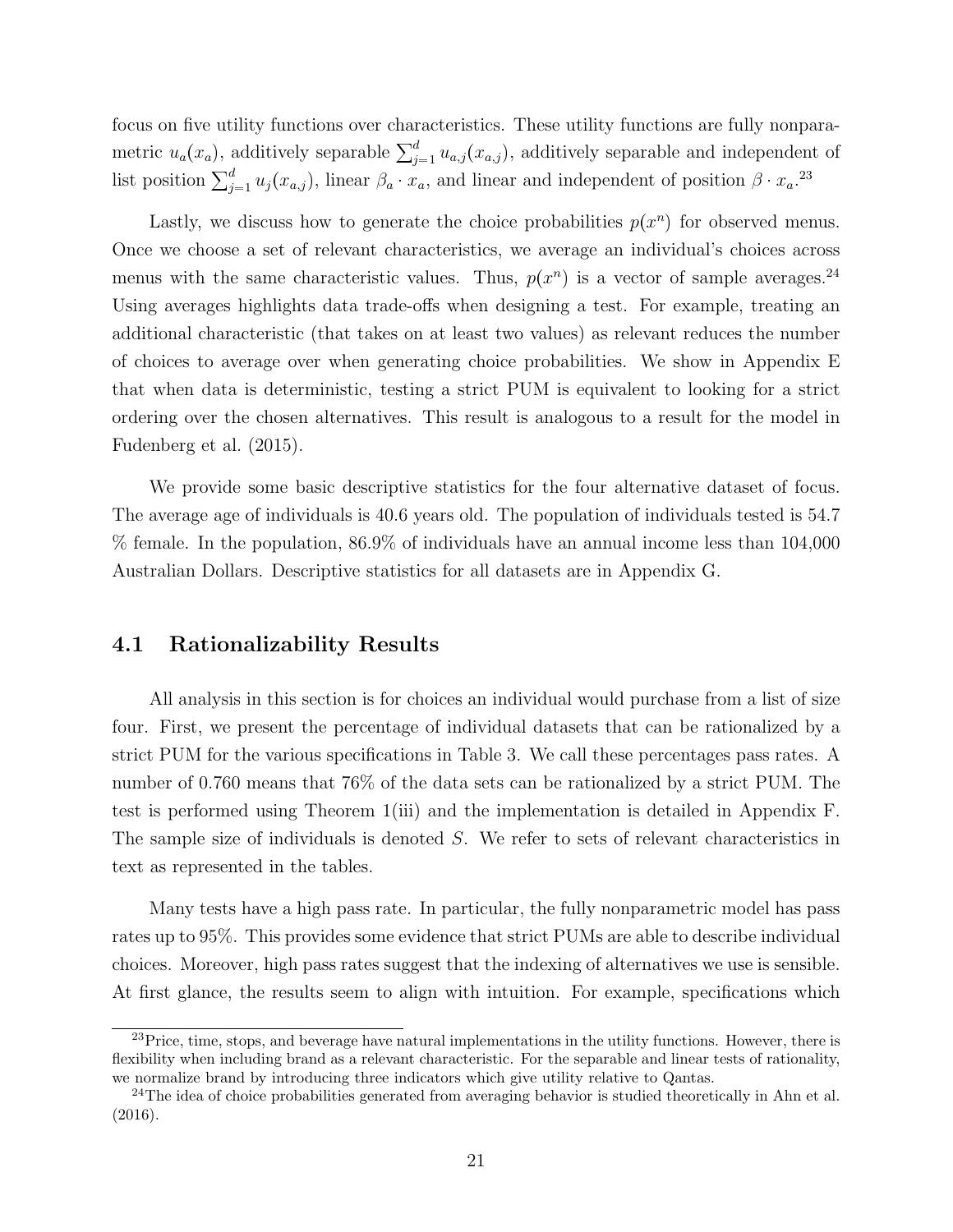|                      | $u_a(x_a)$ | $\sum_{i=1}^{d} u_{a,j}(x_{a,j})$ $\sum_{i=1}^{d} u_j(x_{a,j})$ $\beta_a \cdot x_a$ |       |       | $\beta \cdot x_a$ |     |
|----------------------|------------|-------------------------------------------------------------------------------------|-------|-------|-------------------|-----|
| Price                | 0.760      | 0.760                                                                               | 0.710 | 0.729 | 0.575             | 221 |
| Brand                | 0.751      | 0.751                                                                               | 0.543 | 0.751 | 0.543             | 221 |
| Time                 | 0.751      | 0.751                                                                               | 0.624 | 0.688 | 0.357             | 221 |
| Price & Brand        | 0.882      | 0.652                                                                               | 0.348 | 0.579 | 0.303             | 221 |
| Price & Time         | 0.869      | 0.620                                                                               | 0.416 | 0.448 | 0.262             | 221 |
| Brand & Time         | 0.819      | 0.348                                                                               | 0.118 | 0.231 | 0.068             | 221 |
| Price & Time & Brand | 0.955      | 0.787                                                                               | 0.520 | 0.670 | 0.348             | 221 |
| Full                 | 0.955      | 0.837                                                                               | 0.643 | 0.801 | 0.511             | 221 |

Table 3: Pass Rates for Four Alternatives

include price tend to describe many individuals. In contrast, specifications for a given utility function with Brand & Time often describe the smallest percentage of individual datasets.

When checking if strict PUMs can describe individual data, there are three effects that occur when adding relevant characteristics. First, the number of free parameters increases which makes violations of rationality less likely. Second, there is an increase in the number of menus to compare probabilities which makes violations of rationality more likely. Third, there is a decrease in the number observations to generate an average choice distribution which has an ambiguous effect. Therefore, pass rates do not necessarily increase with the number of relevant characteristics (see for example going from Price to Price & Brand with additively separable utility).

While pass rates are high and suggest strict PUMs can describe individual choice datasets, we are concerned that pass rates are high simply because there is little characteristic overlap as discussed in Section 3. To account for these concerns, we perform a power correction using the measure of predictive success (MPS) from Beatty and Crawford (2011). An MPS for an individual is given by

Measure of Predictive Success $(MPS) = \mathbb{1}\{\text{data described by strict PUM}\}-\text{correction term.}$ 

A MPS can take values between negative one and one. For an individual, an MPS close to zero means that if someone were randomizing without considering relevant characteristics, they would just as likely pass the test.

We use two corrections based on Bronars (1987). The correction term is interpreted as how likely a dataset from some class would pass the test. The first power correction examines choice distributions generated anywhere on the probability simplex. The second power correction examines choice distributions that are possible from the number of choices an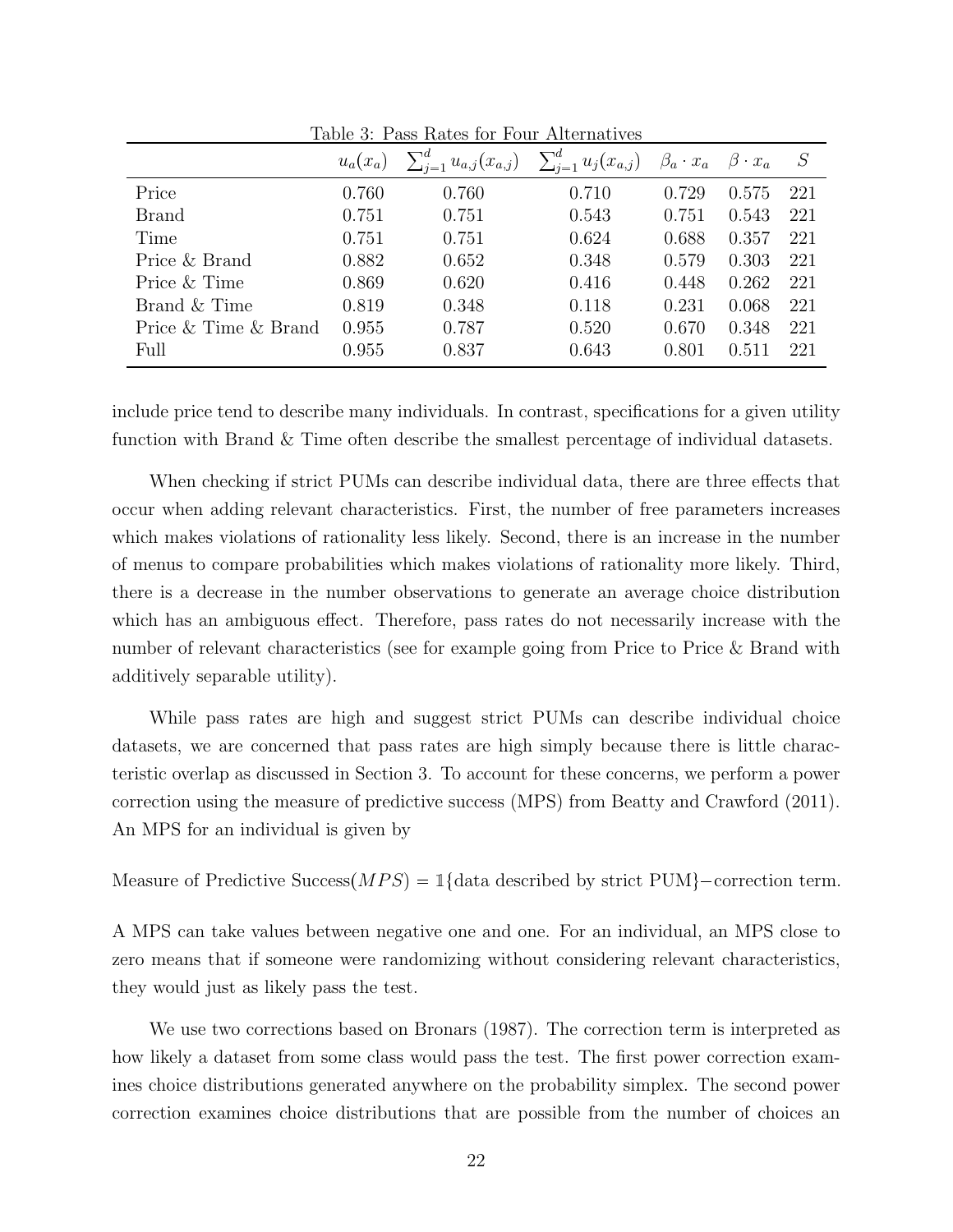individual made from a menu for given relevant characteristics. Thus, the second procedure considers permissiveness relative to choices that could have been observed and may provide a stronger power correction for the dataset. The details of the corrections are as follows:

- (i) For each menu  $x \in \{x^n\}_{n=1}^N$  generate a variable  $Z = (z_1, \ldots, z_A)' \sim \text{Uniform}[0, 1]^A$ . Generate probabilities  $\hat{p}_a(x) = z_a / \sum_{a=1}^A z_a$ . Check if randomly generated probabilities can be generated by a strict PUM and record the result. Repeat this procedure 100 times. Use the percentage of samples that can be generated by a strict PUM as an estimate of the correction term.
- (ii) For each menu  $x \in \{x^n\}_{n=1}^N$ , examine how many decisions  $N_x$  were made from the menu. Generate random variables  $Z_i = (z_{i,1}, \ldots, z_{i,A})' \sim \text{Uniform}[0, 1]^A$  for  $i = 1, \ldots, N_x$ . Generate sample probabilities  $\hat{p}_a(x) = \frac{1}{N_x} \sum_{i=1}^{N_x} 1\{z_{i,a} > z_{i,b} \text{ for all } a \neq b\}$ . Check if randomly generated probabilities can be generated by a strict PUM and record the result. Repeat this procedure 100 times. Use the percentage of samples that can be generated by a strict PUM as an estimate of the correction term.

We refer to the first measure as "basic" since it is the same procedure regardless of the dataset. We refer to the second procedure as "adaptive" since it adapts to properties of the dataset.

We present the average basic MPS in Table 4 and the average adaptive MPS in Table 5. There are many differences between pass rates and average MPS. Although specifications with nonparametric utility have high pass rates, they have average MPS close to zero. This indicates that nonparametric utility has low descriptive power for the datasets observed. Other specifications with high pass rates have average MPS close to zero. For example, the average MPS is nearly zero for specifications with only Brand as a relevant characteristic. For simplicity, we use MPS to refer to the average MPS in the remaining discussion.

Next, we examine how many combinations of relevant characteristics have an MPS greater than 0.10 for at least one utility function over characteristics.<sup>25</sup> There are six combinations of relevant characteristics with basic MPS and adaptive MPS greater than 0.10. The only combinations of relevant characteristics that fail to meet this threshold MPS in both cases are Brand and Brand & Time. For relevant characteristics that exceed the threshold for basic MPS, we find that a linear model always has the highest basic MPS. For relevant characteristics that exceed the threshold for adaptive MPS, a linear model has the highest

<sup>&</sup>lt;sup>25</sup>There is no standard precedent to evaluate what level of average MPS should be used as a threshold. However, if over 10% of the dataset could be plausibly described by a model after correcting for power, we believe it may be of some interest.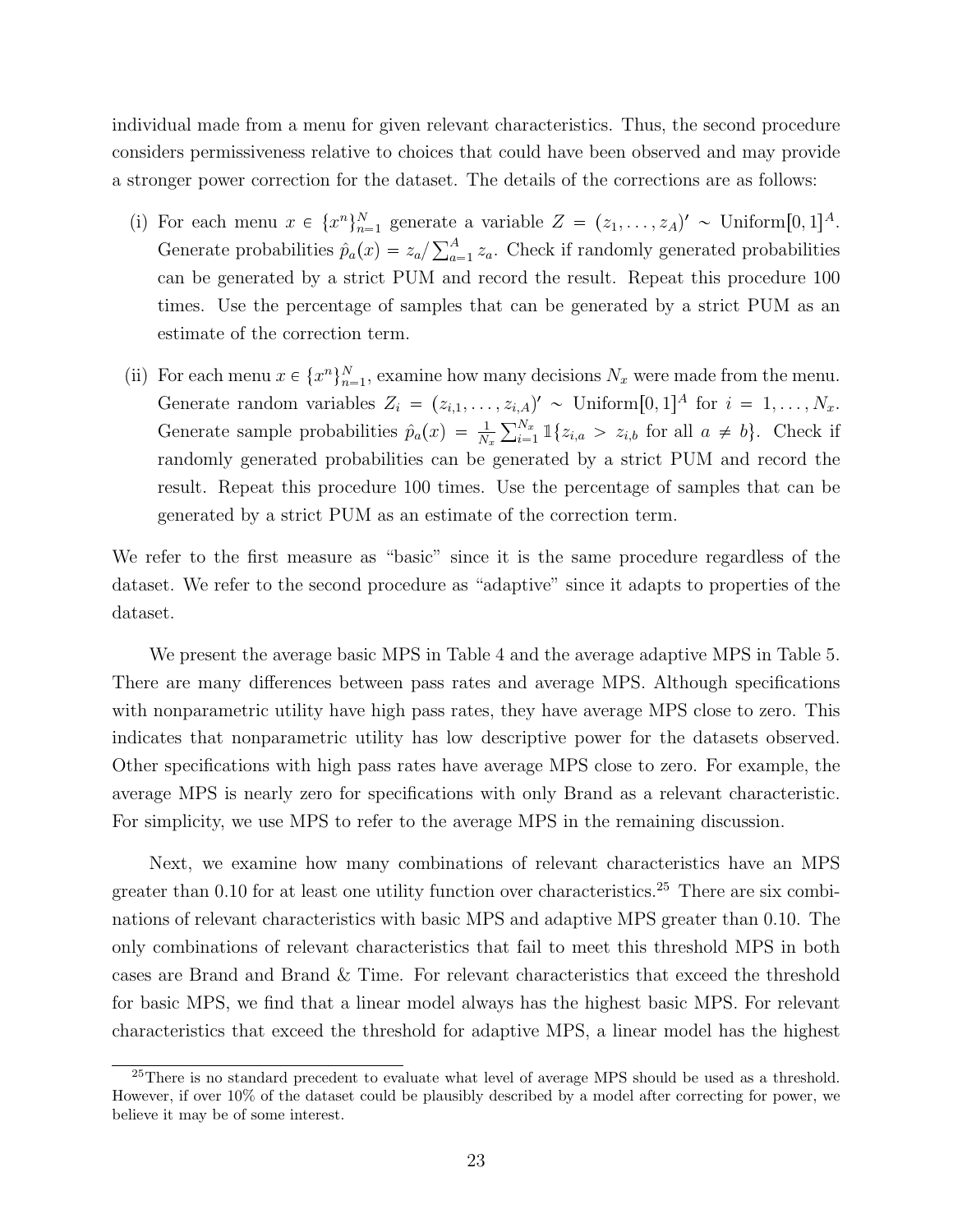adaptive MPS except for the sets of relevant characteristics Price & Time & Brand and Full. In these cases, the model with additively separable utility independent of list position has the highest adaptive MPS. The highest basic MPS is 0.518 occurs for the specification with linear utility and the relevant characteristics Price & Time & Brand. The highest adaptive MPS is 0.516 for a linear utility independent of list position with the relevant characteristic Price. This means over 50% of individuals can be described by some strict PUM after correcting for power.

| Table 4: Measure of Predictive Success for Four Alternatives: Basic |          |                                                                                            |          |          |                   |     |  |  |
|---------------------------------------------------------------------|----------|--------------------------------------------------------------------------------------------|----------|----------|-------------------|-----|--|--|
|                                                                     |          | $u_a(x_a)$ $\sum_{j=1}^d u_{a,j}(x_{a,j})$ $\sum_{j=1}^d u_j(x_{a,j})$ $\beta_a \cdot x_a$ |          |          | $\beta \cdot x_a$ | S   |  |  |
| Price                                                               | $-0.008$ | $-0.008$                                                                                   | 0.220    | 0.086    | 0.493             | 221 |  |  |
| Brand                                                               | $-0.010$ | $-0.010$                                                                                   | 0.022    | $-0.010$ | 0.022             | 221 |  |  |
| Time                                                                | $-0.013$ | $-0.013$                                                                                   | 0.133    | 0.041    | 0.279             | 221 |  |  |
| Price & Brand                                                       | $-0.026$ | 0.307                                                                                      | 0.202    | 0.447    | 0.262             | 221 |  |  |
| Price & Time                                                        | $-0.012$ | 0.339                                                                                      | 0.362    | 0.381    | 0.235             | 221 |  |  |
| Brand & Time                                                        | $-0.076$ | 0.005                                                                                      | $-0.027$ | 0.098    | 0.027             | 221 |  |  |
| Price & Time & Brand                                                | $-0.045$ | 0.358                                                                                      | 0.363    | 0.518    | 0.302             | 221 |  |  |
| Full                                                                | $-0.045$ | 0.314                                                                                      | 0.472    | 0.490    | 0.453             | 221 |  |  |

Table 4: Measure of Predictive Success for Four Alternatives: Basic

Table 5: Measure of Predictive Success for Four Alternatives: Adaptive

|                      |          | $u_a(x_a)$ $\sum_{j=1}^d u_{a,j}(x_{a,j})$ $\sum_{j=1}^d u_j(x_{a,j})$ $\beta_a \cdot x_a$ |       |       | $\beta \cdot x_a$ |     |
|----------------------|----------|--------------------------------------------------------------------------------------------|-------|-------|-------------------|-----|
| Price                | 0.014    | 0.014                                                                                      | 0.296 | 0.115 | 0.516             | 221 |
| <b>Brand</b>         | 0.002    | 0.002                                                                                      | 0.098 | 0.002 | 0.099             | 221 |
| Time                 | 0.006    | 0.006                                                                                      | 0.204 | 0.071 | 0.298             | 221 |
| Price & Brand        | 0.033    | 0.331                                                                                      | 0.283 | 0.425 | 0.263             | 221 |
| Price & Time         | 0.040    | 0.348                                                                                      | 0.355 | 0.364 | 0.237             | 221 |
| Brand & Time         | $-0.015$ | 0.042                                                                                      | 0.054 | 0.075 | 0.031             | 221 |
| Price & Time & Brand | 0.022    | 0.293                                                                                      | 0.420 | 0.377 | 0.301             | 221 |
| Full                 | 0.019    | 0.257                                                                                      | 0.491 | 0.332 | 0.443             | 221 |

These results suggest that linear models of utility over characteristics in a strict PUM may describe many important aspects of individual choice. For example, the model of Price with linear utility independent of position is among the top two models according to the basic and adaptive MPS. Lastly, while basic and adaptive MPS are typically similar when analyzing strict PUMs, they can qualitatively differ. For example, the basic MPS for  $\beta_a \cdot x_a$ with relevant characteristics Price & Time & Brand is 0.518, while it drops to 0.377 using the adaptive MPS. While a difference of 0.13 is large, it is known that different correction procedures can yield different results.<sup>26</sup>

 $26$ See Andreoni et al. (2013) for a variety of other procedures one could use to calculate correction terms.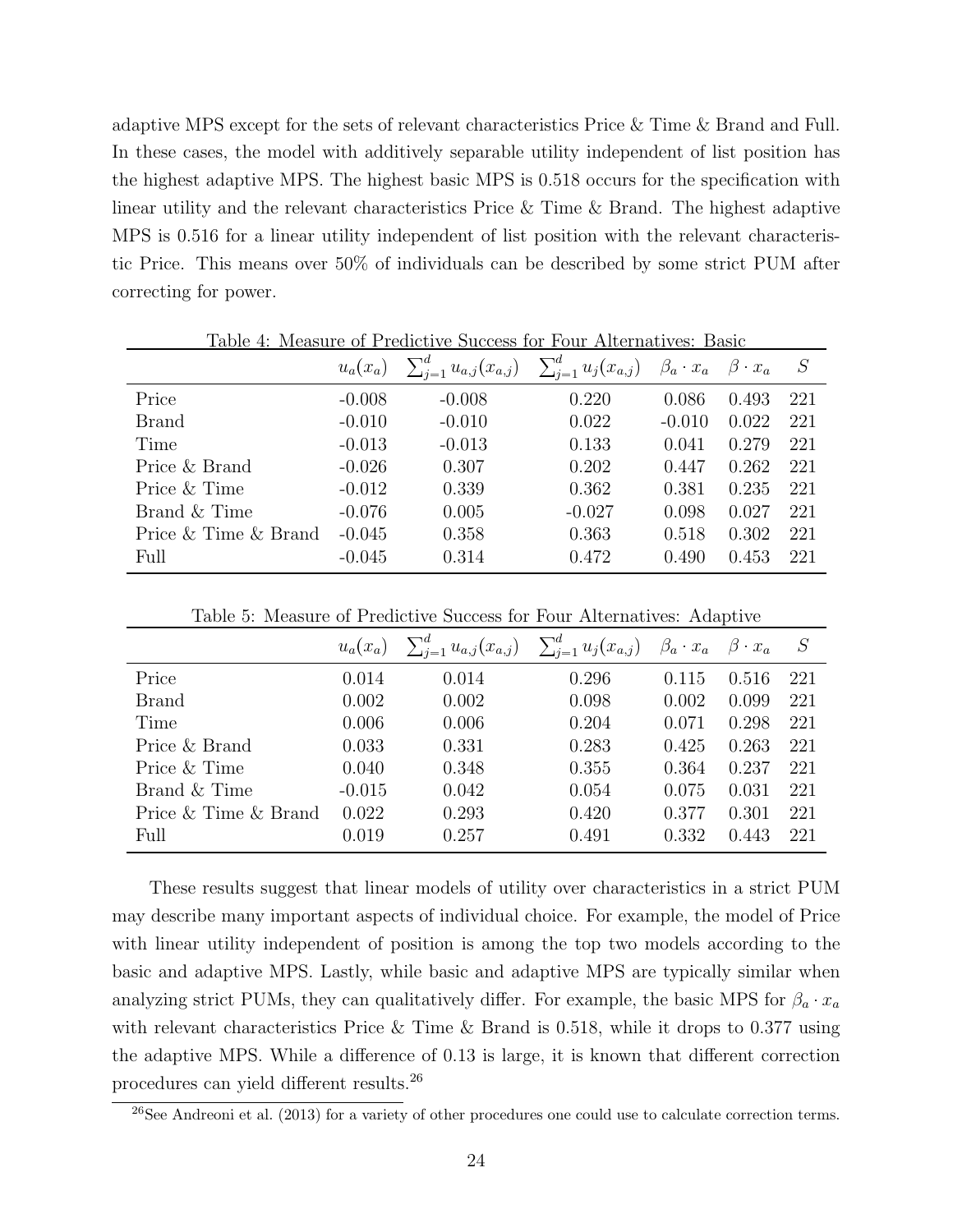#### 4.2 Monotonicity Restriction Results

Given the relative success of describing individual choice datasets using strict PUMs with linear utility over characteristics, a natural question is: "Can we find parameters which have the correct intuitive sign?". For example, it is intuitive that coefficients on price, time, and number of stops would be negative, while the coefficient on beverage would be positive. We impose these coefficient constraints while checking for a rationalization by a strict PUM with linear utility over characteristics. The results are presented in Table 6.

| Table 6: Linear Monotonicity Results for Four Alternatives |            |       |                                                                             |           |       |                   |  |  |  |  |
|------------------------------------------------------------|------------|-------|-----------------------------------------------------------------------------|-----------|-------|-------------------|--|--|--|--|
|                                                            | Pass Rates |       |                                                                             | Basic MPS |       | Adaptive MPS      |  |  |  |  |
|                                                            |            |       | $\beta_a$ $x_a$ $\beta$ $x_a$ $\beta_a$ $x_a$ $\beta$ $x_a$ $\beta_a$ $x_a$ |           |       | $\beta \cdot x_a$ |  |  |  |  |
| Price                                                      | 0.674      | 0.575 | 0.400                                                                       | 0.529     | 0.472 | 0.539             |  |  |  |  |
| Time                                                       | 0.525      | 0.348 | 0.248                                                                       | 0.301     | 0.315 | 0.314             |  |  |  |  |
| Price & Brand                                              | 0.570      | 0.303 | 0.484                                                                       | 0.269     | 0.493 | 0.269             |  |  |  |  |
| Price & Time                                               | 0.353      | 0.258 | 0.314                                                                       | 0.240     | 0.321 | 0.240             |  |  |  |  |
| Brand & Time                                               | 0.208      | 0.068 | 0.126                                                                       | 0.038     | 0.139 | 0.037             |  |  |  |  |
| Price & Time & Brand                                       | 0.633      | 0.348 | 0.540                                                                       | 0.312     | 0.528 | 0.313             |  |  |  |  |
| Full                                                       | 0.760      | 0.430 | 0.611                                                                       | 0.384     | 0.556 | 0.383             |  |  |  |  |

Table 6: Linear Monotonicity Results for Four Alternatives

While imposing constraints, there are only modest decreases in pass rates. The largest decrease in pass rate is approximately 16%, while the remaining specifications drop less than 10%. In fact, the pass rate is the same regardless of monotonicity constraints for several specifications. For position independent linear utilities, pass rates are unchanged for the specifications of Price, Price & Brand, Brand & Time, and Price & Time & Brand. This is evidence that if an individual's choices can be rationalized, then they often can be made to have utilities that are monotonic over characteristics in intuitive ways.

Adding monotonicity constraints weakly decreases the pass rates and the correction term, so individual MPS can increase or decrease. The average MPS primarily increases for utilities that depend on position and remains almost unchanged for position independent utilities. This may occur because the correction term for the position independent test is of smaller magnitude before imposing the monotonicity constraints. The specification that has the highest basic and adaptive MPS uses the Full set of relevant characteristics with position dependent linear utilities. Therefore, accounting for a priori information can change the MPS ranking of specifications and the descriptive power of strict PUMs. We note that the specification with only Price and position independent utility still has high average MPS.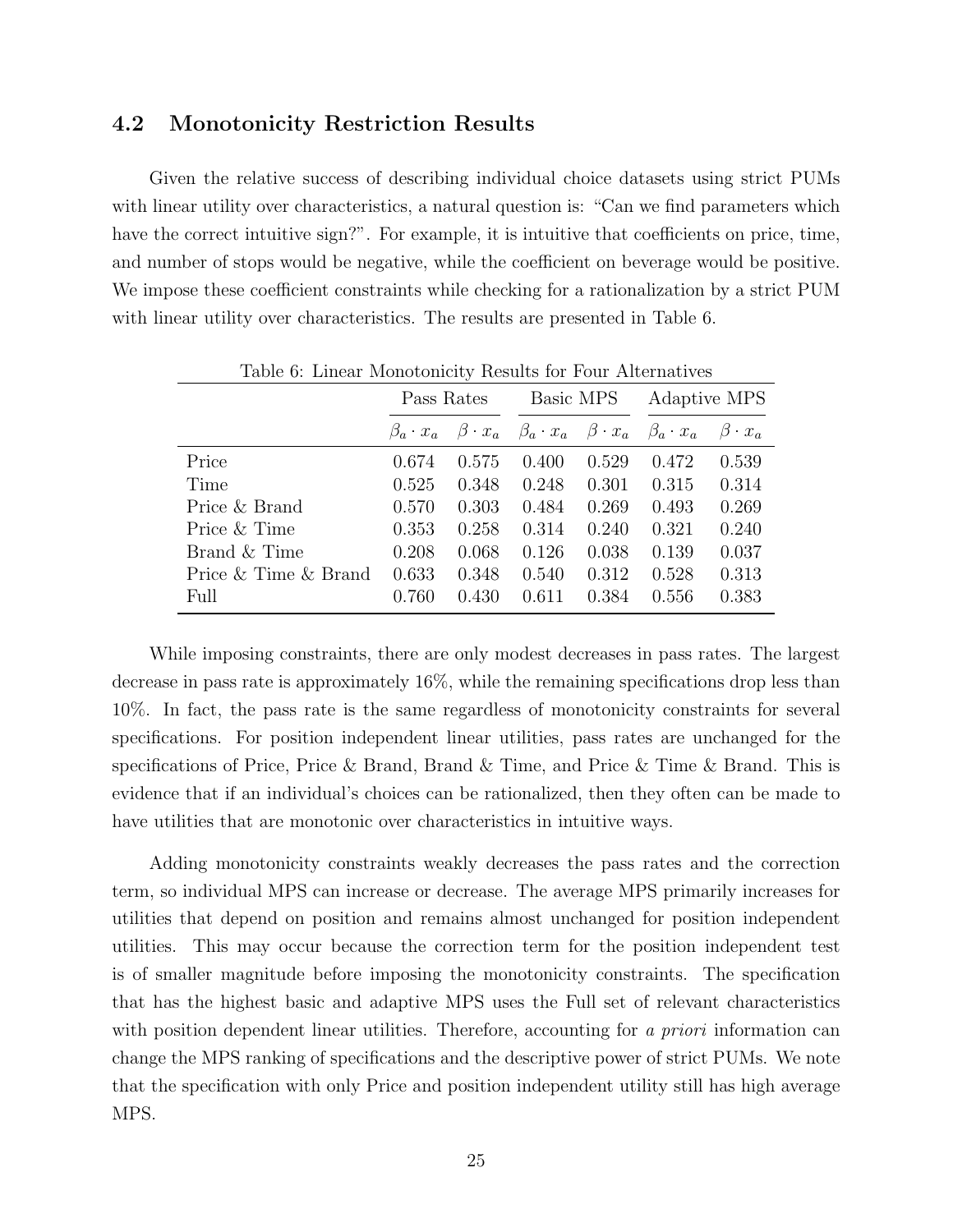#### 4.3 Comparison to Three and Five Alternative Results

We the same analysis for individual choice datasets while conditioning on the flights an individual would purchase from lists of size three and five. Results are reported in Appendix H. We find that the MPS ranking of a strict PUM with only Price and position independent linear utility weakly improves as list size increases. This result also holds when examining MPS rankings while imposing monotonicity restrictions. This provides some evidence that as the number of alternatives increases, individual behavior may best be described using fewer relevant characteristics. Moreover, specifications using only Time and Brand do not consistently improve in MPS ranking as list size grows. This suggests that individuals may have a priority ordering over which characteristics are valued as the number of alternatives to choose from increases.

# 5 Conclusion

We provide a study of characteristics in a model of stochastic choice using strict perturbed utility models. This class of models restricts behavioral effects to occur through a costly attention function that only depends on the indexing of alternatives. We show that the characteristic approach generalizes variation in alternative availability and the strict PUMs nest behavior from additive random utility models. Moreover, we show a strict PUM can be thought of as accounting for characteristics using a first order approximation. In addition, we provide a system of inequalities which completely characterizes behavior from strict PUMs. These inequalities can be interpreted as being able to find utilities which do not produce a utility pump.

Finally, we perform tests of strict PUMs for various specifications of utility functions and relevant characteristics using stated preference data from Louviere et al. (2013). We find that fully nonparametric utility functions over characteristics often rationalize the data. However, after applying a power correction for the permissiveness of the test, we find that linear specifications provide more powerful descriptions of individual choice datasets. A linear specification with only Price is often a powerful descriptor of the data, but can often be improved on by adding other characteristics. There is also some evidence of a priority order on characteristics as the number of alternatives to choose from increases. These results also may suggest examining simple perturbed utility models with linear utility over a few characteristics may provide insights in applications.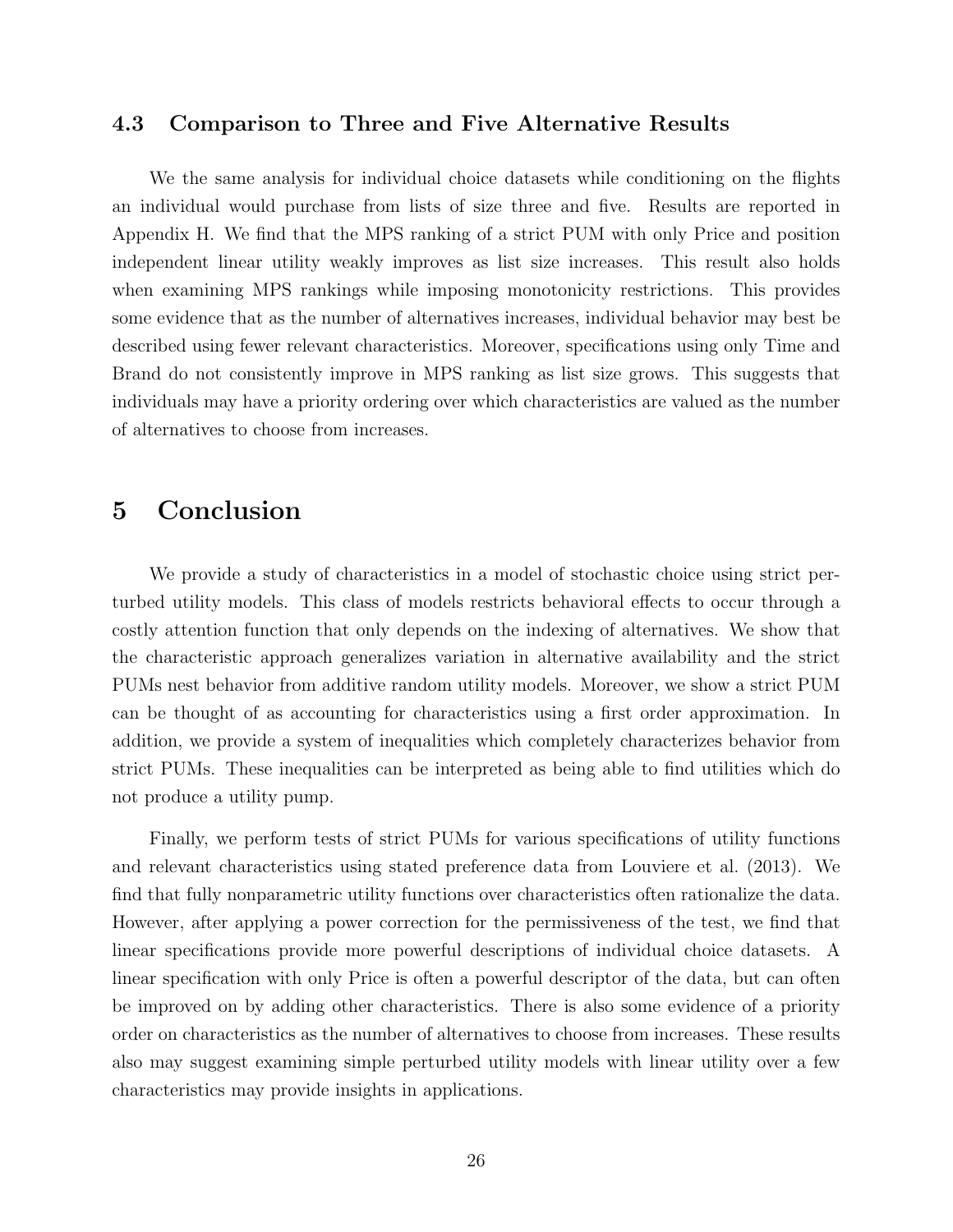### Appendix A Proofs of Main Results

Before proving results in the main text, we show that any dataset can be rationalized by a PUM when the set of maximizers is not a singleton.

**Definition 2** (Rationalization of Weak PUM). The dataset  $\{(x^n, p(x^n))\}_{n=1}^N$  is rationalized by a weak perturbed utility model if there exist  $u_a : \mathcal{X}_a \to \mathbb{R}$  for all  $a \in \{1, \ldots, A\}$  and a convex  $\tilde{C} : \Delta \to \mathbb{R}$  such that

$$
p(x^n) \in \operatorname*{argmax}_{p \in \Delta} \sum_{a=1}^{A} p_a u_a(x_a^n) - \tilde{C}(p)
$$

for all  $n \in \{1, \ldots, N\}.$ **Theorem 2.** Any dataset  $\{(x^n, p(x^n))\}_{n=1}^N$  is rationalized by a weak PUM.

*Proof.* For all  $a \in \{1, ..., A\}$  set  $u_a(x_a) = 0$  for all  $x_a \in \mathcal{X}_a$ . Set  $\tilde{C}(p) = 0$  for all  $p \in \Delta$ . Since all probabilities yield the same utility, any observation  $p(x^n)$  is a maximizer.  $\Box$ 

We note that condition (iv) of Theorem 1 can be re-written as strict cyclic monotonicity. We present the definition of strict cyclic monotonicity here since it is useful when constructing a cost function in the proof of Theorem 1.

**Definition 3** (Strict Cyclic Monotonicity). A function  $\rho : \mathbb{R}^K \to \mathbb{R}^K$  satisfies strict cyclic monotonicity if for every positive integer  $M \in \mathbb{Z}_+$  and sequence  $y[1], \ldots, y[M], y[M + 1] =$  $y[1] \in \mathbb{R}^K$  with at least two  $y[m]$ 's distinct, then

$$
\sum_{m=1}^{M} (y[m+1] - y[m])'\rho(y[m]) < 0.
$$

*Proof of Theorem 1.*  $((iv) \Rightarrow (i))$  Assume that  $\{(x^n, p(x^n))\}_{n=1}^N$  satisfies (iv). Let  $\Sigma$  be the set of all finite sequences  $\{x[m]\}_{m=1}^M$  with  $x[m] \in \{x^n\}_{n=1}^N$  such that  $p(x[m]) \neq p(x[m+1])$ for some m. By (iv) there exist numbers  $\{u_a^n\}_{n=1}^N$  for all  $a \in \{1, \ldots, A\}$  such that for all  $s, r \in \{1, ..., N\}$  if  $x_a^s = x_a^r$  then  $u_a^s = u_a^r$  and

$$
\sum_{m=1}^{M} (p(x[m+1]) - p(x[m])) \cdot U[m] < 0
$$

where  $x[M+1] = x[1]$  and  $U[m] = (u_1[m], \ldots, u_A[m])$  where  $u_a[m]$  is the  $u_a^r$  term associated to  $x_a[m] = x_a^r$ . Since the inequality is strict, there exists  $\varepsilon_0 > 0$  small enough so that there exist numbers  $\{u_n^n\}_{n=1}^N$  for all  $a \in \{1, \ldots, A\}$  such that for all  $s, r \in \{1, \ldots, N\}$  if  $x_a^s = x_a^r$  then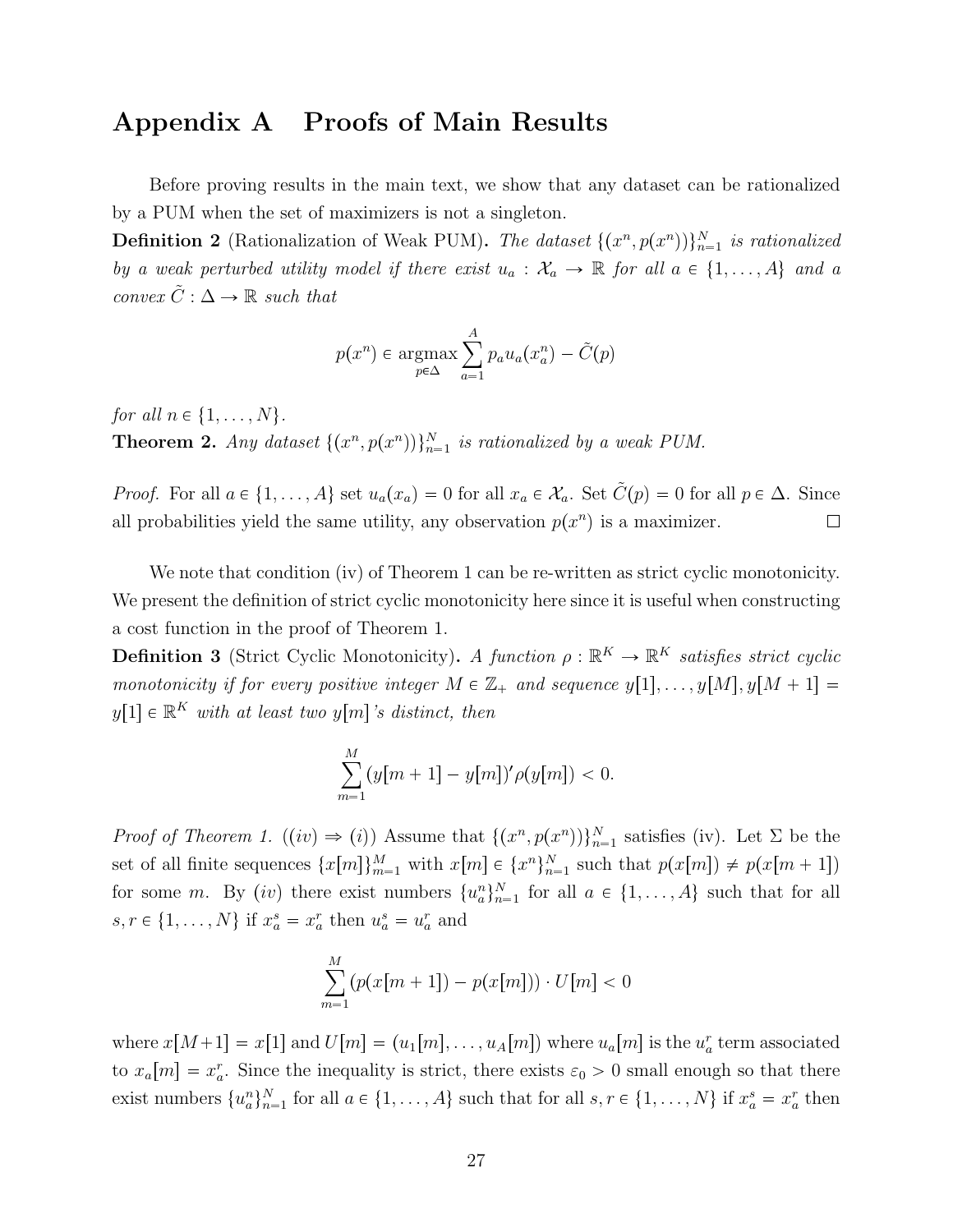$u_a^s = u_a^r$  and

$$
\sum_{m=1}^{M} (p(x[m+1]) - p(x[m])) \cdot U[m] + \varepsilon_0 < 0 \tag{3}
$$

for all sequences in  $\Sigma$  with  $x[M + 1] = x[1]$ .

Consider the function  $f : \mathbb{R}^A \to \mathbb{R}$  given by  $f(y) = (y_1^2 + ... + y_A^2 + T)^{1/2} - T^{1/2}$  for  $T > 0$ . This function is used in Matzkin and Richter (1991). In particular,  $f(\cdot)$  is strictly convex, differentiable,  $f(0) = 0$ ,  $f(y) > 0$  if  $y \neq 0$ , and  $\left[\frac{\partial f}{\partial y}\right]$  $\left[\frac{\partial f}{\partial y_a}(y)\right]$  < 1 for all y and  $a \in \{1, \ldots, A\}.$ From Equation 3, there exists  $\varepsilon > 0$  small enough so that there exist numbers  $\{u_a^n\}_{n=1}^N$  for all  $a \in \{1, ..., A\}$  such that for all  $s, r \in \{1, ..., N\}$  if  $x_a^s = x_a^r$  then  $u_a^s = u_a^r$  and

$$
\sum_{m=1}^{M} \left[ (p(x[m+1]) - p(x[m])) \cdot U[m] + \varepsilon g(p(x[m+1]) - p(x[m])) \right] < 0 \tag{4}
$$

where  $x[M + 1] = x[1]$ .

Next, consider the function  $\phi_{\sigma} : \Delta \to \mathbb{R}$  for each sequence  $\sigma \in \Sigma$  given by

$$
\phi_{\sigma}(p) = \sum_{m=1}^{M-1} [(p(x[m+1]) - p(x[m]) \cdot U[m] + \varepsilon g(p(x[m+1]) - p(x[m]))]
$$

$$
+ (p - p(x[M])) \cdot U[M] + \varepsilon g(p - p(x[M])).
$$

Each  $\phi_{\sigma}(\cdot)$  is strictly convex on the simplex since it is the sum of an affine and strictly convex function restricted to a convex domain.

Using the  $\phi_{\sigma}$  functions, we use a constructive procedure from Rockafellar (1970) Theorem 24.8. First, choose an arbitrary  $p(x_0) \in \{p(x^n)\}_{n=1}^N$  and let  $\Sigma_0$  be the set of sequences which begin with  $p(x_0)$ . Next, define a function  $C : \Delta \to \mathbb{R}$  given by

$$
C(p) = \max_{\sigma_0 \in \Sigma_0} \{ \phi_{\sigma_0}(p) \}.
$$

 $C(\cdot)$  is defined as a max of strictly convex functions, so it is strictly convex.

All that remains is to show that the numbers  $\{\{u_a^n\}_{a=1}^A\}_{n=1}^N$  used to satisfy Equation 4 and the  $C(\cdot)$  function rationalize the data  $\{(x^n, p(x^n))\}_{n=1}^N$ . To see this let  $\sigma_0^n$  be the sequence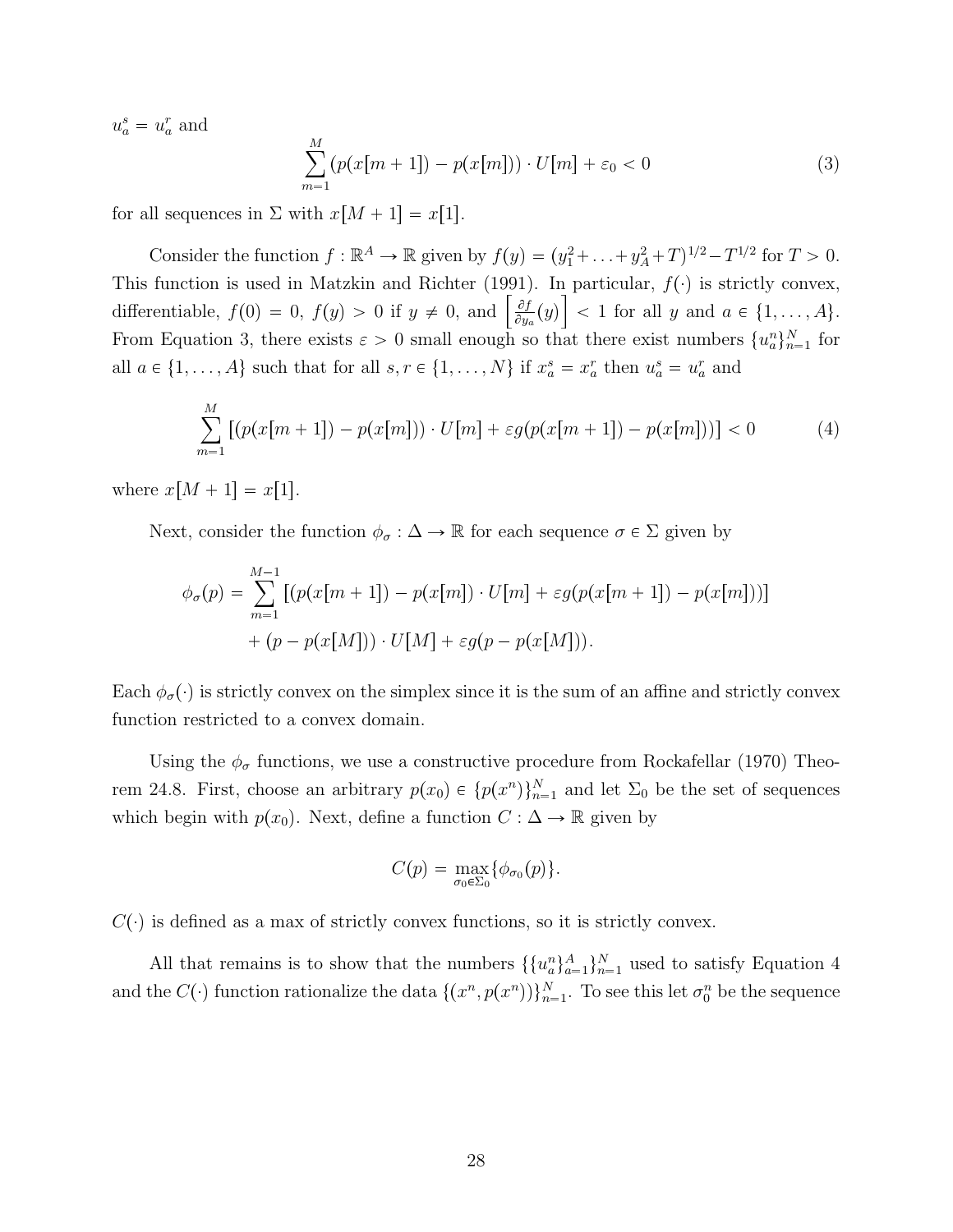where  $C(p(x^n))$  achieves the maximum. For  $p \neq p(x^n)$  and  $p \in \Delta$  we have

$$
\sum_{a=1}^{A} p_a u_a^n - C(p) = \sum_{a=1}^{A} p_a u_a^n - \max_{\sigma_0 \in \Sigma_0} {\phi_{\sigma_0}(p)}
$$
  
\n
$$
\leq \sum_{a=1}^{A} p_a u_a^n - \left[ \sum_{a=1}^{A} (p_a - p_a(x^n)) u_a^n + \varepsilon g(p - p(x^n)) + \phi_{\sigma_0^n}(p(x^n)) \right]
$$
  
\n
$$
= \sum_{a=1}^{A} p_a(x^n) u_a^n - \varepsilon g(p - p(x^n)) - \phi_{\sigma_0^n}(p(x^n))
$$
  
\n
$$
< \sum_{a=1}^{A} p_a(x^n) u_a^n - \phi_{\sigma_0^n}(p(x^n))
$$
  
\n
$$
= \sum_{a=1}^{A} p_a(x^n) u_a^n - C(p(x^n))
$$

where the first inequality comes by choosing the sequence which ends with  $p(x^n)$  and begins with the largest cost sequence for  $p(x^n)$  and the second inequality is from  $\varepsilon g(p-P(x^n))>0$ for  $p \neq p(x^n)$ . The rationalization can be extended to all of X by choosing any real number for utilities associated with unobserved characteristic values.

 $((iii) \Leftrightarrow (v))$  We prove this result in Appendix B when discussing second stage expected  $\Box$ utility.

The following results can be proved using the same approach in Theorem 1 when imposing structure on  $u_a(x_a)$ . We provide results imposing structure so that  $u_a(x_a)$  is equal to  $\sum_{j=1}^{d_a} u_{a,j}(x_{a,j})$  or  $\beta_a \cdot x_a$ . We do not provide a version of Theorem 1(v) for brevity, however a similar statement will hold by application of a theorem of the alternative as in the proof of Theorem 1.

**Theorem 3.** Consider the dataset  $\{(x^n, p(x^n))\}_{n=1}^N$ . The following are equivalent:

- (i)  $\{(x^n, p(x^n))\}_{n=1}^N$  is strictly rationalized by a perturbed utility model with  $u_a(x_a)$  =  $\sum_{j=1}^{d_a} u_{a,j}(x_{a,j}).$
- (ii) There exist utility functions  $u_a(x_a) = \sum_{j=1}^{d_a} u_{a,j}(x_{a,j})$  for all  $a \in \{1, \ldots, A\}$  and a function  $g: \Delta \to \mathbb{R}$  such that  $p(x^n) = \arg \max_{p \in \Delta} \sum_{a=1}^A \sum_{j=1}^{d_a} p_a u_{a,j}(x^n a,j)} - g(p)$  for all  $n \in \{1, \ldots, N\}$ .
- (iii) There exist numbers  $\{\{u_{a,j}^n\}_{j=1}^{\infty}\}_{n=1}^N$  for all  $a \in \{1,\ldots,A\}$  and  $\{g^n\}_{n=1}^N$ , such that for all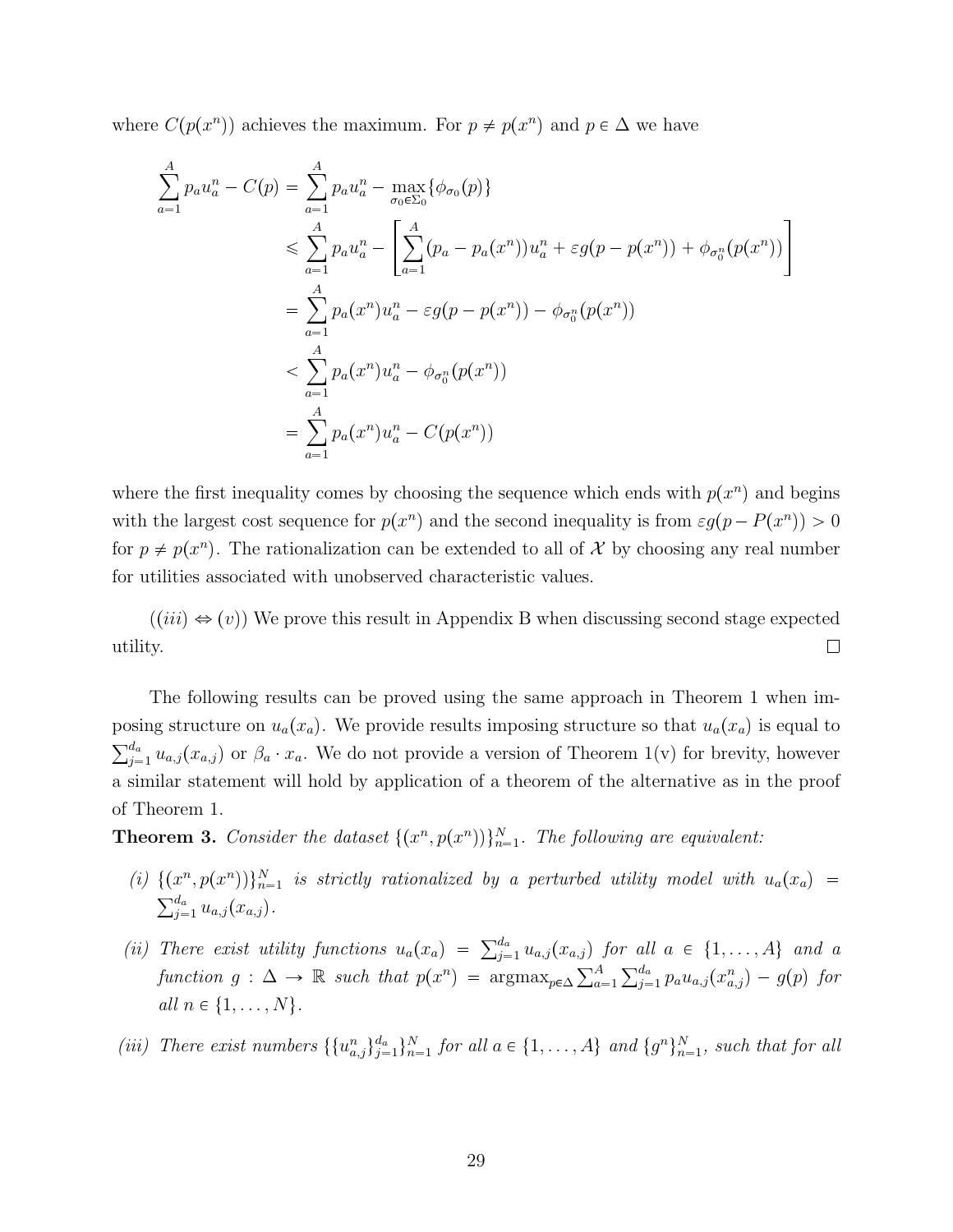$(s, r) \in \{1, ..., N\} \times \{1, ..., N\}$  with  $p(x^s) \neq p(x^r)$  then

$$
\sum_{a=1}^{A} \sum_{j=1}^{d_a} p_a(x^s) u_{a,j}^r - g^s < \sum_{a=1}^{A} \sum_{j=1}^{d_a} p_a(x^r) u_{a,j}^r - g^r
$$

and for all  $r, s \in \{1, \ldots, N\}$  and  $a \in \{1, \ldots, A\}$ 

$$
u_{a,j}^r = u_{a,j}^s \quad \text{if} \quad x_{a,j}^r = x_{a,j}^s \quad \text{for all } j \in \{1, ..., d_a\} \\
g^r = g^s \quad \text{if} \quad p(x^r) = p(x^s).
$$

(iv) There exist numbers  $\{\{u_{a,j}^n\}_{j=1}^{d_a}\}_{n=1}^N$  for all  $a \in \{1,\ldots,A\}$  such that for all finite sequences  ${x[m]}_{m=1}^M$  with  $x[m] \in {x^n}_{n=1}^N$  and  $p(x[m]) \neq p(x[m+1])$  for some m

$$
\sum_{m=1}^{M} \left( \sum_{a=1}^{A} \sum_{j=1}^{d_a} (p_a(x[m+1]) - p_a(x[m])) u_{a,j}[m] \right) < 0
$$

where  $x[M + 1]$ ) =  $x[1]$  and  $u_{a,j}[m]$  is the  $u_{a,j}^r$  term associated to  $x_{a,j}[m] = x_{a,j}^r$ ; and for all  $r, s \in \{1, \ldots, N\}$  and  $a \in \{1, \ldots, A\}$ 

$$
u_{a,j}^r = u_{a,j}^s
$$
 if  $x_{a,j}^r = x_{a,j}^s$  for all  $j \in \{1, ..., d_a\}$ .

**Theorem 4.** Consider the dataset  $\{(x^n, p(x^n))\}_{n=1}^N$ . The following are equivalent:

- (i)  $\{(x^n, p(x^n))\}_{n=1}^N$  is strictly rationalized by a perturbed utility model with  $u_a(x_a) = \beta_a \cdot x_a$ .
- (ii) There exist utility functions  $u_a(x_a) = \beta_a \cdot x_a$  for all  $a \in \{1, ..., A\}$  and a function  $g: \Delta \to \mathbb{R}$  such that  $p(x^n) = \operatorname{argmax}_{p \in \Delta} \sum_{a=1}^A p_a(\beta_a \cdot x_a) - g(p)$  for all  $n \in \{1, ..., N\}$ .
- (iii) There exist numbers  $\beta_a \in \mathbb{R}_a^d$  for all  $a \in \{1, ..., A\}$  and  $\{g^n\}_{n=1}^N$ , such that for all  $(s, r) \in \{1, ..., N\} \times \{1, ..., N\}$  with  $p(x^s) \neq p(x^r)$  then

$$
\sum_{a=1}^{A} p_a(x^s) (\beta_a \cdot x_a^r) - g^s < \sum_{a=1}^{A} p_a(x^r) (\beta_a \cdot x_a^r) - g^r
$$

and for all  $r, s \in \{1, \ldots, N\}$ 

$$
g^r = g^s \quad \text{if} \quad p(x^r) = p(x^s).
$$

(iv) There exist numbers  $\beta_a \in \mathbb{R}_a^d$  for all  $a \in \{1, ..., A\}$  such that for all finite sequences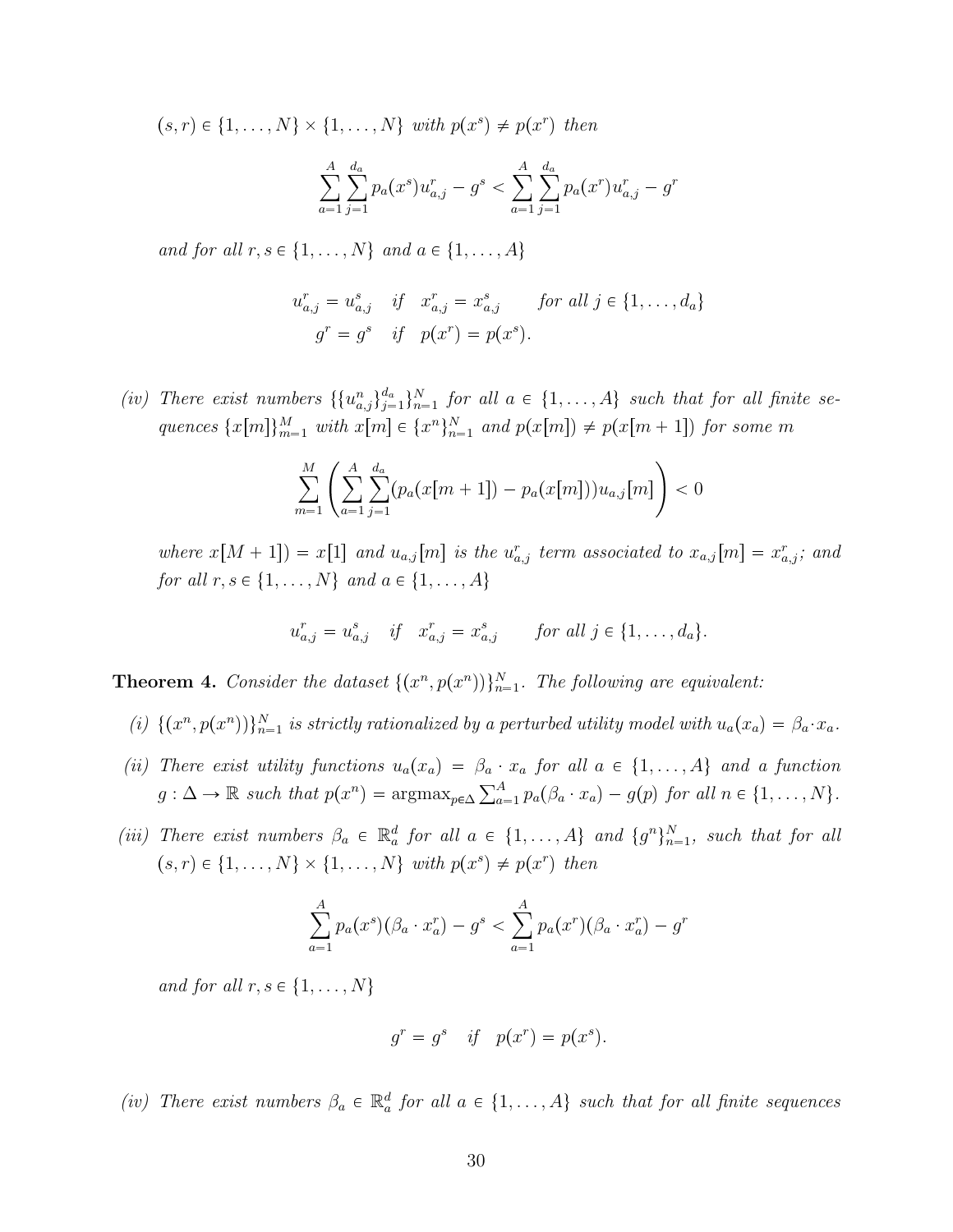${x[m]}_{m=1}^M$  with  $x[m] \in {x^n}_{n=1}^N$  and  $p(x[m]) \neq p(x[m+1])$  for some m

$$
\sum_{m=1}^{M} \left( \sum_{a=1}^{A} (p_a(x[m+1]) - p_a(x[m]))(\beta_a \cdot x[m]) \right) < 0
$$

where  $x[M + 1] = x[1]$ .

There are other natural results when  $\mathcal{X}_m = \mathcal{X}$  for all  $m \in \{1, \ldots, M\}$  and the utility is independent of the alternative. In this case, one considers utilities  $u(x_a)$ ,  $\sum_{j=1}^d u_j(x_{a,j})$ , and  $\beta \cdot x_a$  appropriately. One can also impose monotonicity constraints on the utility numbers.

*Proof of Proposition 1*. Any dataset with  $p(x^n) = \hat{p}$  for all  $n \in \{1, ..., N\}$  can be rationalized by Corollary 1. Next, let  $\{x^n\}_{n=1}^N$  be characteristics such that  $x_a^r \neq x_a^s$  for all  $a \in \{1, \ldots, A\}$  and for all  $r, s \in \{1, \ldots, N\}$  such that  $r \neq s$ . To show  $\{(x^n, p(x^n))\}_{n=1}^N$ can be strictly rationalized it suffices to show that there exist  $\{\{u_a^n\}_{a=1}^N\}_{n=1}^N$  which satisfy Theorem 1(iv). Let  $U^n = (u_1^n, \ldots, u_A^n)$  for each  $n \in \{1, \ldots, N\}$  and let  $v = (U^1, \ldots, U^N)$ be the vector of utilities associated with all observed characteristic values. Utility numbers differ for each menu  $x^n$  by assumption. We can rewrite the system of inequalities given by Theorem 1(iv) using a matrix R as  $Rv < 0$  where the strict inequality holds component-wise. Let  $\gamma_a^{s,r} = p_a(x^s) - p_a(x^r)$ . For example, when  $N = M = 3$  and probabilities are distinct for each menu, the matrix  $R$  is given by

$$
R = \begin{pmatrix} u_1^1 & u_2^1 & u_3^1 & u_1^2 & u_2^2 & u_3^2 & u_1^3 & u_2^3 & u_3^3 \\ (1,2) & \gamma_1^{2,1} & \gamma_2^{2,1} & \gamma_3^{2,1} & \gamma_1^{1,2} & \gamma_2^{1,2} & \gamma_3^{1,2} & 0 & 0 & 0 \\ \gamma_1^{3,1} & \gamma_2^{3,1} & \gamma_3^{3,1} & 0 & 0 & 0 & \gamma_1^{1,3} & \gamma_2^{1,3} & \gamma_3^{1,3} \\ 0 & 0 & 0 & \gamma_1^{3,2} & \gamma_2^{3,2} & \gamma_3^{3,2} & \gamma_1^{2,3} & \gamma_2^{2,3} & \gamma_3^{2,3} \\ (1,2,3) & \gamma_1^{2,1} & \gamma_2^{2,1} & \gamma_3^{2,1} & \gamma_1^{3,2} & \gamma_2^{3,2} & \gamma_3^{3,2} & \gamma_1^{1,3} & \gamma_2^{1,3} & \gamma_3^{1,3} \\ (1,3,2) & \gamma_1^{3,1} & \gamma_2^{3,1} & \gamma_3^{3,1} & \gamma_1^{1,2} & \gamma_2^{1,2} & \gamma_3^{1,2} & \gamma_1^{1,2} & \gamma_2^{2,3} & \gamma_2^{2,3} & \gamma_3^{2,3} \end{pmatrix}.
$$

We show that for any R generated by Theorem  $1(iv)$  with no characteristic value overlap, the set  $Rv < 0$  is always feasible.

Assume that the inequalities given by  $Rv < 0$  is infeasible, then by a theorem of the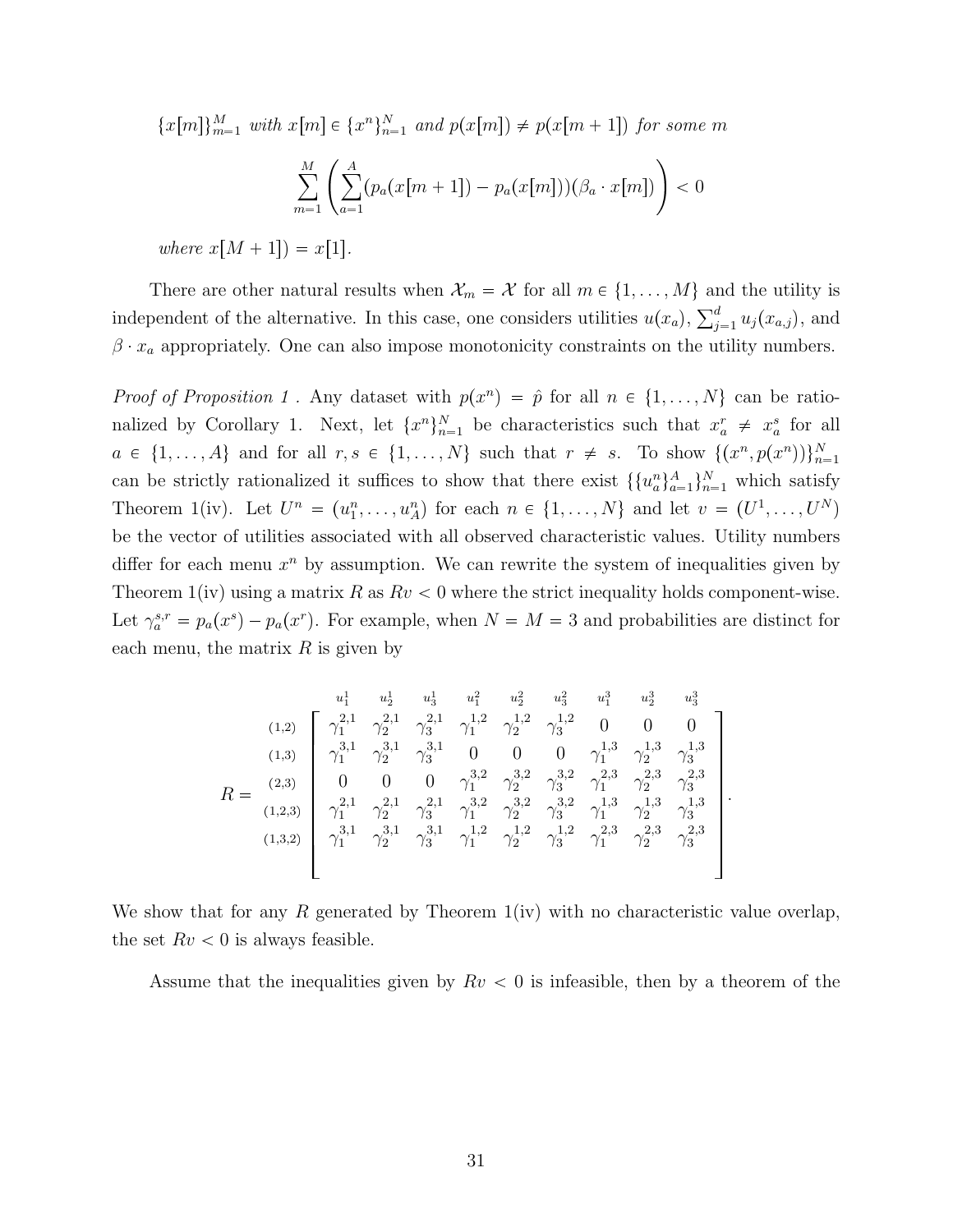alternative<sup>27</sup> there exists  $\lambda \geq 0$  such that

$$
\lambda' R = (0, \dots, 0) \quad \text{and} \quad \sum_{\sigma \in \Sigma} \lambda_{\sigma} = 1,^{28} \tag{5}
$$

where  $\Sigma$  be the set of all finite sequences used to generate the inequalities in Theorem 1(iv). The  $(a + (n - 1)A)$ -th column of R for  $a \in \{1, ..., A\}$  and  $n \in \{1, ..., N\}$  contains entries in sequences which are associated with the  $u_a^n$  term. Let  $Col_i(R)$  be the *i*-th column of R. Replace values of 0 in  $Col_{a+(n-1)A}(R)$  by  $(p_a(x^n) - p_a(x^n))$ . Let  $p_a(x^{\sigma})$  be the probability for the  $\sigma$ -th sequence in column  $a + (n - 1)A$  with the zero entries replaced as mentioned before. Thus

$$
\lambda' \text{Col}_{a+(n-1)A}(R) = \sum_{\sigma \in \Sigma} \lambda_{\sigma} (p_a(x^{\sigma}) - p_a(x^n)) = 0.
$$

Recall that  $\sum_{\sigma \in \Sigma} \lambda_{\sigma} = 1$  so that the above implies that

$$
\sum_{\sigma \in \Sigma} \lambda_{\sigma} p_a(x^{\sigma}) = p_a(x^n). \tag{6}
$$

Let  $G_a = \{a + (n-1)A \mid p_a(x^n) \geq p_a(x^n) \text{ for all } n \neq n\}$  be the set of indices such that the probability of choosing alternative a is greatest among the observed probabilities. For  $a+(n-1)A \in G_a$ , from Equation 5 for column  $\text{Col}_{a+(n-1)A}(R)$  is taking an average over points that are weakly less than  $p_a(x^n)$ , so that  $\lambda_{\sigma} > 0$  for  $\sigma \in \Sigma$  if and only if  $p_a(x^{\sigma}) = p_a(x^n)$ . Denote the subset of indices with  $\lambda_{\sigma} > 0$  as  $\Sigma^a$ .

Let  $\Sigma^* = \bigcap_{a=1}^A \Sigma^a$ . Suppose that  $\Sigma^* \neq \emptyset$ . Since  $\sigma$  was included in R there must be  $p(x[m + 1]) \neq p(x[m])$ . However,  $\sigma \in \Sigma^*$  so examining the columns associated to utilities generated by menu  $x[m]$  we see that  $\lambda_{\sigma} > 0$  implies that  $p_a(x[m + 1]) = p_a(x[m])$  for all  $a \in \{1, \ldots, A\}$  which is a contradiction. Thus, it must be that  $\Sigma^* = \emptyset$  and the dual system is infeasible. Therefore,  $Rv > 0$  is always feasible and we can construct a strict rationalization using the method in Theorem 1.  $\Box$ 

# Appendix B Second Stage Expected Utility Relation

Throughout the paper, we have considered a strict PUM as a model of stochastic choice. However, we could use this model to describe preferences over a finite set of risky outcomes. In this section, we consider how to relate the inequalities from Theorem  $1(v)$  to results on

 $27$ See for example Border (2013) Corollary 15.

<sup>&</sup>lt;sup>28</sup>We note that R' denotes the transpose of the matrix R.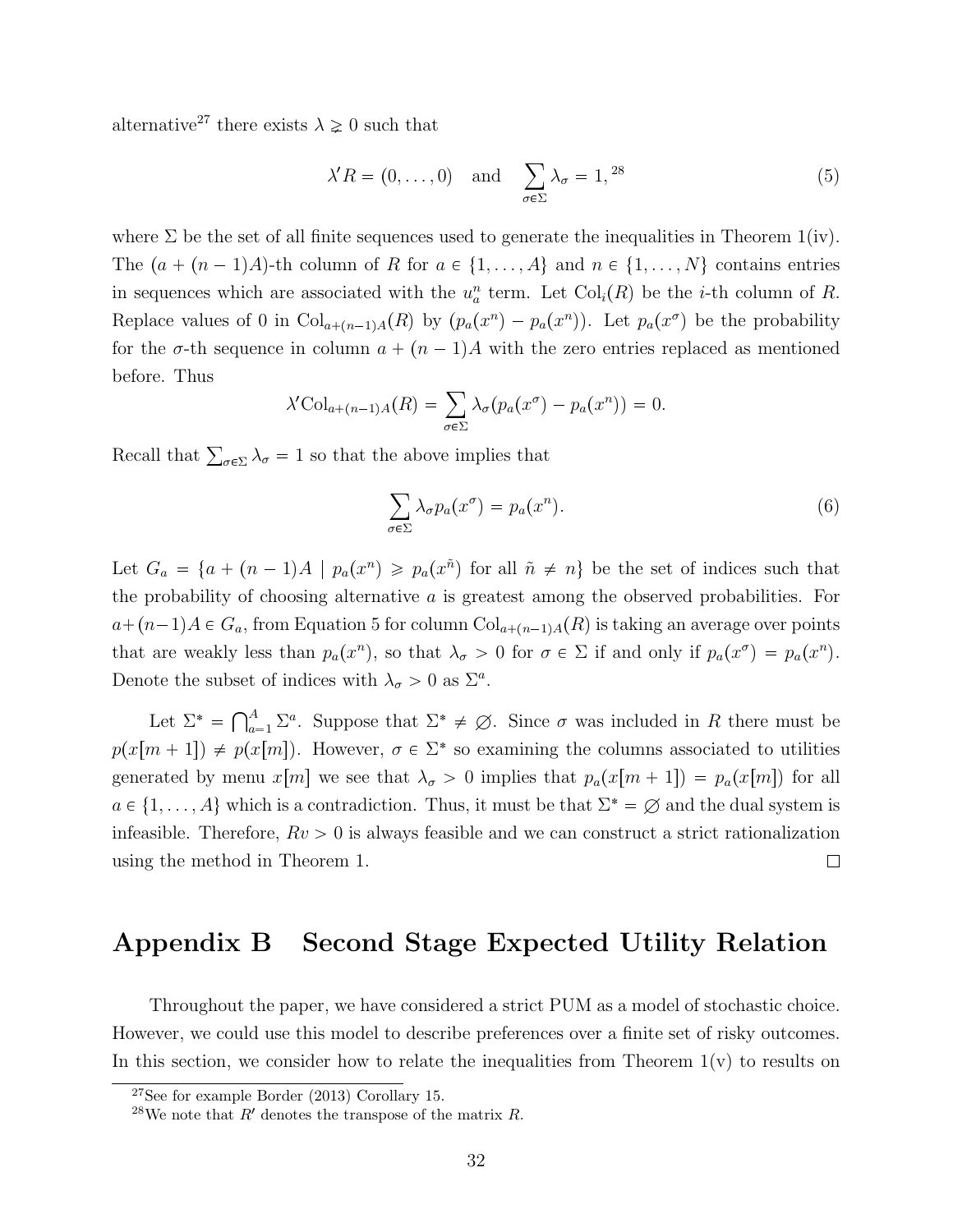expected utility from Fishburn (1975). The preferences of strict PUMs are not equivalent to expected utility. However, we can consider preferences in the spirit of second stage expected utility from Segal (1990). Thus, we can consider when preferences over the second stage of randomness are represented by expected utility.

To make the comparison concrete, consider an environment with A outcomes. The value of each outcome depends on observables given by  $x = (x_1, \ldots, x_A)$ . Let p be a probability distribution over the A outcomes. The pair  $(x, p)$  defines a lottery with observables x. Next, consider the second stage lottery over M pairs  $(x, p)$  given by  $\{(\pi_m, (x[m], p[m]))\}_{m=1}^M$  where  $\pi_m \geq 0$  for all m and  $\sum_{m=1}^{M} \pi_m = 1$ . One can imagine an individual offered a pair of second stage lotteries given by  $\{(\pi_m,(x[m],p[m]))\}_{m=1}^M$  and  $\{(\tilde{\pi}_{\ell},(\tilde{x}[\ell],\tilde{p}[\ell]))\}_{\ell=1}^L$ , suppose that the agent has non-expected utility preferences over first stage lotteries given by  $V: \mathcal{X} \times \Delta \to \mathbb{R}$ and the second stage satisfies expected utility so

$$
\{(\tilde{\pi}_{\ell}, (\tilde{x}[\ell], \tilde{p}[\ell]))\}_{\ell=1}^L \leq \{(\pi_m, (x[m], p[m]))\}_{m=1}^M \text{ if and only if}
$$

$$
\sum_{\ell=1}^L \tilde{\pi}_{\ell} V(\tilde{x}[\ell], \tilde{p}[\ell]) \leq \sum_{m=1}^M \pi_m V(x[m], p[m])
$$

and

$$
\{(\tilde{\pi}_{\ell}, (\tilde{x}[\ell], \tilde{p}[\ell]))\}_{\ell=1}^{L} < \{(\pi_m, (x[m], p[m]))\}_{m=1}^{M} \text{ if and only if}
$$
\n
$$
\sum_{\ell=1}^{L} \tilde{\pi}_{\ell} V(\tilde{x}[\ell], \tilde{p}[\ell]) < \sum_{m=1}^{M} \pi_m V(x[m], p[m])
$$

This formulation can now be related to work on expected utility based tests of demand by Kubler et al. (2014), Echenique and Saito (2015), and Chambers et al. (2016). Definition 4. We say that an individual satisfies second stage expected utility preferences if there exists a function  $V: \mathcal{X} \times \Delta \rightarrow \mathbb{R}$  such that  $\{(\pi_m, (x[m], p[m]))\}_{m=1}^M$  and  $\{(\tilde{\pi}_{\ell}, (\tilde{x}[\ell], \tilde{p}[\ell]))\}_{\ell=1}^L$  such that

$$
\{\{(\tilde{\pi}_{\ell},(\tilde{x}[\ell],\tilde{p}[\ell]))\}_{\ell=1}^L \leq (\prec)\{(\pi_m,(x[m],p[m]))\}_{m=1}^M \quad \text{if and only if}
$$

$$
\sum_{\ell=1}^L \tilde{\pi}_{\ell} V(\tilde{x}[\ell],\tilde{q}[\ell]) \leq (\prec) \sum_{m=1}^M \pi_m V(x[m],q[m])
$$

We provide one interpretation of the second stage expected utility formulation. Consider an individual facing a decision between two degenerate lotteries on  $(x, p)$  and  $(\tilde{x}, \tilde{p})$ . Suppose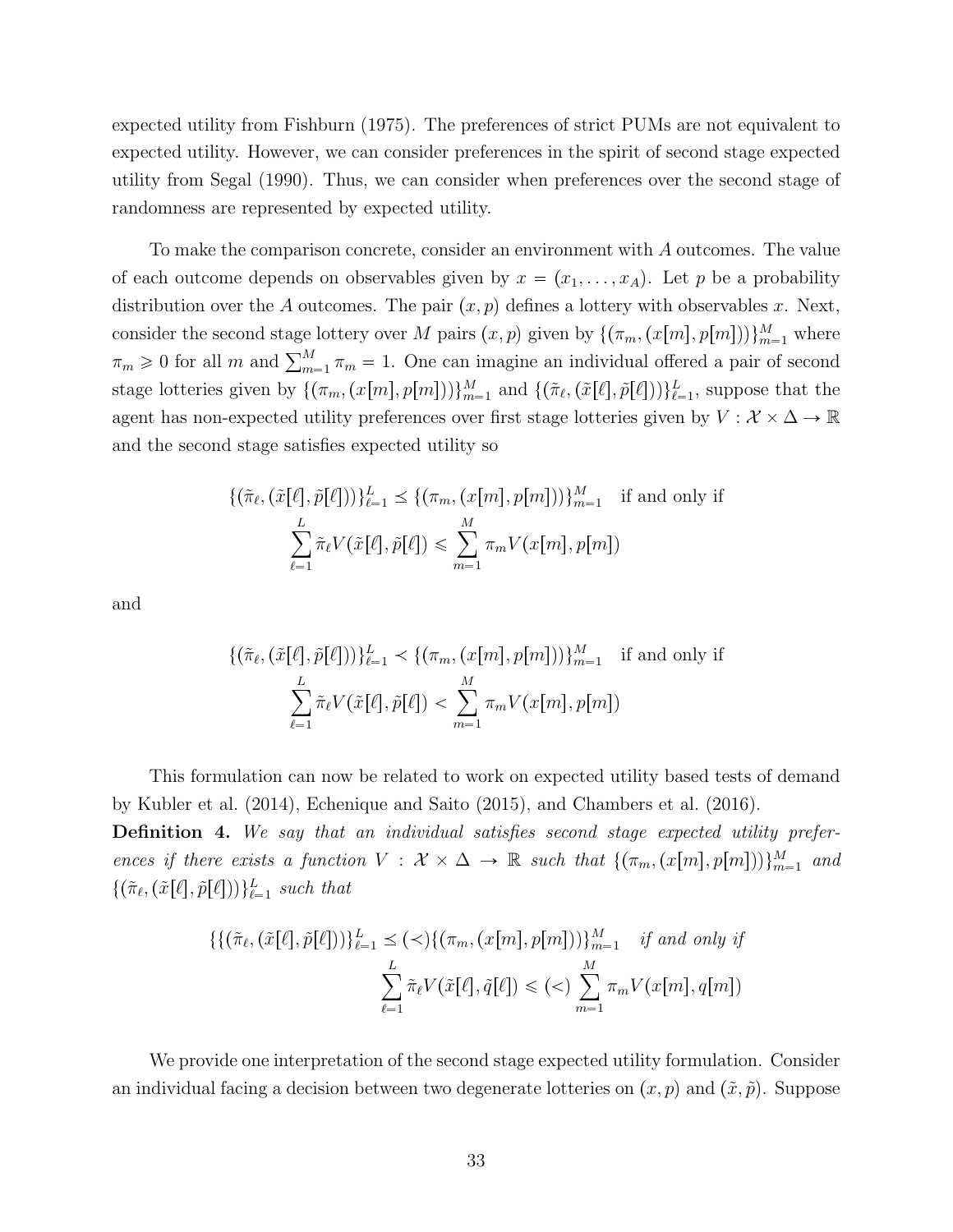that the A alternatives are risky assets that have observables given by x and  $\tilde{x}$ . Now, p and  $\tilde{p}$  can be interpreted as portfolios over the A risky assets with properties x and  $\tilde{x}$ . An individual may prefer mixtures of assets depending on the observables x and  $\tilde{x}$  when evaluating simple lotteries. However, if an individual is offered a choice between mixtures of portfolios given by  $\{(\pi_m, (x[m], p[m])\}_{m=1}^M$  and  $\{(\pi_\ell, (x[\ell], p[\ell])\}_{\ell=1}^L$ , the decision environment has become more complex. The individual may be able to calculate how much they value each  $(x, p)$  lottery, but then evaluate the more complex environment by taking an average. Thus, second stage expected utility preferences allow individuals rich preferences in simple decision environments, but simpler preferences from more complex decision environments.

Now we impose restrictions from a strict PUM, so

$$
V(x,p) = \sum_{a=1}^{A} u_a(x_a) p_a - C(p).
$$

For the dataset  $\{(x^n, p(x^n))\}_{n=1}^N$ , recall that  $V(x^n, p(x^n)) > V(x^n, p)$  for all  $p \in \Delta$  with  $p \neq$  $p(x^n)$ . Theorem 1(iii) says that it suffices to looking at binary comparisons of probabilities from  $\{p(x^n)\}_{n=1}^N$  to find a strict PUM. If we select menus  $x[m], \tilde{x}[m] \in \{x^n\}_{n=1}^N$ , then for all lotteries  $\{(\pi_m,(x[m],p(x[m])))\}_{m=1}^M$  and  $\{(\pi_m,(x[m],p(\tilde{x}[m]))\}_{m=1}^M$  an individual with second stage expected utility must also satisfy

$$
\sum_{m=1}^{M} \pi_m \Big( \sum_{a=1}^{A} u_a(x_a[m]) p_a(\tilde{x}[m]) - C(p(\tilde{x}[m])) \Big) \leq \sum_{m=1}^{M} \pi_m \Big( \sum_{a=1}^{A} u_a(x_a[m]) p_a(x[m]) - C(p(x[m])) \Big).
$$

Using this formulation, the terms of  $\pi_m$ ,  $p(x[m])$ , and  $p(\tilde{x}[m])$  define lotteries over the utility terms  $\{\{u_a(x_a[m])\}_{a=1}^M\}_{m=1}^M$  and  $\{C(p(x[m])\}_{m=1}^M$ . Moreover, if at least one set of probabilities differs the inequality is strict.

We note that second stage expected utility is still an expected utility problem. Therefore, we use the results of Fishburn (1975). This shows that an individual satisfies second stage expected utility with a strict perturbed utility if and only if there does not exist  $\pi_m \geq 0$ such that  $\sum_{m=1}^{M} \pi_{\ell} = 1$  such that

$$
\sum_{m=1}^{M} \pi_m \left( \sum_{a=1}^{A} u_a(x_a[m]) p_a(\tilde{x}[m]) - C(p(\tilde{x}[m])) \right) = \sum_{m=1}^{M} \pi_m \left( \sum_{a=1}^{A} u_a(x_a[m]) p_a(x[m]) - C(p(x[m])) \right).
$$

with  $\pi_m > 0$  for some m with  $p(x[m]) \neq p(\tilde{x}[m])$ .

We see that any pair with  $p(x[m]) = p(\tilde{x}[m])$  can be removed from the comparisons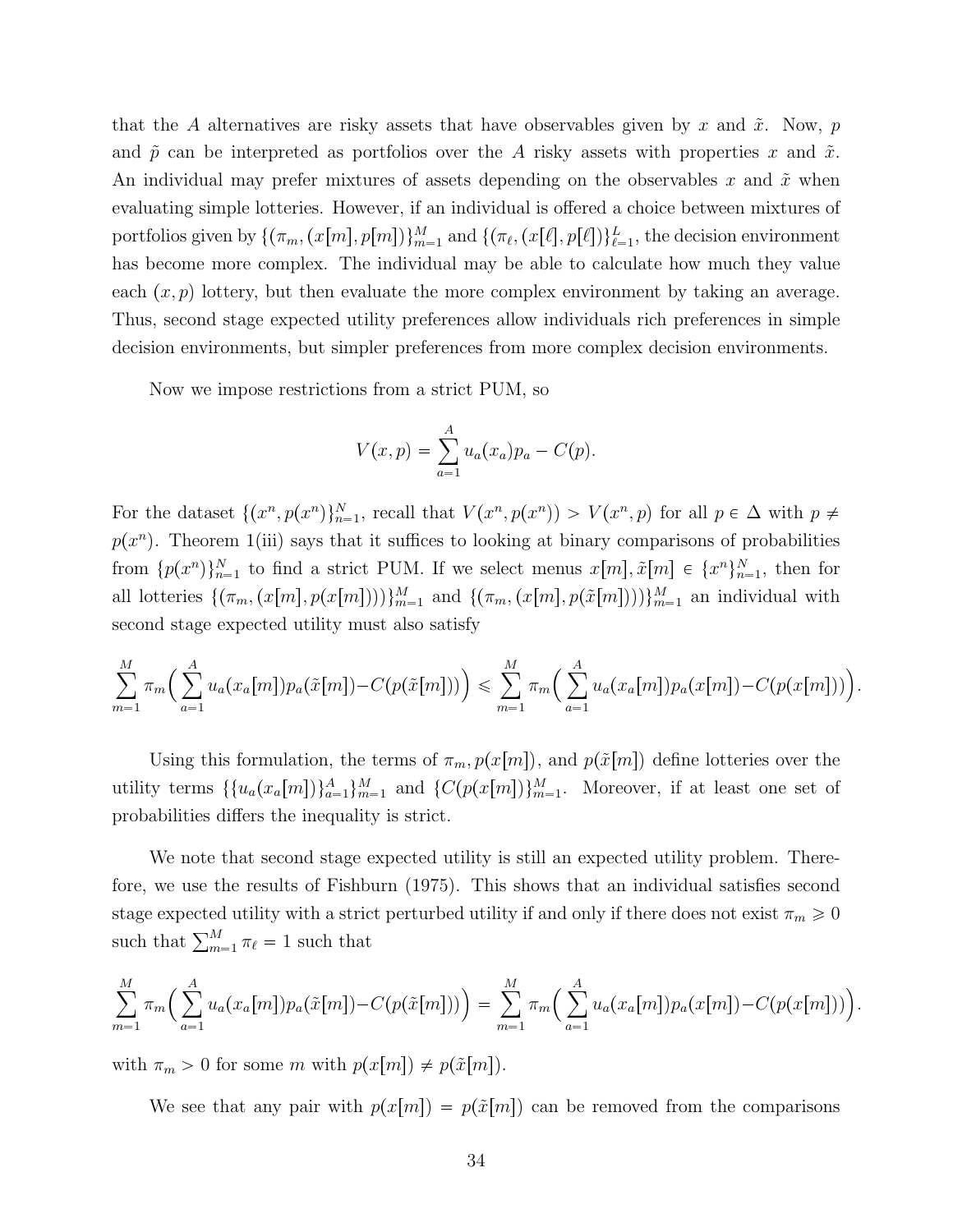without loss of generality since the utility difference for any lottery is zero. Thus, we restrict attention to the subset of ordered comparisons  $(\tilde{x}, x)$  with  $p(\tilde{x}) \neq p(x)$ . We denote this set of comparisons as

$$
S = \{ (\tilde{x}, x) \in \{x^n\}_{n=1}^N \times \{x^n\}_{n=1}^N \mid p(\tilde{x}) \neq p(x) \}.
$$

The  $\tilde{x}$  term references a choice distribution, while x will reference a choice distribution and the environment for an inequality from Theorem 1(iii). Thus, if we can find a distribution  $\{\pi_{(\tilde{x},x)}\}_{(\tilde{x},x)\in S}$  with  $\pi_{(\tilde{x},x)} \geq 0$  and  $\sum_{(\tilde{x},x)\in S} \pi_{(\tilde{x},x)} = 1$  such that

$$
\sum_{(\tilde{x},x)\in\mathcal{S}} \pi_{(\tilde{x},x)} \left( \sum_{a=1}^A u_a(x_a) p_a(\tilde{x}) - C(p(\tilde{x})) \right) = \sum_{(\tilde{x},x)\in\mathcal{S}} \pi_{(\tilde{x},x)} \left( \sum_{a=1}^A u_a(x_a) p_a(x) - C(p(x)) \right)
$$

then second stage expected utility preferences are refuted. Since we are already restricting to strict utility comparisons, the condition that  $\pi_{(\tilde{x},x)} > 0$  for some  $p(\tilde{x}) \neq p(x)$  is automatically satisfied.

So far, we have assumed that the  $u_a(x_a)$  and  $C(p)$  terms are observed. However, utility numbers are unobservable. It is clear that a sufficient condition to find a refutation is that the sums of extended lotteries on  $u_a(x_a)$  and  $C(\cdot)$  terms are equal. We show this condition is also necessary.

**Theorem 5.** Consider the dataset  $\{(x^n, p(x^n))\}_{n=1}^N$ . The following are equivalent:

- (i)  $\{(x^n, p(x^n))\}_{n=1}^N$  is rationalized by a strict PUM.
- (ii) Let  $S = \{(\tilde{x}, x) \in \{x^n\}_{n=1}^N \times \{x^n\}_{n=1}^N \mid p(\tilde{x}) \neq p(x)\}\$ . There is no  $\{\pi_{(\tilde{x},x)}\}_{(\tilde{x},x)\in S}$  with  $\pi_{(\tilde{x},x)} \geq 0$  and  $\sum_{(\tilde{x},x)\in\mathcal{S}} \pi_{(\tilde{x},x)} = 1$  such that for all  $\hat{x}_a \in \{\{x_a^n\}_{a=1}^A\}_{n=1}^N$

$$
\sum_{\{(\tilde{x},x)\in\mathcal{S}|x_a=\hat{x}_a\}} \pi_{(\tilde{x},x)}(p_a(\tilde{x})-p_a(x))=0
$$

and for all  $\hat{x} \in \{x^n\}_{n=1}^N$ 

$$
\sum_{\{(\tilde{x},x)\in\mathcal{S}|P(\tilde{x})=P(\hat{x})\}}\pi_{(\tilde{x},x)}=\sum_{\{(\tilde{x},x)\in\mathcal{S}|P(x)=P(\hat{x})\}}\pi_{(\tilde{x},x)}.
$$

(iii)  $\{(x^n, p(x^n))\}_{n=1}^N$  are rationalized by a second stage expected utility model where  $V(x, p)$ is represented by a strict PUM.

It is clear that (i) is equivalent to (iii). If the individual is strictly rationalized by perturbed utility model, then the constructed perturbed utility function can be used to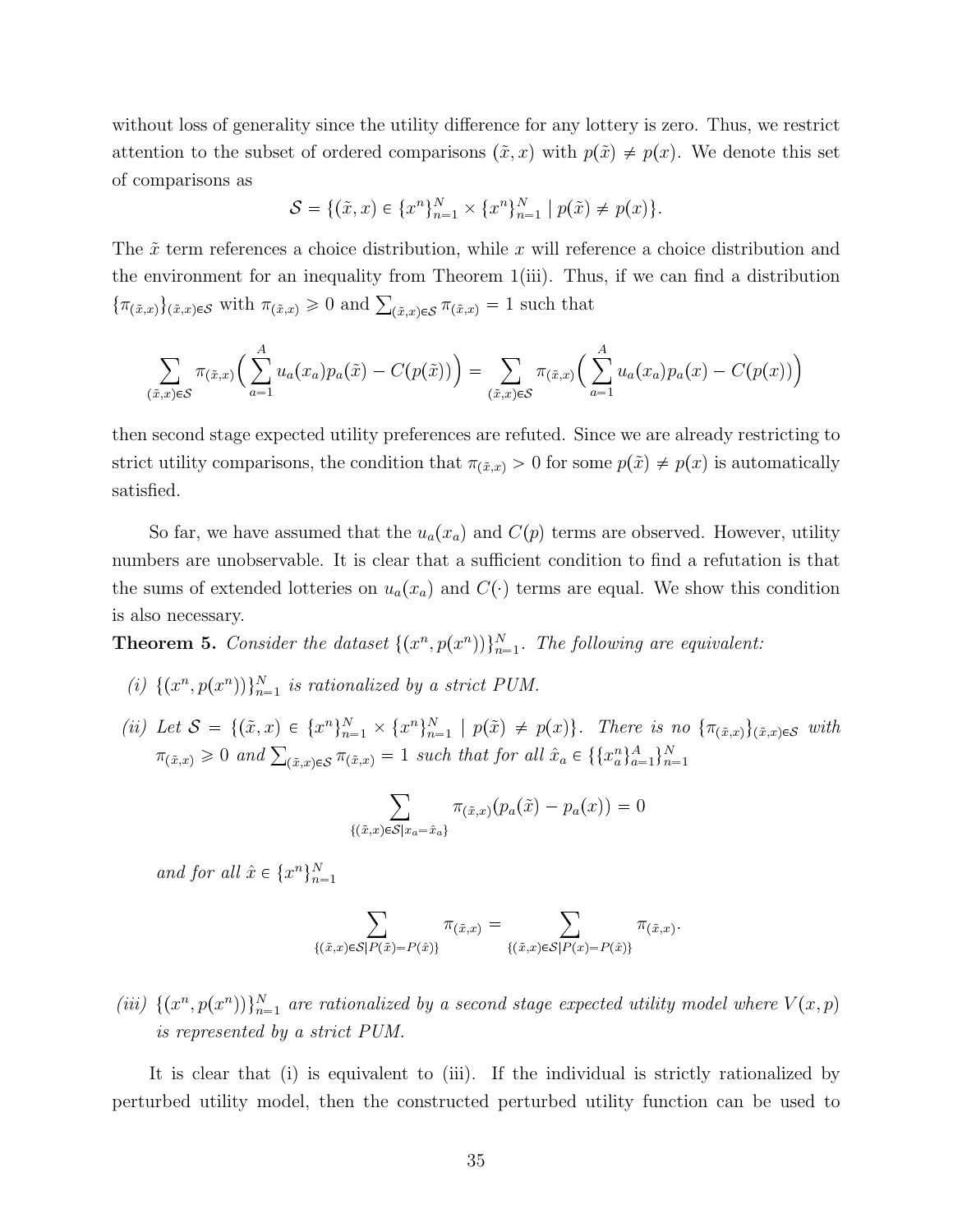generate second stage expected utility preferences. Moreover, if the individual has second stage expected utility preferences with a strictly perturbed utility function, then they have strictly perturbed utility preferences over degenerate first stage lotteries. We also have that (iii) implies (ii). If there exists a distribution that satisfies the equalities in (ii), then it provides a violation for any second stage expected utility with a strict PUM. Therefore, it suffices to show that (ii) implies (i). In fact, (ii) is equivalent to (i) via a theorem of the alternative using the inequalities from Theorem 1(iii). This result also proves that Theorem 1(iii) is equivalent to Theorem  $1(v)$ .

*Proof of Theorem 5.* To prove (ii) is equivalent to  $(i)$ , we use the inequalities from Theorem 1(iii). We know that  $\{(x^n, p(x^n))\}_{n=1}^N$  is strictly rationalized by a perturbed utility model if there exist numbers  $\{u_n^n\}_{n=1}^N$  for all  $a \in \{1, ..., A\}$  and  $\{g^n\}_{n=1}^N$  such that for all  $(s, r) \in \{1, ..., N\} \times \{1, ..., N\}$  with  $p(x^s) \neq p(x^r)$  then

$$
\sum_{a=1}^{A} p_a(x^s)u_a^r - g^s < \sum_{a=1}^{A} p_a(x^r)u_a^r - g^r
$$

and for all  $r, s \in \{1, \ldots, N\}$ 

$$
u_a^r = u_a^s \quad \text{if} \quad x_a^r = x_a^s
$$
  

$$
g^r = g^s \quad \text{if} \quad p(x^r) = p(x^s).
$$

Let  $W_a$  be the number of unique  $u_a^n$  terms for each a. Therefore, for every a there are  $W_a$ unique terms of  $\{u_a^n\}_{n=1}^N$ . These terms will be denoted  $u_a^{w_a}$  for  $w_a = \{1, \ldots, W_a\}$ . Let L be the number of unique  $p(x^n)$ , so there are L unique terms of  $\{g^n\}_{n=1}^N$ . These terms will be denoted by  $g_{\ell}$  for  $\ell = \{1, \ldots, L\}$ . Let  $e_x$  be the vector with a one in the column corresponding to the term of g for  $p(x)$ . Similarly, let  $(p(\tilde{x}) - p(x))_{U(x)}$  be the difference of the probability vectors projected onto the columns corresponding to the utility terms for menu  $x$ . We collect the inequalities using the matrix

$$
Q = (\tilde{x}, x) \begin{bmatrix} g_1 \dots g_L \\ \vdots \\ e_x - e_{\tilde{x}} \\ \vdots \end{bmatrix} \begin{bmatrix} u_1^1 \dots u_1^{W_1} u_2^1 \dots u_A^{W_A} \\ \vdots \\ (p(\tilde{x}) - p(x))_{U(x)} \\ \vdots \end{bmatrix}.
$$

Recall that  $S = \{(\tilde{x}, x) \in \{x^n\}_{n=1}^N \times \{x^n\}_{n=1}^N \mid p(\tilde{x}) \neq p(x)\}\$ . Thus, Q is an  $|S| \times$  $\left(L + \sum_{a=1}^{A} W_a\right)$  dimensional matrix.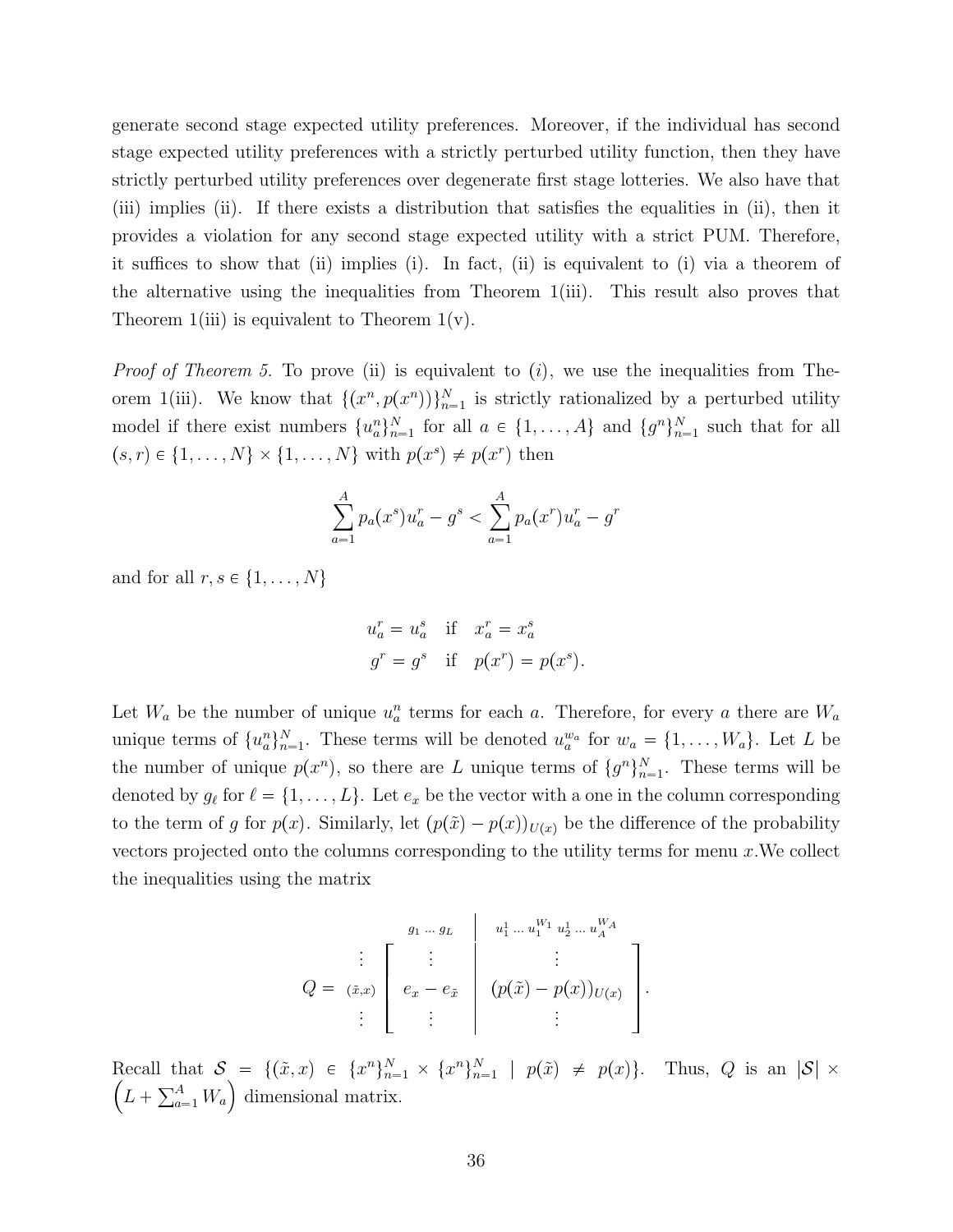Now, we examine conditions when the inequalities from Theorem 1(iii) is infeasible. Using a version of the theorem of the alternative (see for example Border (2013) Corollary 15), the system inequalities from Theorem 1(iii) is infeasible if and only if

$$
\{\lambda \in \mathbb{R}^{|\mathcal{S}|} \mid \lambda'Q = 0', 1'\lambda = 1, \lambda \ge 0\} \ne \emptyset.
$$

Let  $\pi \in {\{\lambda \in \mathbb{R}^{|\mathcal{S}|} \mid \lambda'Q = 0, 1'\lambda = 1, \lambda \geq 0\}}$ . The vector  $\pi$  satisfies the definition of a second stage lottery that gives equal utility. Take the inner product of  $\pi$  with the columns of Q corresponding to the  $g_z$  terms, then for all  $\hat{x} \in \{x^n\}_{n=1}^N$ 

$$
\sum_{\{(\tilde{x},x)\in S|p(\tilde{x})=p(\hat{x})\}} \pi_{(\tilde{x},x)} = \sum_{\{(\tilde{x},x)\in S|p(x)=p(\hat{x})\}} \pi_{(\tilde{x},x)}.
$$

Take the inner product of  $\pi$  with the columns of Q corresponding to the  $u_a^{w_a}$  terms, then for all  $\hat{x}_a \in \{\{x_a^n\}_{a=1}^A\}_{n=1}^N$ 

$$
\sum_{\{(\tilde{x},x)\in\mathcal{S}|x_a=\hat{x}_a\}} \pi_{(\tilde{x},x)}(p_a(\tilde{x})-p_a(x))=0.
$$

Therefore, there is no rationalization by a strict PUM for  $\{(x^n, p(x^n))\}_{n=1}^N$  if and only if we can find a distribution over  $\{p(x^n)\}_{n=1}^N$  that satisfies the equalities in Theorem 5(ii). Take the contrapositive and we have Theorem  $5(i)$  if and only if Theorem  $5(ii)$ .  $\Box$ 

We note that this condition is essentially a version of Fishburn (1975) which imposes that we find a distribution where equalities hold in appropriate dimensions.

### Appendix C Separable and Symmetric Cost Function

We now consider how to find rationalizations when there is characteristic information when the cost function is separable and symmetric. This characterization is closely related to the functional form studied in Fudenberg et al. (2015). A kinked additive perturbed utility model (kinked additive PUM) of discrete choice has the representation

$$
p^*(x) = \underset{p \in \Delta}{\text{argmax}} \sum_{a=1}^{A} (p_a u_a(x_a) - c(p_a))
$$

for some  $u_a : \mathcal{X}_a \to \mathbb{R}$  functions that give the utility of characteristic values and  $c : [0, 1] \to \mathbb{R}$ is a strictly convex function that perturbs the expected utility. This differs from the weak additive perturbed utility model from Fudenberg et al. (2015) which imposes that the cost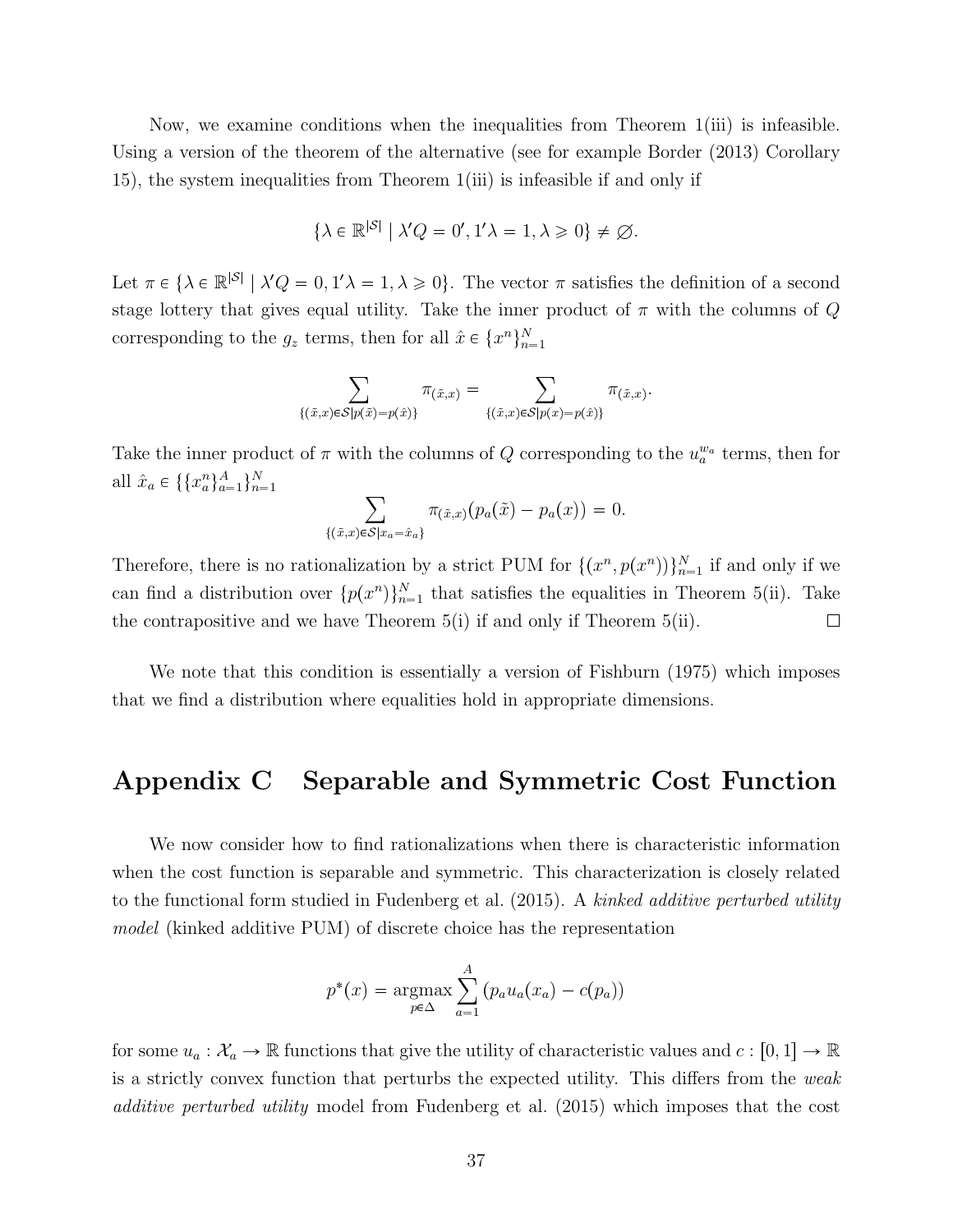function is also continuously differentiable.

We characterize a kinked additive PUM using a *strict acyclicity* condition. The strict acyclicity condition checks for cycles of choice probabilities across alternatives and menus. For a dataset  $\{(x^n, p(x^n))\}_{n=1}^N$ , we say a finite sequence  $\{(a_m, x[m]), (b_m, z[m])\}_{m=1}^M$  is admis*sible* if (i) for all m that  $a_m, b_m \in \{1, ..., A\}$  and  $x[m], z[m] \in \{x^n\}_{n=1}^N$ , (ii) the sequence  $\{b_m\}_{m=1}^M$  is a permutation of  $\{a_m\}_{m=1}^M$ , (iii) the sequence  $\{z_{b_m}[m]\}_{m=1}^M$  is a permutation of  ${x_{a_m}}[m]_{m=1}^M$ , and (iv)  $\{z[m]\}_{m=1}^M$  is a permutation of  $\{x[m]\}_{m=1}^M$ .

In words, admissibility states that alternatives, characteristic values for each alternative, and menus show up the same number of times in both sequences from the observed dataset. The difference from the acyclicity condition from Fudenberg et al. (2015) is that we must account for alternatives and characteristic values. We now define strict acyclicity.

**Definition 5.** A dataset  $\{(x^n, p(x^n))\}_{n=1}^N$  satisfies strict acyclicity if there is no admissible sequence such that

$$
p_{a_m}(x[m]) > p_{b_m}(z[m])
$$
 for all  $m \in \{1, \ldots, M\}$ 

We consider when the dataset  $\{(x^n, p(x^n))\}_{n=1}^N$  can be rationalized by a kinked additive PUM using sub-differential first order conditions of the Lagrangian.

**Theorem 6.** Consider the dataset  $\{(x^n, p(x^n))\}_{n=1}^N$ . The following are equivalent:

- (i)  $\{(x^n, p(x^n))\}_{n=1}^N$  is rationalized by a kinked additive perturbed utility model.
- (ii)  $\{(x^n, p(x^n))\}_{n=1}^N$  satisfies strict acyclicity.
- (iii) There exist numbers  $\{u_a^n\}_{n=1}^N$  for all  $a \in \{1, ..., A\}$  and numbers  $\{\lambda^n\}_{n=1}^N$ , such that for all finite sequences  $\{(a[m], x[m])\}_{m=1}^M$  with  $x[m] \in \{x^n\}_{n=1}^N$ ,  $a[m] \in \{1, \ldots, A\}$ , and  $p_{a[m]}(x[m]) \neq p_{a[m+1]}(x[m+1])$  for some m then

$$
\sum_{m=1}^{M} (p_{a[m+1]}(x[m+1]) - p_{a[m]}(x[m])) (u_{a[m]}[m] + \lambda[m]) < 0
$$

with  $x[M + 1] = x[1], u_{a[m]}[m] = u_{a[m]}^r$  such that  $x_{a[m]}[m] = x_{a[m]}^r$ , and  $\lambda[m] = \lambda^r$ such that  $x[m] = x^r$ ; and for all  $a \in \{1, \ldots, A\}$  and for all  $r, s \in \{1, \ldots, N\}$ 

$$
u_a^r = u_a^s \quad \text{if} \quad x_a^r = x_a^s.
$$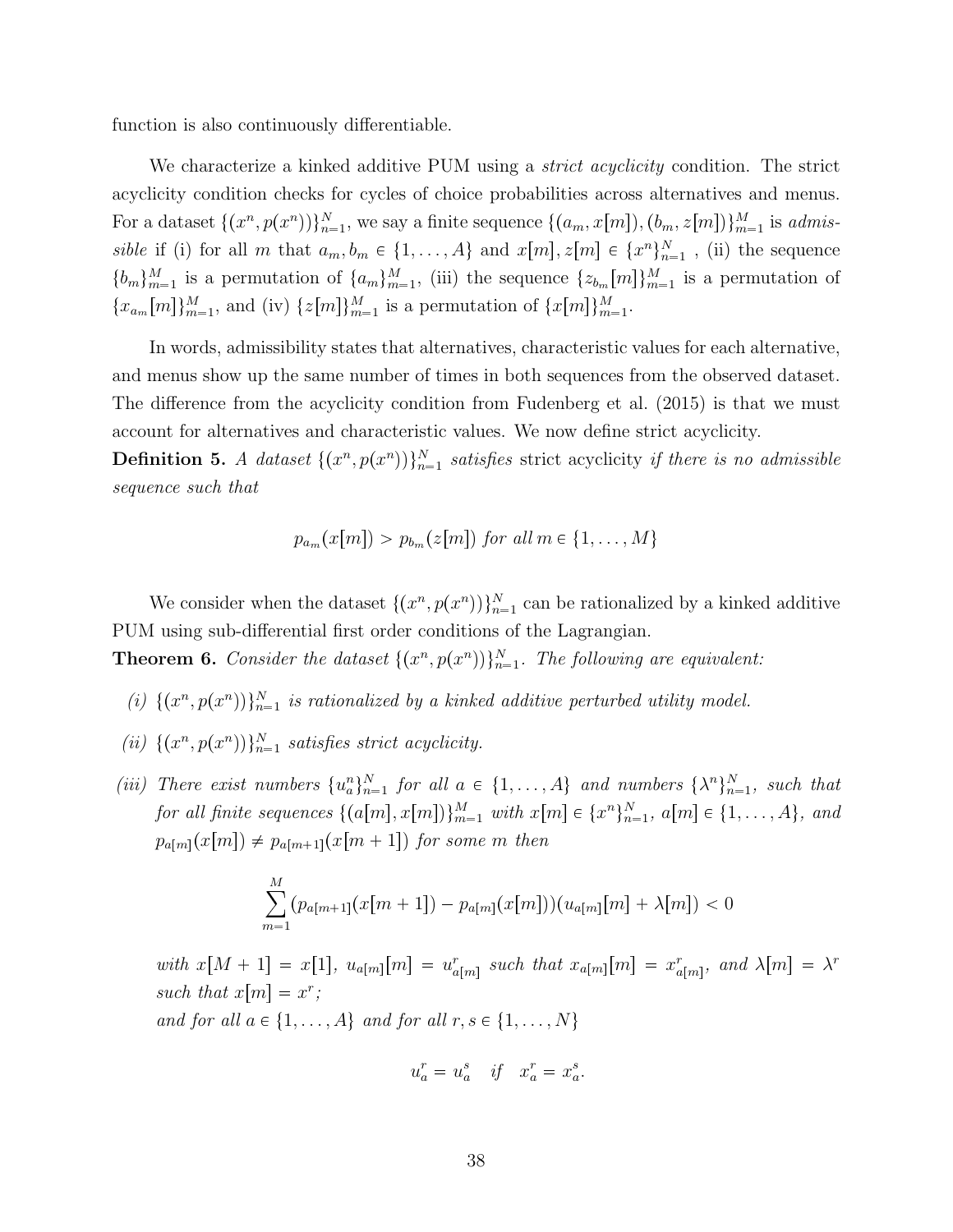(iv) There exist  $\{\{u^n_a\}_{a=1}^A\}_{n=1}^N$  and  $\{\lambda^n\}_{n=1}^N$ , such that for all  $r, s \in \{1, ..., N\}$  and  $a, b \in$  $\{1, \ldots, A\}$ 

if  $p_a(x^r) > p_b(x^s)$  then  $u_a^r + \lambda^r > u_b^s + \lambda^s$ 

and for all  $a \in \{1, \ldots, A\}$  and for all  $r, s \in \{1, \ldots, N\}$ 

$$
u_a^r = u_a^s \quad \text{if} \quad x_a^r = x_a^s.
$$

First, we note that convexity is not innocuous for a kinked additive PUM. The implication (i) implies (iii) follows from sub-differential first order conditions. Next, (iii) implies (i) from a constructive procedure similar to Theorem 1. The equivalence of (iii) and (iv) is a property of monotonicity in one dimension. We have (iv) implies (ii) since if there were a strict cycle, then summing the cycle elements of (iv) would equal zero a contradiction. Lastly, (ii) implies (iv) from a rational Farkas lemma which is stated here.

**Lemma 2.** Let  $k \in \mathbb{Q}^S$  and V be a linear subspace of  $\mathbb{Q}^S$ . Exactly one of the following holds

- 1. Theres exists  $v \in V$  such that  $v \leq k$ .
- 2. There exists  $w \in \mathbb{Q}_+^S$  such that  $w \perp V$  and  $\langle w, k \rangle < 0$ .

*Proof of Theorem 6.* To show (i) implies (iii) we give sub-differential first order conditions for the Lagrangian. Consider the Lagrangian given by

$$
\max_{p \in \mathbb{R}^A} \sum_{a=1}^A \left[ u_a(x_a) p_a - c(p_a) \right] + \lambda(x) \left( \sum_{a=1}^A p_a - 1 \right) + \sum_{a=1}^A \left[ \mu_a^0(x) p_a + \mu_a^1(x) (1 - p_a) \right]
$$

with  $\mu_a^0, \mu_a^1 \geq 0$  for all  $a \in \{1, ..., A\}$ . The terms  $\lambda(x), \mu_a^0(x)$  and  $\mu_a^1(x)$  are the multipliers on  $\sum_{a=1}^{A} p_a = 1$ ,  $p_a \le 1$  and  $p_a \ge 0$  respectively. Let  $\partial c(\cdot)$  denote the subdifferential of the function  $c(.)^{29}$  Karush-Kuhn-Tucker conditions require that for each a

$$
0 \in u_a(x_a) - \partial c(p_a) + \lambda(x) + \mu_a^0(x) - \mu_a^1(x)
$$

and complementary slackness conditions hold for each a so

$$
\mu_a^0(x)p_a = \mu_a^1(x)(1-p_a) = 0.
$$

<sup>&</sup>lt;sup>29</sup>The subdifferential of  $c : [0, 1] \to \mathbb{R}$  at a point  $\hat{p}_a \in (0, 1)$  is defined as  $\partial c(\hat{p}_a) = \{z \in \mathbb{R} \mid c(p_a) - c(\hat{p}_a) \geq c \}$  $z(p_a - \hat{p}_a)$ .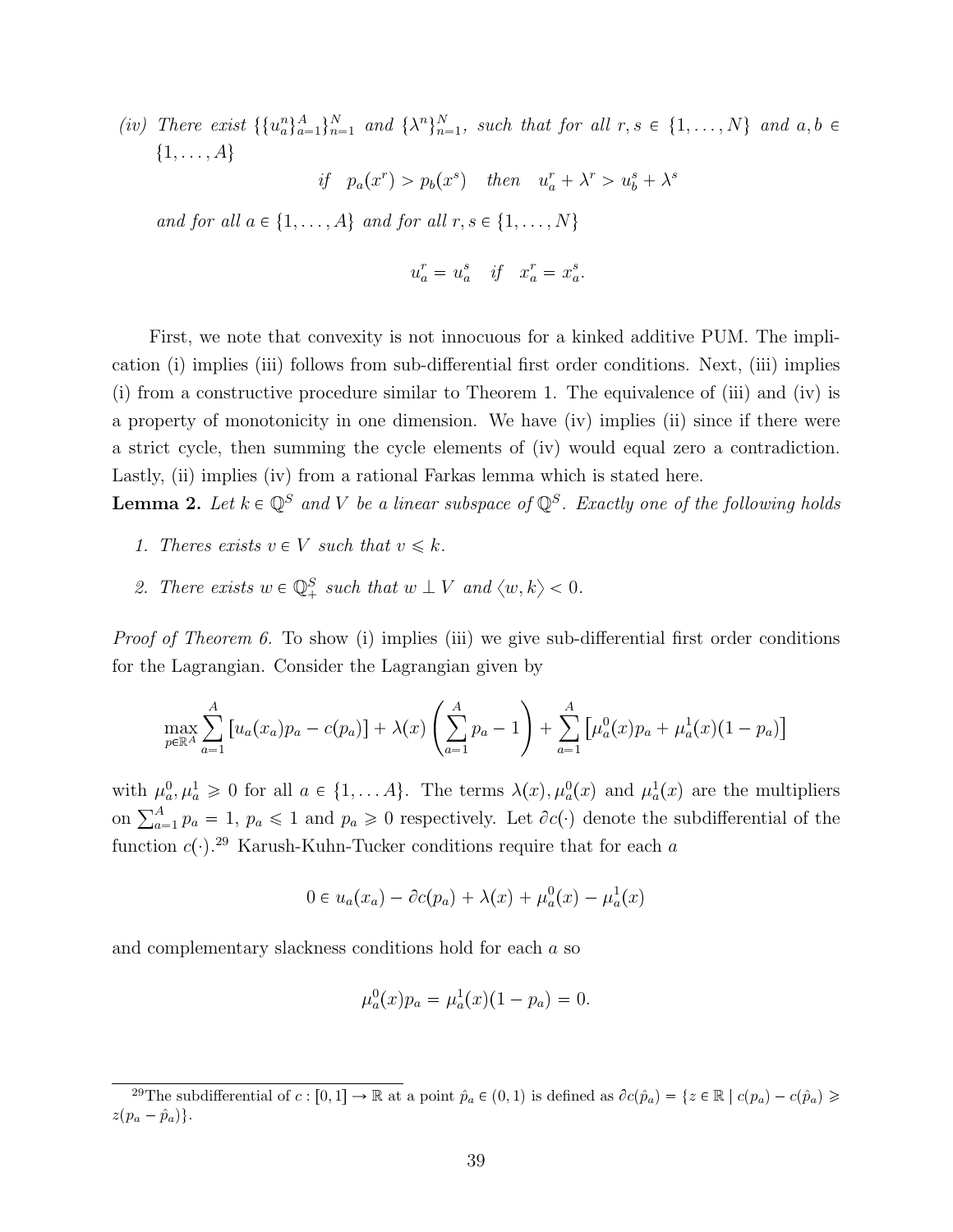We re-write the first inequality so

$$
u_a(x_a) + \lambda(x) + \mu_a^0(x) - \mu_a^1(x) \in \partial c(p).
$$

Since  $c$  is strictly convex, the subgradient satisfies strict cyclic monotonicity. Since we assume the data are rationalized by a weak kinked PUM, for all finite sequences  $\{(a[m], x[m])\}_{m=1}^M$ with  $x[m] \in \{x^n\}_{n=1}^N$ ,  $a[m] \in \{1, ..., A\}$ , and  $p_{a[m]}(x[m]) \neq p_{a[m+1]}(x[m+1])$  for some m, then

$$
\sum_{m=1}^{M} (p_{a[m+1]}(x[m+1]) - p_{a[m]}(x[m])) [u_{a[m]}(x_a[m]) + \lambda(x[m]) + \mu_{a[m]}^0(x[m]) - \mu_{a[m]}^1(x[m])] < 0
$$

where  $x[M + 1] = x[1]$ .

However, the  $\mu$  terms can be removed to consider strict cyclic monotonicity in  $\lambda(x) + u_a(x_a)$ . First, if  $p_{a[m]}(x[m]) \in (0, 1)$  then  $\mu_{a[m]}^0(x[m]) = \mu_{a[m]}^1(x[m]) = 0$  by complementary slackness. If  $p_{a[m]}(x[m]) = 1$ , then  $\mu_{a[m]}^0(x[m]) = 0$  and  $\mu_{a[m]}^1(x[m]) \geq 0$  from complementary slackness. Extracting the term on  $\mu_{a[m]}^1(x[m])$  for each term in the sum, we find that

$$
(1 - p_{a[m+1]}(x[m+1]))\mu_{a[m]}^1(x[m]) \ge 0
$$

since all probabilities are weakly less than one and the multiplier is non-negative. Therefore, we remove this term and still have strict cyclic monotonicity. Similarly, if  $p_{a[m]}(x[m]) = 0$ , then  $\mu_{a[m]}^0(x[m]) \geq 0$  and  $\mu_{a[m]}^1(x[m]) = 0$  from complementary slackness. Extracting the term on  $\mu_{a[m]}^0(x[m])$  we find that

$$
p_{a[m+1]}(x[m+1])\mu_{a[m]}^0(x[m]) \ge 0
$$

since all probabilities are non-negative and the multiplier is non-negative. Therefore, we can remove the multiplier term while retaining strict cyclic monotonicity.

Thus, for all finite sequences  $\{(a[m], x[m])\}_{m=1}^M$  with  $x[m] \in \{x^n\}_{n=1}^N$ ,  $a[m] \in \{1, \ldots, A\}$ , and  $p_{a[m]}(x[m]) \neq p_{a[m+1]}(x[m + 1])$  for some m, then

$$
\sum_{m=1}^{M} (p_{a[m+1]}(x[m+1]) - p_{a[m]}(x[m])) (u_{a[m]}(x_a[m]) + \lambda(x[m])) < 0
$$

where  $x[M + 1] = x[1]$ . Using the numbers from utility functions and Lagrange multipliers from the optimization procedure, we satisfy (iii).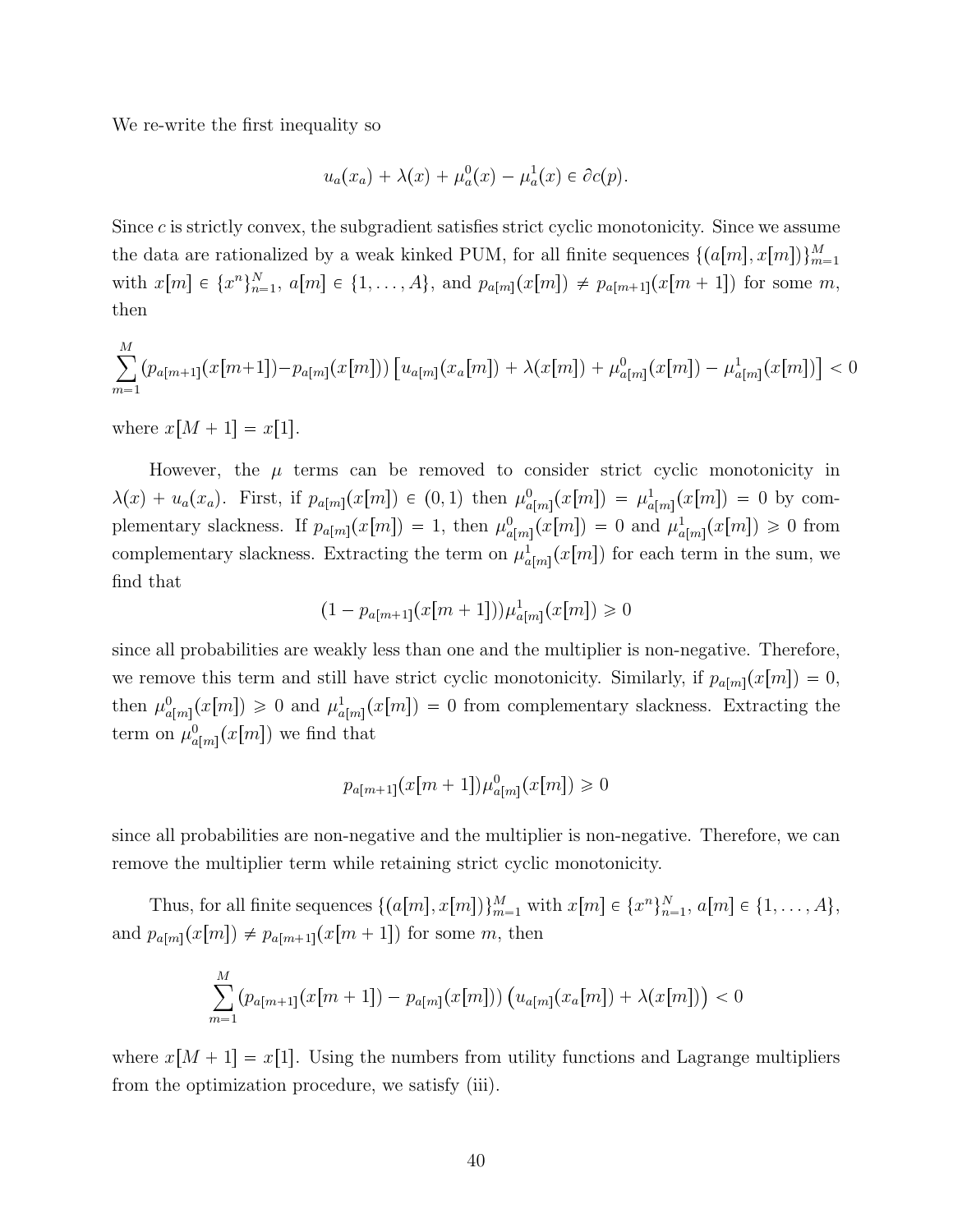We show (iii) implies (i) from a constructive procedure similar to the proof of Theorem 1. Let  $\Sigma$  be the set of all finite sequences  $\{(a[m], x[m])\}_{m=1}^M$  with  $x[m] \in \{x^n\}_{n=1}^N$ ,  $a[m] \in$  $\{1, \ldots, A\}$ , and  $p_{a[m]}(x[m]) \neq p_{a[m+1]}(x[m+1])$  for some m. From *(iii)* there exist numbers  ${u<sub>n</sub><sup>n</sup>}<sub>n=1</sub><sup>N</sup>$  for all  $a \in \{1, ..., A\}$  and numbers  ${\lambda<sup>n</sup>}<sub>n=1</sub><sup>N</sup>$  such that

$$
\sum_{m=1}^{M} (p_{a[m+1]}(x[m+1]) - p_{a[m]}(x[m])) (u_{a[m]}[m] + \lambda[m]) < 0
$$

where  $x[M + 1] = x[1], u_{a[m]}[m] = u_{a[m]}^r$  such that  $x_{a[m]}[m] = x_{a[m]}^r$ , and  $\lambda[m] = \lambda^r$  such that  $x[m] = x^r$ . Since this is a strict inequality, there exists  $\varepsilon_0 > 0$  small enough so that there exist numbers  $\{u_n^n\}_{n=1}^N$  for all  $a \in \{1, ..., A\}$  and numbers  $\{\lambda^n\}_{n=1}^N$  such that

$$
\sum_{m=1}^{M} (p_{a[m+1]}(x[m+1]) - p_{a[m]}(x[m])) (u_{a[m]}[m] + \lambda[m]) + \varepsilon_0 < 0 \tag{7}
$$

for all sequences in  $\Sigma$  with  $x[M + 1] = x[1], u_{a[m]}[m] = u_{a[m]}^r$  such that  $x_{a[m]}[m] = x_{a[m]}^r$ , and  $\lambda[m] = \lambda^r$  such that  $x[m] = x^r$ .

Again, consider the function  $f : \mathbb{R} \to \mathbb{R}$  from Matzkin and Richter (1991) given by  $f(y) = (y^2 + T)^{1/2} - T^{1/2}$  for  $T > 0$ . In particular,  $f(\cdot)$  is strictly convex, differentiable,  $f(0) = 0, f(y) > 0$  if  $y \neq 0$ , and  $\left[\frac{\partial f}{\partial y}\right]$  $\left[\frac{\partial f}{\partial y}(y)\right]$  < 1 for all y. From Equation 7, there exists  $\varepsilon > 0$ small enough so there exist numbers  $\{u_n^n\}_{n=1}^N$  for all  $a \in \{1, ..., A\}$  and numbers  $\{\lambda^n\}_{n=1}^N$  such that

$$
\sum_{m=1}^{M} (p_{a[m+1]}(x[m+1]) - p_{a[m]}(x[m])) (u_{a[m]}[m] + \lambda[m]) + \varepsilon f \left( p_{a[m+1]}(x[m+1]) - p_{a[m]}(x[m]) \right) < 0
$$
\n(8)

where  $x[M + 1] = x[1], u_{a[m]}[m] = u_{a[m]}^r$  such that  $x_{a[m]}[m] = x_{a[m]}^r$ , and  $\lambda[m] = \lambda^r$  such that  $x[m] = x^r$ .

Next, consider the function  $\phi_{\sigma} : [0, 1] \to \mathbb{R}$  for each sequence  $\sigma \in \Sigma$  given by

$$
\phi_{\sigma}(\tilde{p}) = \sum_{m=1}^{M-1} (p_{a[m+1]}(x[m+1]) - p_{a[m]}(x[m])) (u_{a[m]}[m] + \lambda[m]) + \varepsilon f (p_{a[m+1]}(x[m+1]) - p_{a[m]}(x[m])) + (\tilde{p} - p_{a[m]}(x[m])) (u_{a[m]}[m] + \lambda[m]) + \varepsilon f (\tilde{p} - p_{a[m]}(x[m])) .
$$

Each  $\phi_{\sigma}(\cdot)$  is strictly convex on the simplex since it is the sum of an affine and strictly convex function restricted to a convex domain.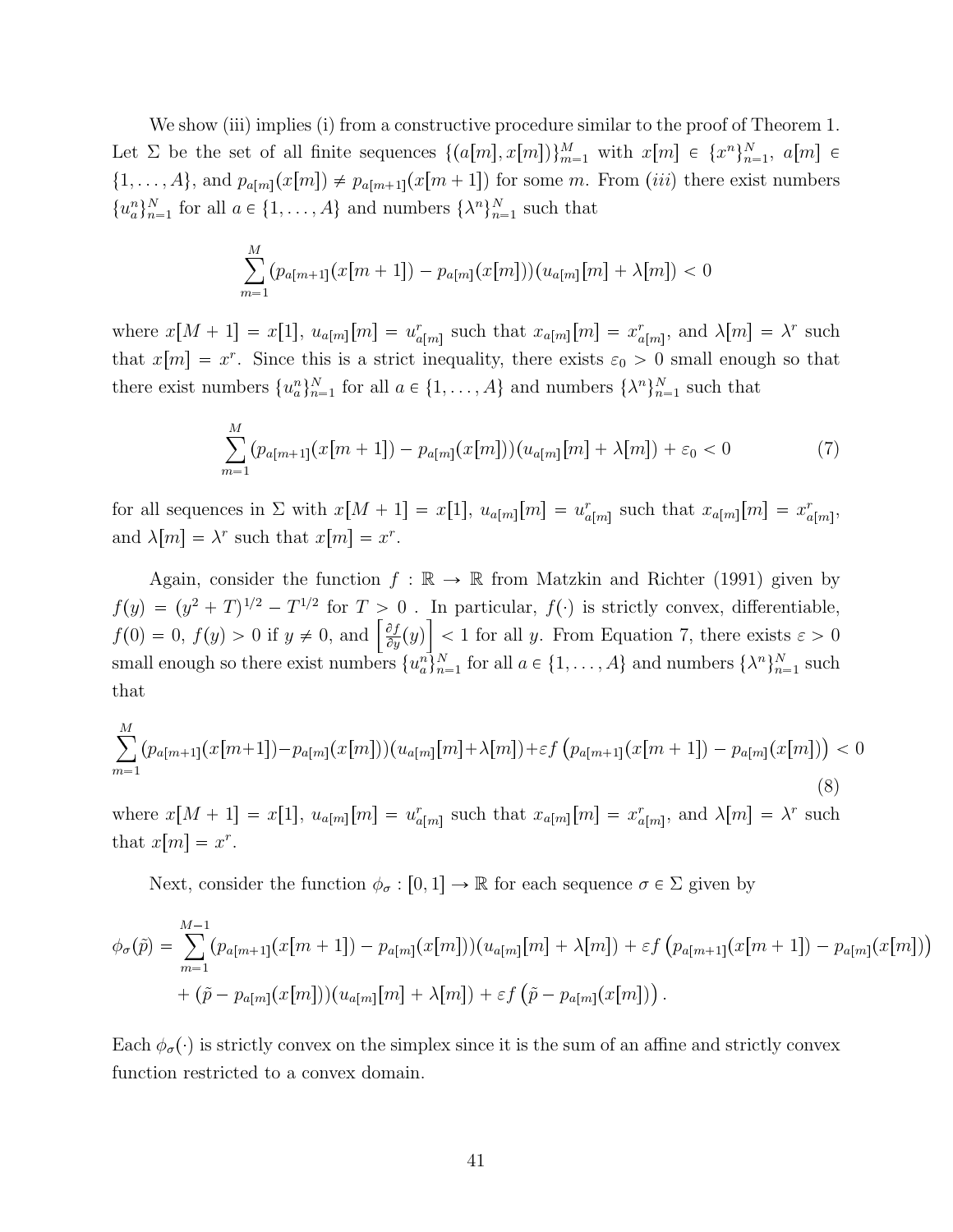Using the  $\phi_{\sigma}$  functions, we use a constructive procedure from Rockafellar (1970) Theorem 24.8. First, choose an arbitrary  $p_{a_0}(x^0) \in \{\{p_a(x^n)\}_{a=1}^A\}_{n=1}^N$  and let  $\Sigma_0$  be the set of sequences which begin with  $p_{a_0}(x^0)$ . Next, define a function  $c : [0, 1] \to \mathbb{R}$  given by

$$
c(\tilde{p}) = \max_{\sigma_0 \in \Sigma_0} \{ \phi_{\sigma_0}(\tilde{p}) \}.
$$

 $c(\cdot)$  is defined as a max of strictly convex functions, and so it is strictly convex.

All that remains is to show that the numbers  $\{\{u_n^n\}_{n=1}^N\}$  and  $\{\lambda^n\}_{n=1}^N$  used to satisfy Equation 4 and the  $c(\cdot)$  function rationalize the data  $\{(x^n, p(x^n))\}_{n=1}^N$ . To show this result, let  $\sigma_{0,a}^n \in \Sigma_0$  be the sequence where each  $c(p_a(x^n))$  achieves the maximum. For  $p \neq p(x^n)$ and  $p \in \Delta$  we have

$$
\sum_{a=1}^{A} (u_{a}^{n} p_{a} - c(p_{a})) = \sum_{a=1}^{A} \left( u_{a}^{n} p_{a} - \max_{\sigma_{0} \in \Sigma_{0}} \{ \phi_{\sigma_{0}}(p_{a}) \} \right)
$$
\n
$$
\leq \sum_{a=1}^{A} \left( u_{a}^{n} p_{a} - (p_{a} - p_{a}(x^{n})) \left[ u_{a}^{n} + \lambda^{n} \right] + \varepsilon f(p_{a} - p_{a}(x^{n})) + \max_{\sigma_{0,a}^{n} \in \Sigma_{0}} \{ \phi_{\sigma_{0}}(p_{a}(x^{n})) \} \right)
$$
\n
$$
= \sum_{a=1}^{A} \left( u_{a}^{n} p_{a}(x^{n}) + \lambda^{n} (p_{a} - p_{a}(x^{n})) + \varepsilon f(p_{a} - p_{a}(x^{n})) + \max_{\sigma_{0,a}^{n} \in \Sigma_{0}} \{ \phi_{\sigma_{0}}(p_{a}(x^{n})) \} \right)
$$
\n
$$
= \sum_{a=1}^{A} \left( u_{a}^{n} p_{a}(x^{n}) + \varepsilon f(p - p_{a}(x^{n})) + \max_{\sigma_{0,a}^{n} \in \Sigma_{0}} \{ \phi_{\sigma_{0}}(p_{a}(x^{n})) \} \right)
$$
\n
$$
< \sum_{a=1}^{A} \left( u_{a}^{n} p_{a}(x^{n}) + \max_{\sigma_{0,a}^{n} \in \Sigma_{0}} \{ \phi_{\sigma_{0}}(p_{a}(x^{n})) \} \right)
$$
\n
$$
= \sum_{a=1}^{A} \left( u_{a}^{n} p_{a}(x^{n}) + c(p_{a}(x^{n})) \right).
$$

The first inequality comes by choosing the sequence for each a that ends with  $p_a(x^n)$  and begins with the largest cost sequence for  $p_a(x^n)$ . The second equality follows by rearrangement. The third equality follows since the multiplier is the same and probabilities sum to one. The second inequality follows from  $\varepsilon f(p_a - p_a(x^n)) > 0$  for at least one a. Now by the second set of equalities on the number  $\{u_a^n\}_{n=1}^n$  for all  $a \in \{1, \ldots, A\}$ , we can create functions for utilities over characteristic values. One can extend the utility functions to  $\mathcal X$  by choosing arbitrary numbers for unobserved values.

Last, we show that (ii) implies (iv). Let  $Q^*$  be the vector space over the field of rational numbers whose coordinates correspond to pairs  $(\nu, \xi) = \{(a_{\nu}, x^{\nu}), (b_{\xi}, x^{\xi})\}\$  with  $p_{a_{\nu}}(x^{\nu})$  $p_{b_{\xi}}(x^{\xi})$ . We will use a vector w to count the number of times a relation appears. There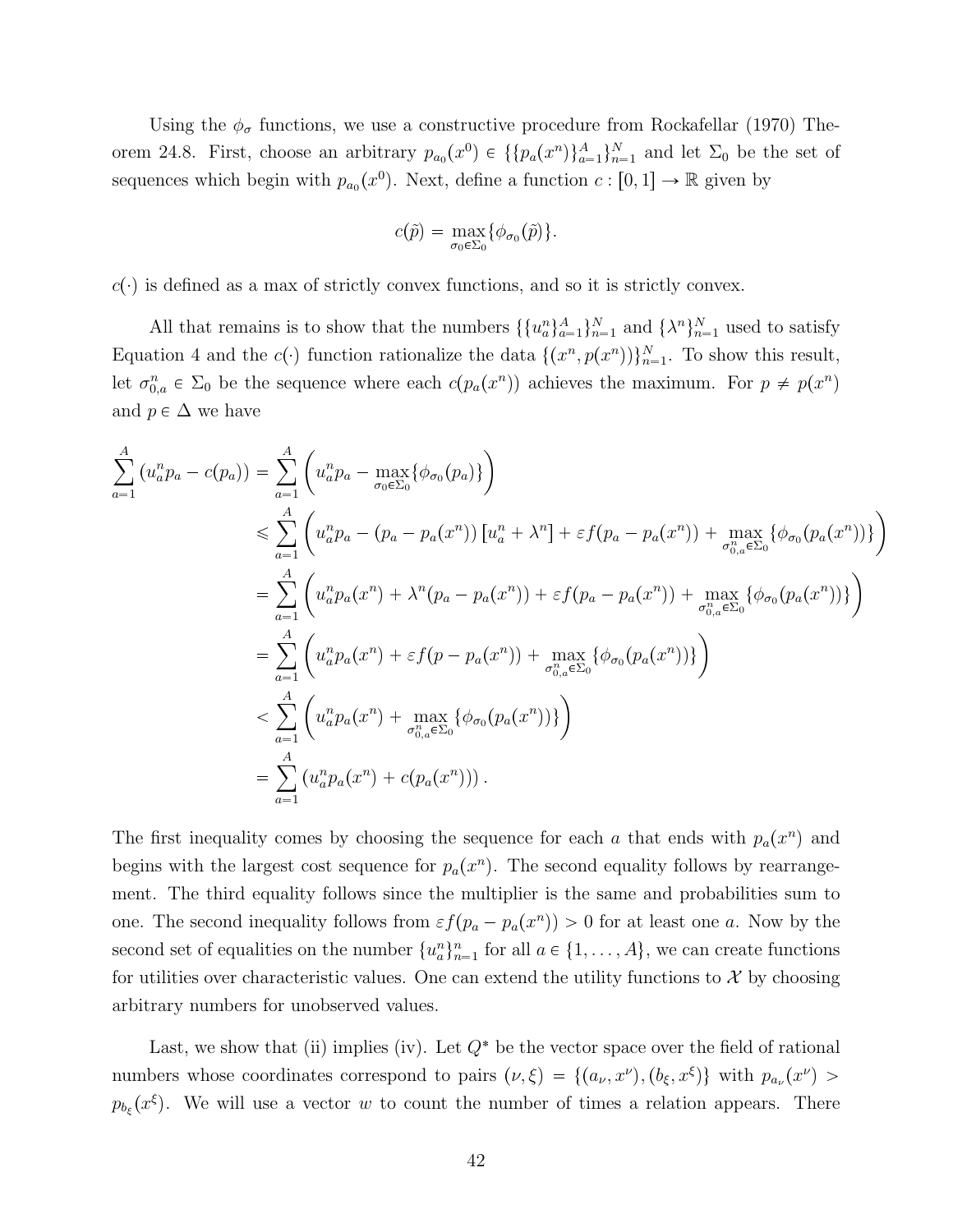is an admissible strict cycle when the comparisons made for each alternative, characteristic values, and menu can appear on the  $\nu$  and  $\xi$  sides the same number of times. Define  $k \in \mathbb{Q}^*$ as the vector of all entries equal to negative one. For  $w \in \mathbb{Q}^*, \langle w, k \rangle < 0$  if and only if at least one comparison in a collection of probability comparisons is strict. This conditions is automatically satisfied unless all choice distributions are uniform over alternatives.

For each  $a \in \{1, ..., A\}$  let  $\hat{x}_a \in \{x_a^n\}_{n=1}^N$ , define  $v^{\hat{x}_a} \in \mathbb{Q}^*$  as

$$
v^{\hat{x}_a}(\nu,\xi) = \begin{cases} -1 & \text{if } x_{a_{\nu}}^{\nu} = \hat{x}_a \text{ and } x_{b_{\xi}}^{\xi} \neq \hat{x}_a \\ 1 & \text{if } x_{a_{\nu}}^{\nu} \neq \hat{x}_a \text{ and } x_{b_{\xi}}^{\xi} = \hat{x}_a \\ 0 & \text{if otherwise.} \end{cases}
$$

Now,  $w \perp v^{\hat{x}_{\hat{a}}}$  if and only if  $\hat{x}_{\hat{a}}$  is included equally many times on the  $\nu$  and  $\xi$  sides. Moreover, if the collection of  $w \perp \{v^{x_i}\}_{x_i \in \{x_a^n\}_{n=1}^N}$  then the alternative a shows up equally many times on the  $\nu$  and  $\xi$  sides.

For each  $\hat{x} \in \{x^n\}_{n=1}^N$ , define  $v^{\hat{x}} \in \mathbb{Q}^*$  as

$$
v^{\hat{x}}(\nu,\xi) = \begin{cases} -1 & \text{if } x^{\nu} = \hat{x} \text{ and } x^{\xi} \neq \hat{x} \\ 1 & \text{if } x^{\nu} \neq \hat{x} \text{ and } x^{\xi} = \hat{x} \\ 0 & \text{if otherwise} \end{cases}
$$

Similarly,  $w \perp v^{\hat{x}}$  if and only if  $\hat{x}$  is included equally many times on the  $\nu$  and  $\xi$  sides. Let  $V = \{\{v^{x_a}\}_{\hat{x}_a \in \{x_a^n\}_{n=1}^N}\}^A_{a=1} \cup \{v^{\hat{x}}\}_{\hat{x}_a \in \{x^n\}_{n=1}^N}$ . Thus,  $w \in \mathbb{Q}^*$  represents a strict cycle if and only if  $w \perp V$  and  $\langle w, k \rangle < 0$ .

Since strict acyclicity holds, we have  $w \perp V$  and  $\langle w, k \rangle < 0$ , so by Lemma 2 there exists  $v \in V$  such that  $v \le k$ . This means there exists numbers  $\{\{u_a(\hat{x}_a)\}_{\hat{x}_a \in \{x_a^n\}_{n=1}^N}\}_{a=1}^A$  and  $\{\lambda(x^n)\}_{n=1}$  in  $\mathbb Q$  such that

$$
v = \sum_{a=1}^{A} \sum_{\hat{x}_a \in \{x_a^n\}_{n=1}^{N}} u_a(\hat{x}_a) v^{\hat{x}_a} + \sum_n \lambda(x^n) v^{x^n}
$$

which enforces the utility for each alternative to be unique at observed characteristic values. Moreover, if  $p_a(x^r) > p_b(x^s)$  then  $v((a, x^r), (b, x^s)) = -u_a(x^r) - \lambda(x^r) + u_b(x^s) + \lambda(x^s)$  $k((a, x^r), (b, x^s)) = -1$ . Thus,  $u_a(x^r) + \lambda(x^r) > u_b(x^s) + \lambda(x^s)$  and (iv) is satisfied.

 $\Box$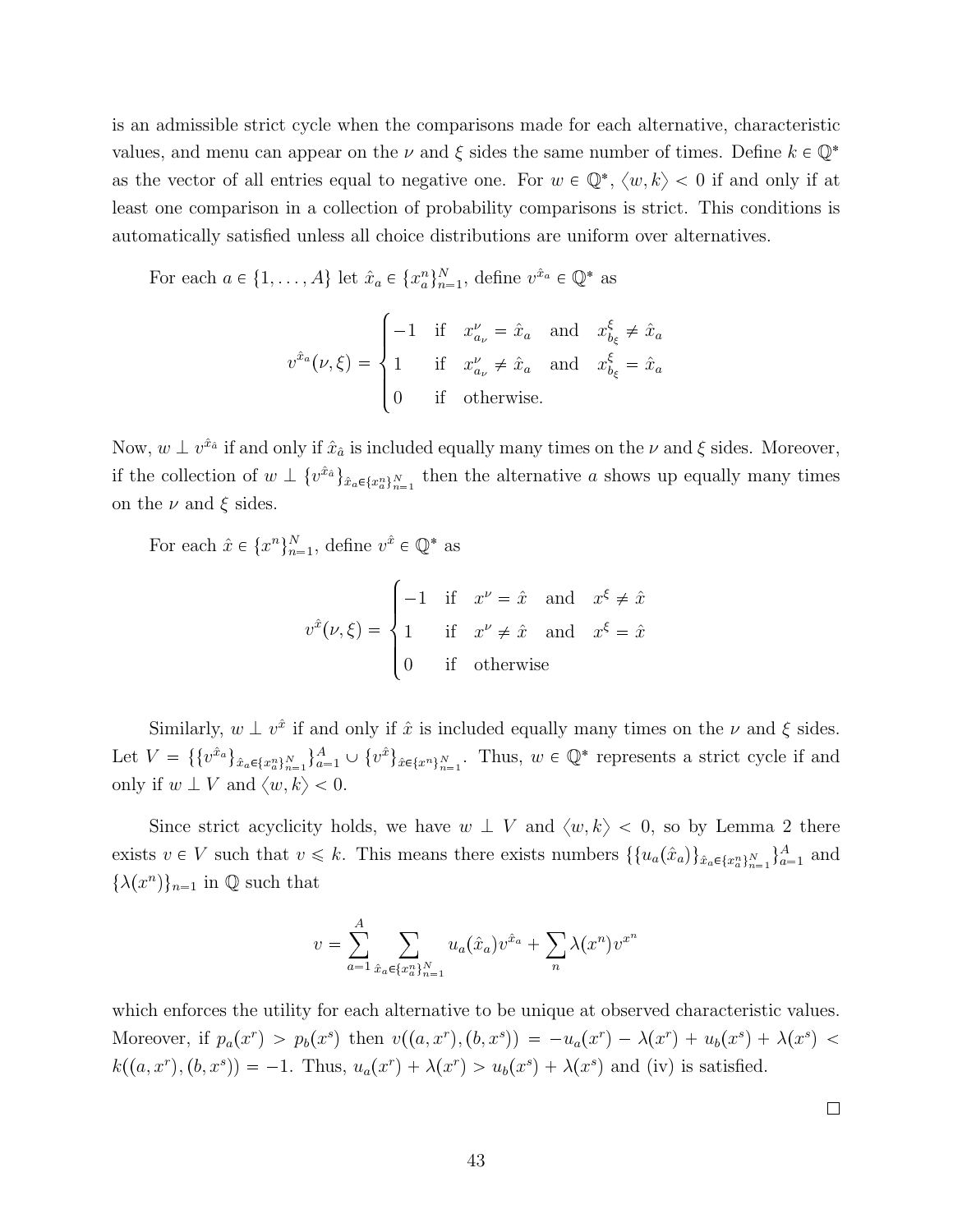For a kinked additive PUM with fully nonparametric utility over characteristics, the conditions make direct comparisons across alternatives with different choice probabilities and utilities. Thus, unlike a general strict PUM, choosing an index is innocuous for kinked additive PUMs with fully nonparametric utility. The equivalence of (i), (iii), and (iv) holds even if we assume that  $u_a(x_a) = \sum_{j=1}^{d_a} u_{a,j}(x_{a,j})$  and  $u_a(x_a) = \beta_a \cdot x_a$ . In these cases, the choice of indexing alternatives is not innocuous due to potentially different characteristics. A strict acyclicity condition can be shown equivalent when  $u_a(x_a)$  is separable in characteristics since the weightings on the utility numbers are integers. Alternatively, when  $u_a(x_a)$  is linear there is a weighted cycles condition similar to Theorem  $1(v)$ . Currently, we are researching if the weighted cycles condition can be converted to an acyclicity condition. We are also currently working on examining data using Theorem 6(iv).

## Appendix D Differentiable Cost Functions

We consider placing conditions on the differentiability of the cost functions. In this case, imposing differentiability has a behavioral interpretation. Without differentiability, the cost function is kinked so there can be utility changes from characteristic values without a change in the choice distribution. This behavior relates to the notion of just noticeable differences. For example, if utility is linear over characteristic values, there may be coarse levels of perception where an individual has the same behavior for characteristic values in some range of characteristic values. For example, consider "grains of sugar" as a characteristic when choosing between coffee and tea. Many individuals treat a cup of coffee with no sugar the same as cup of coffee with one grain of sugar. Therefore, an individual may have the same choice probabilities for a range of characteristic values. However, individuals often distinguish a cup of coffee with no sugar and a cup of coffee with a packet of sugar. If differentiability is imposed on the cost function with linear utility over characteristic values, then a small change in characteristic values causes a small change choice probabilities which rules out behavior associated with just noticeable differences.

Now, we desire the cost function to be continuously differentiable, so the subgradient of the cost function has unique utility values at each choice distribution. This implication imposes conditions similar to the strong version of the strong axiom of revealed preference from Chiappori and Rochet (1987). Therefore, one can follow the proofs of Theorem 1 and Theorem 6 imposing this additional constraint and apply the convolution methods of Chiappori and Rochet (1987) to get an infinitely differentiable cost function. We present the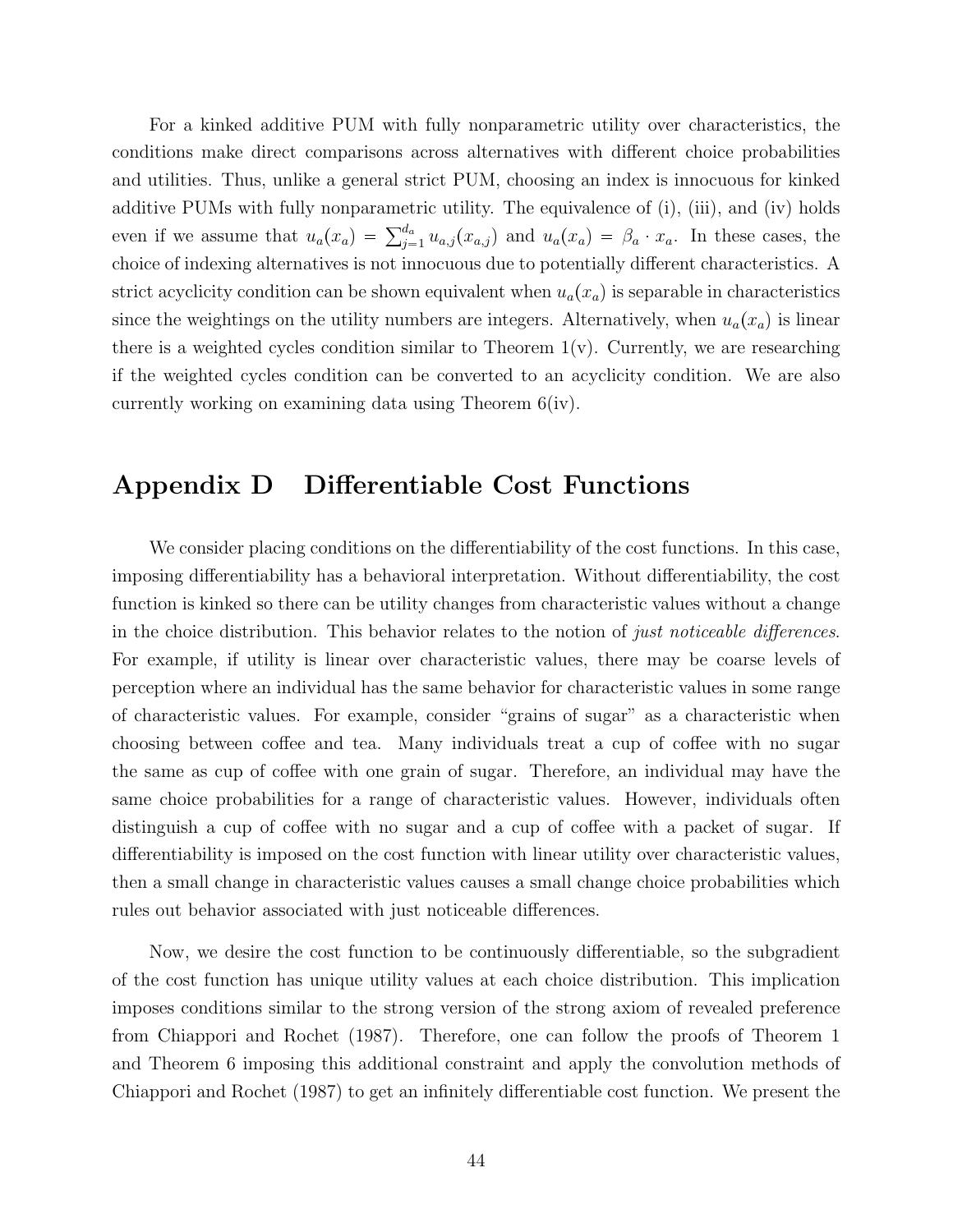results for nonparametric utility over characteristics without proof. We drop the results on cycles conditions to avoid additional definitions.

**Theorem 7.** Consider the dataset  $\{(x^n, p(x^n))\}_{n=1}^N$ . The following are equivalent:

- (i)  $\{(x^n, p(x^n))\}_{n=1}^N$  is rationalized by an infinitely differentiable strict PUM.
- (ii) There exist utility functions  $u_a : \mathcal{X}_a \to \mathbb{R}$  for all  $a \in \{1, \ldots, A\}$  and a continuously differentiable function  $g: \Delta \to \mathbb{R}$  such that  $p(x^n)$  is the unique argmax from  $\max_{p \in \Delta} \sum_{a=1}^{A} p_a u_a(x_a^n) - g(p)$  for all  $n \in \{1, \ldots, N\}.$
- (iii) There exist numbers  $\{u_n^n\}_{n=1}^N$  for all  $a \in \{1, ..., A\}$  and  $\{g^n\}_{n=1}^N$ , such that for all  $(s, r) \in$  $\{1,\ldots,N\}\times\{1,\ldots,N\}$  with  $p(x^s) \neq p(x^r)$  then

$$
\sum_{a=1}^{A} p_a(x^s)u_a^r - g^s < \sum_{a=1}^{A} p_a(x^r)u_a^r - g^r
$$

and for all  $r, s \in \{1, \ldots, N\}$ 

$$
u_a^r = u_a^s \quad \text{if} \quad x_a^r = x_a^s
$$

$$
g^r = g^s \quad \text{if} \quad p(x^r) = p(x^s)
$$
  
for all  $a \in \{1, ..., A\}$   $u_a^r = u_a^s \quad \text{if} \quad p(x^r) = p(x^s)$ .

(iv) There exist numbers  $\{u_n^n\}_{n=1}^N$  for all  $a \in \{1, \ldots, A\}$  such that for all finite sequences  ${x[m]}_{m=1}^M$  where all  $x[m] \in {x^n}_{n=1}^N$  and  $p(x[m]) \neq p(x[m+1])$  for some m

$$
\sum_{m=1}^{M} p(x[m+1]) \cdot U[m] < \sum_{m=1}^{M} p(x[m]) \cdot U[m]
$$

where  $x[M + 1] = x[1]$  and  $U[m] = (u_1[m], \ldots, u_A[m])$  where  $u_a[m]$  is the  $u_a^r$  term associated to  $x_a[m] = x_a^r;$ 

and for all  $r, s \in \{1, \ldots, N\}$  and for all  $a \in \{1, \ldots, A\}$ 

$$
u_a^r = u_a^s \quad \text{if} \quad x_a^r = x_a^s
$$
  
for all  $a \in \{1, ..., A\}$   $u_a^r = u_a^s \quad \text{if} \quad p(x^r) = p(x^s).$ 

**Theorem 8.** Consider the dataset  $\{(x^n, p(x^n))\}_{n=1}^N$ . The following are equivalent:

(i)  $\{(x^n, p(x^n))\}_{n=1}^N$  is rationalized by an infinitely differentiable additive perturbed utility model.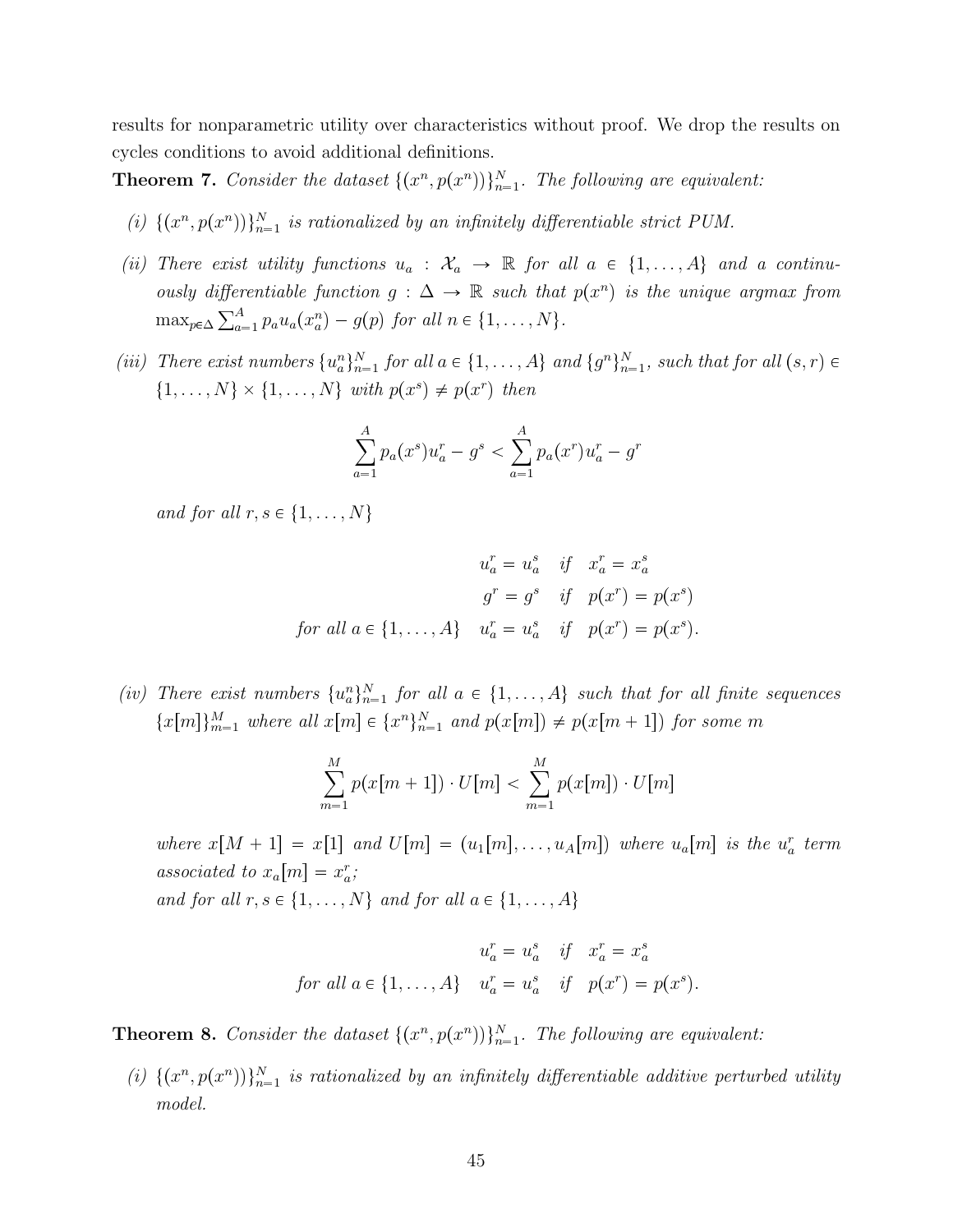(ii) There exist numbers  $\{u_n^n\}_{n=1}^N$  for all  $a \in \{1, ..., A\}$  and numbers  $\{\lambda^n\}_{n=1}^N$ , such that for all finite sequences  $\{(a[m], x[m])\}_{m=1}^M$  with  $x[m] \in \{x^n\}_{n=1}^N$ ,  $a[m] \in \{1, \ldots, A\}$ , and  $p_{a[m]}(x[m]) \neq p_{a[m+1]}(x[m+1])$  for some m then

$$
\sum_{m=1}^{M} (p_{a[m+1]}(x[m+1]) - p_{a[m]}(x[m])) (u_{a[m]}[m] + \lambda[m]) < 0
$$

with  $x[M + 1] = x[1], u_{a[m]}[m] = u_{a[m]}^r$  such that  $x_{a[m]}[m] = x_{a[m]}^r$ , and  $\lambda[m] = \lambda^r$ such that  $x[m] = x^r$ ; and for all  $a \in \{1, ..., A\}$  and for all  $r, s \in \{1, ..., N\}$ 

$$
u_a^r = u_a^s \quad \text{if} \quad x_a^r = x_a^s
$$
  
for all  $a \in \{1, ..., A\}$   $u_a^r = u_a^s \quad \text{if} \quad p(x^r) = p(x^s).$ 

(iii) There exist  $\{\{u_a^n\}_{a=1}^N\}_{n=1}^N$  and  $\{\lambda^n\}_{n=1}^N$ , such that for all  $r, s \in \{1, \ldots, N\}$  and  $a, b \in$  $\{1, \ldots, A\}$ 

if  $p_a(x^r) > p_b(x^s)$  then  $u_a^r + \lambda^r > u_b^s + \lambda^s$ 

and for all  $a \in \{1, ..., A\}$  and for all  $r, s \in \{1, ..., N\}$ 

$$
u_a^r = u_a^s \quad \text{if} \quad x_a^r = x_a^s
$$
  
for all  $a \in \{1, ..., A\}$   $u_a^r = u_a^s \quad \text{if} \quad p(x^r) = p(x^s).$ 

## Appendix E Deterministic Choice

We examine when a dataset consists only of deterministic choice. Choices are deterministic when the choice distributions consist of zeros and ones. Thus, the dataset  $\{(x^n, p(x^n))\}_{n=1}^N$  is deterministic when every  $p(x^n)$  has some  $a \in \{1, ..., A\}$  such that  $p_a(x^n) = 1$ . We note that Fudenberg et al. (2015) provide conditions for deterministic choice, so we begin by studying conditions to rationalize deterministic data with a kinked additive PUM with nonparametric utility over characteristics. We focus our study looking on acyclicity conditions that formalize kinked additive PUMs.

For deterministic choice data, one only needs to look for cycles over alternatives or cycles over menus to refute the model. We begin by defining strict item acyclicity. This condition says we cannot have preference cycles over alternatives with different characteristic values.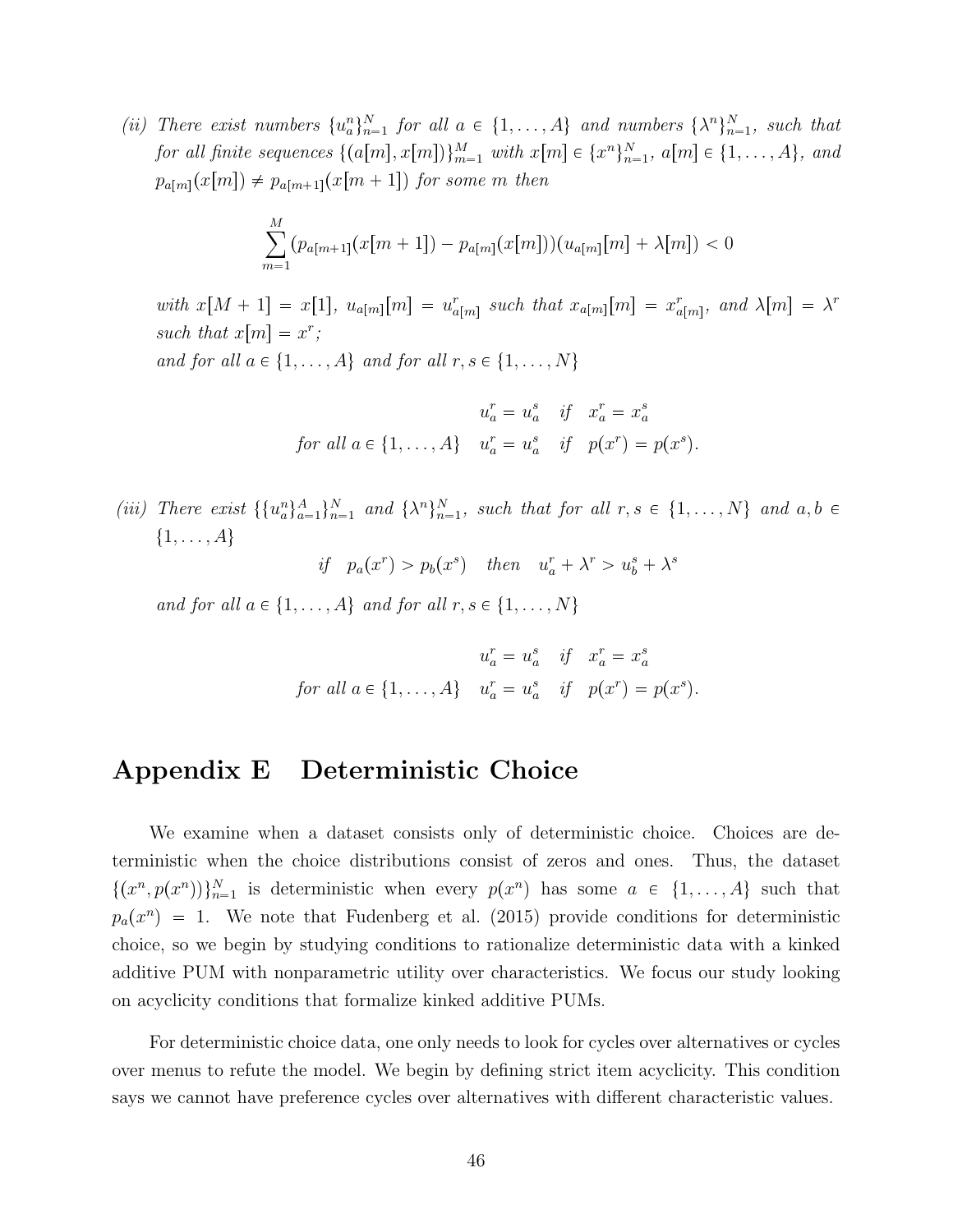**Definition 6.** A dataset  $\{(x^n, p(x^n))\}_{n=1}^N$  satisfies strict item acyclicity if all finite sequences  $\{(a[m], x[m])\}_{m=1}^M$  with  $x[m] \in \{x^n\}_{n=1}^N$ ,  $a[m] \in \{1, ..., A\}$ , and such that  $x_{a[m+1]}[m] =$  $x_{a[m+1]}[m+1]$  for all  $m = 1, ..., M - 1$  and  $x_{a[1]}[1] = x_{a[1]}[M]$  satisfy

$$
p_{a[1]}(x[1]) > p_{a[2]}(x[1]), \dots, p_{a[M-1]}(x[M-1]) > p_{a[M]}(x[M-1])
$$
  
implies 
$$
p_{a[M]}(x[M]) \nless p_{a[1]}(x[M]).
$$

Alternatively, one could look for cycles holding the alternatives fixed in comparisons while varying the menu. In this case, we arrive at the following definition of strict menu acyclicity.

**Definition 7.** A dataset  $\{(x^n, p(x^n))\}_{n=1}^N$  satisfies strict menu acyclicity if all finite sequences  $\{(a[m], x[m])\}_{m=1}^M$  with  $x[m] \in \{x^n\}_{n=1}^N$ ,  $a[m] \in \{1, \ldots, A\}$ , and such that  $x_{a[m]}[m] =$  $x_{a[m]}[m+1]$  for all  $m = 1, ..., M - 1$  and  $x_{a[M]}[1] = x_{a[M]}[M].$ 

 $p_{a[1]}(x[1]) > p_{a[1]}(x[2]), \ldots, p_{a[M-1]}(x[M-1]) > p_{a[M-1]}(x[M]) \text{ implies } p_{a[M]}(x[M]) \nless p_{a[M]}(x[1]).$ 

Looking for either a strict item cycle or a strict menu cycle refutes deterministic choice. In this case, the indexing of alternatives places no additional structure on behavior. This result again highlights that if there is no structure on how characteristics enter utility, we return to standard models of decision theory. The following proposition can be deduced from Fudenberg et al. (2015), but we provide details of the result below.

**Proposition 2.** Assume that the dataset  $\{(x^n, p(x^n))\}_{n=1}^N$  is deterministic. The following conditions are equivalent:

- 1.  $\{(x^n, p(x^n))\}_{n=1}^N$  satisfies strict item acyclicity.
- 2.  $\{(x^n, p(x^n))\}_{n=1}^N$  satisfies strict menu acyclicity.
- 3.  $\{(x^n, p(x^n))\}_{n=1}^N$  satisfies strict acyclicity.
- 4. There exists an injective function  $v : \bigcup_{a=1}^A \{x_a^n\}_{n=1}^N \to \mathbb{R}$  such that  $p_a(x^n) = 1$  if and only if  $v(x_a^n) = \max_{x_a \in \bigcup_{a=1}^A \{x_a^n\}} v(x_a^n)$ .

*Proof.* First, we show (i) if and only if (iv). When the  $\{p(x^n)\}_{n=1}^N$  are deterministic, we define a single valued choice function  $K: \{x^n\}_{n=1}^N \to \bigcup_{a=1}^A \{x^n_a\}_{n=1}^N$  which takes menus to a chosen alternative from the menu. Thus,  $K(x) = x_a$  when  $p_a(x^n) = 1$ . Thus, a dataset satisfies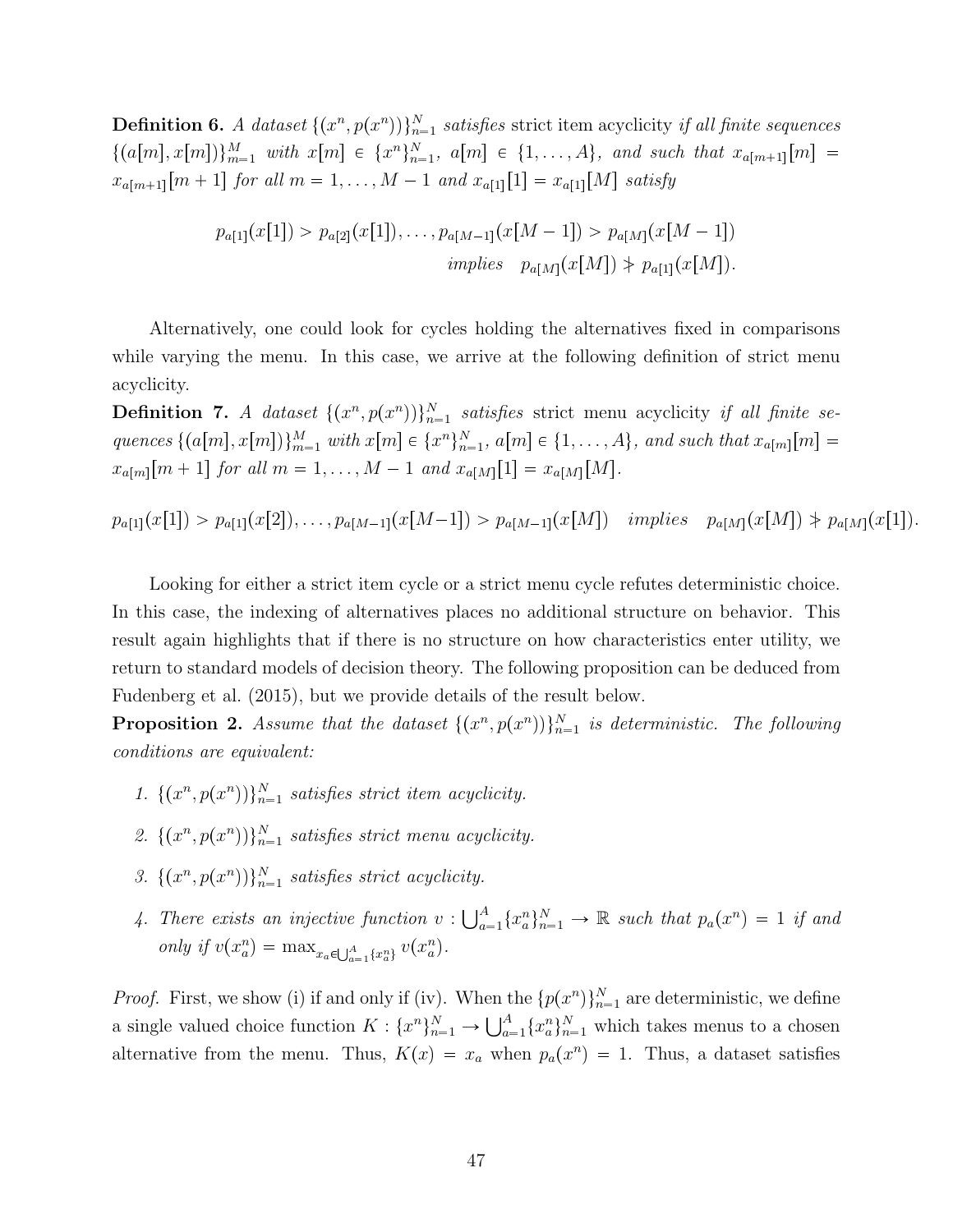strict item acyclicity if and only if there is no sequence

$$
x_{a[1]}[1] = K(x[1]) \neq x_{a[2]}[1], x_{a[2]}[2] = K(x[2]) \neq x_{a[3]}, \dots
$$
  

$$
x_{a[M]}[M] = K(x[M]) \neq x_{a[1]}[M]
$$

where  $x_{a[m+1]}[m] = x_{a[m+1]}[m+1]$  for all  $m = 1, ..., M-1$  and  $x_{a[1]}[1] = x_{a[1]}[M]$ . Thus strict item acyclicity is equivalent to, the congruence axiom from Richter (1966). As shown by Richter (1966), congruence is equivalent to the existence of a preference relation over  $\bigcup_{a=1}^A \{x_a^n\}_{n=1}^N$  such that for each  $x \in \mathcal{X}, K(x)$  is the set of most preferred elements. Since  $\bigcup_{a=1}^A \{x_a^n\}_{n=1}^N$  is finite and K is single valued, this is equivalent to a strict utility function over  $\bigcup_{a=1}^A \{x_a^n\}_{n=1}^N$  that rationalizes the choice function K.

Next, we show (iv) implies (iii). Let v be an injective function such that  $p_a(x) = 1$ if  $v(x_a^n) = \max_{x_a \in \bigcup_{a=1}^A \{x_a^n\}} v(x_a^n)$ . If strict acyclicity is violated, then there is an admissible sequence such that

 $p_{a[m]}(x[m]) > p_{b[m]}(z[m])$  for all  $m \in \{1, ..., M\}.$ 

For this sequence, pick an arbitrary  $x_{a[m]}[m]$ . By admissibility (iii), there is an element  $z_{b[\tilde{m}]}[\tilde{m}] = x_{a[m]}[m]$ . Since  $\{p(x^n)\}_{n=1}^N$  is deterministic, we can take all comparisons in the permutation from m to  $\tilde{m}$  and conclude that  $v_{a[m]}(x_{a[m]}[m]) > v_{b[\tilde{m}]}(z_{b[\tilde{m}]}[\tilde{m}])$  $v_{a[m]}(x_{a[m]}[m])$ . However, this contradicts the strict ordering of utilities.

Note that (iii) implies (ii) by fixing the appropriate elements in a cycle. Lastly (ii) implies (i). Suppose that strict item acyclicity is violated by the sequence

$$
p_{a[1]}(x[1]) > p_{a[2]}(x[1]), \dots, p_{a[M-1]}(x[M-1]) > p_{a[M]}(x[M-1]) \text{ implies } p_{a[M]}(x[M]) > p_{a[1]}(x[M])
$$

such that  $x_{a[m+1]}[m] = x_{a[m+1]}[m+1]$  for all  $m = 1, ..., M-1$  and  $x_{a[1]}[1] = x_{a[1]}[M]$ . However, then

$$
0 = p_{a[m+1]}(x[m]) < p_{a[m+1]}(x[m+1]) = 1 \quad \text{for all} \quad m = 1, \dots, M-1
$$

and  $x_{a[m+1]}(x[m]) = x_{a[m+1]}(x[m+1])$ . In addition,  $0 = p_{a[1]}(x[M]) < p_{a[1]}(x[1]) = 1$  with  $x_{a[1]}[M] = x_{a[1]}[1]$  so this is a menu cycle.

 $\Box$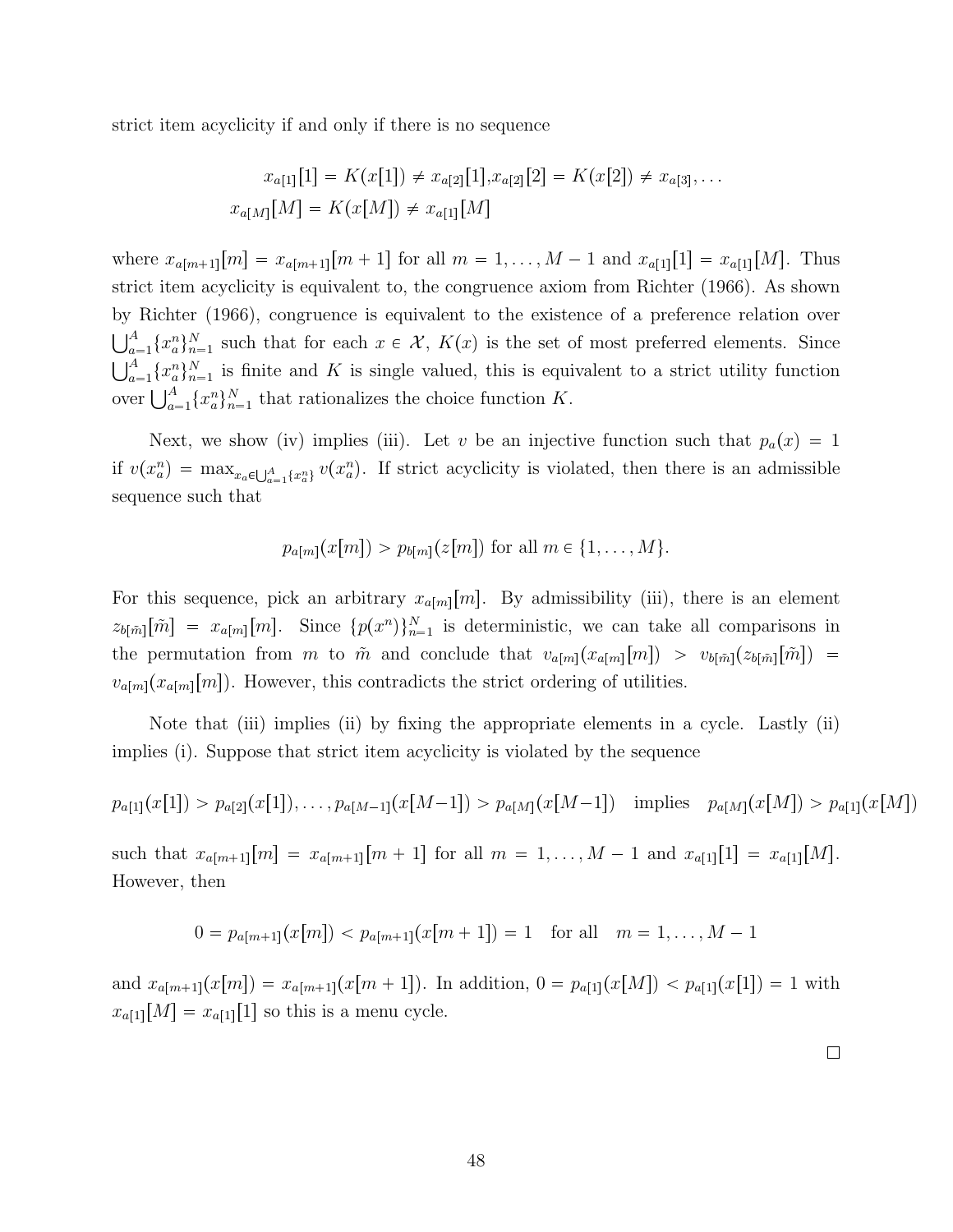# Appendix F Implementation of Tests

To analyze a dataset  $\{(x^n, p(x^n))\}_{n=1}^N$ , we examine whether the data can be described by a strict PUM. We operationalize checking for rationalization by a strict PUM using the inequalities from Theorem  $1(iii)$ .<sup>30</sup> We focus on the following five specifications of utilities over characteristics: Nonparametric  $u_a(x_a)$ , additively separable  $\sum_{j=1}^d u_{a,j}(x_{a,j})$ , additively separable and independent of list position  $\sum_{j=1}^{d} u_j(x_{a,j})$ , linear  $\beta_a \cdot x_a$ , and linear and independent of position  $\beta \cdot x_a$ . First, consider testing strict PUM with nonparametric utility over characteristics. Let Q be matrix generated by Theorem 1(iii) for the dataset  $\{(x^n, p(x^n))\}_{n=1}^N$ which places restrictions on the vector of unknowns, U, associated to  $\left\{\{u_a^n\}_{a=1}^A, g^n\right\}_{n=1}^N$  after imposing the equality conditions on  $u$ . By Theorem 1(iii), the dataset is rationalized by a strict PUM if  $\{U \mid QU < 0\} \neq \emptyset$ . Using a theorem of the alternative (see for example Border (2013) Corollary 15),

$$
\{U \mid QU < 0\} = \varnothing \quad \Leftrightarrow \quad \{\lambda \mid Q'\lambda = 0, \mathbf{1}'\lambda = 1, \lambda \ge 0\} \ne \varnothing.
$$

We check whether the data are described by a strict PUM by examining if solutions exist to the quadratic program

$$
\min_{\lambda} \sum_{i=1}^{r_Q} \lambda_i^2
$$
  
s.t.  $Q' \lambda = 0$   
 $1 \cdot \lambda = 1$   
 $\lambda \ge 0$ ,

where  $r_Q$  is the number of rows of Q and 1 is a vector of ones. If solutions exist to the above problem, then the dual system is non-empty and there are no utility numbers which rationalize the data. Let the solutions be denoted  $\lambda_i^*$ . From the formulation of the problem,  $\lambda_i^*$  is strictly greater than zero only in the presence of violations. As the number of violations increases, there are more  $\lambda_i^* \in (0,1]$  and the minimum decreases. Therefore, one could use the optimal value to measure violations of rationality, where heuristically a smaller value means "less rational".

Similarly, we construct matrices of restrictions for separable and linear utilities using

 $30\,\text{We could have applied Theorem 1(iv) when testing rationality by fixing the length of the sequence.}$ Fixing the length to be at most two or three, we find numbers with pass rates which always exceed those of the full test. We find that these differences are at most approximately a 6% difference.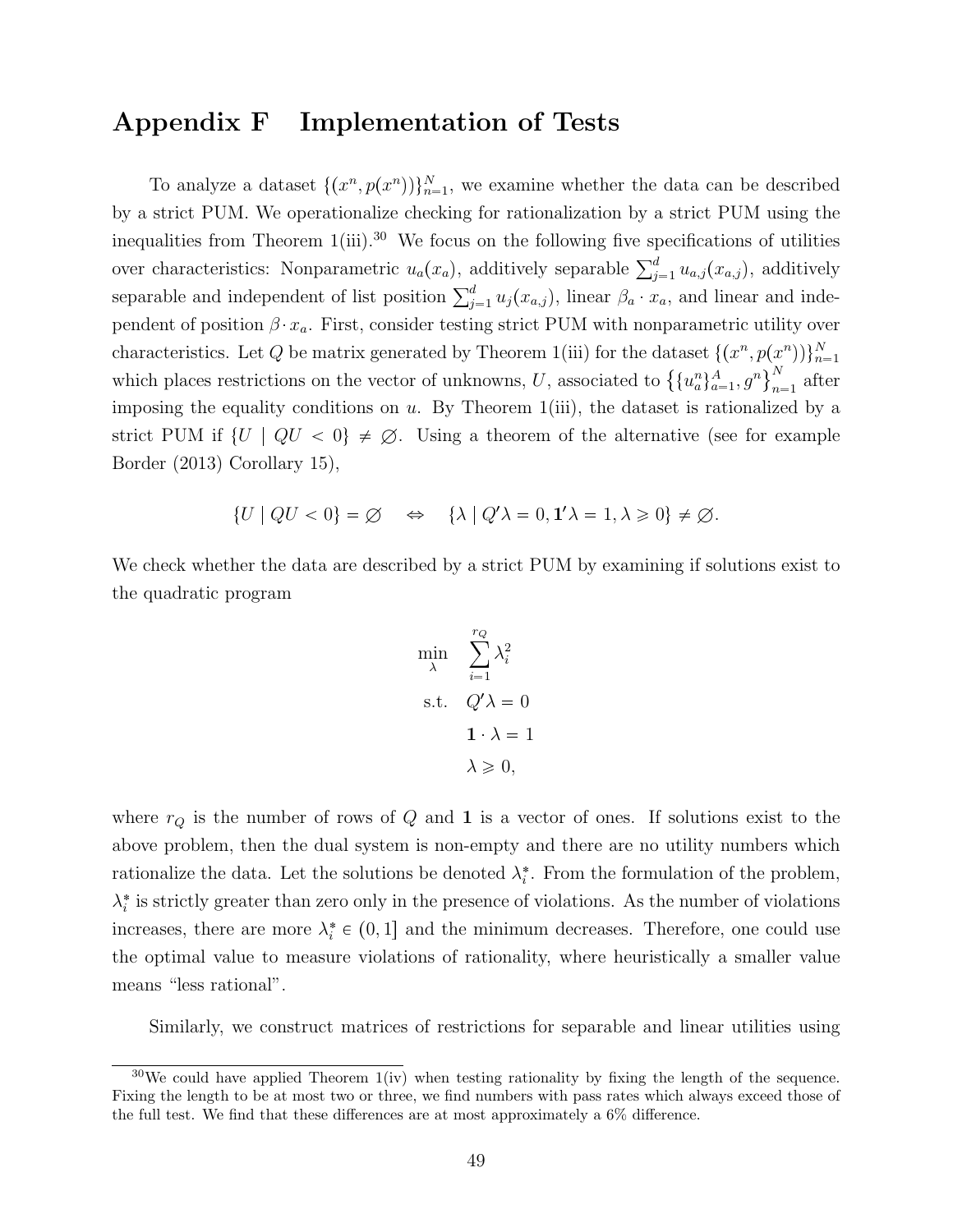Theorem 3(iii) and Theorem 4(iii). We perform a similar procedure when utility over characteristics is independent of an alternative. We refer to these matrices as Q without loss of generality. We also test intuitive monotonicity restrictions on linear utility parameters (e.g.  $\beta_{price}$  < 0). In this case, let C be the matrix that generates the monotonicity constraints. We denote the matrix that generates rationality and monotonicity restrictions by

$$
\tilde{Q} = \begin{bmatrix} Q \\ C \end{bmatrix}.
$$

We jointly test rationality and monotonicity restrictions by replacing  $Q$  with  $\tilde{Q}$  in the quadratic program. However, now there are  $\lambda_i$  terms associated with monotonicity violations. We can operationalize the test of kinked additive PUM by checking the strict monotonicity conditions imposed by Theorem 6(iv). To run this test with additively separable utility or linear utility over characteristics, we can run the test imposing the additional restrictions on utility numbers.

### Appendix G Descriptive Statistics

We provide tables of individual descriptive statistics for the raw data and the purchase data. The differences between the raw and purchase datasets are small, so we focus on the differences as the number of alternatives changes. Regardless of the number of alternatives, the average age is approximately 40 years old. The three and four alternative datasets have slightly more women, while the five alternative dataset has slightly more men. The three and five alternative datasets have similar distributions of wealth and are slightly wealthier than the four alternative dataset.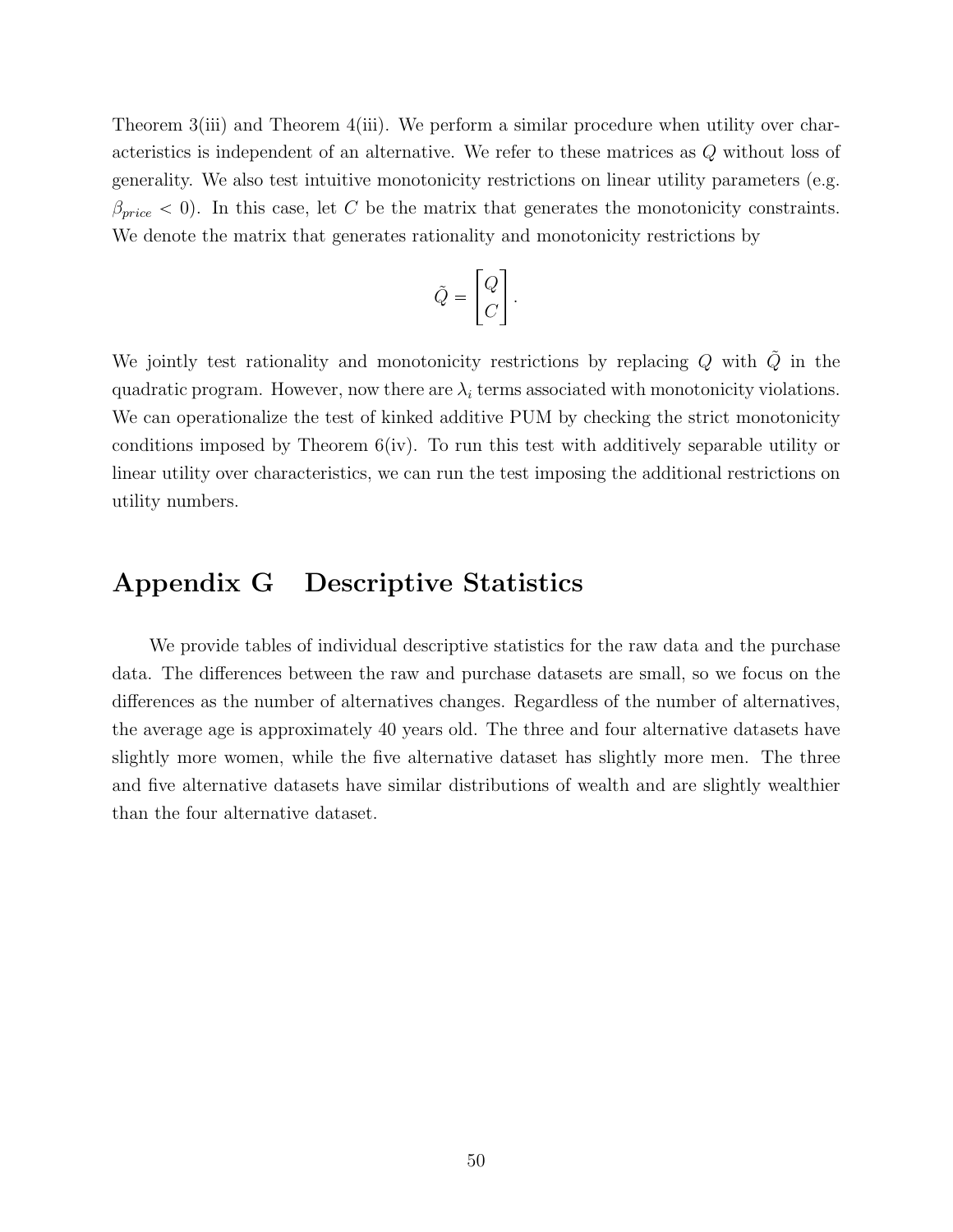|                     | Number of Alternatives |       |        |  |  |
|---------------------|------------------------|-------|--------|--|--|
|                     | 3                      | 4     | 5      |  |  |
| Age (Years)         | 41.3                   | 40.6  | 39.8   |  |  |
| Male                | $46.4\%$               | 45.3% | 57.0%  |  |  |
| Income $(AUD)$      |                        |       |        |  |  |
| $$0-51,999$         | $30.6\%$               | 44.8% | 32.6%  |  |  |
| \$52,000-103,999    | 46.0%                  | 42.1% | 43.4\% |  |  |
| $$104,000$ or above | 23.4\%                 | 13.1% | 24.0%  |  |  |
| Respondents         |                        | 22.1  | 221    |  |  |

Table 7: Purchase Data Descriptive Statistics

|                                                                          |                           | Number of Alternatives   |                             |  |  |  |
|--------------------------------------------------------------------------|---------------------------|--------------------------|-----------------------------|--|--|--|
|                                                                          | 3                         |                          | 5                           |  |  |  |
| Age (Years)                                                              | 41.4                      | 40.3                     | 39.9                        |  |  |  |
| Male                                                                     | $46.1\%$                  | 46.3%                    | 57.1\%                      |  |  |  |
| Income $(AUD)$<br>$$0-51,999$<br>\$52,000-103,999<br>$$104,000$ or above | $31.3\%$<br>45.7%<br>23\% | 45.4\%<br>41.9%<br>12.8% | 33.2\%<br>$42.5\%$<br>24.3% |  |  |  |
| Respondents                                                              | 230                       |                          | 226                         |  |  |  |

Table 8: Raw Data Descriptive Statistics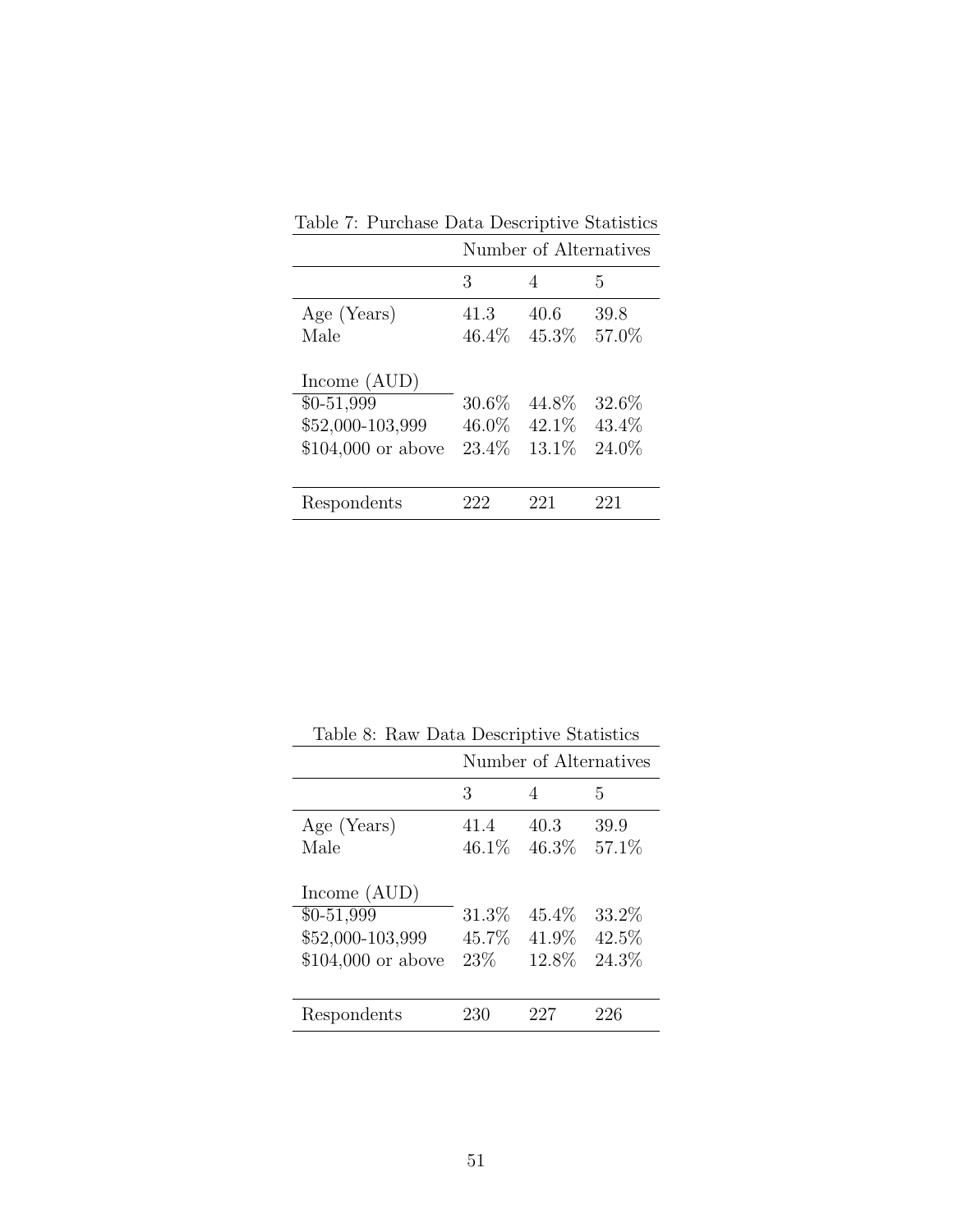# Appendix H Empirical Analysis: Strict PUM

### H.1 Purchase Data

Here we present the rationalization analysis of strict PUMs for datasets from lists with three and five flight after restricting the dataset to flights the individual would actually purchase. We often refer to the analysis with three or five alternatives, so the indexing by list position is implicit. For three and five alternatives, the raw pass rates are similar lists with four alternatives. We note that pass rates slightly decrease for many specifications as the size of the list increases increase. Next, we examine the fraction of sets of relevant characteristics that have an MPS above the threshold 0.10 for at least one utility specification. For three alternatives, only the sets Brand and Brand & Time fail to pass the threshold for basic MPS and only Brand & Time fails to pass the threshold adaptive MPS. For five alternatives, the set of relevant characteristics Brand and Brand & Time fail to pass the threshold for basic and adaptive MPS. These results are similar to those for the four alternative survey.

Next, we examine if a linear utility model has more descriptive power from the sets of relevant characteristics that pass the 0.10 MPS threshold and excluding the specification with only Brand. We exclude Brand alone since many of these tests have identical numbers. For three alternatives, a linear utility over characteristics has the highest basic MPS for 5/6 cases and highest adaptive MPS for 5/6 cases. For five alternatives, a linear utility over characteristics has the highest basic MPS for 5/6 cases and the highest adaptive MPS for  $4/6$  cases.

We next consider which specification has the most descriptive power after performing the correction. For three alternatives, the highest basic MPS specification is a position dependent linear utility model with Price & Time & Brand and the highest adaptive MPS is a position independent linear utility for the Full set of characteristics. For five alternatives, a position independent linear utility for only Price yields the highest basic and adaptive MPS among all menus.

For the monotonicity tests with linear utility, there are only modest drops in pass rates for the three and five alternative case. The largest difference occurs for the specification with only Time. The decrease for the three and five alternative datasets are approximately 14% and 15%, respectively. We see that position independent utility experiences little change to MPS, while the position dependent utility MPS experiences changes that can be up to approximately 0.36. For three alternatives, the highest basic and adaptive MPS is for the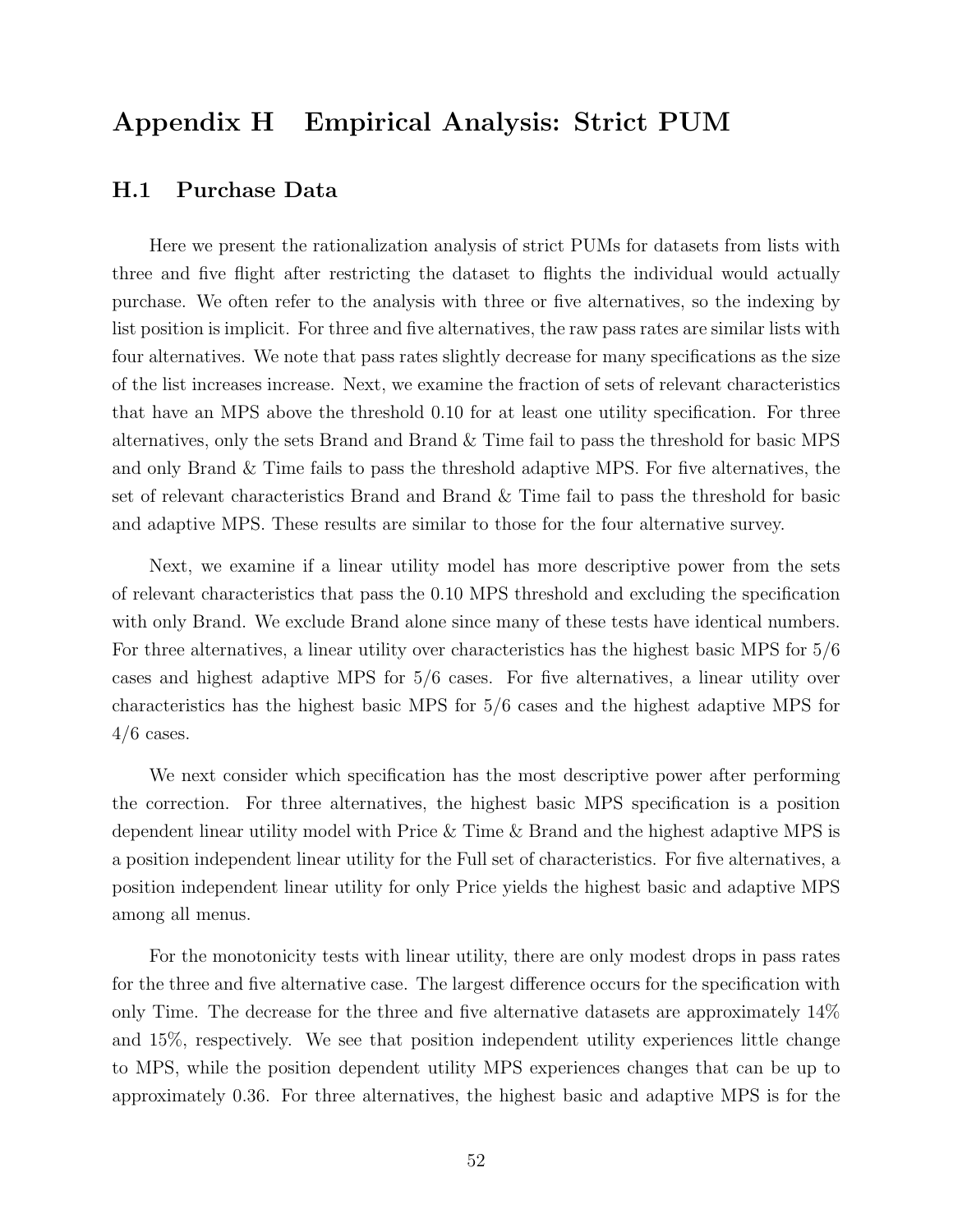Full specification of characteristics with position dependent utility. In contrast, for five alternatives the highest basic and adaptive MPS is for the specification with only Price and position independent utility. This along with the information in the last paragraph is some evidence that as list size increases individuals consider a smaller number of characteristics.

| Table 9: Pass Rates for Three Alternatives |       |                                                                                                          |       |       |       |     |  |
|--------------------------------------------|-------|----------------------------------------------------------------------------------------------------------|-------|-------|-------|-----|--|
|                                            |       | $u_a(x_a)$ $\sum_{j=1}^d u_{a,j}(x_{a,j})$ $\sum_{j=1}^d u_j(x_{a,j})$ $\beta_a$ $x_a$ $\beta \cdot x_a$ |       |       |       | S   |  |
| Price                                      | 0.806 | 0.806                                                                                                    | 0.797 | 0.788 | 0.378 | 222 |  |
| <b>Brand</b>                               | 0.757 | 0.757                                                                                                    | 0.622 | 0.757 | 0.626 | 222 |  |
| Time                                       | 0.748 | 0.748                                                                                                    | 0.662 | 0.676 | 0.243 | 222 |  |
| Price & Brand                              | 0.901 | 0.613                                                                                                    | 0.414 | 0.532 | 0.297 | 222 |  |
| Price & Time                               | 0.914 | 0.703                                                                                                    | 0.518 | 0.518 | 0.293 | 222 |  |
| Brand & Time                               | 0.865 | 0.252                                                                                                    | 0.099 | 0.176 | 0.045 | 222 |  |
| Price & Time & Brand                       | 0.982 | 0.815                                                                                                    | 0.635 | 0.725 | 0.428 | 222 |  |
| Full                                       | 0.982 | 0.874                                                                                                    | 0.757 | 0.829 | 0.622 | 222 |  |

Table 10: Measure of Predictive Success for Three Alternatives: Basic

|                      | $u_a(x_a)$ | $\sum_{j=1}^{d} u_{a,j}(x_{a,j})$ $\sum_{j=1}^{d} u_j(x_{a,j})$ $\beta_a \cdot x_a$ |          |       | $\beta \cdot x_a$ |     |
|----------------------|------------|-------------------------------------------------------------------------------------|----------|-------|-------------------|-----|
| Price                | 0.046      | 0.046                                                                               | 0.271    | 0.247 | 0.348             | 222 |
| <b>Brand</b>         | 0.004      | 0.004                                                                               | 0.076    | 0.004 | 0.081             | 222 |
| Time                 | $-0.004$   | $-0.004$                                                                            | 0.148    | 0.151 | 0.220             | 222 |
| Price & Brand        | 0.037      | 0.419                                                                               | 0.272    | 0.443 | 0.265             | 222 |
| Price & Time         | 0.045      | 0.532                                                                               | 0.460    | 0.472 | 0.271             | 222 |
| Brand & Time         | 0.005      | 0.058                                                                               | $-0.044$ | 0.088 | 0.012             | 222 |
| Price & Time & Brand | $-0.011$   | 0.501                                                                               | 0.469    | 0.613 | 0.389             | 222 |
| Full                 | $-0.011$   | 0.438                                                                               | 0.577    | 0.588 | 0.562             | 222 |

Table 11: Measure of Predictive Success for Three Alternatives: Adaptive

|                      |          | $u_a(x_a)$ $\sum_{j=1}^d u_{a,j}(x_{a,j})$ $\sum_{j=1}^d u_j(x_{a,j})$ $\beta_a \cdot x_a$ |       |       | $\beta \cdot x_a$ |     |
|----------------------|----------|--------------------------------------------------------------------------------------------|-------|-------|-------------------|-----|
| Price                | 0.050    | 0.050                                                                                      | 0.307 | 0.249 | 0.332             | 222 |
| <b>Brand</b>         | 0.007    | 0.007                                                                                      | 0.116 | 0.007 | 0.122             | 222 |
| Time                 | $-0.005$ | $-0.005$                                                                                   | 0.182 | 0.150 | 0.204             | 222 |
| Price & Brand        | 0.057    | 0.345                                                                                      | 0.338 | 0.389 | 0.260             | 222 |
| Price & Time         | 0.045    | 0.422                                                                                      | 0.435 | 0.439 | 0.268             | 222 |
| Brand & Time         | 0.015    | $-0.015$                                                                                   | 0.023 | 0.033 | 0.008             | 222 |
| Price & Time & Brand | 0.048    | 0.343                                                                                      | 0.473 | 0.441 | 0.381             | 222 |
| Full                 | 0.050    | 0.315                                                                                      | 0.498 | 0.389 | 0.539             | 222 |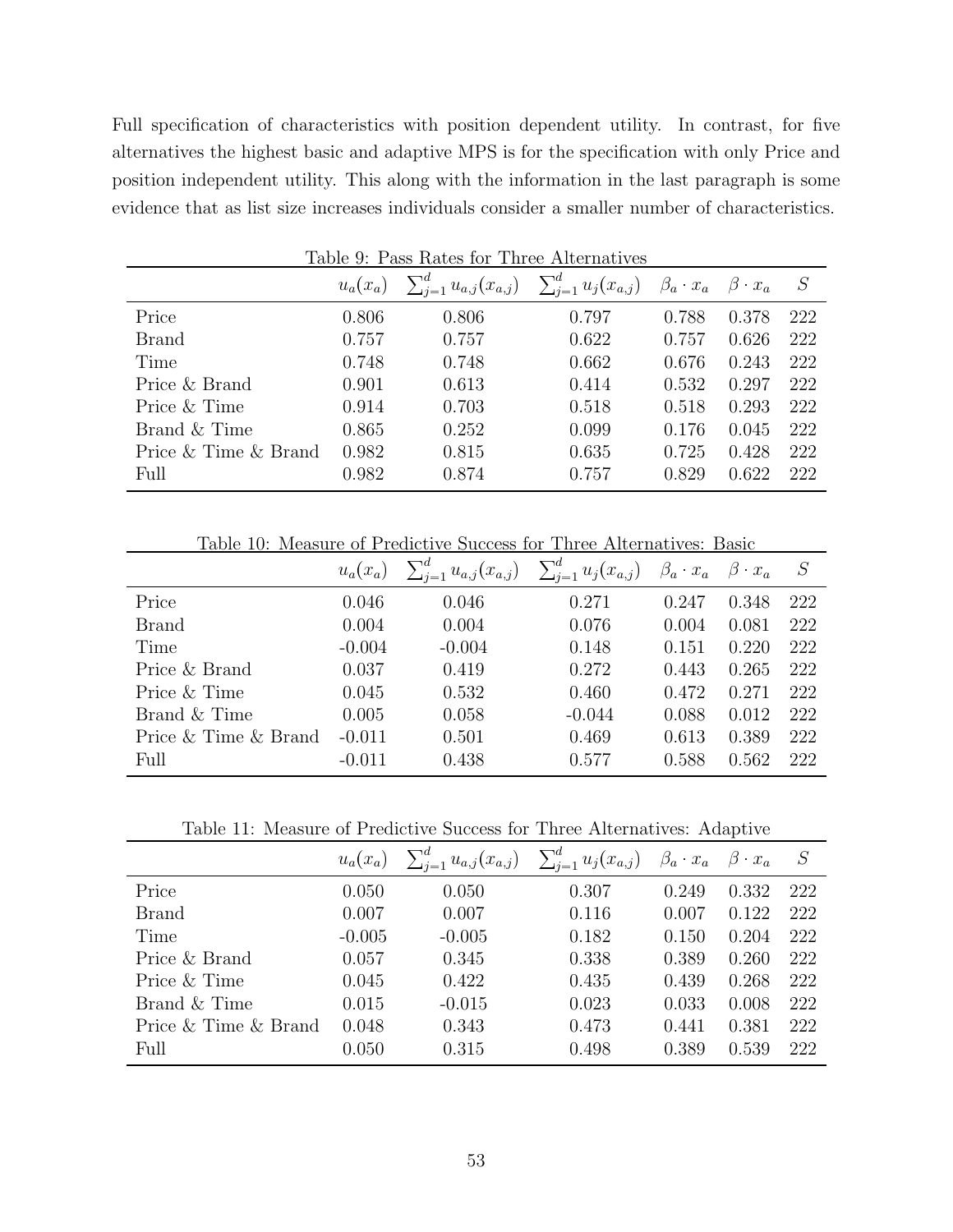| Table 12. Emical monotonicity results for Three modification | Pass Rates |       | Basic MPS                                                                   |       | Adaptive MPS |                   |
|--------------------------------------------------------------|------------|-------|-----------------------------------------------------------------------------|-------|--------------|-------------------|
|                                                              |            |       | $\beta_a$ $x_a$ $\beta$ $x_a$ $\beta_a$ $x_a$ $\beta$ $x_a$ $\beta_a$ $x_a$ |       |              | $\beta \cdot x_a$ |
| Price                                                        | 0.748      | 0.374 | 0.553                                                                       | 0.352 | 0.566        | 0.343             |
| Time                                                         | 0.541      | 0.225 | 0.349                                                                       | 0.205 | 0.369        | 0.196             |
| Price & Brand                                                | 0.514      | 0.297 | 0.458                                                                       | 0.268 | 0.439        | 0.265             |
| Price & Time                                                 | 0.428      | 0.284 | 0.398                                                                       | 0.269 | 0.394        | 0.266             |
| Brand & Time                                                 | 0.113      | 0.045 | 0.054                                                                       | 0.015 | 0.035        | 0.013             |
| Price & Time & Brand                                         | 0.644      | 0.405 | 0.573                                                                       | 0.373 | 0.520        | 0.368             |
| Full                                                         | 0.788      | 0.541 | 0.682                                                                       | 0.502 | 0.570        | 0.493             |

Table 12: Linear Monotonicity Results for Three Alternatives

Table 13: Pass Rates for Five Alternatives

|                      |       | $u_a(x_a)$ $\sum_{j=1}^d u_{a,j}(x_{a,j})$ $\sum_{j=1}^d u_j(x_{a,j})$ $\beta_a \cdot x_a$ |       |       | $\beta \cdot x_a$ |     |
|----------------------|-------|--------------------------------------------------------------------------------------------|-------|-------|-------------------|-----|
| Price                | 0.765 | 0.765                                                                                      | 0.679 | 0.733 | 0.584             | 221 |
| <b>Brand</b>         | 0.756 | 0.756                                                                                      | 0.520 | 0.756 | 0.516             | 221 |
| Time                 | 0.765 | 0.765                                                                                      | 0.561 | 0.679 | 0.308             | 221 |
| Price & Brand        | 0.842 | 0.647                                                                                      | 0.308 | 0.593 | 0.285             | 221 |
| Price & Time         | 0.873 | 0.701                                                                                      | 0.371 | 0.443 | 0.199             | 221 |
| Brand & Time         | 0.842 | 0.348                                                                                      | 0.081 | 0.253 | 0.081             | 221 |
| Price & Time & Brand | 0.896 | 0.719                                                                                      | 0.403 | 0.652 | 0.312             | 221 |
| Full                 | 0.914 | 0.796                                                                                      | 0.579 | 0.760 | 0.466             | 221 |

Table 14: Measure of Predictive Success for Five Alternatives: Basic

|                      |            | Table 14: Measure of Predictive Success for Five Alternatives: Basic                |          |          |                   |     |
|----------------------|------------|-------------------------------------------------------------------------------------|----------|----------|-------------------|-----|
|                      | $u_a(x_a)$ | $\sum_{j=1}^{d} u_{a,j}(x_{a,j})$ $\sum_{j=1}^{d} u_j(x_{a,j})$ $\beta_a \cdot x_a$ |          |          | $\beta \cdot x_a$ | S   |
| Price                | $-0.018$   | $-0.018$                                                                            | 0.170    | 0.018    | 0.479             | 221 |
| <b>Brand</b>         | $-0.025$   | $-0.025$                                                                            | $-0.027$ | $-0.025$ | $-0.026$          | 221 |
| Time                 | $-0.021$   | $-0.021$                                                                            | 0.057    | $-0.040$ | 0.211             | 221 |
| Price & Brand        | $-0.082$   | 0.046                                                                               | 0.144    | 0.415    | 0.223             | 221 |
| Price & Time         | $-0.048$   | 0.129                                                                               | 0.298    | 0.345    | 0.149             | 221 |
| Brand & Time         | $-0.079$   | $-0.254$                                                                            | $-0.084$ | 0.076    | 0.020             | 221 |
| Price & Time & Brand | $-0.041$   | 0.212                                                                               | 0.227    | 0.439    | 0.246             | 221 |
| Full                 | $-0.070$   | 0.257                                                                               | 0.393    | 0.340    | 0.387             | 221 |
|                      |            |                                                                                     |          |          |                   |     |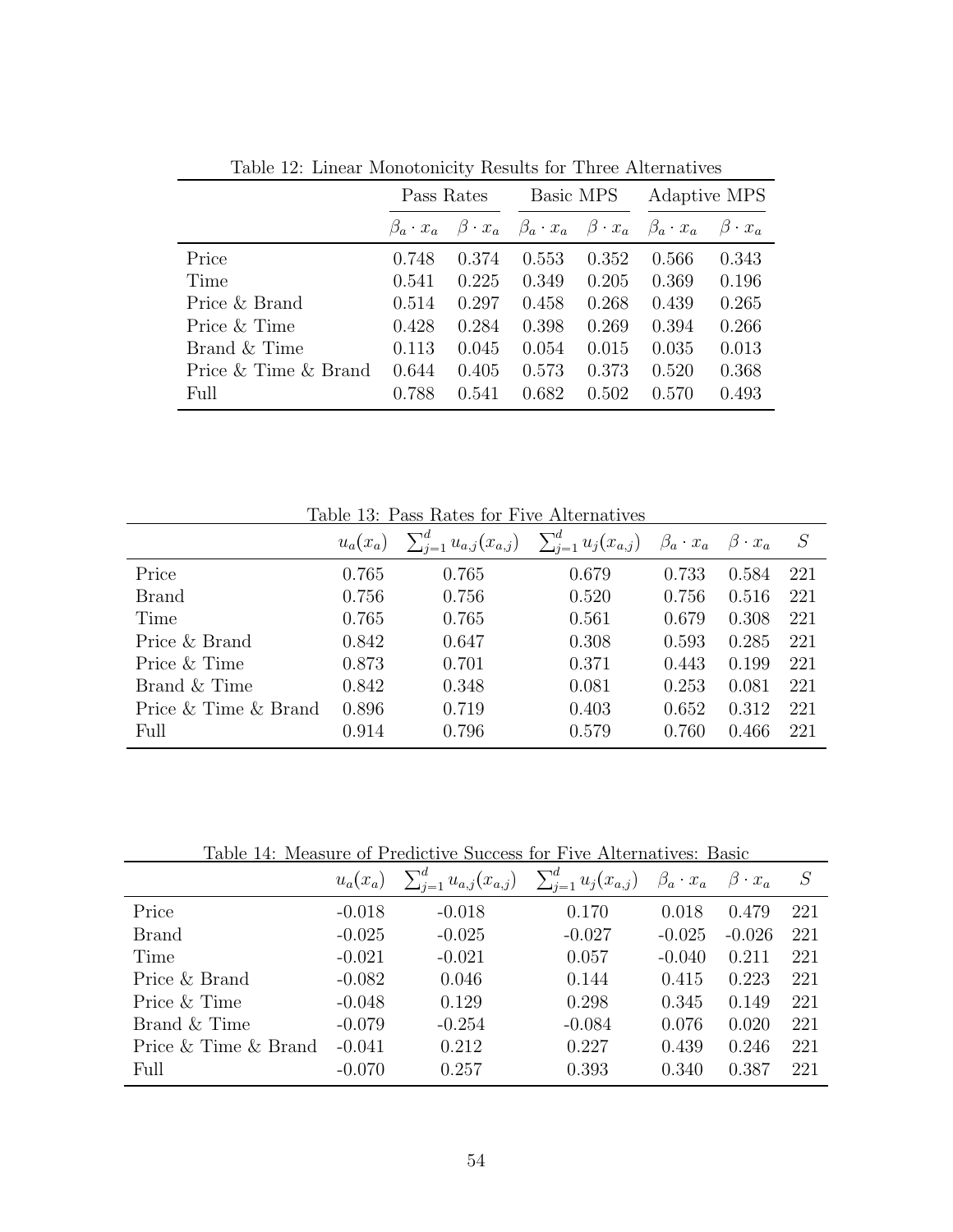|                      |       | $u_a(x_a)$ $\sum_{j=1}^d u_{a,j}(x_{a,j})$ $\sum_{j=1}^d u_j(x_{a,j})$ $\beta_a \cdot x_a$ |       |          | $\beta \cdot x_a$ |     |
|----------------------|-------|--------------------------------------------------------------------------------------------|-------|----------|-------------------|-----|
| Price                | 0.007 | 0.007                                                                                      | 0.277 | 0.044    | 0.506             | 221 |
| Brand                | 0.002 | 0.002                                                                                      | 0.079 | 0.002    | 0.089             | 221 |
| Time                 | 0.006 | 0.006                                                                                      | 0.171 | $-0.010$ | 0.239             | 221 |
| Price & Brand        | 0.005 | 0.275                                                                                      | 0.237 | 0.423    | 0.228             | 221 |
| Price & Time         | 0.052 | 0.382                                                                                      | 0.300 | 0.353    | 0.156             | 221 |
| Brand & Time         | 0.016 | $-0.013$                                                                                   | 0.013 | 0.091    | 0.028             | 221 |
| Price & Time & Brand | 0.010 | 0.260                                                                                      | 0.312 | 0.351    | 0.251             | 221 |
| Full                 | 0.020 | 0.262                                                                                      | 0.461 | 0.306    | 0.387             | 221 |

Table 15: Measure of Predictive Success for Five Alternatives: Adaptive

Table 16: Linear Monotonicity Results for Five Alternatives

|                      | Pass Rates    |       | Basic MPS                                   |       | Adaptive MPS  |                   |  |
|----------------------|---------------|-------|---------------------------------------------|-------|---------------|-------------------|--|
|                      | $\beta_a x_a$ |       | $\beta$ $x_a$ $\beta_a$ $x_a$ $\beta$ $x_a$ |       | $\beta_a x_a$ | $\beta \cdot x_a$ |  |
| Price                | 0.701         | 0.584 | 0.290                                       | 0.517 | 0.373         | 0.530             |  |
| Time                 | 0.529         | 0.290 | 0.122                                       | 0.225 | 0.216         | 0.242             |  |
| Price & Brand        | 0.561         | 0.281 | 0.445                                       | 0.225 | 0.477         | 0.230             |  |
| Price & Time         | 0.353         | 0.167 | 0.286                                       | 0.130 | 0.299         | 0.133             |  |
| Brand & Time         | 0.208         | 0.081 | 0.094                                       | 0.028 | 0.126         | 0.032             |  |
| Price & Time & Brand | 0.579         | 0.303 | 0.455                                       | 0.246 | 0.468         | 0.251             |  |
| Full                 | 0.715         | 0.412 | 0.505                                       | 0.347 | 0.498         | 0.352             |  |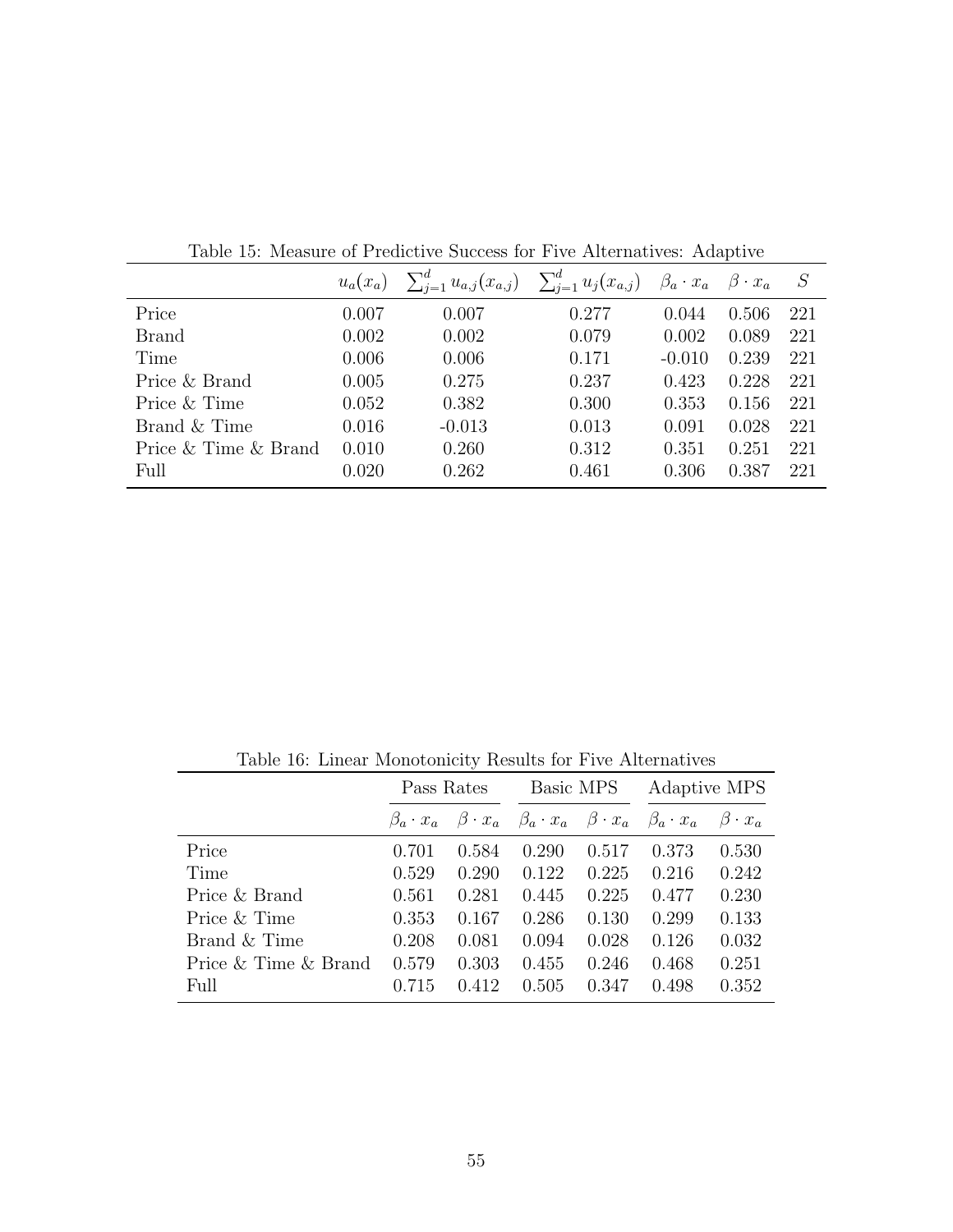#### H.2 Raw Data

Here we present the rationalization analysis of strict PUMs for datasets from lists with three, four, and five positions without conditioning on choices an individual would purchase. Again, we often refer to the analysis with three, four, or five alternatives, so the indexing by list position is implicit. Pass rates using the unconditioned data are lower in most specifications. This could be because using purchase data reduces noise. However, this decrease could be mechanical since the purchase datasets contain fewer comparisons. Inspecting basic and adaptive MPS, there are no systematic increases or decreases between results for the raw datasets or those which include only purchase data. Many of the MPS differences between raw and purchase data are small  $(< 0.05$  difference in MPS). The largest differences of MPS between the raw and purchase datasets is approximately 0.10 for a specification with position independent linear utility with a basic MPS.

Next, we examine fraction of the sets of relevant characteristics that pass a 0.10 MPS threshold for at least one utility specification. For three alternatives, Brand and Brand & Time fail to pass the threshold for basic MPS and only Brand & Time fails to pass the threshold for adaptive MPS. For four alternatives, only Brand fails to pass the threshold for basic MPS and only Brand & Time fails to pass the threshold for adaptive MPS. For five alternatives, only Brand fails to pass the threshold for basic MPS and adaptive MPS. Like the purchase data, only the relevant characteristic sets of Brand and Brand & Time ever fail to pass MPS thresholds.

Next, we examine if a linear utility model has more descriptive power from the sets of relevant characteristics that pass the 0.10 MPS threshold and excluding the specification with only Brand. Again, only Brand is excluded since many tests are identical. For three alternatives, a linear utility has the highest basic MPS for 4/6 cases and the highest adaptive MPS 2/6 cases. For four alternatives, a linear utility has the highest basic MPS 6/7 cases and the highest adaptive MPS for 4/6 cases. For five alternatives, a linear utility has the highest the highest basic MPS 7/7 cases and the highest adaptive MPS for 5/6 cases. Thus, linear utility specifications tend to also have more descriptive power for the raw data.

Again, there is some evidence that size of the list is important when performing this analysis. For example, separable utility over characteristics performs well for lists of size three. Therefore, individual utility from characteristics may be more subtle when lists are smaller. For four and five alternatives, a simple specification of a position independent linear utility over Price yields the highest adaptive MPS. This result provides some evidence that individuals may use simple descriptions of the alternatives as list size increases.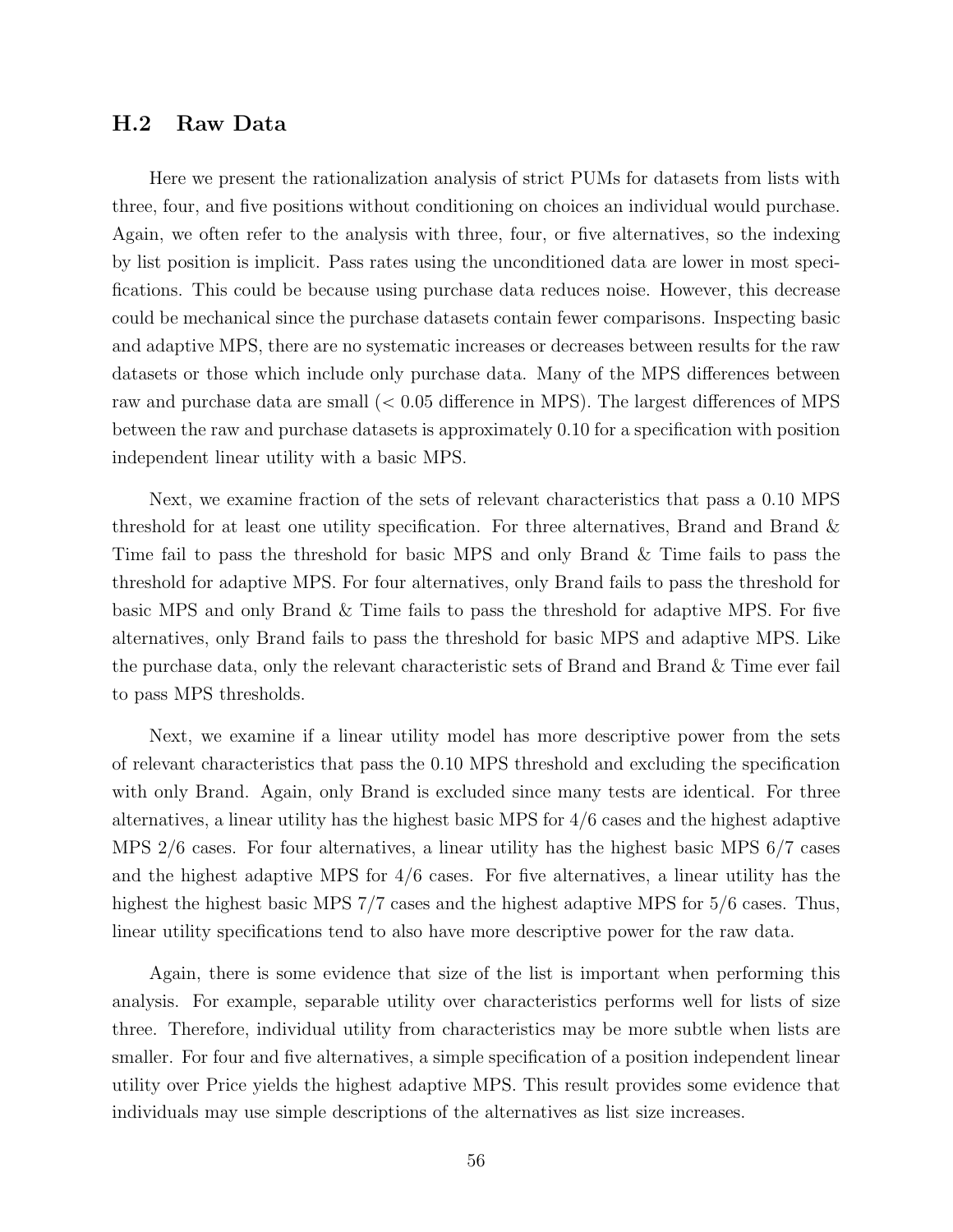For the monotonicity tests with linear utility, there are only modest drops in pass rates for three, four, and five alternatives. The largest difference occurs for the specification with only Time for the three, four, and five alternative tests. The difference in pass rate is approximately 0.13-0.17. The position independent utility experiences little change to MPS, while the position dependent utility experiences MPS changes that can be up to 0.36. The Full specification of characteristics with position dependent utility has the highest basic MPS for the three, four, and five alternative datasets. The ranking by adaptive MPS differs from the basic MPS ranking of specifications. For three alternatives, the highest adaptive MPS occurs for the specification with position independent utility over Price. The four alternative adaptive MPS is largest with the Full set of relevant characteristics with position dependent utilities. For five alternatives, the highest adaptive MPS occurs for the specification with position dependent utility over Price.

|                      |       | $u_a(x_a)$ $\sum_{j=1}^d u_{a,j}(x_{a,j})$ $\sum_{j=1}^d u_j(x_{a,j})$ $\beta_a \cdot x_a$ |       |       | $\beta \cdot x_a$ |     |
|----------------------|-------|--------------------------------------------------------------------------------------------|-------|-------|-------------------|-----|
| Price                | 0.774 | 0.774                                                                                      | 0.752 | 0.757 | 0.300             | 230 |
| <b>Brand</b>         | 0.735 | 0.735                                                                                      | 0.583 | 0.735 | 0.583             | 230 |
| Time                 | 0.730 | 0.730                                                                                      | 0.643 | 0.665 | 0.270             | 230 |
| Price & Brand        | 0.870 | 0.448                                                                                      | 0.270 | 0.374 | 0.178             | 230 |
| Price & Time         | 0.891 | 0.570                                                                                      | 0.396 | 0.422 | 0.191             | 230 |
| Brand & Time         | 0.843 | 0.113                                                                                      | 0.017 | 0.061 | 0.009             | 230 |
| Price & Time & Brand | 0.970 | 0.704                                                                                      | 0.487 | 0.587 | 0.291             | 230 |
| Full                 | 0.970 | 0.752                                                                                      | 0.604 | 0.704 | 0.461             | 230 |

Table 17: Pass Rates for Three Alternatives

Table 18: Measure of Predictive Success for Three Alternatives: Basic

|                      | $u_a(x_a)$ | $\sum_{j=1}^{d} u_{a,j}(x_{a,j})$ $\sum_{j=1}^{d} u_j(x_{a,j})$ $\beta_a \cdot x_a$ |          |       | $\beta \cdot x_a$ |     |
|----------------------|------------|-------------------------------------------------------------------------------------|----------|-------|-------------------|-----|
| Price                | 0.039      | 0.039                                                                               | 0.257    | 0.238 | 0.300             | 230 |
| <b>Brand</b>         | 0.004      | 0.004                                                                               | 0.059    | 0.004 | 0.059             | 230 |
| Time                 | $-0.000$   | $-0.000$                                                                            | 0.148    | 0.150 | 0.270             | 230 |
| Price & Brand        | 0.057      | 0.391                                                                               | 0.178    | 0.369 | 0.178             | 230 |
| Price & Time         | 0.073      | 0.553                                                                               | 0.396    | 0.422 | 0.191             | 230 |
| Brand & Time         | 0.037      | 0.057                                                                               | $-0.074$ | 0.057 | 0.009             | 230 |
| Price & Time & Brand | $-0.019$   | 0.572                                                                               | 0.396    | 0.585 | 0.291             | 230 |
| Full                 | $-0.019$   | 0.493                                                                               | 0.513    | 0.644 | 0.461             | 230 |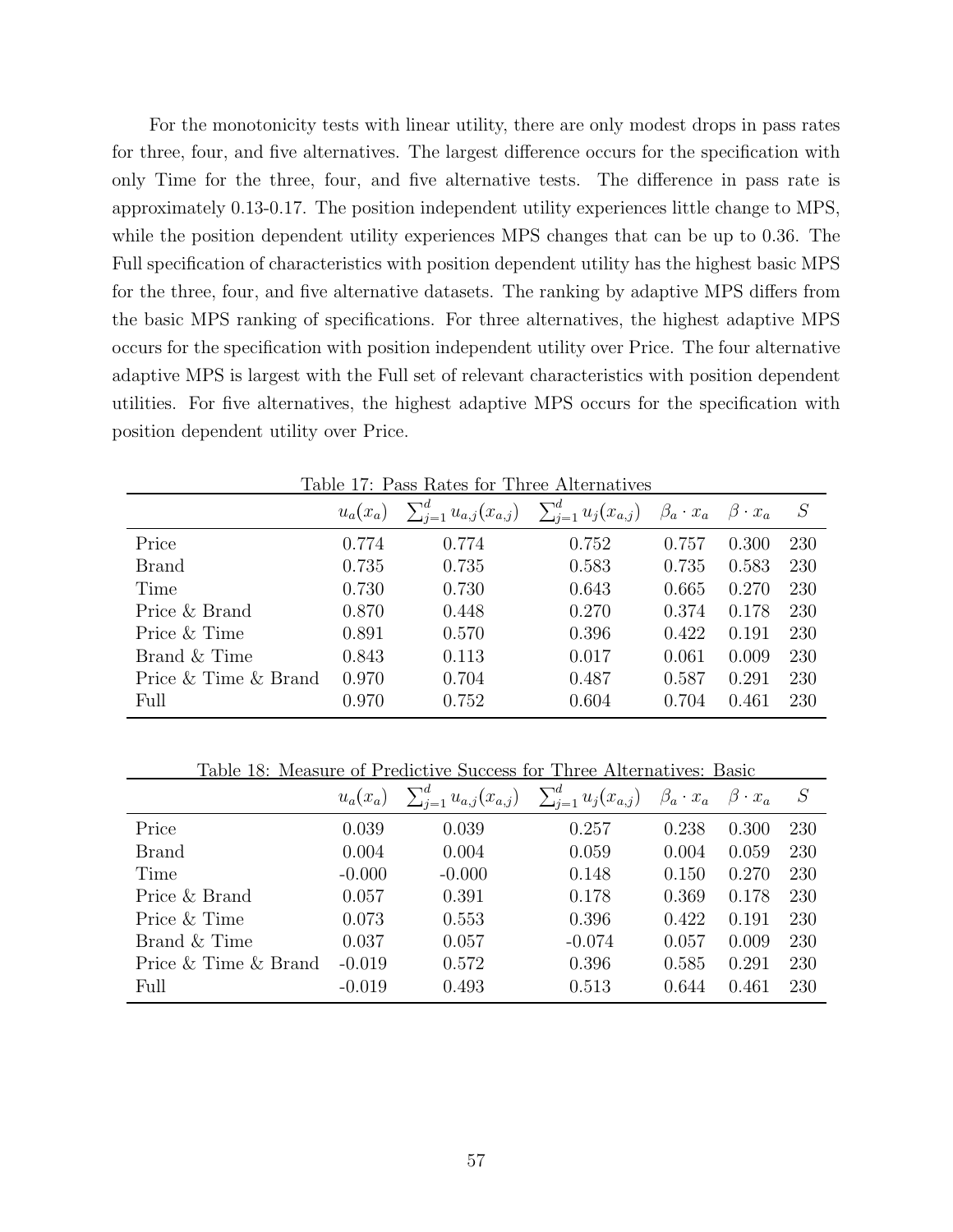|                      | $u_a(x_a)$ | $\sum_{j=1}^d u_{a,j}(x_{a,j})$ $\sum_{j=1}^d u_j(x_{a,j})$ $\beta_a \cdot x_a$ |       |       | $\beta \cdot x_a$ |     |
|----------------------|------------|---------------------------------------------------------------------------------|-------|-------|-------------------|-----|
| Price                | 0.040      | 0.040                                                                           | 0.313 | 0.241 | 0.286             | 230 |
| Brand                | 0.004      | 0.004                                                                           | 0.125 | 0.004 | 0.123             | 230 |
| Time                 | $-0.001$   | $-0.001$                                                                        | 0.206 | 0.151 | 0.255             | 230 |
| Price & Brand        | 0.065      | 0.329                                                                           | 0.265 | 0.331 | 0.178             | 230 |
| Price & Time         | 0.057      | 0.465                                                                           | 0.393 | 0.419 | 0.191             | 230 |
| Brand & Time         | 0.041      | 0.008                                                                           | 0.013 | 0.023 | 0.009             | 230 |
| Price & Time & Brand | 0.063      | 0.379                                                                           | 0.450 | 0.442 | 0.291             | 230 |
| Full                 | 0.064      | 0.329                                                                           | 0.504 | 0.417 | 0.455             | 230 |

Table 19: Measure of Predictive Success for Three Alternatives: Adaptive

Table 20: Linear Monotonicity Results for Three Alternatives

|                      | Pass Rates          |                   | Basic MPS                                 |       | Adaptive MPS        |                   |
|----------------------|---------------------|-------------------|-------------------------------------------|-------|---------------------|-------------------|
|                      | $\beta_a \cdot x_a$ | $\beta \cdot x_a$ | $\beta_a \cdot x_a \quad \beta \cdot x_a$ |       | $\beta_a \cdot x_a$ | $\beta \cdot x_a$ |
| Price                | 0.722               | 0.300             | 0.551                                     | 0.300 | 0.571               | 0.293             |
| Time                 | 0.543               | 0.261             | 0.377                                     | 0.261 | 0.394               | 0.254             |
| Price & Brand        | 0.357               | 0.178             | 0.356                                     | 0.178 | 0.347               | 0.178             |
| Price & Time         | 0.343               | 0.191             | 0.343                                     | 0.191 | 0.343               | 0.191             |
| Brand & Time         | 0.035               | 0.009             | 0.034                                     | 0.009 | 0.027               | 0.009             |
| Price & Time & Brand | 0.496               | 0.278             | 0.496                                     | 0.278 | 0.466               | 0.278             |
| Full                 | 0.648               | 0.396             | 0.643                                     | 0.396 | 0.558               | 0.394             |

Table 21: Pass Rates for Four Alternatives

|                      |            | rable 21. I ass nates for Four Alternatives                                         |       |       |                   |     |
|----------------------|------------|-------------------------------------------------------------------------------------|-------|-------|-------------------|-----|
|                      | $u_a(x_a)$ | $\sum_{j=1}^{d} u_{a,j}(x_{a,j})$ $\sum_{j=1}^{d} u_j(x_{a,j})$ $\beta_a \cdot x_a$ |       |       | $\beta \cdot x_a$ |     |
| Price                | 0.753      | 0.753                                                                               | 0.678 | 0.722 | 0.555             | 227 |
| <b>Brand</b>         | 0.727      | 0.727                                                                               | 0.511 | 0.727 | 0.515             | 227 |
| Time                 | 0.727      | 0.727                                                                               | 0.577 | 0.678 | 0.379             | 227 |
| Price & Brand        | 0.846      | 0.511                                                                               | 0.242 | 0.485 | 0.229             | 227 |
| Price & Time         | 0.846      | 0.515                                                                               | 0.317 | 0.374 | 0.216             | 227 |
| Brand & Time         | 0.762      | 0.185                                                                               | 0.053 | 0.128 | 0.044             | 227 |
| Price & Time & Brand | 0.947      | 0.692                                                                               | 0.401 | 0.573 | 0.286             | 227 |
| Full                 | 0.947      | 0.744                                                                               | 0.533 | 0.709 | 0.419             | 227 |
|                      |            |                                                                                     |       |       |                   |     |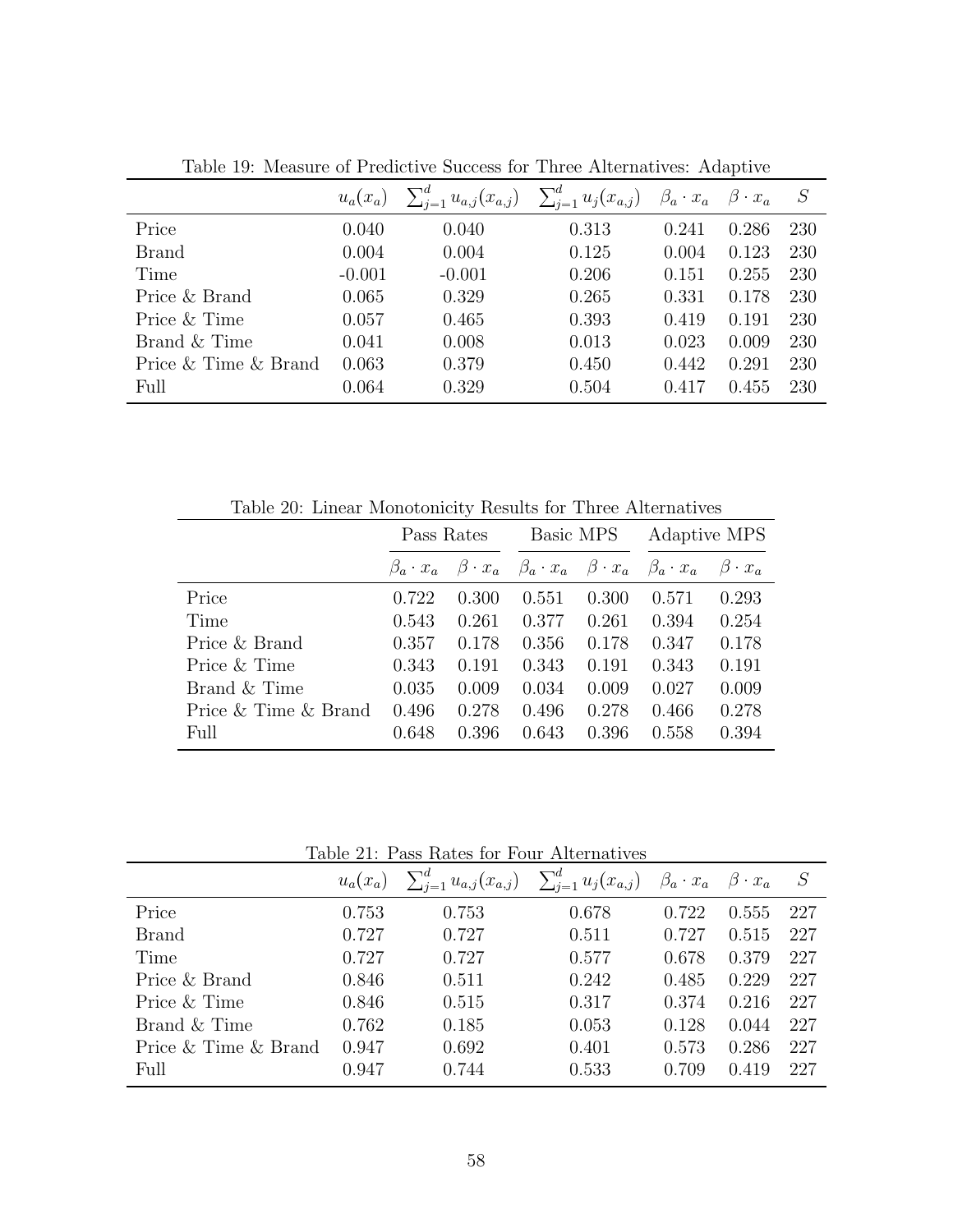|                      | $u_a(x_a)$ | $\sum_{j=1}^{d} u_{a,j}(x_{a,j})$ $\sum_{j=1}^{d} u_j(x_{a,j})$ $\beta_a \cdot x_a$ |          |          | $\beta \cdot x_a$ |     |
|----------------------|------------|-------------------------------------------------------------------------------------|----------|----------|-------------------|-----|
| Price                | 0.023      | 0.023                                                                               | 0.207    | 0.086    | 0.495             | 227 |
| Brand                | $-0.000$   | $-0.000$                                                                            | 0.009    | $-0.000$ | 0.013             | 227 |
| Time                 | $-0.003$   | $-0.003$                                                                            | 0.108    | 0.040    | 0.318             | 227 |
| Price & Brand        | $-0.008$   | 0.361                                                                               | 0.150    | 0.465    | 0.229             | 227 |
| Price & Time         | 0.023      | 0.436                                                                               | 0.317    | 0.374    | 0.216             | 227 |
| Brand & Time         | $-0.072$   | 0.033                                                                               | $-0.040$ | 0.109    | 0.044             | 227 |
| Price & Time & Brand | $-0.053$   | 0.419                                                                               | 0.308    | 0.560    | 0.286             | 227 |
| Full                 | $-0.053$   | 0.390                                                                               | 0.440    | 0.558    | 0.419             | 227 |

Table 22: Measure of Predictive Success for Four Alternatives: Basic

Table 23: Measure of Predictive Success for Four Alternatives: Adaptive

|                      | $u_a(x_a)$ | $\sum_{i=1}^{d} u_{a,j}(x_{a,j})$ | $\sum_{j=1}^{d} u_j(x_{a,j})$ | $\beta_a \cdot x_a$ | $\beta \cdot x_a$ | S   |
|----------------------|------------|-----------------------------------|-------------------------------|---------------------|-------------------|-----|
| Price                | 0.026      | 0.026                             | 0.299                         | 0.114               | 0.523             | 227 |
| Brand                | 0.000      | 0.000                             | 0.104                         | 0.000               | 0.109             | 227 |
| Time                 | $-0.001$   | $-0.001$                          | 0.199                         | 0.068               | 0.347             | 227 |
| Price & Brand        | 0.037      | 0.346                             | 0.241                         | 0.437               | 0.229             | 227 |
| Price & Time         | 0.055      | 0.405                             | 0.317                         | 0.373               | 0.216             | 227 |
| Brand & Time         | $-0.026$   | 0.036                             | 0.052                         | 0.082               | 0.044             | 227 |
| Price & Time & Brand | 0.029      | 0.329                             | 0.395                         | 0.406               | 0.286             | 227 |
| Full                 | 0.029      | 0.292                             | 0.508                         | 0.385               | 0.418             | 227 |

Table 24: Linear Monotonicity Results for Four Alternatives

|                      | Pass Rates          |                   | Basic MPS     |                   | Adaptive MPS  |                   |
|----------------------|---------------------|-------------------|---------------|-------------------|---------------|-------------------|
|                      | $\beta_a \cdot x_a$ | $\beta \cdot x_a$ | $\beta_a x_a$ | $\beta \cdot x_a$ | $\beta_a x_a$ | $\beta \cdot x_a$ |
| Price                | 0.661               | 0.555             | 0.409         | 0.524             | 0.480         | 0.539             |
| Time                 | 0.507               | 0.370             | 0.257         | 0.339             | 0.331         | 0.352             |
| Price & Brand        | 0.463               | 0.229             | 0.459         | 0.229             | 0.458         | 0.229             |
| Price & Time         | 0.308               | 0.216             | 0.308         | 0.216             | 0.308         | 0.216             |
| Brand & Time         | 0.115               | 0.044             | 0.112         | 0.044             | 0.109         | 0.044             |
| Price & Time & Brand | 0.529               | 0.278             | 0.527         | 0.278             | 0.507         | 0.278             |
| Full                 | 0.656               | 0.344             | 0.642         | 0.344             | 0.570         | 0.343             |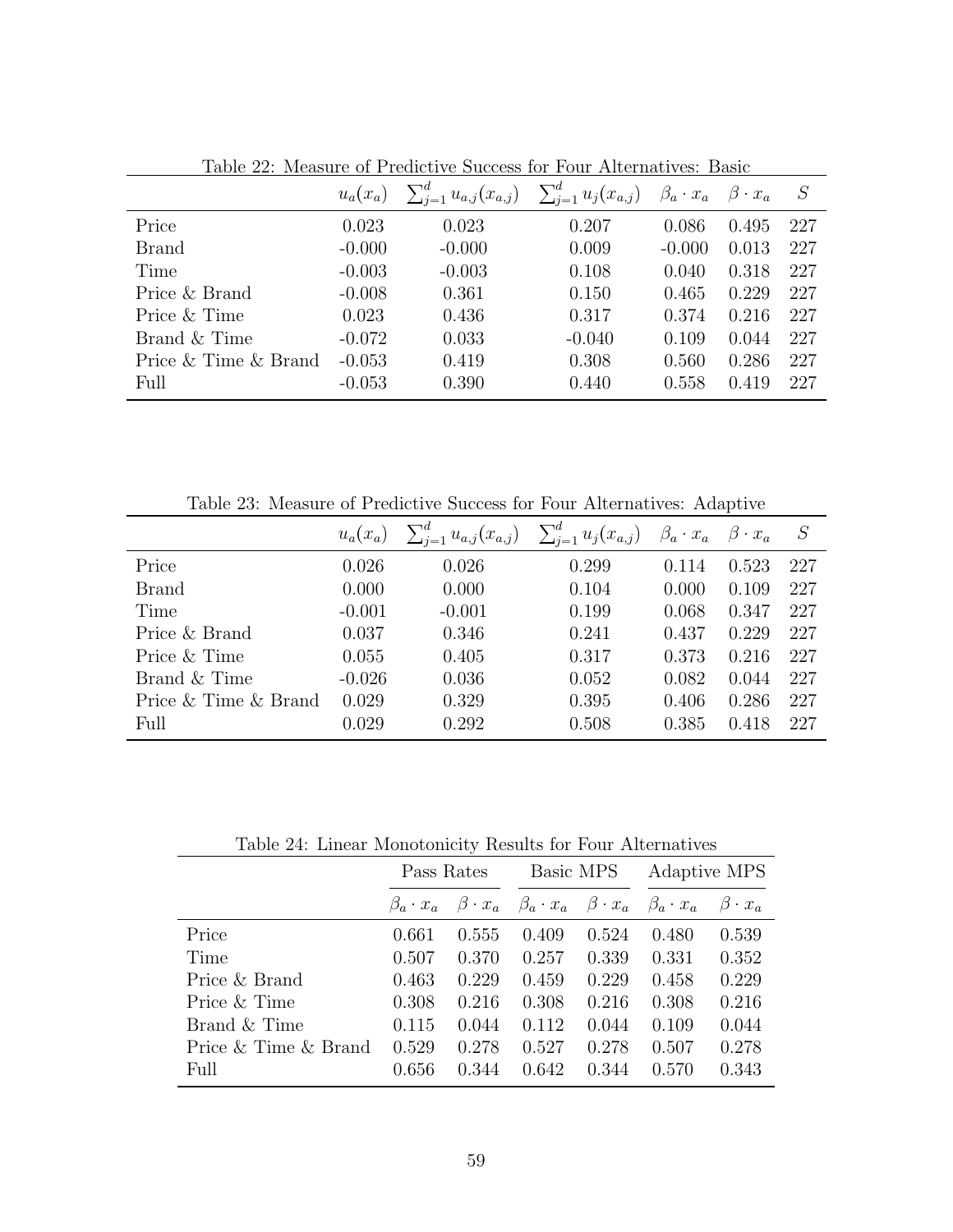|                      | $u_a(x_a)$ | $\sum_{j=1}^d u_{a,j}(x_{a,j}) \quad \sum_{j=1}^d u_j(x_{a,j}) \quad \beta_a \cdot x_a \quad \beta \cdot x_a$ |       |       |       | S   |
|----------------------|------------|---------------------------------------------------------------------------------------------------------------|-------|-------|-------|-----|
| Price                | 0.739      | 0.739                                                                                                         | 0.642 | 0.721 | 0.544 | 226 |
| Brand                | 0.730      | 0.730                                                                                                         | 0.434 | 0.730 | 0.434 | 226 |
| Time                 | 0.730      | 0.730                                                                                                         | 0.491 | 0.668 | 0.279 | 226 |
| Price & Brand        | 0.805      | 0.553                                                                                                         | 0.199 | 0.509 | 0.181 | 226 |
| Price & Time         | 0.819      | 0.575                                                                                                         | 0.265 | 0.350 | 0.124 | 226 |
| Brand & Time         | 0.796      | 0.221                                                                                                         | 0.022 | 0.155 | 0.018 | 226 |
| Price & Time & Brand | 0.867      | 0.633                                                                                                         | 0.288 | 0.571 | 0.195 | 226 |
| Full                 | 0.872      | 0.686                                                                                                         | 0.469 | 0.659 | 0.350 | 226 |

Table 25: Pass Rates for Five Alternatives

Table 26: Measure of Predictive Success for Five Alternatives: Basic

|                      | $u_a(x_a)$ | $\sum_{i=1}^{d} u_{a,j}(x_{a,j})$ | $\sum_{j=1}^d u_j(x_{a,j})$ | $\beta_a \cdot x_a$ | $\beta \cdot x_a$ |     |
|----------------------|------------|-----------------------------------|-----------------------------|---------------------|-------------------|-----|
| Price                | 0.009      | 0.009                             | 0.174                       | 0.010               | 0.487             | 226 |
| Brand                | $-0.001$   | $-0.001$                          | $-0.069$                    | $-0.001$            | $-0.069$          | 226 |
| Time                 | $-0.003$   | $-0.003$                          | 0.022                       | $-0.044$            | 0.216             | 226 |
| Price & Brand        | $-0.069$   | 0.085                             | 0.106                       | 0.456               | 0.181             | 226 |
| Price & Time         | $-0.052$   | 0.163                             | 0.265                       | 0.350               | 0.124             | 226 |
| Brand & Time         | $-0.070$   | $-0.247$                          | $-0.071$                    | 0.105               | 0.018             | 226 |
| Price & Time & Brand | $-0.040$   | 0.287                             | 0.195                       | 0.509               | 0.195             | 226 |
| Full                 | $-0.097$   | 0.326                             | 0.376                       | 0.405               | 0.350             | 226 |

Table 27: Measure of Predictive Success for Five Alternatives: Adaptive

| <b>IAUIU 21. INCASULU UL I IUAIULITU DUCCUSS IUL I ITU TIILUITIALITUS. TIUAPILTU</b> |       |                                                                                                              |       |          |       |     |  |
|--------------------------------------------------------------------------------------|-------|--------------------------------------------------------------------------------------------------------------|-------|----------|-------|-----|--|
|                                                                                      |       | $u_a(x_a)$ $\sum_{j=1}^d u_{a,j}(x_{a,j})$ $\sum_{j=1}^d u_j(x_{a,j})$ $\beta_a \cdot x_a$ $\beta \cdot x_a$ |       |          |       | S   |  |
| Price                                                                                | 0.009 | 0.009                                                                                                        | 0.303 | 0.037    | 0.518 | 226 |  |
| <b>Brand</b>                                                                         | 0.000 | 0.000                                                                                                        | 0.055 | 0.000    | 0.064 | 226 |  |
| Time                                                                                 | 0.000 | 0.000                                                                                                        | 0.159 | $-0.014$ | 0.251 | 226 |  |
| Price & Brand                                                                        | 0.012 | 0.326                                                                                                        | 0.199 | 0.449    | 0.181 | 226 |  |
| Price & Time                                                                         | 0.047 | 0.418                                                                                                        | 0.265 | 0.348    | 0.124 | 226 |  |
| Brand & Time                                                                         | 0.012 | $-0.007$                                                                                                     | 0.022 | 0.101    | 0.018 | 226 |  |
| Price & Time & Brand                                                                 | 0.012 | 0.303                                                                                                        | 0.286 | 0.394    | 0.195 | 226 |  |
| Full                                                                                 | 0.016 | 0.285                                                                                                        | 0.461 | 0.348    | 0.349 | 226 |  |
|                                                                                      |       |                                                                                                              |       |          |       |     |  |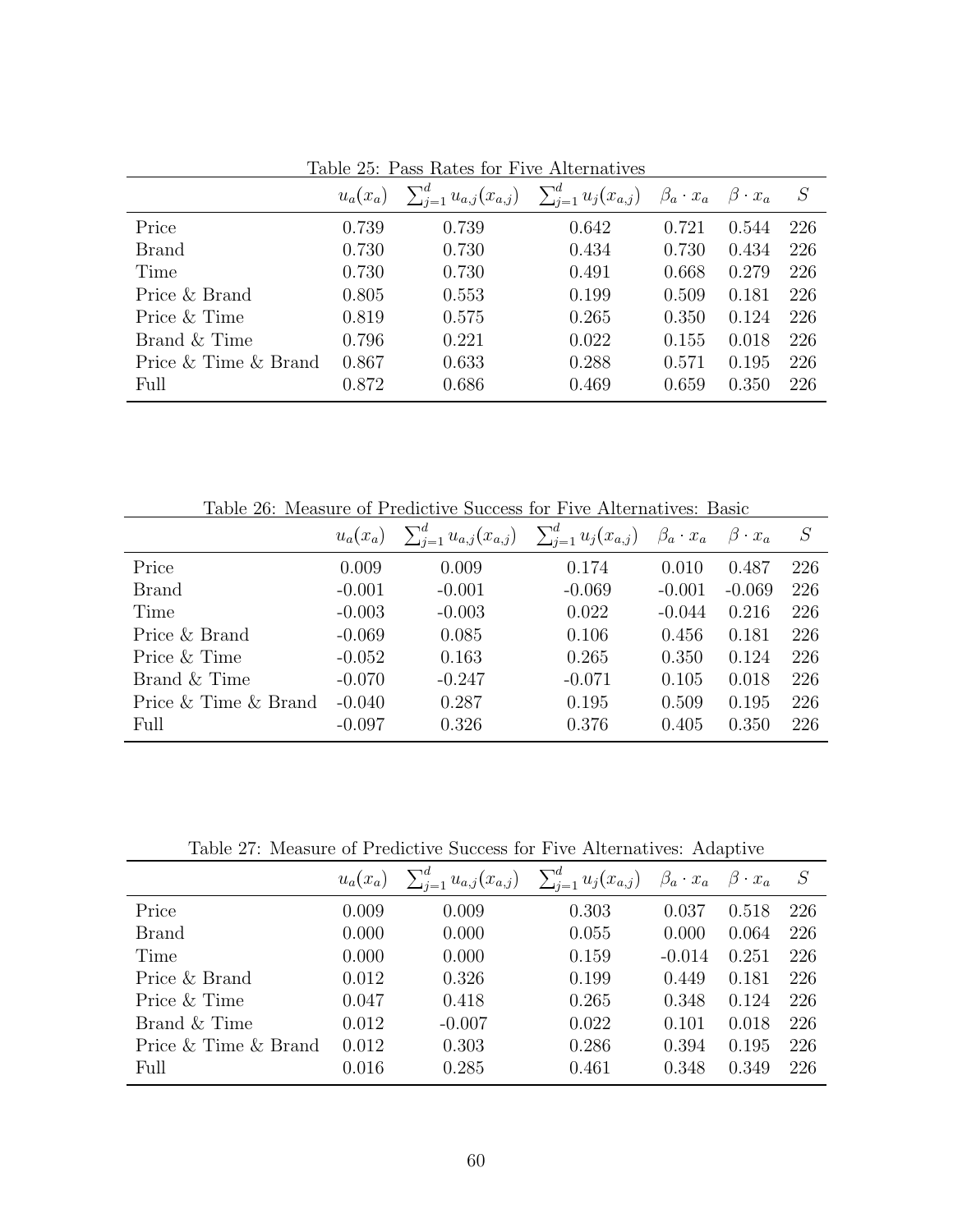|                      | Lable 20. Lillear Monotonicity Results for Five Alternatives<br>Pass Rates |       | Basic MPS                                                                   |       | Adaptive MPS |                   |
|----------------------|----------------------------------------------------------------------------|-------|-----------------------------------------------------------------------------|-------|--------------|-------------------|
|                      |                                                                            |       | $\beta_a$ $x_a$ $\beta$ $x_a$ $\beta_a$ $x_a$ $\beta$ $x_a$ $\beta_a$ $x_a$ |       |              | $\beta \cdot x_a$ |
| Price                | 0.664                                                                      | 0.544 | 0.295                                                                       | 0.513 | 0.388        | 0.532             |
| Time                 | 0.487                                                                      | 0.265 | 0.118                                                                       | 0.234 | 0.207        | 0.253             |
| Price & Brand        | 0.478                                                                      | 0.181 | 0.467                                                                       | 0.181 | 0.471        | 0.181             |
| Price & Time         | 0.274                                                                      | 0.111 | 0.274                                                                       | 0.111 | 0.274        | 0.111             |
| Brand & Time         | 0.119                                                                      | 0.018 | 0.110                                                                       | 0.018 | 0.114        | 0.018             |
| Price & Time & Brand | 0.487                                                                      | 0.181 | 0.478                                                                       | 0.181 | 0.467        | 0.181             |
| Full                 | 0.606                                                                      | 0.292 | 0.545                                                                       | 0.292 | 0.508        | 0.292             |

Table 28: Linear Monotonicity Results for Five Alternatives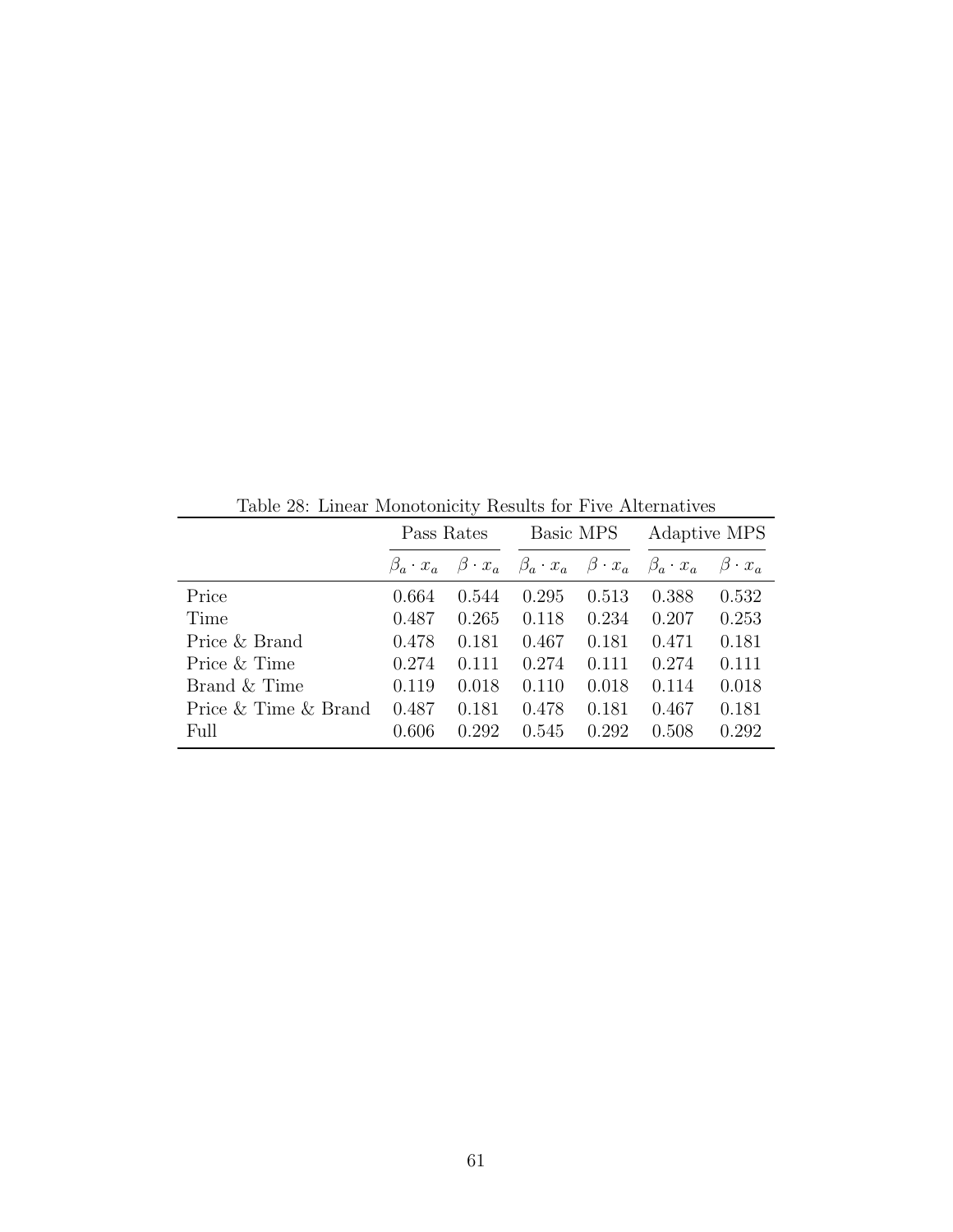## Appendix I Availability Variation

We consider the special case when a menu only contains information about which alternatives are available. We show if all available alternatives in a menu are chosen with positive probability, then we can always rationalize the data with a strict perturbed utility model. These datasets are mentioned in Machina (1985) and it is stated that one can always always find a non-expected utility function that rationalizes the data. We show here that a strict PUM is equivalent to the non-expected utility function mentioned there.

For each a, let  $\mathcal{X}_a = \{0, 1\}$  where 0 is interpreted as "unavailable" and 1 as "available". Let  $\mathcal{X} = \left( \prod_{a=1}^A \mathcal{X}_a \right) \setminus (0, \ldots, 0)$ . Consider subsets of alternatives given by  $\mathcal{M} \subseteq \{1, \ldots, A\}$ and  $\mathcal{M} \neq \emptyset$ . Let  $e_a \in \mathbb{R}^A$  be the a-th standard basis element with one in the a-th position and zeros elsewhere. We denote a menu with the alternatives in M available as  $x^{\mathcal{M}} =$  $\sum_{a \in \mathcal{M}} e_a$ . Let  $\mathcal{D} \subseteq \{ \mathcal{M} \subseteq \{1, ..., A\} \mid \mathcal{M} \neq \emptyset \}$  be a collection of subsets of alternatives. When the characteristics are as defined above, we say a dataset  $\{(x^{\mathcal{M}}, p(x^{\mathcal{M}}))\}_{\mathcal{M}\in\mathcal{D}}$  has *availability-variation* when for all  $M \in \mathcal{D}$ , if  $a \notin \mathcal{M}$  then  $p_a(x^{\mathcal{M}}) = 0$ .

An availability-variation dataset  $\{(x^{\mathcal{M}}, p(x^{\mathcal{M}}))\}_{\mathcal{M}\in\mathcal{D}}$  satisfies positivity if for all  $\mathcal{M}\in\mathcal{D}$ , if  $a \in \mathcal{M}$  then  $p_a(x^{\mathcal{M}}) > 0$ . This amounts to all probabilities being positive on the face of the simplex associated with  $M$ . From Theorem 5(ii), it suffices to look at whether or not one can find a convex combination of probabilities that satisfies a system of equalities. **Proposition 3.** Let  $\{(x^{\mathcal{M}}, p(x^{\mathcal{M}}))\}_{\mathcal{M}\in\mathcal{D}}$  be an availability-variation dataset that satisfies positivity, then there exists a strict perturbed utility model that rationalizes the dataset.

Proof. For a dataset with a single observation, the data are rationalized by the argument for Corollary 1. Therefore, we consider when  $|\mathcal{D}| \geq 2$ . We prove the result by showing no distribution satisfying the equalities in Theorem 5(ii) exists.

First, we examine the relevant objects of Theorem 5(ii) for an availability-variation dataset. Consider the set  $S = \{ (x^{\mathcal{N}}, x^{\mathcal{M}}) \mid \mathcal{M}, \mathcal{N} \in \mathcal{D} \text{ with } p(x^{\mathcal{N}}) \neq p(x^{\mathcal{M}}) \}$ . For  $\mathcal{M} \neq \mathcal{N}$ there exists  $a \in M \backslash N$  or  $a \in N \backslash M$ , so that  $p_a(x^{\mathcal{N}}) \neq p_a(x^{\mathcal{M}})$  from positivity. Therefore,  $S = \{(\mathcal{N},\mathcal{M}) \mid \mathcal{M}, \mathcal{N} \in \mathcal{D} \text{ and } \mathcal{M} \neq \mathcal{N}\}\$ . We label the distribution  $\{\pi_{(\mathcal{N},\mathcal{M})}\}_{(\mathcal{N},\mathcal{M})\in\mathcal{S}}$  with  $\pi_{(\mathcal{N},\mathcal{M})} \geq 0$  and  $\sum_{(\mathcal{N},\mathcal{M}) \in \mathcal{S}} \pi_{(\mathcal{N},\mathcal{M})} = 1.$ 

Suppose by contradiction that  $\pi$  satisfies the equalities in Theorem 5(ii). For each  $a \in \{1, \ldots, A\}$ , first equality of Theorem 5(ii) implies that

$$
\sum_{\{(\mathcal{N},\mathcal{M})\in\mathcal{S}|x_a^{\mathcal{M}}=0\}}\pi_{(\mathcal{N},\mathcal{M})}p_a(x^{\mathcal{N}})=0
$$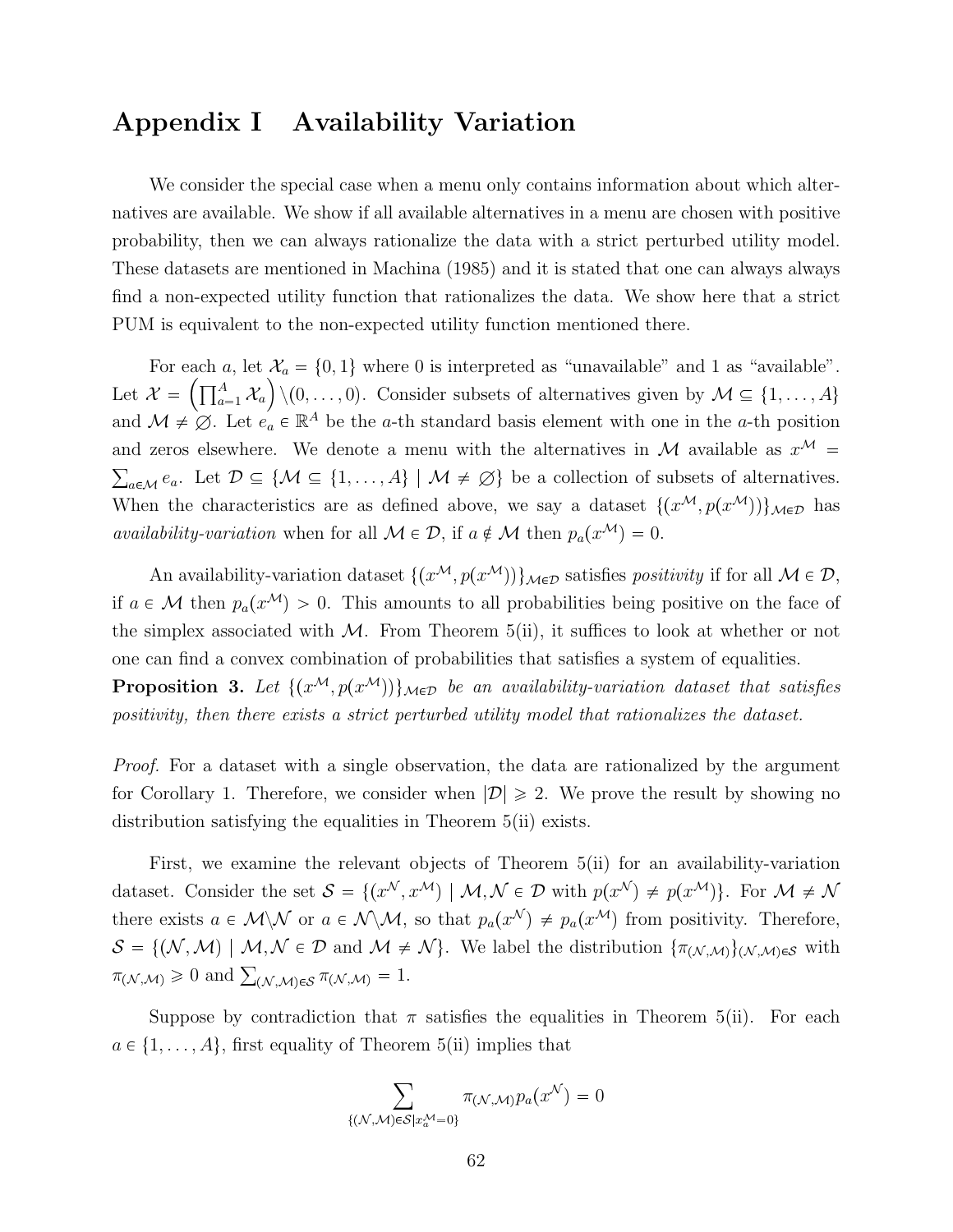since  $p_a(x^{\mathcal{M}}) = 0$  if  $x_a^{\mathcal{M}} = 0$ . Therefore, if  $a \notin \mathcal{M}$  and  $a \in \mathcal{N}$  then  $\pi_{(\mathcal{N},\mathcal{M})} = 0$ , otherwise the left hand side would be strictly positive from positivity. This means positive mass cannot be put on comparisons when  $\mathcal M$  does not have alternatives that  $\mathcal N$  contains. Therefore,  $\pi_{N,M} \geq 0$  if  $N \subsetneq M$ , otherwise  $\pi_{N,M} = 0$ . If D contains no pairs  $N, M \in D$  with  $\mathcal{N} \subsetneq \mathcal{M}$ , then  $\pi_{(\mathcal{N},\mathcal{M})}=0$  for all  $(\mathcal{N},\mathcal{M})\in\mathcal{S}$ . This contradicts the assumption of  $\pi$  being a probability distribution.

We consider the final case when there exists  $\mathcal{N}, \mathcal{M} \in \mathcal{D}$  such that  $\mathcal{N} \subsetneq \mathcal{M}$ . Recall for any  $M, \mathcal{N} \in \mathcal{D}$  that  $p(x^{\mathcal{M}}) \neq p(x^{\mathcal{N}})$ . The second equality of Theorem 5(ii) states for a fixed M that

$$
\sum_{\mathcal{N}} \pi_{(\mathcal{M}, \mathcal{N})} = \sum_{\mathcal{N}} \pi_{(\mathcal{N}, \mathcal{M})}
$$

since  $x^{\mathcal{M}}$  has a distinct choice distribution. Define the set of alternatives in  $\mathcal{D}$  with the largest cardinality to be

$$
\mathcal{D}_{\max} = \{\mathcal{M} \in \mathcal{D} \mid \max_{\mathcal{M} \in \mathcal{D}} \{|\mathcal{M}|\}\}.
$$

For  $\mathcal{M}_{\text{max}} \in \mathcal{D}_{\text{max}}$ , then

$$
\sum_{\mathcal{N}} \pi_{(\mathcal{M}_{\max}, \mathcal{N})} = 0
$$

since no N contain  $\mathcal{M}_{\text{max}}$ . However, the second equality of Theorem 5(ii) allows us to conclude for  $\mathcal{M}_{\max} \in \mathcal{D}_{\max}$  that

$$
\sum_{\mathcal{N}} \pi_{(\mathcal{N}, \mathcal{M}_{\max})} = 0
$$

so if  $\mathcal{N} \subsetneq \mathcal{M}_{\text{max}}$  then  $\pi_{(\mathcal{N},\mathcal{M}_{\text{max}})} = 0$ . We can repeat this procedure inductively to show that  $\pi_{(\mathcal{N},\mathcal{M})}=0$  for all  $\mathcal{N}\subsetneq\mathcal{M}$ . However, then all  $\pi_{(\mathcal{N},\mathcal{M})}=0$  that contradicts  $\pi$  being a probability distribution.  $\Box$ 

We now describe how to relate strict PUMs to a nonexpected utility approach. In the setup of a strict PUM, there are no explicit constraints placed on choice alternatives. Alternatively, one could consider placing explicit constraints on choice probabilities from menu information as in Machina (1985). For example, consider generating a nonexpected utility function from a strict PUM rationalization of an availability-variation dataset that satisfies positivity. We create the function

$$
V(p) = \sum_{a \in A} v_a p_a + \tilde{V}(p)
$$

where  $v_a = u_a(1)$  and  $\tilde{V}(p) = -C(p)$ . We can explicitly enforce constraints for a menu  $x^{\mathcal{M}}$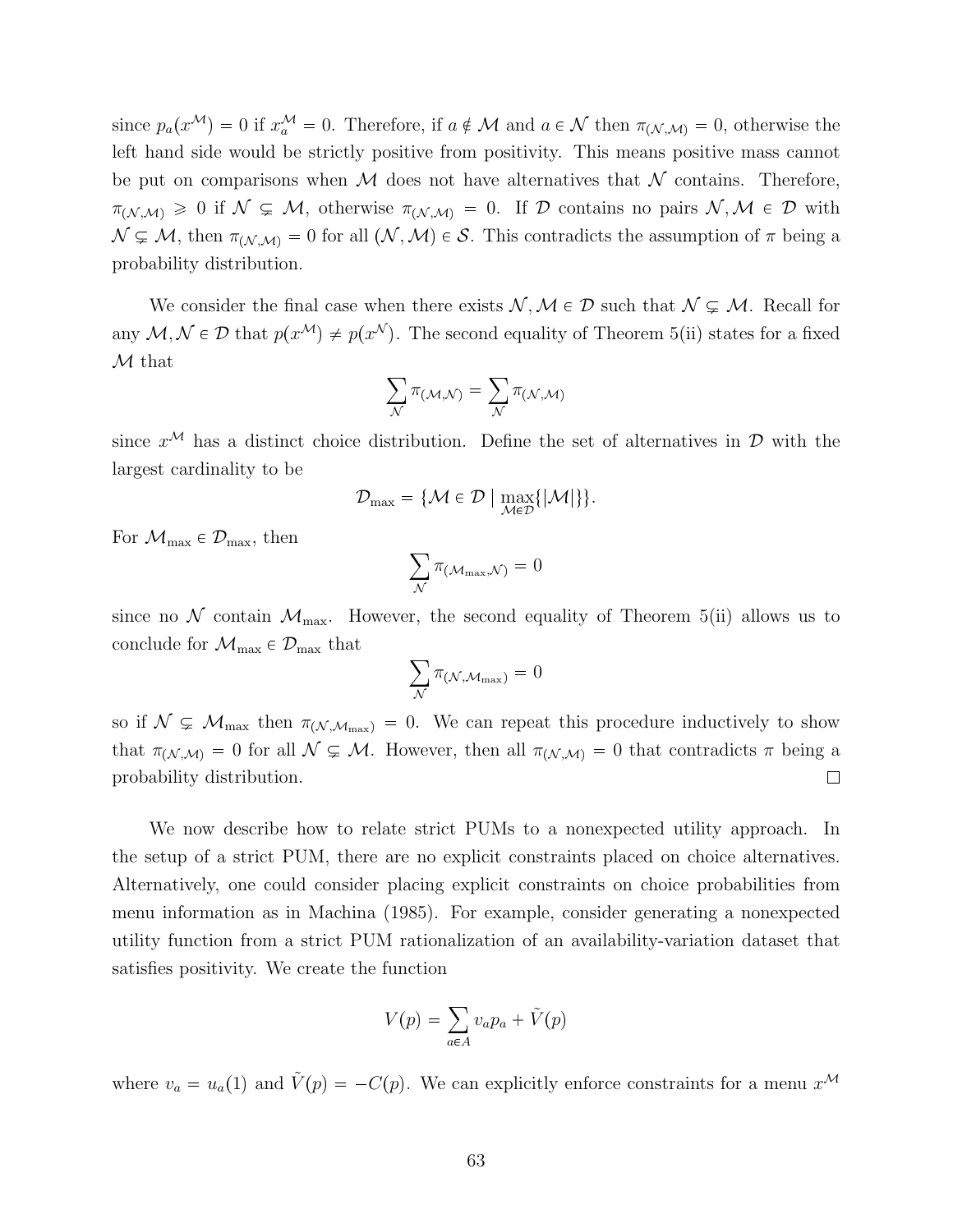that all  $b \notin \mathcal{M}$  satisfy  $p_b = 0$  with a Lagrangian given by

$$
\sum_{a \in A} v_a p_a + \tilde{V}(p) + \lambda_{\mathcal{M}} \left( \sum_{a \in \mathcal{M}} p_a - 1 \right) + \sum_{b \notin \mathcal{M}} \lambda_{(\mathcal{M},b)} p_b
$$

with  $\lambda_{\mathcal{M}}, \lambda_{(\mathcal{M},b)} \in \mathbb{R}$  and boundary constraints are excluded because of positivity. When  $p_b = 0$  for all  $b \notin \mathcal{M}$ , the solutions are given by  $p(x^{\mathcal{M}})$ . Moreover, the construction of  $C(\cdot)$ imposes that the  $v_a$  terms are in the sub-gradient so the  $\lambda_{\mathcal{M}}$  terms can be assumed zero. The setup of the Lagrangian allows us to interpret the unavailability utilities. The unavailable utility of an alternative must satisfy  $u_a(0) < u_a(1) + \min_{\mathcal{M} \in \mathcal{D}} (\lambda_{(\mathcal{M},a)})$  so that the unavailable utility must be less than the available utility plus the worst case shadow cost of being unable to choose  $a^{31}$ . Therefore, there is an equivalence between strict PUMs and strictly concave nonexpected utility for datasets of availability-variation with positivity.

### Appendix J Indexing and Two Stage Models

In the main text, we noted that the indexing of alternatives imposes structure on behavioral effects and complementarity/substitution patterns. As mentioned, the indexing implicitly states that these commodities are the same up to the additional structure imposed by characteristics. We note that there are some PUMs where the indexing can be thought of as an additional characteristic. For example, kinked additive PUMs with nonparametric utility over characteristics treats an alternative index the same as a characteristic. However, the indexing may be treated asymmetrically by placing more structure on utility for an indexed alternative over characteristics (such as linearity).

One may wonder what happens if there are two items which truly have the same index. For example, consider an individual choosing a flight from a list. One may want to use the airline to index alternatives, but the airline may show up several times on any list. One way to get around this issue would be to index the alternatives by both the position in the list and the airline. However, there are other approaches one could take.

For example, an individual may choose an airline based on some cognitive process, but then flights offered by the same airline are substitutable. For the choice of a flight from a list, we could sum up all choice probabilities from a list with the same airline to generate airline choice probabilities. We could then use some aggregation method to generate an

 $31$ This means the utility of an alternative never chosen cannot be distinguished from unavailable alternatives.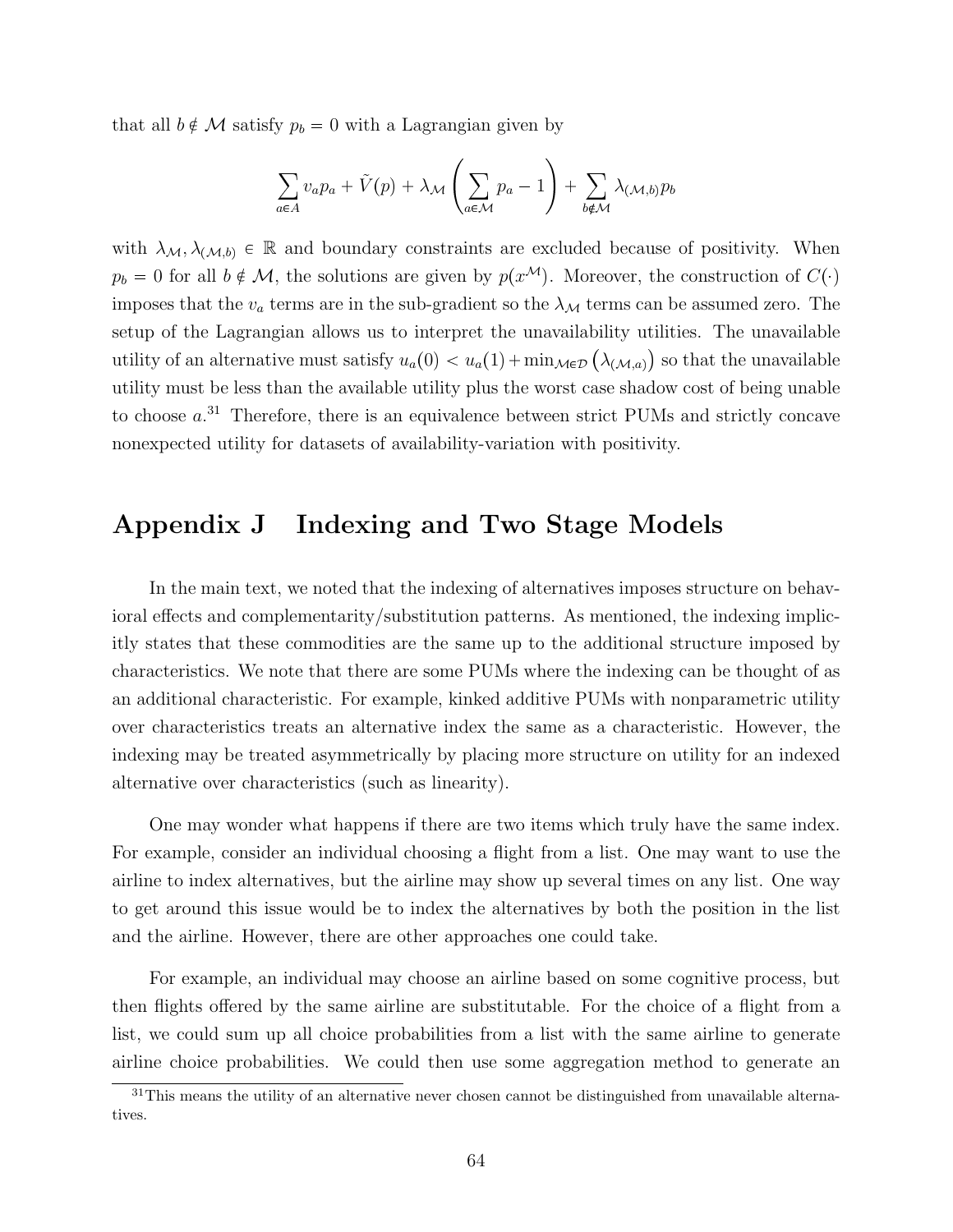average characteristic value for the airline. This would allow us to test if a strict PUM to rationalizes the airline choice probabilities. We could then test the second hypothesis of substitution within an airline by imposing a kinked additive PUM for the probabilities of choosing different flights with the observed characteristic values after conditioning on the airline choice probability. Therefore, one can finely test different behavioral processes about individual choices by imposing different restrictions at different levels of indexing and aggregation. The choice of which models are suitable to test is at the discretion of the researcher.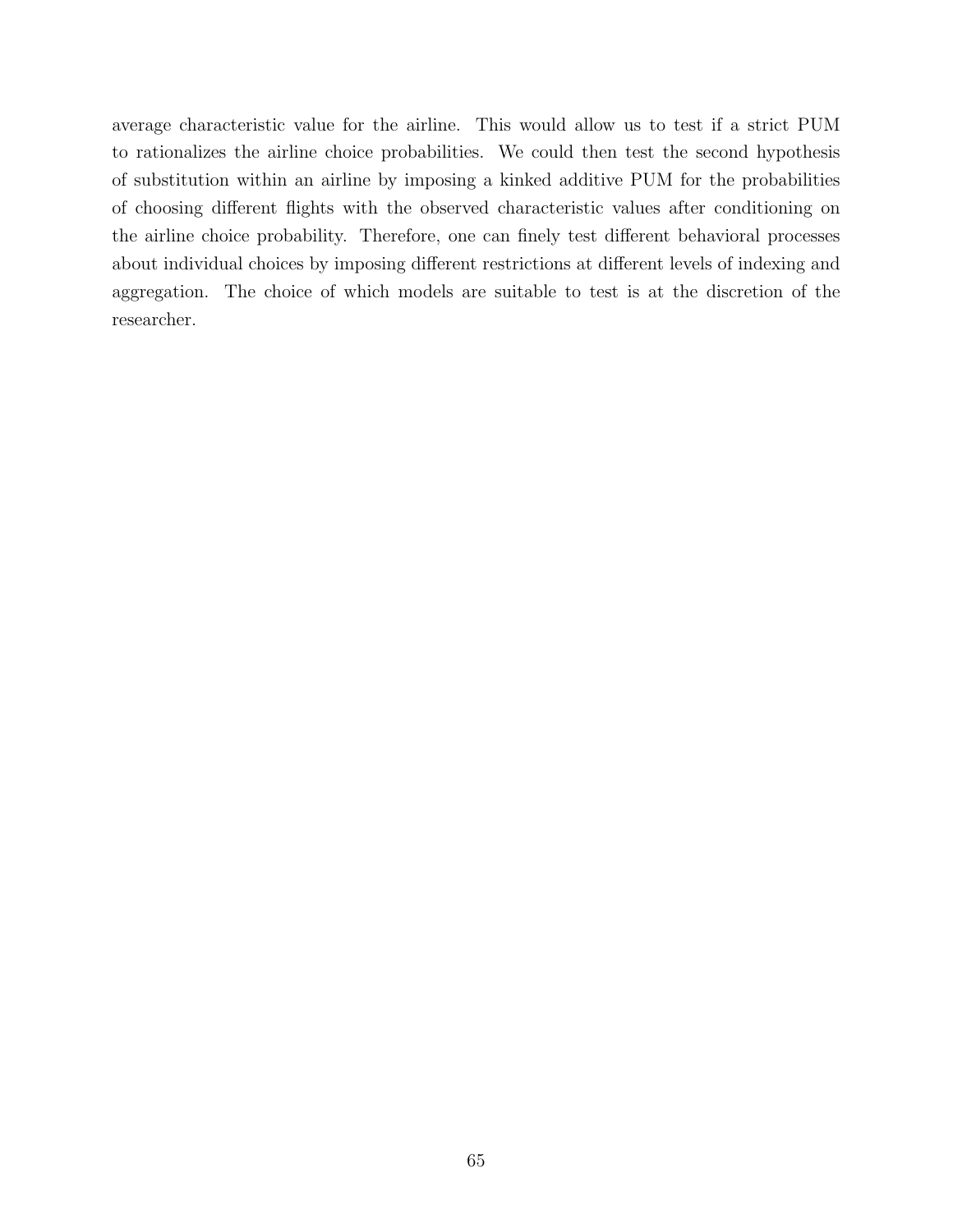# References

- AFRIAT, S. N.  $(1967)$ : "The construction of utility functions from expenditure data," International economic review, 8, 67–77.
- Agranov, M. and P. Ortoleva (Forthcoming): "Stochastic Choice and Preferences for Randomization," Journal of Political Economy.
- Ahn, D., F. Echenique, and K. Saito (2016): "Average Choice," Caltech SS Working Paper 1409.
- Allen, R. and J. Rehbeck (2016a): "Complementarity in Perturbed Models," Working Paper.
- (2016b): "Identification of Average Demand Models," *Working Paper*.
- Andreoni, J., B. Gillen, and W. T. Harbaugh (2013): "The power of revealed preference tests: Ex-post evaluation of experimental design," Unpublished manuscript.
- BEATTY, T. K. AND I. A. CRAWFORD (2011): "How demanding is the revealed preference approach to demand?" The American Economic Review, 101, 2782–2795.
- BLOCK, H. D. AND J. MARSCHAK (1960): "Random orderings and stochastic theories of responses," Contributions to probability and statistics, 97–132.
- BLOW, L., M. BROWNING, AND I. CRAWFORD (2008): "Revealed preference analysis of characteristics models," The Review of Economic Studies, 75, 371–389.
- BORDER, K. C. (2013): "Alternative linear inequalities," *Manuscript*, *Division of Human*ities and Social Sciences, California Institute of Technology.
- Boskin, M. J. (1974): "A conditional logit model of occupational choice," Journal of Political Economy, 82, 389–398.
- BRADY, R. L. AND J. REHBECK (2016): "Menu-Dependent Stochastic Feasibility," *Econo*metrica, 84, 1203–1223.
- Bronars, S. G. (1987): "The power of nonparametric tests of preference maximization," Econometrica: Journal of the Econometric Society, 693–698.
- Caplin, A. and M. Dean (2015): "Revealed Preference, Rational Inattention, and Costly Information Acquisition," American Economic Review, 105, 2183–2203.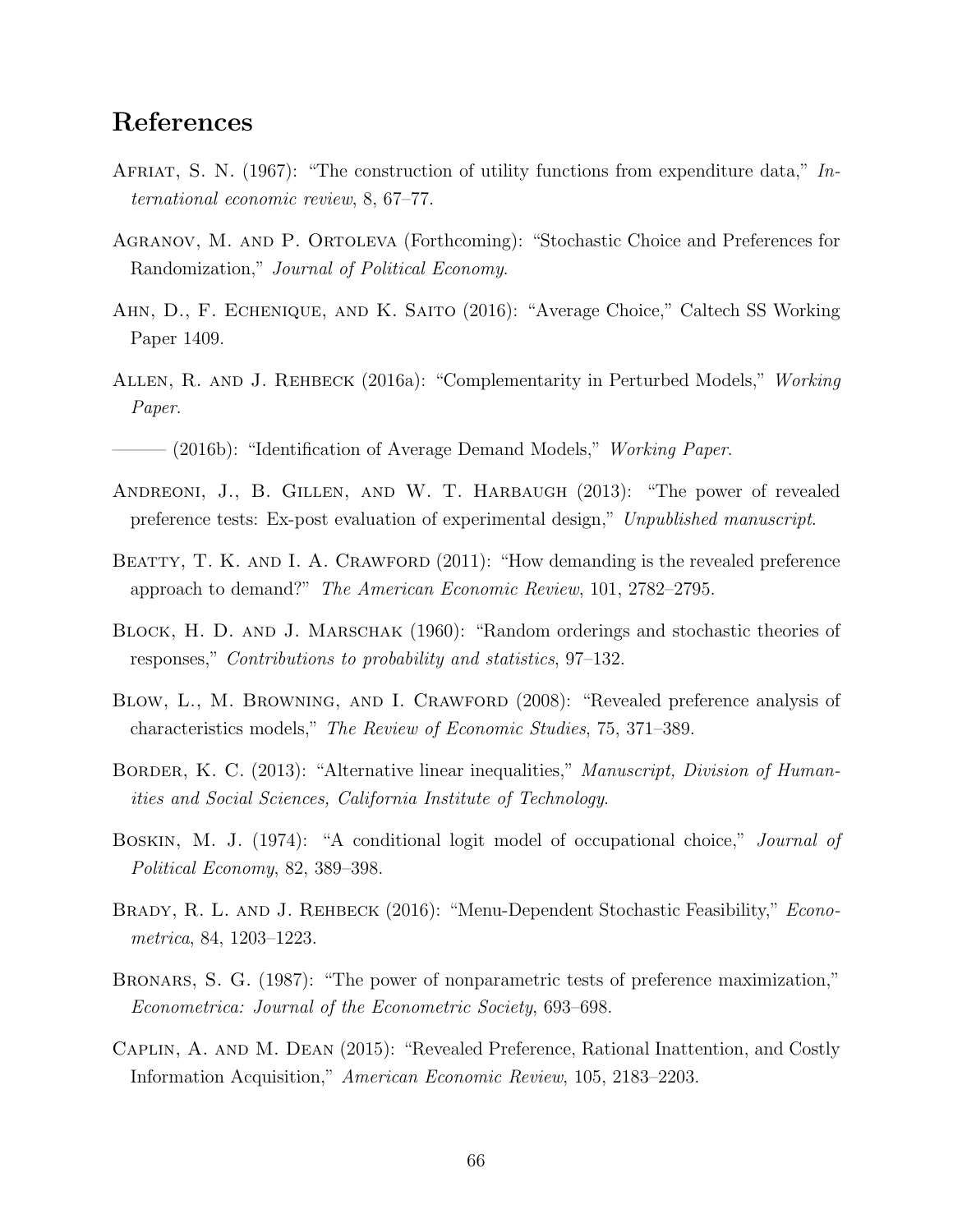- Cerreia-Vioglio, S., D. Dillenberger, P. Ortoleva, and G. Riella (2015): "Deliberately stochastic," Manuscript Columbia University.
- Chambers, C. P., F. Echenique, and E. Shmaya (2014): "The axiomatic structure of empirical content," The American Economic Review, 104, 2303–2319.
- Chambers, C. P., C. Liu, and S.-K. Martinez (2016): "A test for risk-averse expected utility," Journal of Economic Theory, 163, 775–785.
- Cherchye, L., B. De Rock, and F. Vermeulen (2007): "The collective model of household consumption: a nonparametric characterization," *Econometrica*, 75, 553–574.
- Cherchye, L., T. Demuynck, B. De Rock, and P. Hjertstrand (2015): "Revealed preference tests for weak separability: an integer programming approach," Journal of econometrics, 186, 129–141.
- CHIAPPORI, P.-A. AND J.-C. ROCHET (1987): "Revealed preferences and differentiable demand," Econometrica, 687–691.
- DOYLE, J. R., D. J. O'CONNOR, G. M. REYNOLDS, AND P. A. BOTTOMLEY (1999): "The robustness of the asymmetrically dominated effect: buying frames, phantom alternatives, and in-store purchases," Psychology & Marketing, 16, 225–243.
- Echenique, F. and K. Saito (2015): "Savage in the Market," Econometrica, 83, 1467– 1495.
- FISHBURN, P. C. (1975): "Separation theorems and expected utilities," *Journal of Eco*nomic Theory, 11, 16–34.
- FOSGERAU, M. AND A. DE PALMA (2015): "Demand systems for market shares,".
- Fudenberg, D., R. Iijima, and T. Strzalecki (2015): "Stochastic choice and revealed perturbed utility," Econometrica, 83, 2371–2409.
- GREEN, R. C. AND S. SRIVASTAVA (1986): "Expected utility maximization and demand behavior," Journal of Economic Theory, 38, 313–323.
- Gul, F., P. Natenzon, and W. Pesendorfer (2014): "Random choice as behavioral optimization," Econometrica, 82, 1873–1912.
- HEATH, T. B. AND S. CHATTERJEE (1995): "Asymmetric decoy effects on lower-quality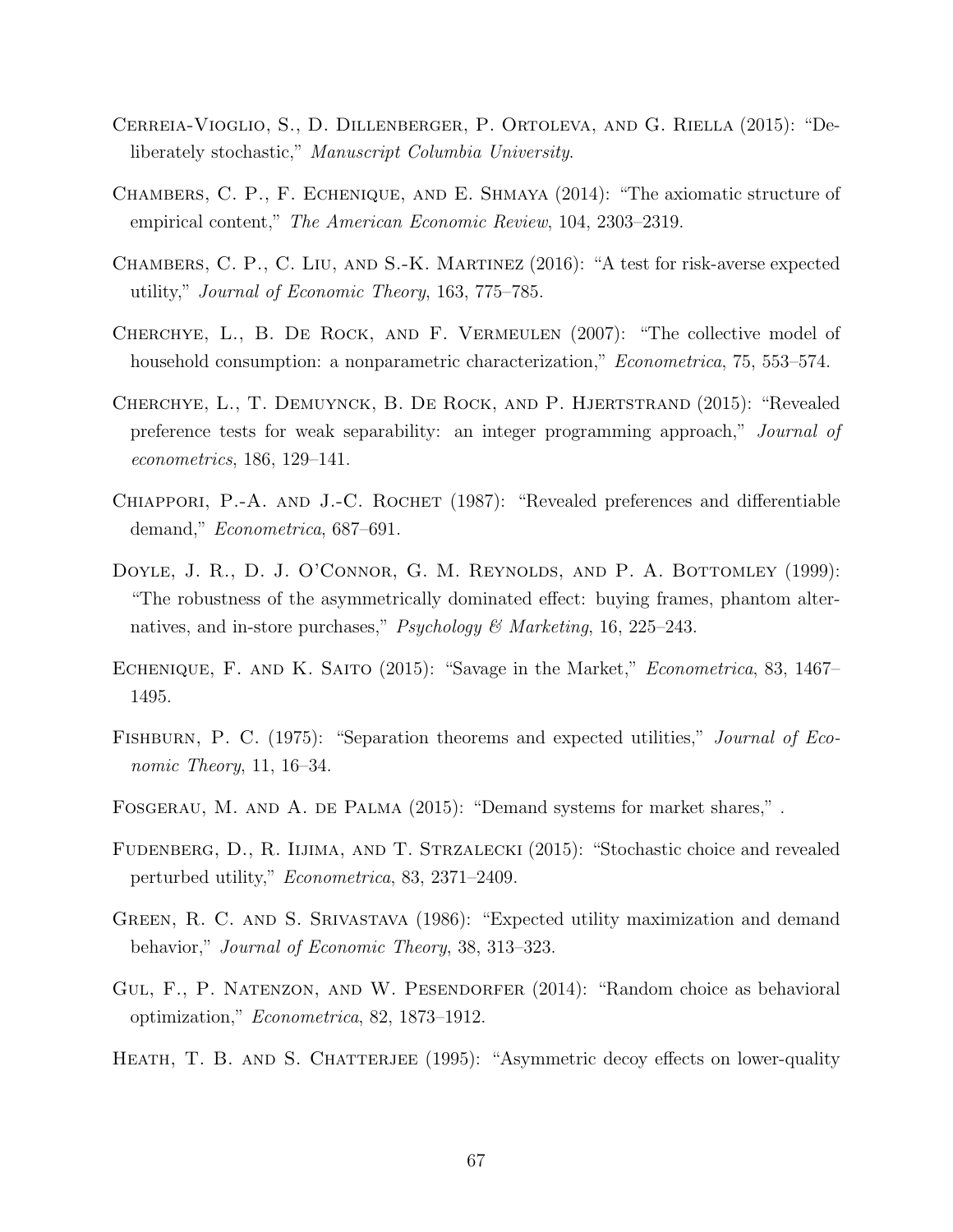versus higher-quality brands: Meta-analytic and experimental evidence," Journal of Consumer Research, 22, 268–284.

- HOFBAUER, J. AND W. H. SANDHOLM (2002): "On the global convergence of stochastic fictitious play," Econometrica, 70, 2265–2294.
- Huber, J., J. W. Payne, and C. Puto (1982): "Adding asymmetrically dominated alternatives: Violations of regularity and the similarity hypothesis," Journal of consumer research, 9, 90–98.
- Kitamura, Y. and J. Stoye (2013): "Nonparametric analysis of random utility models: testing," Working Paper.
- Kubler, F., L. Selden, and X. Wei (2014): "Asset demand based tests of expected utility maximization," The American Economic Review, 104, 3459–3480.
- LANCASTER, K. J. (1966): "A new approach to consumer theory," The Journal of Political Economy, 132–157.
- Louviere, J. J., R. T. Carson, L. Burgess, D. Street, and A. Marley (2013): "Sequential preference questions factors influencing completion rates and response times using an online panel," Journal of Choice Modelling, 8, 19–31.
- Luce, R. D. (1959): Individual Choice Behavior: A Theoretical Analysis, New York: Wiley.
- MACHINA, M. J. (1982): "" Expected Utility" Analysis without the Independence Axiom," Econometrica: Journal of the Econometric Society, 277–323.
- (1985): "Stochastic choice functions generated from deterministic preferences over lotteries," The economic journal, 575–594.
- MANSKI, C. F. (1977): "The structure of random utility models," *Theory and decision*, 8, 229–254.
- MANZINI, P. AND M. MARIOTTI (2014): "Stochastic choice and consideration sets," *Econo*metrica, 82, 1153–1176.
- Markowitz, H. (1952): "Portfolio selection," The journal of finance, 7, 77–91.
- MATEJKA, F. AND A. MCKAY (2014): "Rational inattention to discrete choices: A new foundation for the multinomial logit model," The American Economic Review, 105, 272– 298.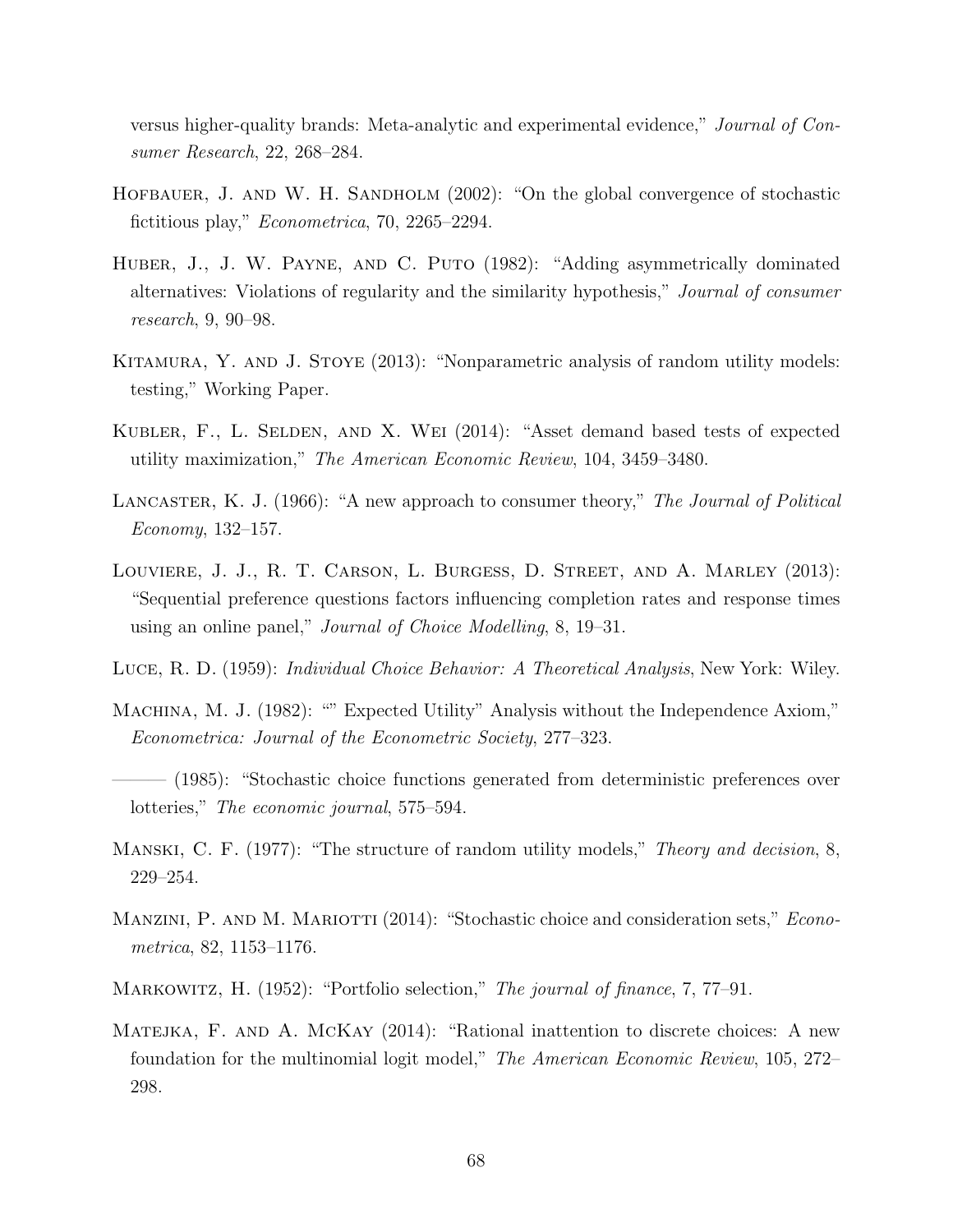- MATTSSON, L.-G. AND J. W. WEIBULL (2002): "Probabilistic choice and procedurally bounded rationality," Games and Economic Behavior, 41, 61–78.
- MATZKIN, R. L. AND M. K. RICHTER (1991): "Testing strictly concave rationality," Journal of Economic Theory, 53, 287–303.
- McFadden, D. (1974): "The measurement of urban travel demand," *Journal of public* economics, 3, 303–328.
- MCFADDEN, D. AND M. K. RICHTER (1990): "Stochastic rationality and revealed stochastic preference," Preferences, Uncertainty, and Optimality, Essays in Honor of Leo Hurwicz, Westview Press: Boulder, CO, 161–186.
- MCFADDEN, D. L. (2005): "Revealed stochastic preference: a synthesis," *Economic Theory*, 26, 245–264.
- MCFADDEN, D. L. AND M. FOSGERAU (2012): "A theory of the perturbed consumer with general budgets," Tech. rep., National Bureau of Economic Research.
- Mosteller, F. and P. Nogee (1951): "An Experimental Measurement of Utility," The Journal of Political Economy, 371–404.
- MYERSON, R. B. (1981): "Optimal auction design," *Mathematics of operations research*, 6, 58–73.
- POLISSON, M., J. K.-H. QUAH, L. RENOU, ET AL. (2015): "Revealed preferences over risk and uncertainty," Institute for Fiscal Studies Working Paper W, 15.
- Radner, R. and L. S. Miller (1970): "Demand and supply in US higher education: A progress report," The American Economic Review, 60, 326–334.
- Ratneshwar, S., A. D. Shocker, and D. W. Stewart (1987): "Toward understanding the attraction effect: The implications of product stimulus meaningfulness and familiarity," Journal of Consumer Research, 13, 520–533.
- RICHTER, M. K. (1966): "Revealed preference theory," *Econometrica*, 635–645.
- ROCHET, J.-C. (1987): "A necessary and sufficient condition for rationalizability in a quasilinear context," Journal of Mathematical Economics, 16, 191–200.
- ROCKAFELLAR, R. T. (1970): *Convex analysis*, 28, Princeton university press.